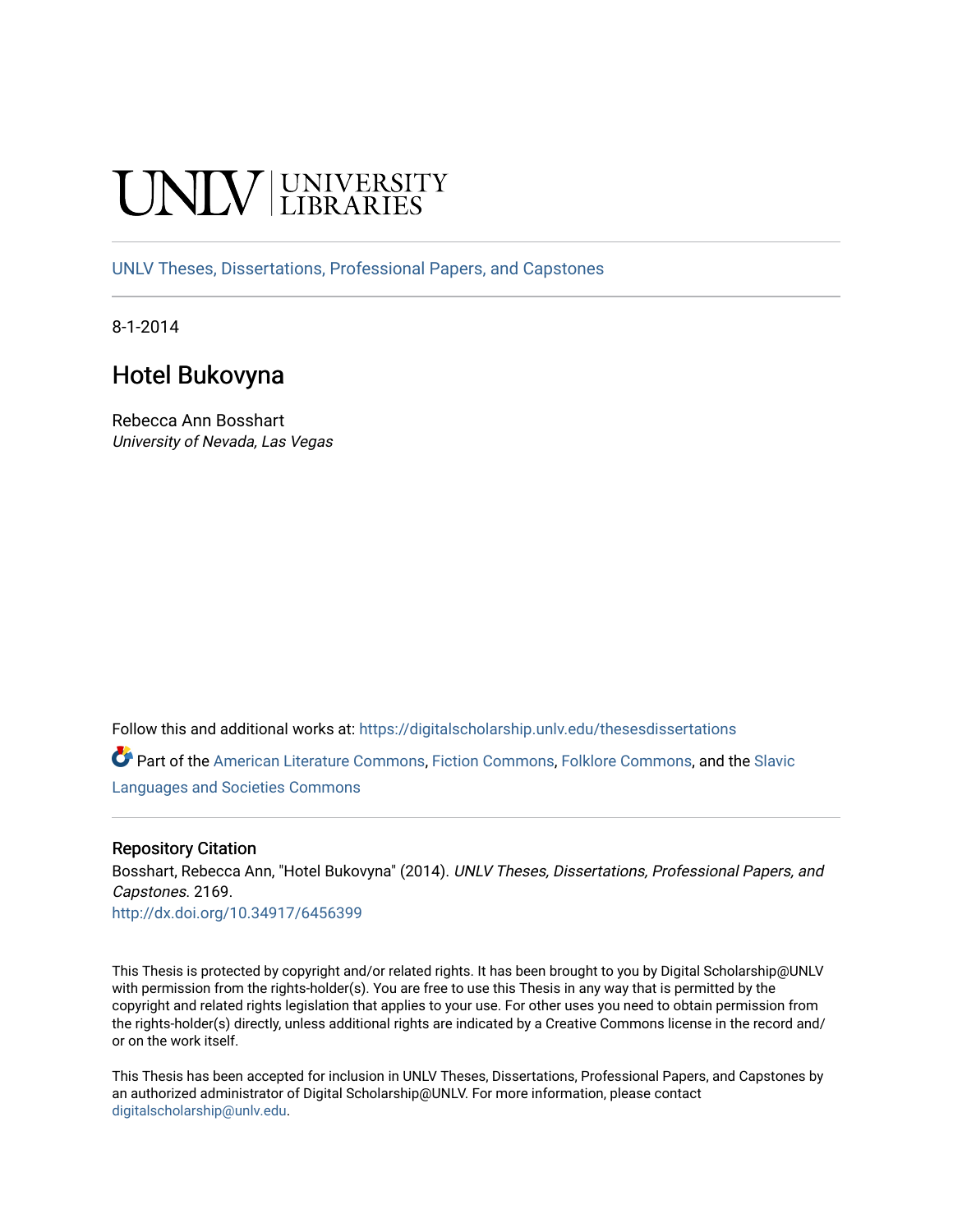## HOTEL BUKOVYNA

By

Rebecca Bosshart

Bachelor of Arts in Journalism

University of Nevada, Reno

May 2002

A thesis submitted in partial fulfillment of the requirements for the

Master of Fine Arts - Creative Writing

English Department

College of Liberal Arts

The Graduate College

University of Nevada, Las Vegas

August 2014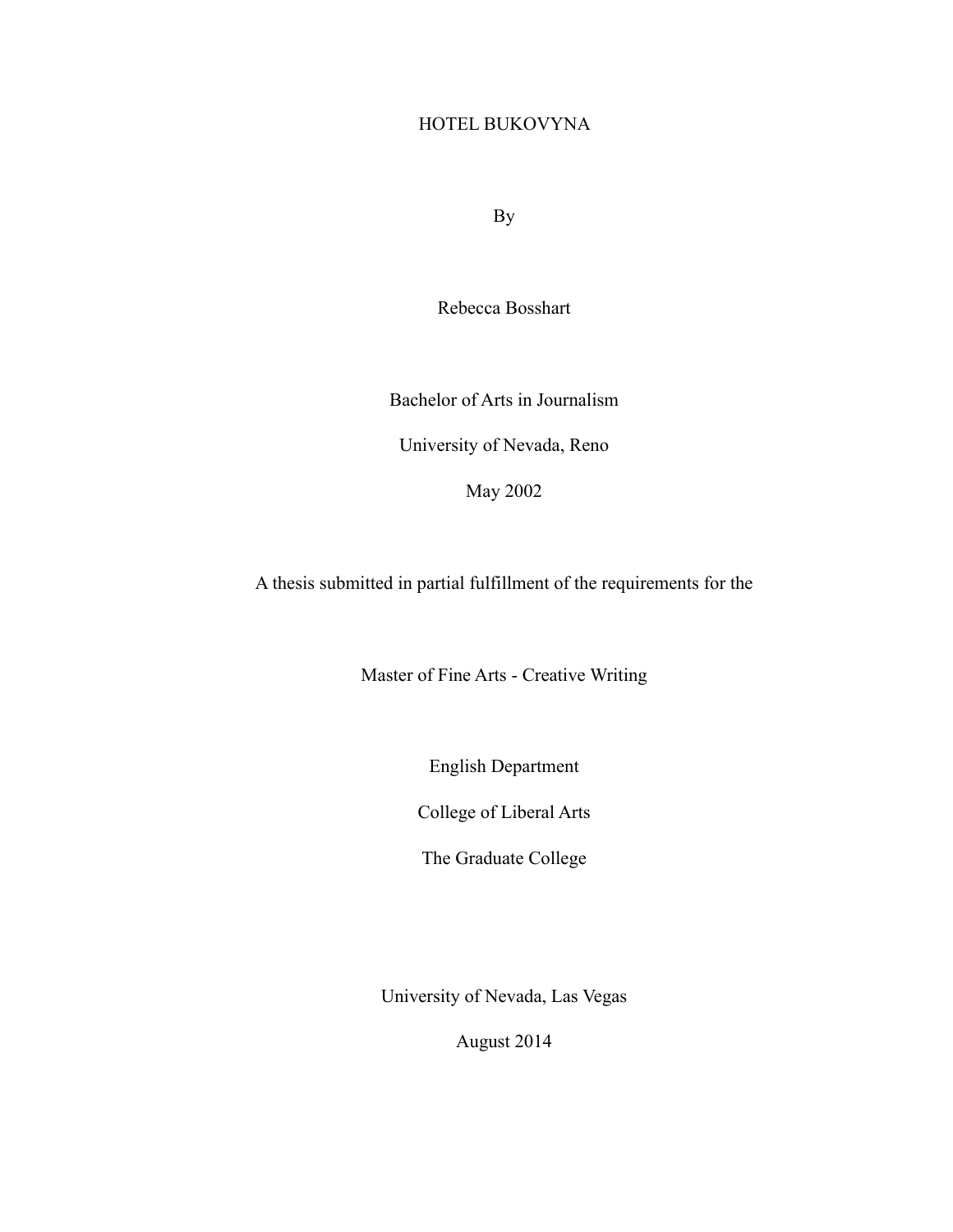Copyright by Rebecca Bosshart, 2014

——————————————————-

All Rights Reserved

——————————————————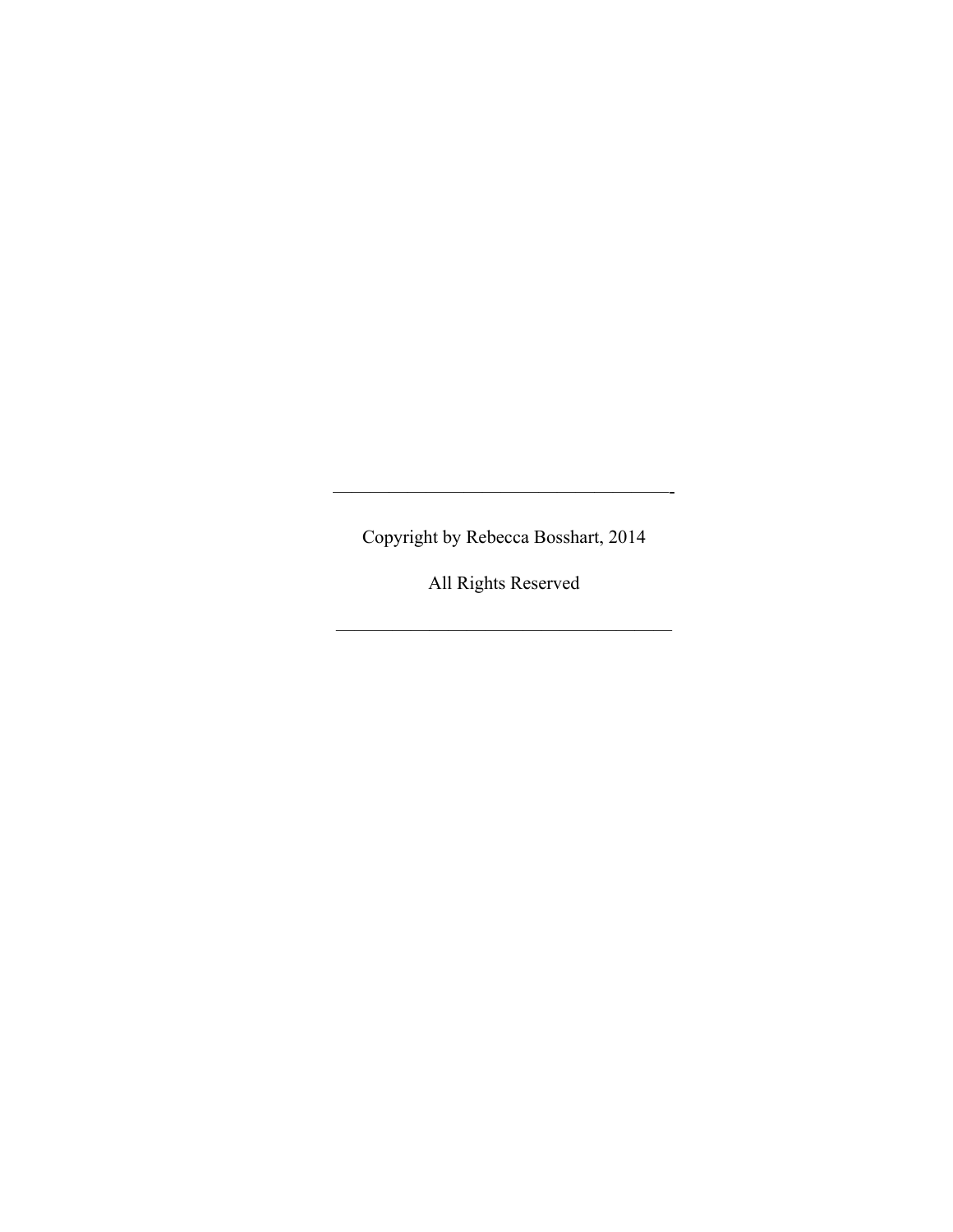

## THE GRADUATE COLLEGE

We recommend the thesis prepared under our supervision by

# **Rebecca Bosshart**

entitled

# **Hotel Bukovyna**

is approved in partial fulfillment of the requirements for the degree of

# **Master of Fine Arts - Creative Writing**

# **Department of English**

Douglas Unger, M.F.A., Committee Chair

Richard Wiley, M.F.A., Committee Member

Maile Chapman, Ph.D., Committee Member

Paul Werth, Ph.D., Graduate College Representative

Kathryn Hausbeck Korgan, Ph.D., Interim Dean of the Graduate College

## **August 2014**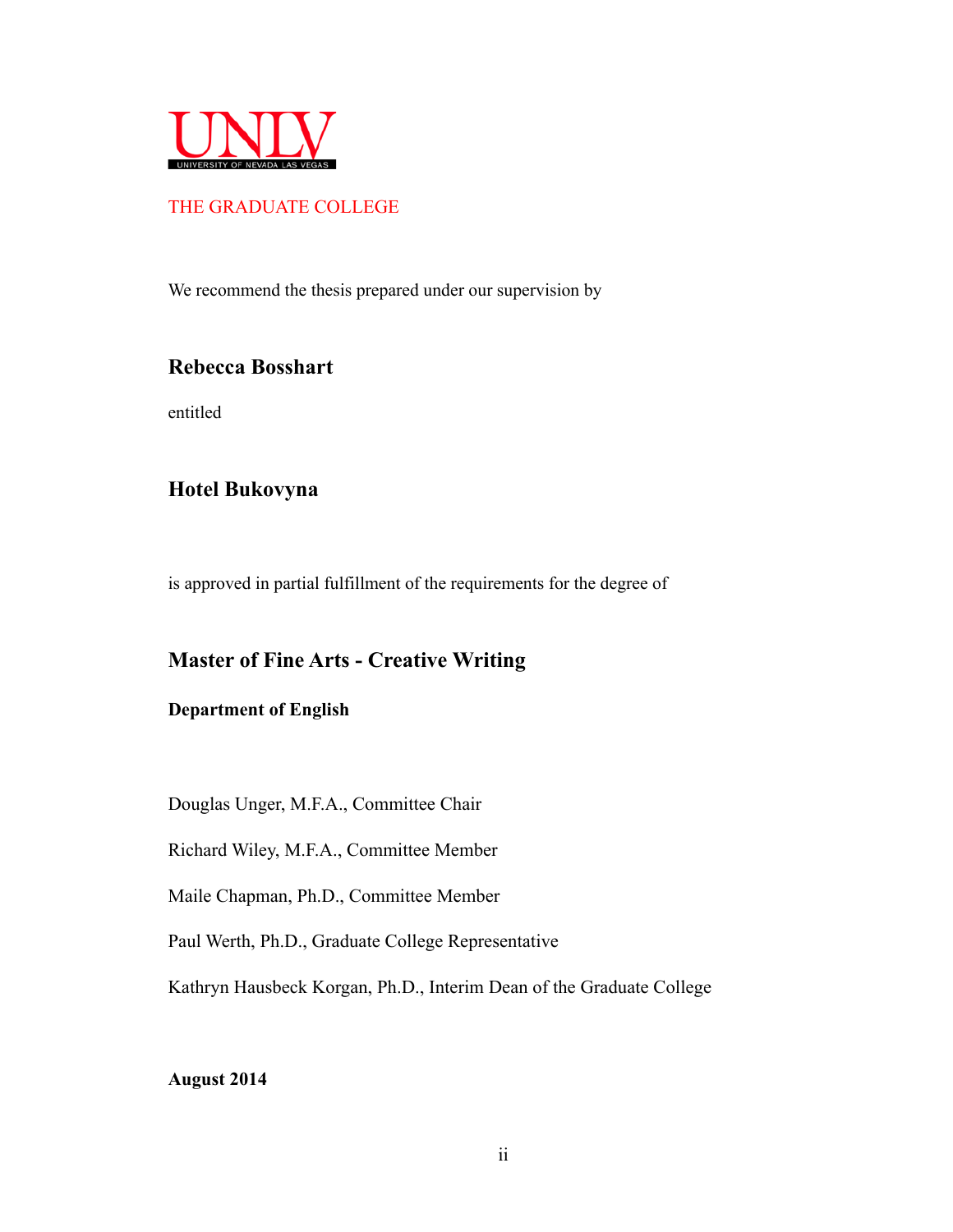#### ABSTRACT

#### **Hotel Bukovyna**

By Becky Bosshart

Professor Douglas Unger

Professor of English

University of Nevada, Las Vegas

 This collection of short stories and first chapter of a novella take place in the historical area of Bukovyna, the beech tree land, partly located in Chernivetska region, western Ukraine. On the edge of it, or under it, or traveling to and from it, in contemporary time. I've been occupied with "the outsider," represented here, and where the seven stories reside, by the giant grande dame tourist hotel on Main Street, across from Shevchenko Park, in Chernivtsi, the region's city center. The occupants: the outsider looking in and around. Outsiders looking at other outsiders. An outsider being welcomed in. Most of these stories are realistic, concerned with the development of democratic Ukraine and the preservation of its people and culture. I've pulled poetry, song, fabulist elements, and characters from the national literature and folklore, all in a quest to convey this complicated region.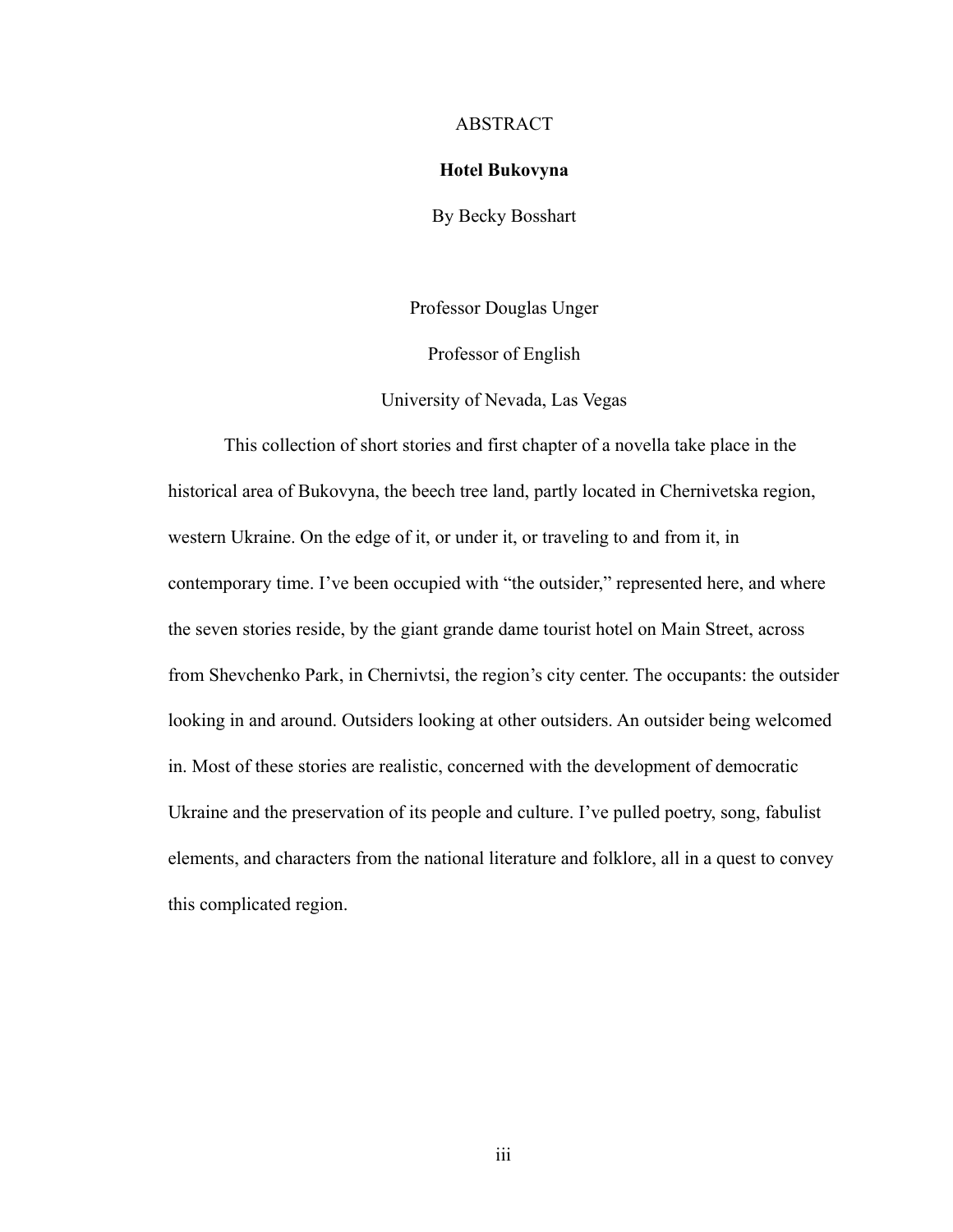#### ACKNOWLEDGEMENTS

 This collection was written while I was a Peace Corps Ukraine volunteer from 2012 to 2014, and directly after our evacuation in late February 2014, with the support of the UNLV Master's International Program, the Peace Corps Ukraine TEFL Project, Chernivtsi National University, all its professors, staff and students, and my advisers Douglas Unger, Richard Wiley, Dr. Maile Chapman, and Dr. Paul Werth.

 No one stands alone in The Process. This thesis is no exception. I was inspired by the works of several great writers, including (but not limited to): Mark Twain, particularly *The Innocents Abroad* and his short story "The Celebrated Jumping Frog of Calaveras County"; L. Frank Baum's *The Wonderful Wizard of Oz*; Nikolai Gogol's "St. John's Eve," from *The Collected Tales of Nikolai Gogol,* translated from the Russian by Richard Pevear and Larissa Volokhonsky; Bukovynian native Maria Matios's *Sweet Darusya: A Tale of Two Villages,* translated from the Ukrainian by Michael M. Naydan with Olha Tytarenko; and Oksana Zabuzhko's *Fieldwork in Ukrainian Sex,* translated from the Ukrainian by Halyna Hryn.

 This thesis was reworked and edited while I was living off the kindness of family, Robert and Dee Bosshart, and friends, including: Amy Kingsley and Justin Yurkanin and their sons Ike and Will; Jamison Crabtree; Mary Martha and Charles Morton and their children Owen and Clair; Ashley Siebels and Matt Hayes; Desiree Belcher; Aurora Brackett; Tia Taymar and Mark Danner and their son Zenn; Cindi Reed; Molly O'Donnell and David Hardy; Gina Quaranto and her son Gabe; Brittany Bronson; and Doug Unger and Carola Raab. With much love and gratitude.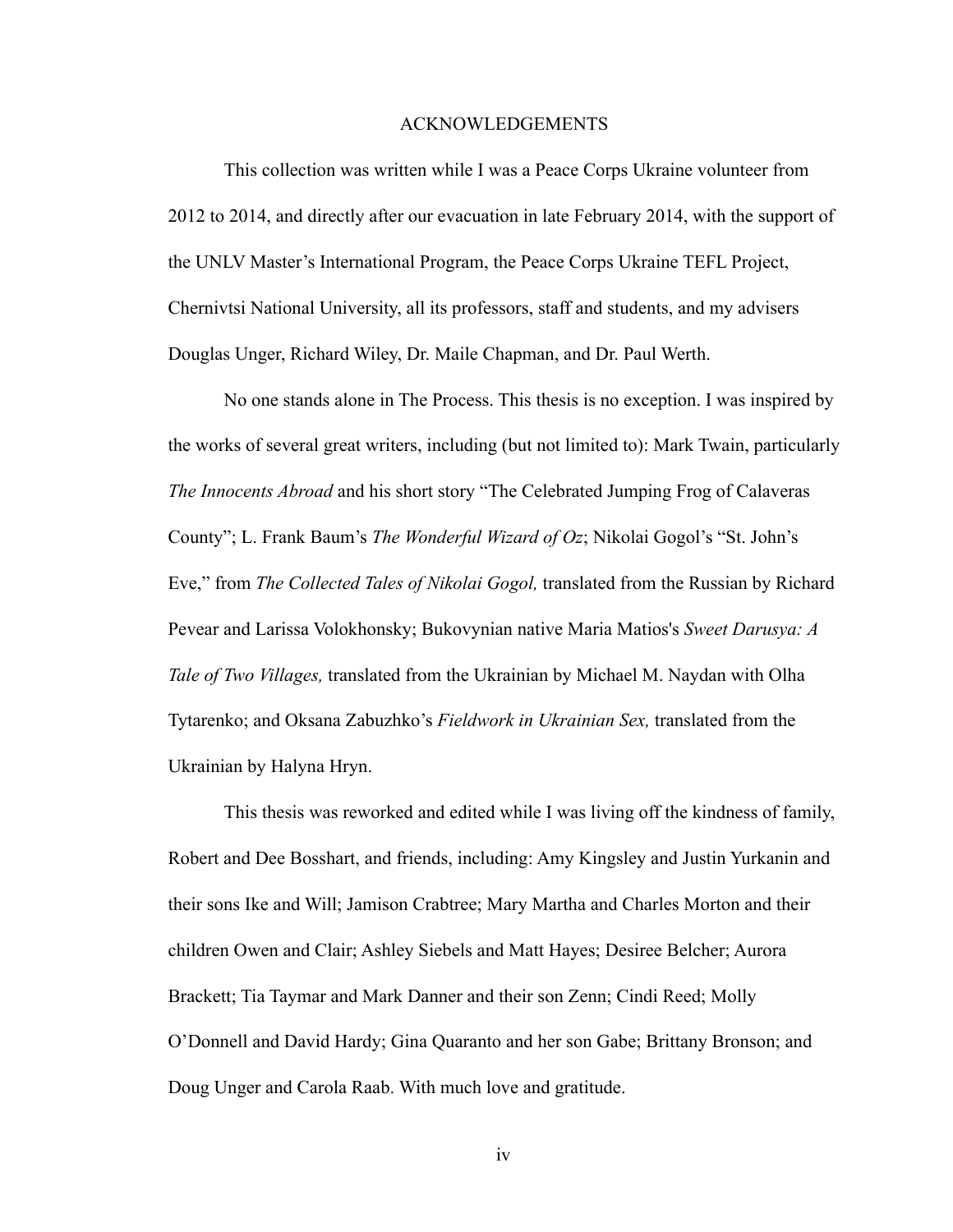You'll find words here from Chernivetska natives, including iconic songwriter/ composer Volodymyr Ivasyuk and distinguished poet Mykhaylo Tkach. Translation assistance was provided by Anastasiia Karalash, of Kelmentsi, Elena Novosadska, of Chernivtsi, and Tamela Sotula. Help with cultural understanding came from Iryna Krupska, Volodya Kondratyuk, Lena Nastenko, and all the Peace Corps training staff in Kyiv, and Michael Lukashchuk and Kateryna Kurysh, both of Chernivtsi. Many friends contributed anecdotes and ideas to this manuscript, or just simply were inspiring: Mary-Kathryn Hart, Nathalie Hanlet, Dan Thompson, Erin Martin, Stephanie Harp, Allie Holtzer, Suzanne Gaboury Norman, Paula Adams, Mary Miller, Sandra Joy Russell, Anna Goss, Kristen Nesbitt, Kathryne Delcarpio, Zoe Astrid Wyatt, and Erica Anzalone.

 I'm indebted to the help of wonderful friends who became editors while remaining friends: Joseph Langdon, Genevie Durano, Cindi Reed, Mary Catharine Martin, Regina Ernst, and Ashley Siebels. Most are UNLV MFA graduates, all Las Vegas writers/residents at some point in time. And don't we all want to be? at some point in time.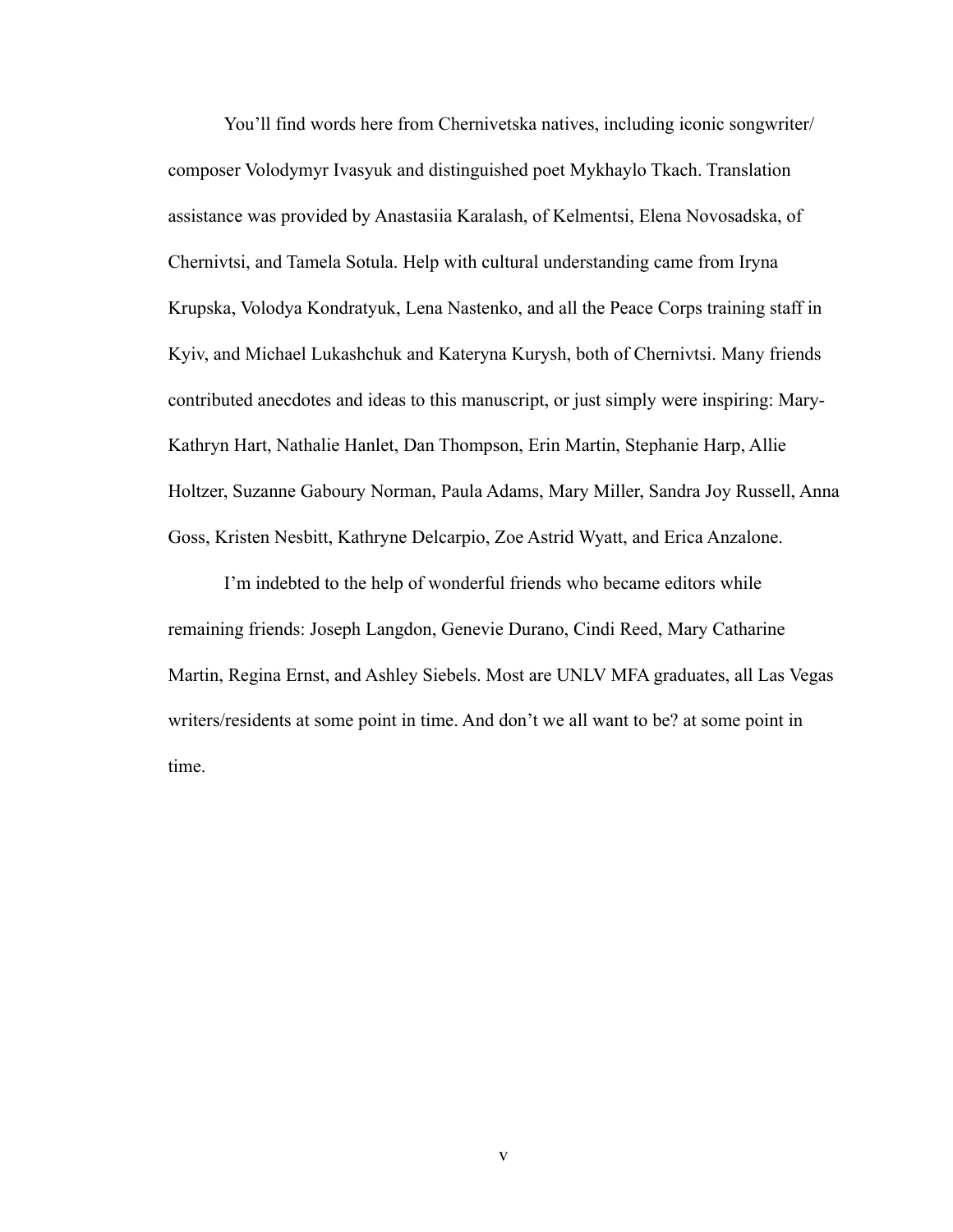# TABLE OF CONTENTS

| 2. |  |
|----|--|
|    |  |
|    |  |
| 5. |  |
| 6. |  |
| 7. |  |
| 8. |  |
| 9. |  |
|    |  |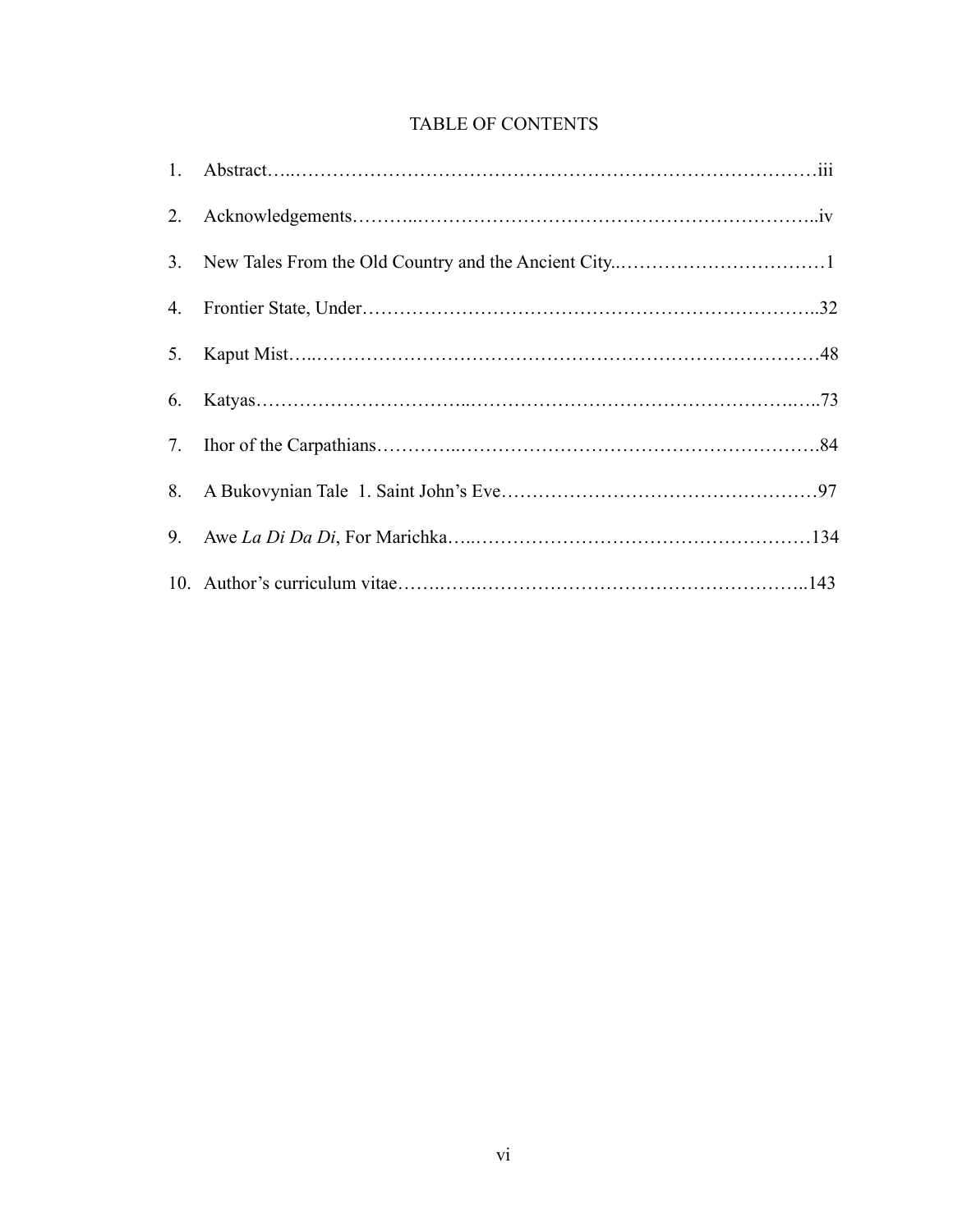#### NEW TALES FROM THE OLD COUNTRY AND THE ANCIENT CITY

#### $Kolobok<sup>1</sup>$

 In the country, in a region far from the capital live a granny and grandpa. We can't exactly call them poor because they live in a red brick mansion with a pink basilica dome, a silver plated spire, turrets, and their own chapel. But we couldn't call them rich, either. They live off money sent to them from their daughter, who works in Italy while they take care of her children. She's been sending euro back home to care for the family, and to construct the big shell of a manor into a home, bit by bit, for all the family. But recently, costs are growing more and more and the money covering less and less. In the meantime, her children are growing fast and eating a lot. So *babucya* and *diduyc* go hungry.

 That morning *dida* comes into the kitchen, one of only three rooms of the big house they use, with buckets from the well. He pours the water into the chrome sink for his wife to clean the dishes. In the sink sit the *kasha* bowls from the boy and girl, now away at school. His hairy brow wrinkles even more.

"*Baba*, can you at least make us one bread roll?"

 "With what should I bake it?" *baba* asks with consternation. The smooth skin and plump red cheeks of her pretty maiden days have long since turned wrinkled like a

Translated and adapted from the Ukrainian fairy tale. The word *kolobok* has no 1 translation except to say that it means the little animated bread roll from this tale, which strikes cords of similarity to our little gingerbread man. I wanted to practice translating fairy tales featuring animal protagonists for several reasons. First, to get as far away from reality as possible. Nothing's more happily detached than the wonderful world of fabulist creatures. I also wanted to translate stories I thought would be more manageable since my language skills were elementary. But even with these motivations in mind, nothing is ever as easy as you think it will be.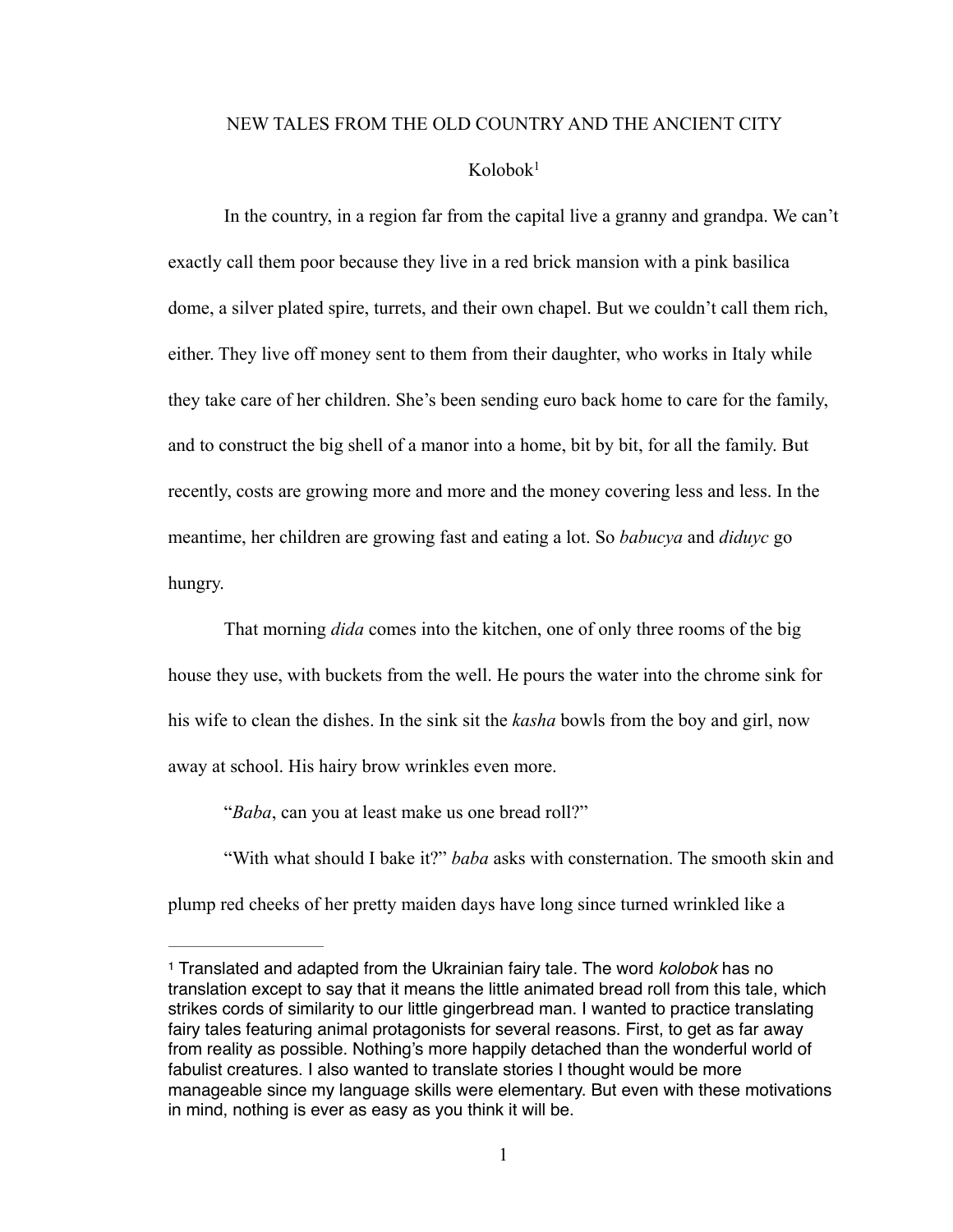balled-up newspaper. Her dark, glossy hair has thinned to wisps she hides beneath a floral headscarf. Her petite hands are now as wrinkled and spotted as *dida'*s jowls, but her sweet melodic voice hasn't changed one bit. Her every phrase sounds like a song, a deep and melancholic tone that stops animals in their tracks, ears perked to commiserate with *baba*'s plight, as if the pigs and chickens could sit at the table sharing their troubles over dill-flavored vodka. But of course, they'd already sat on the table, which *dida* remembers with a wisp of longing for long-ago eaten meals. *Baba*'s songs bring back bittersweet memories of youth and gaiety to the old grandfather — especially when he's hungry.

 "Oho, *baba,* did you scrape out the flour basket and sweep the bottom of the grain bin? Maybe you will get just enough to make one bun." He expels a great deal of energy in saying this. He plops down at the table and leans over his rickety knees. His joints make a sound that reminds him of cracking chicken bones.

 Just so *baba* can say that she's tried everything (and grannies do like to remind others how much they endure), she does exactly this. The old woman scrapes out the flour basket, her nails catching every speck. Then she gets down on her knees — she thinks of the sound of fat crackling in an oiled pan — and sweeps the bottom of the grain bin with a short bristled brush. To her surprise, she manages to collect two handfuls of flour. She looks at her husband and wonders what magic he's hiding. But this isn't the time to think about supernatural forces, not when there is something to eat. She kneads the dough with sour cream, bakes the roll and puts it on the window sill to cool.

2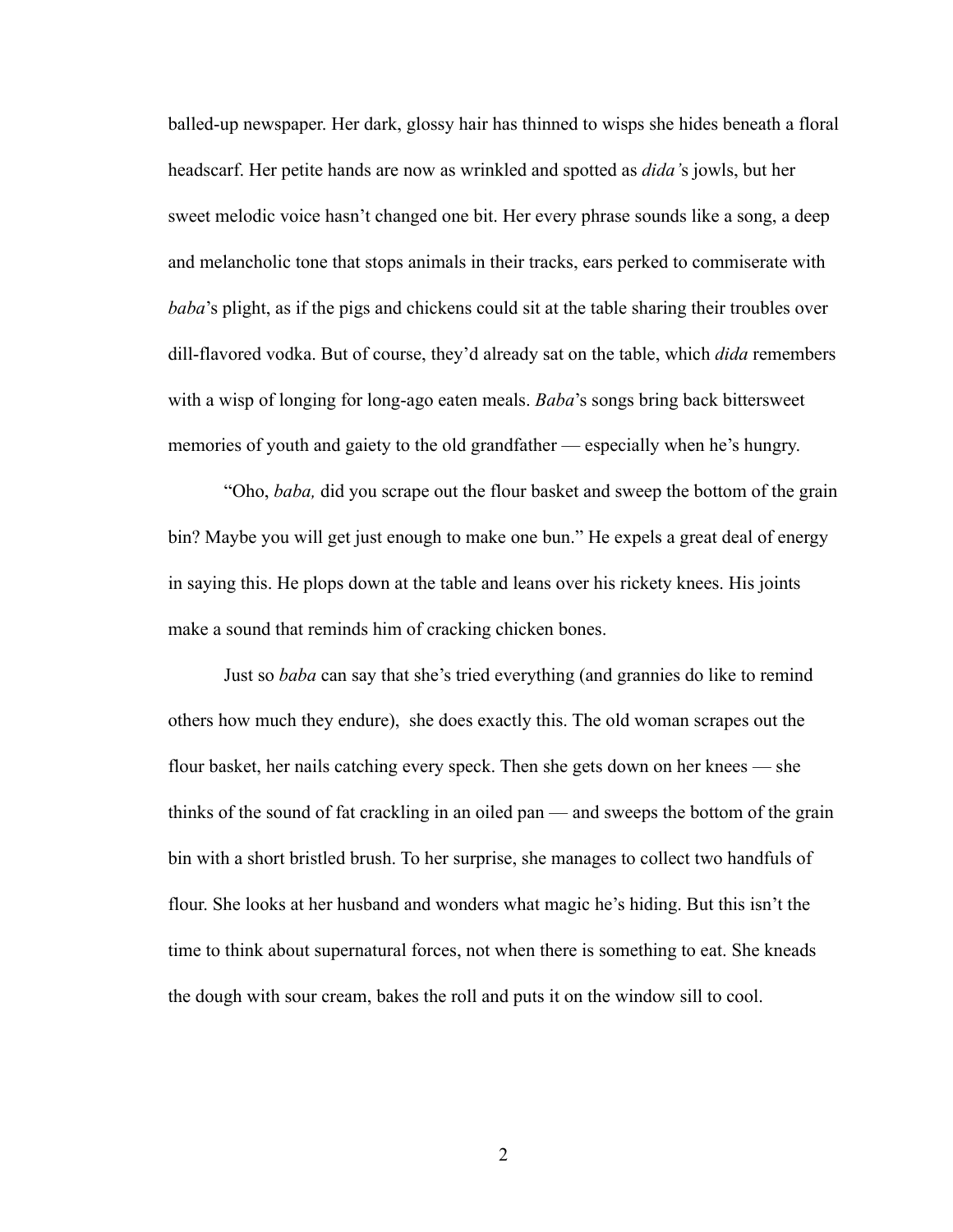The bun sits and sits and sits…and then it starts to roll all by itself. *Dida* and *baba*  jump up and run to catch it in their outstretched hands, but the bread acts as though it is alive! The roll escapes through their fingers and out the open window.

"Look at that," *dida* cries. "Bread is life!"

 They both watch the little bread roll across the wide dirt lawn, the only sound in their ears the hollow grumble of emptiness.

*Kolobok* rolls through the family's upturned potato and beet rows and up to the iron fence circling the house. He looks up at it and around himself in wonder. He feels he's entering a wilderness he only dreamt about from his window sill. *Kolobok* squeezes himself through the bars — which isn't too difficult because he's still soft. He looks down the street at all the other homes owned by families who have children working far away. Each home looks like a  $pysanky egg^2$  — every one colorful and different from the next, yet made with the same materials. *Kolobok* looks back at his home, where he started out as just a bit of powder scraped from the bottom of a basket. He feels fear, but also excitement. *Kolobok* is proud that he has just finished cooling, and look at him now! He's already leaving home all on his own. On the country road he begins to sing:

"I was scraped from the basket,

I was swept from the grain bin,

The root verb *pysaty* means to write. Ukrainian Easter eggs are a revered folk art in 2 which the ends of the egg are punctured so the yolk and egg white can be blown out. The artist then uses a wax pen to decorate the shell with geometric patterns, symbols and pictures before dipping them in progressively darker dyes, depending on the color palette the artist is trying to achieve. Essentially the artist is "writing" on the egg. To preserve them, the eggs are often cracked open and reinforced on the inside with papier-mâché.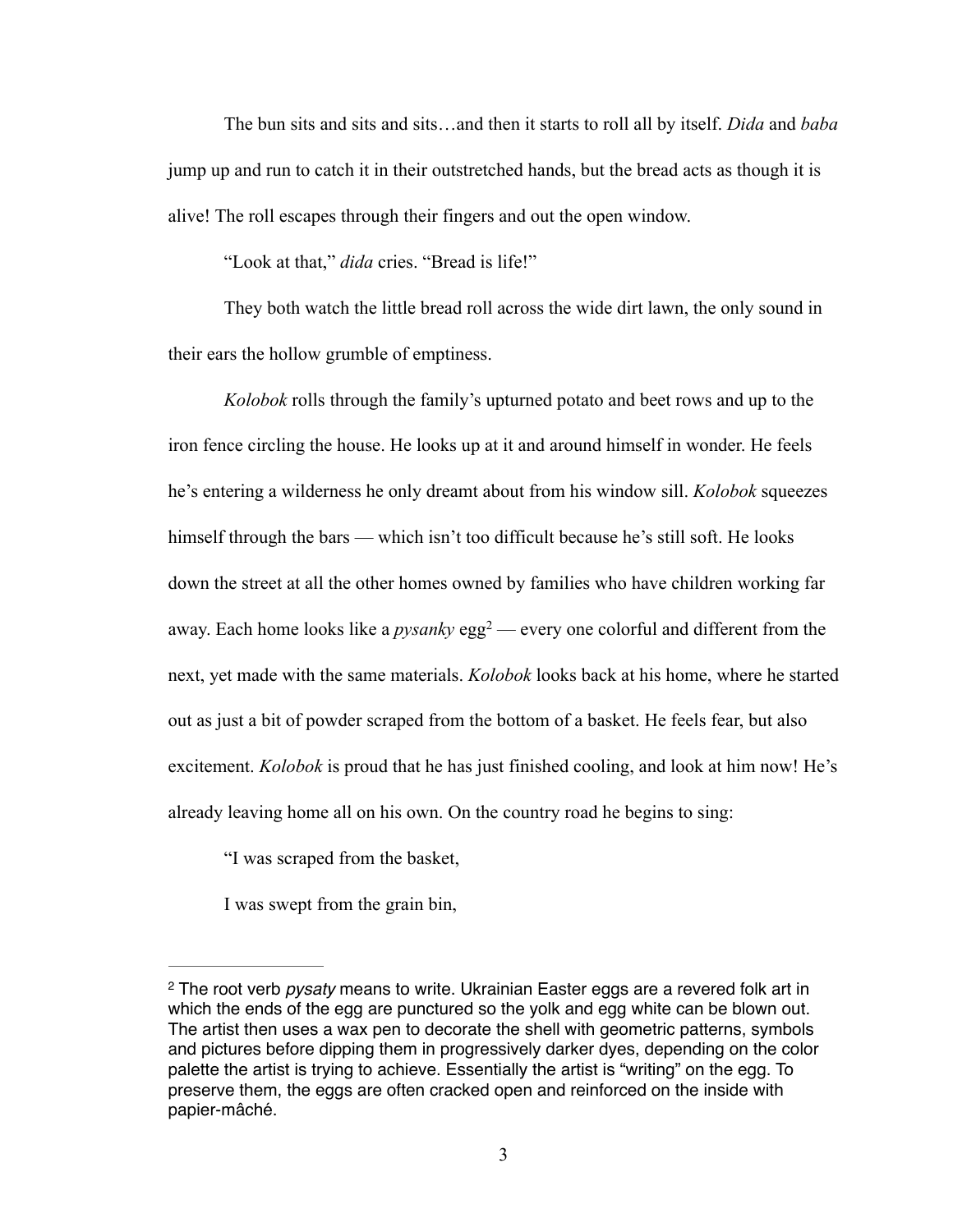kneaded with *smetana*<sup>3</sup>, and cooled by the window,

where I could see this beautiful land!

I fled from *baba* and I fled from *dida!*"

The bun sings and rolls out of the neighborhood.

 Soon *Kolobok* comes to a wide green meadow dotted with bird cherry trees, which seem to float over the rippling grass. The bun stops and teeters back and forth, in awe of the beauty of the land that had once been so distant from him. He swears that the hungry *baba* and *dida* will never catch him. He's finally free to see the world. No more basket. No more bin. Nobody will catch him! Then from the billows of meadow grass, a hare jumps onto the path. The hare is finely dressed in a lavender gown, Geox suede sneakers and many glittering gems about her ears. She is as beautiful as the countryside. She sings her own song so sweetly it takes *Kolobok* a minute to digest her words:

"Little bun, little bun, I will eat you."

"Don't eat me, little hare, I will sing you a song!" *Kolobok* says frantically.

"I am scraped from the basket,

swept from the grain bin,

mixed with *smetana*, cooled by the window!

I fled from *baba*, I fled from *dida,* and I will flee from you, hare!"

 The hare jumps in front of the little bun, her sharp nails out, but only one chips his brown crust — he's already speeding down the path.

<sup>&</sup>lt;sup>3</sup> Sour cream is often homemade in country households.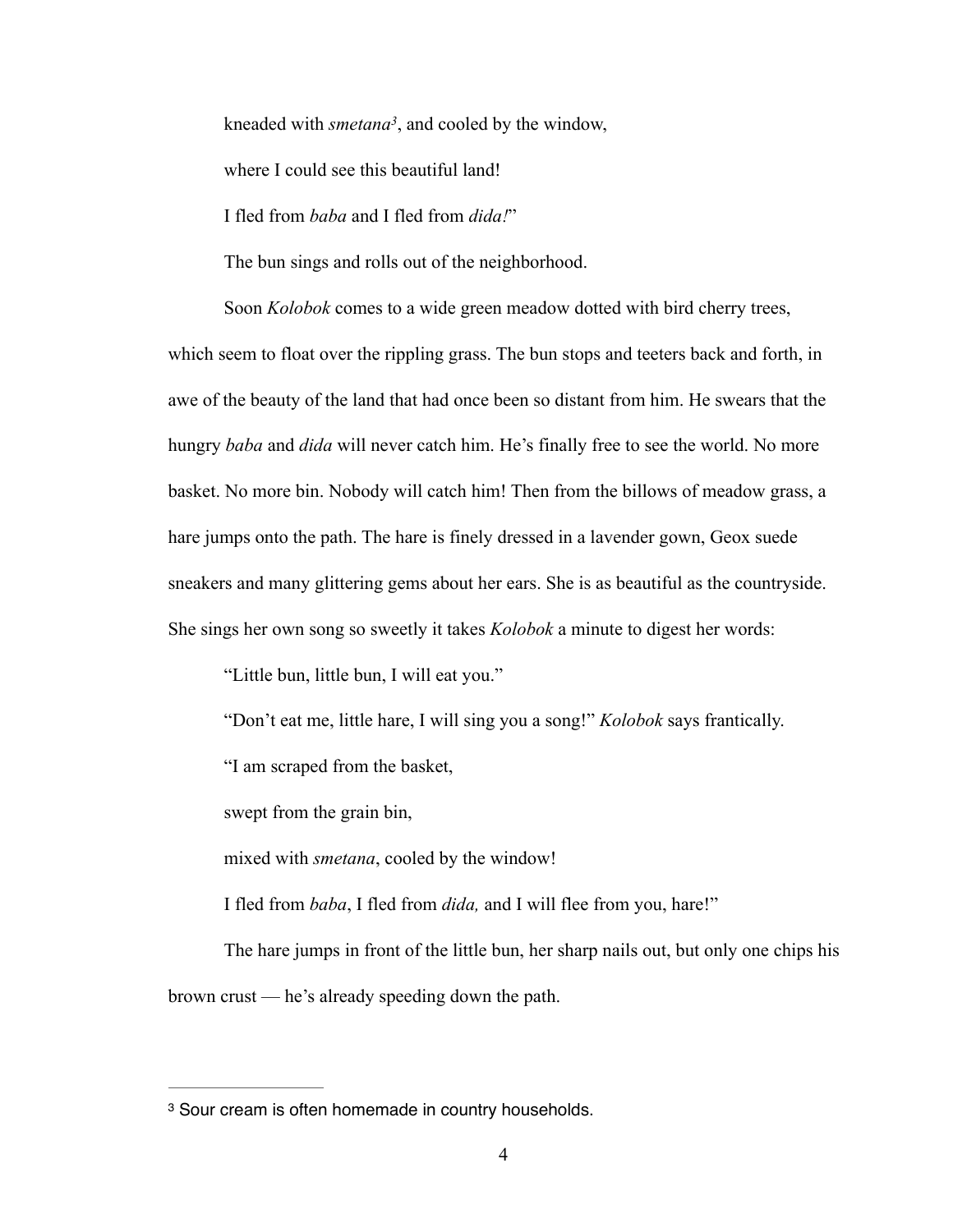"Why does everyone want to eat little me?" *Kolobok* wonders. He has little time to relax before a greater danger presents itself. Out of the wilderness comes a wolf with thick, dark fur. The wolf seems so gangster, so much cooler than the bun could ever hope to be. The youngster slows his roll. The wolf gazes down at the bun, his eyes aloof yet interested, his teeth long, white and pointed. "I can tell there are many things you don't know, little bun," the wolf says.

"I know who I am," *Kolobok* says.

 "But you are so small and weak," the wolf growls. "If you join me and my pack, you will be strong." He pulls his cigarette from his black lips and blows smoke over the bun. *Kolobok* rolls back from the smoke, which makes him cough. Kolobok sees his reflection in the wolf's orb eyes.

"First, you should hear my song:

I'm scraped from the basket,

swept from the grain bin,

mixed with *smetana*!

 I fled from *baba*, I fled from *dida*, I fled from hare and I know another thing, from you, wolf, I'll also flee!"

The wolf leaps at the bun, but the bun is so small he easily dodges its big paws.

*Kolobok* is safely away before he starts to sing his song again. He thinks: do I attract so many hungry animals because I smell like sweet *smetana*? Or is it because I look so content? *Kolobok* doesn't know.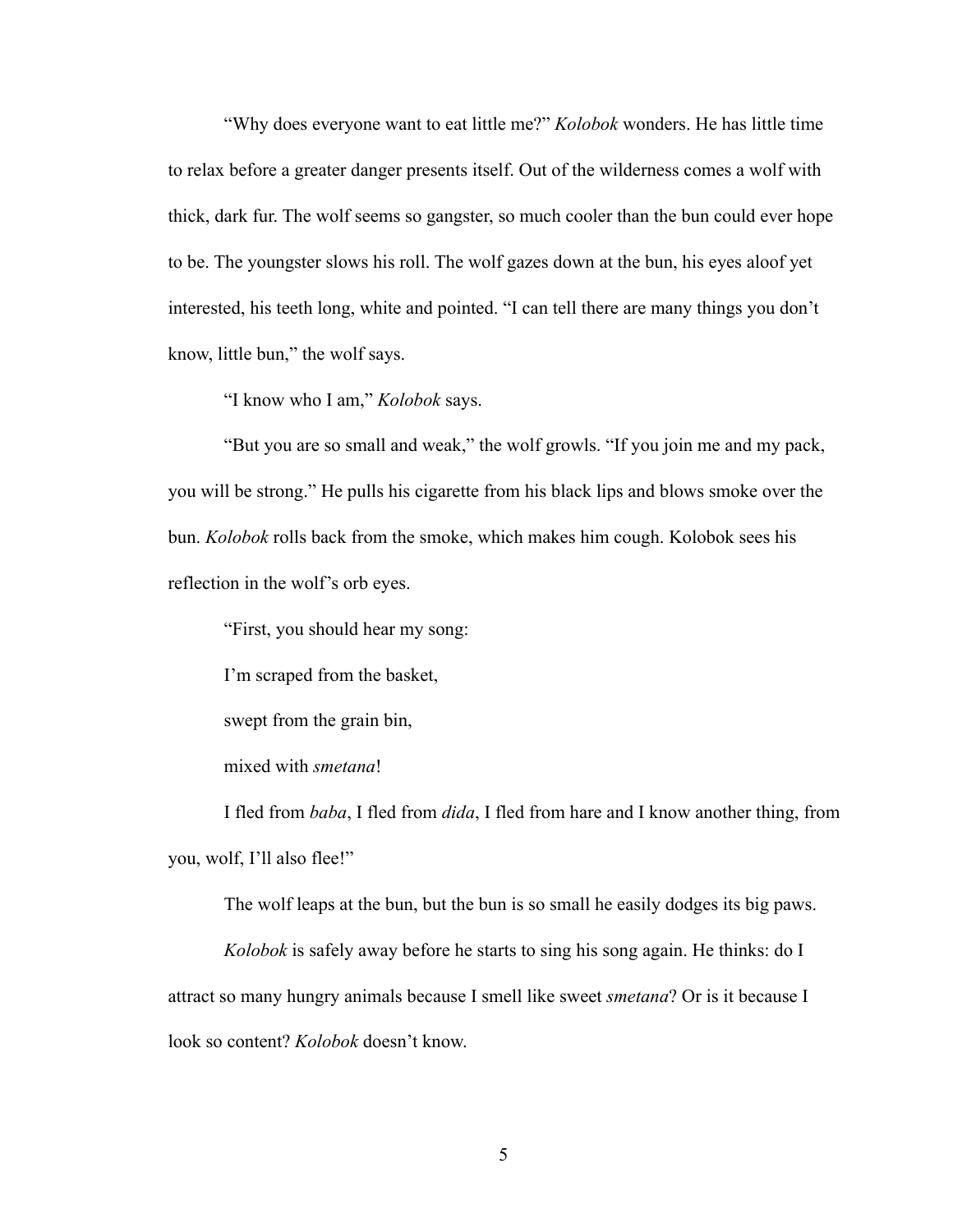The bun continues rolling down the road and singing his song. He sees new things. He passes a beech tree with an owl sitting on a low branch, staring with its wide eyes. The owl reminds the little roll of *dida*. *Kolobok* tries to think only about his future, but it's hard because he knows so much more about his past: granny and grandfather and the basket and the bin. *Kolobok* hears a strange noise in the forest. It's a loud, roaring scream. A bear sits on a stump in a forest clearing, issuing a challenge to all the animals around him — daring them to take on the king of the wood. The bear wears an unmarked military uniform with a tall hat. The little bun isn't just watching in amazement, he laughs at seeing this beast trying to go to war with the whole forest.

The bear is not happy at being laughed at.

"Little bun, little bun, I will eat you!"

*Kolobok* wises up quickly, for he's starting to get used to this.

 "Don't eat me, bear. Instead, let me entertain you with a song!" *Kolobok* tries to make his voice as big as possible, for he's a little bun, and there isn't any more yeast to come.

 "I'm scraped from the basket — swept from the grain bin — mixed with *smetana* — cooled in the window! I fled from *baba,* I fled from *dida*, I fled from hare and I fled from wolf, and from you, bear, I'll certainly escape!"

 The bear is huge, the largest thing the bun has ever seen, and its breath smells of boiling oil. *Kolobok* spins under the beast's legs, though he feels the snorting inhale as the bear takes away some of the roll's sour cream smell, like his very soul is being sucked into the bear's moist nostrils.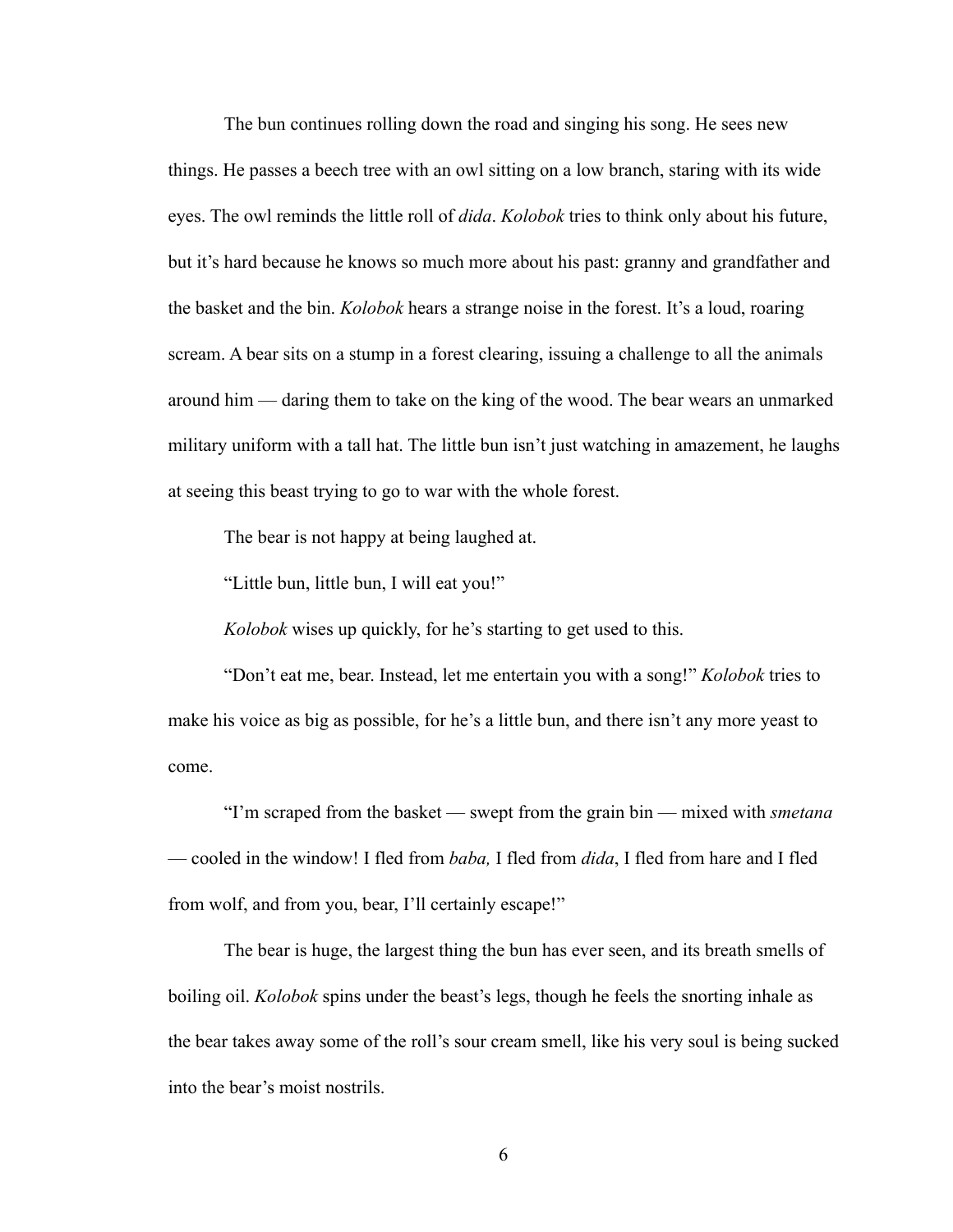The little bun gets a safe distance before he ponders the murderous intention of the bear. *Kolobok* wonders why the massive beast is not satisfied with the abundance of food around him. Look and see! The bear has the honeycombs in the trees. He has the flopping fish in the stream. He has the cherries and apples heavy on the branches ready to fall into its paws. Why should the bear have need, or even want for more? *Kolobok* doesn't know and it does trouble him. He figures then that this is going to be his life, forever running from those who live in a forest of plenty, and also those who live in want. He must always be quicker than everyone else. He wonders how he will do this. But then *Kolobok* remembers his success in escaping *baba* and *dida.* They were so hungry, yet *Kolobok* rolled right through them. Then he thinks of the hare. She had such beauty and so many fine possessions — but she was no match for the bun. Then he escaped the mightiest beasts in all the land, the wolf and the bear. They were slow compared to the swiftness of *Kolobok!* 

It's in this state of mind that the little bread roll comes across the fox.

The fox skips down the path, smiling sweetly, seemingly surprised by the presence of the bread roll. She holds her paw in the air, which *Kolobok* thinks is a greeting, and eyes his height and girth. Her russet fur shimmers in the sun. Her wide blue eyes laugh, tempestuous and crafty.

"Why, hello there, little bun," she says. "I have heard of you."

"Oho, have you?" *Kolobok* is very pleased. "What have you heard?"

 "I heard from the owl that you are so attractive. I heard you have ruddy pink cheeks."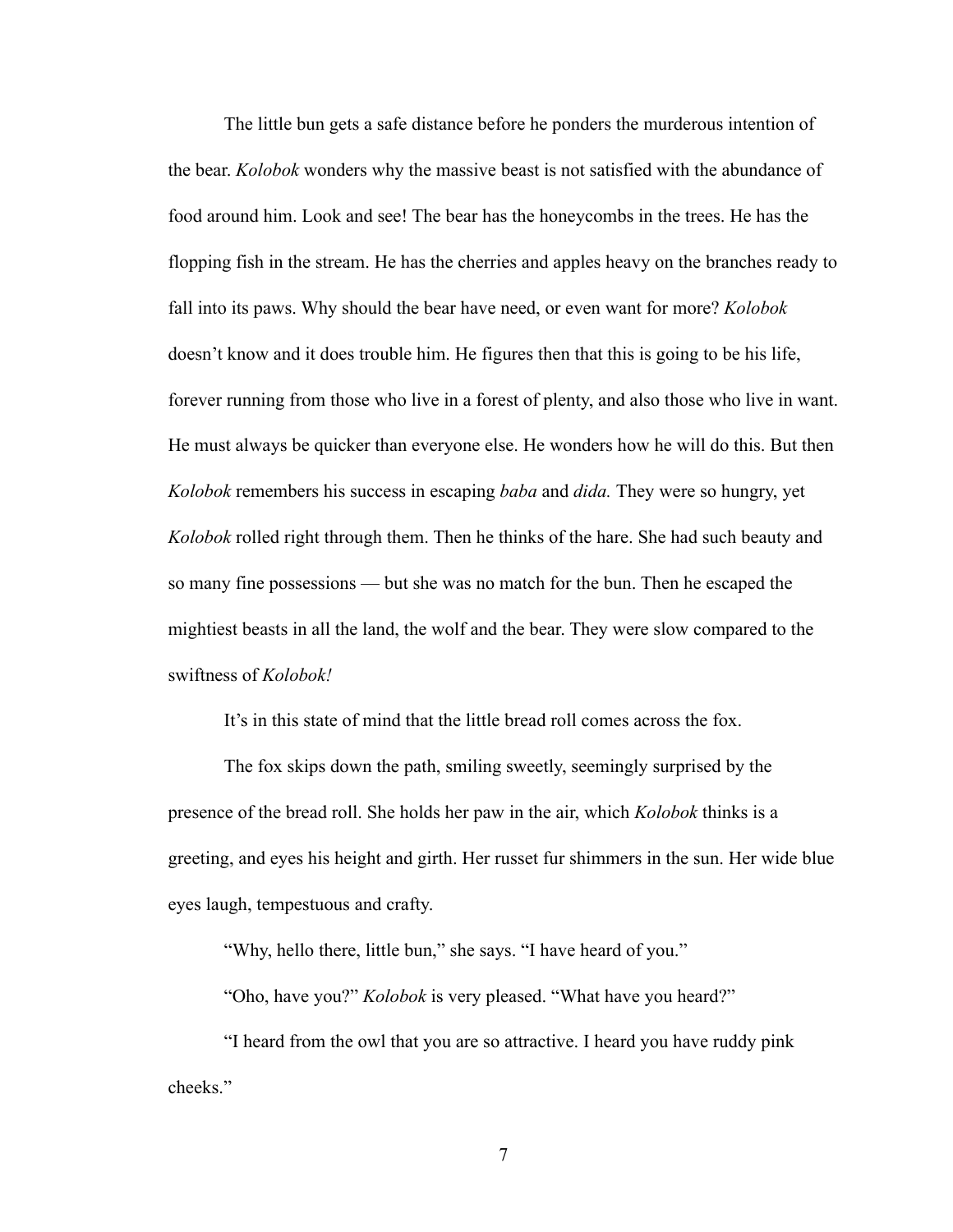"See for yourself." *Kolobok* smiles.

"I heard that you smell like sweet *smetana*."

"Smell for yourself."

"I heard that you are the most desired in the forest. But I think this cannot be true!

I don't see how such a little roll has been able to escape so many strong forest animals."

 The bun throws out his chest and settles into the ground. "Everything you hear is true, and I have this scratch upon my crust to prove it!"

The fox inspects the scratch. "So you have."

 "It is true that all manner of beast chase me for a bite to eat, but I am running for my life, so I will always be able to escape. It is also true that I am the best at singing for my life, fox-sister, and I will prove it. I will sing you my song. You will see that I am the bravest in the land.

"I am scraped from the basket,

swept from the grain bin,

mixed with sour cream! I fled from *baba.* 

I fled from *dida*,

I fled from the hare

and I fled from the wolf, and from the bear

and from you, fox, I will also escape!"

 The fox laughs, her paw to her wide mouth. "You are correct. It's a nice song, perfect for this land. Can you sit on my nose and sing it louder so I may hear it more clearly? I'm old and I would like to hear every word from such a brave bun."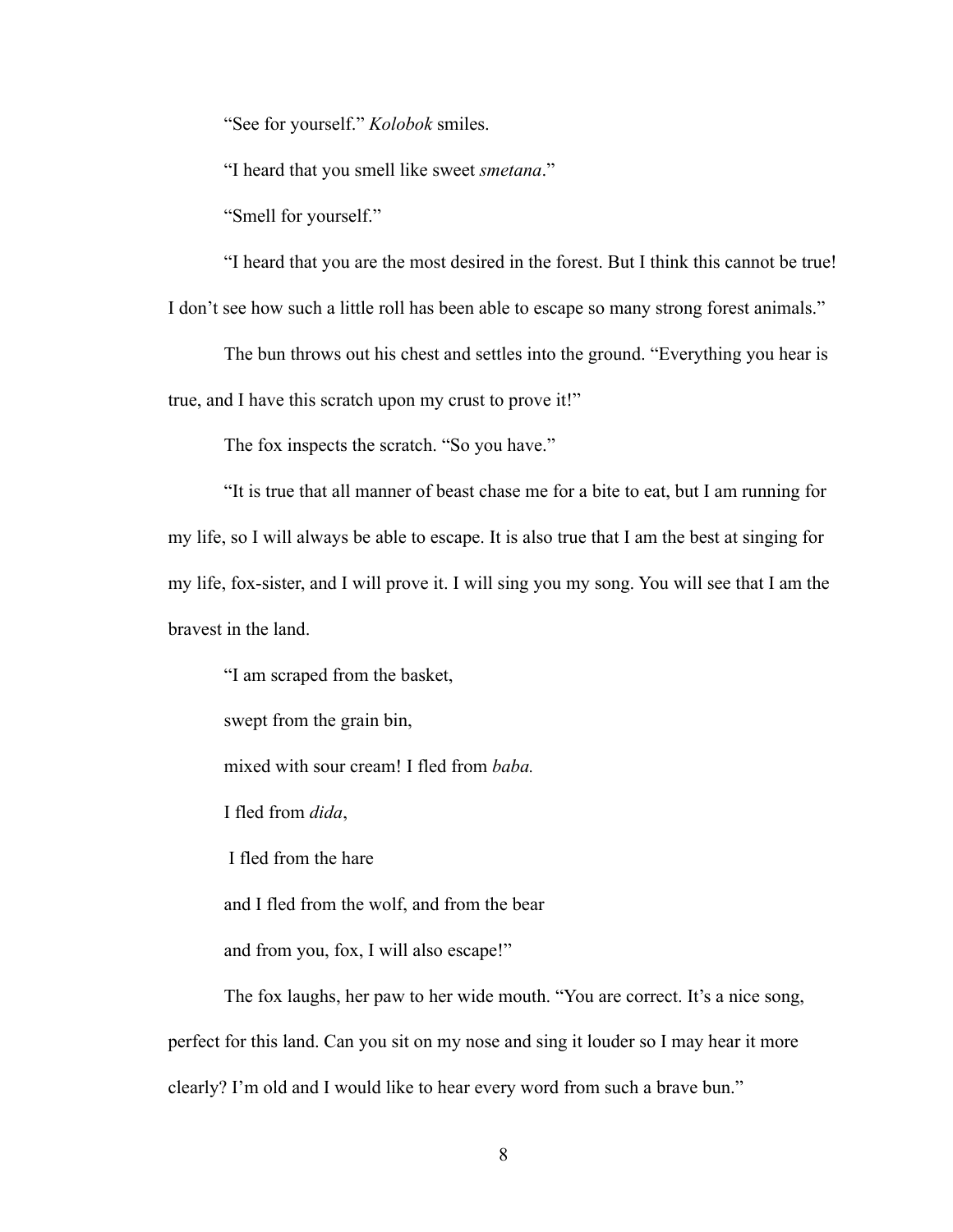The bun jumps on the sly fox's nose and as quick as shutting a window — bam! — she swallows *Kolobok* whole.

The Rooster with the Golden Cockscomb<sup>4</sup>

It's here in the forest where we find a cat, a thrush<sup>5</sup> and a rooster, who could also be called a cock or a cockerel, living together in a cottage.<sup>6</sup>

"These animals are living in a *хатинці*," my language tutor Anastasia said. "In English, a hut."

 Ukrainians used variations of the word *хат* to mean any small habitation or place of business. In Ukraine, there was a popular fast-food chain restaurant called Potato Hut. Incidentally, this was where I met Anastasia every week for tutoring, and definitely not a place I thought of as a "hut." So I, in turn, couldn't agree with this translation. In English, huts are, you know, a hovel or a shack. Survivalists build huts as temporary shelters when they're living off the grid. Thankfully, when it comes to fairy tales, you don't have to just rely on the words. The artist illustration for my version shows the animals living like furry lumberjacks. I asked Anastasia: "Can I use the word 'cabin'?" It turns out the

The title of this tale could be more literally translated as "The Gold Cock," or "The Cock 4 With the Gold Comb" since word order isn't restrictive in Ukrainian. I decided against both of these titles because in English they could so easily be misinterpreted.

 $5A$  thrush is a type of songbird with a particularly loud song  $-$  though it be but little it sounds fierce. Ukrainians are proud to invoke the melodic nature of their language, often referring to famous singers (and beautiful women) as songbirds, such as Sofiya Rotaru as the Nightingale from Bukovyna.

<sup>&</sup>lt;sup>6</sup> My tutor disagreed with this word choice because Ukrainians don't think of a cottage the same way as Westerners do. Anastasia told me the animals are living in a modest home in the country, something small and quaint. In her country, cottages are *really nice, big houses.*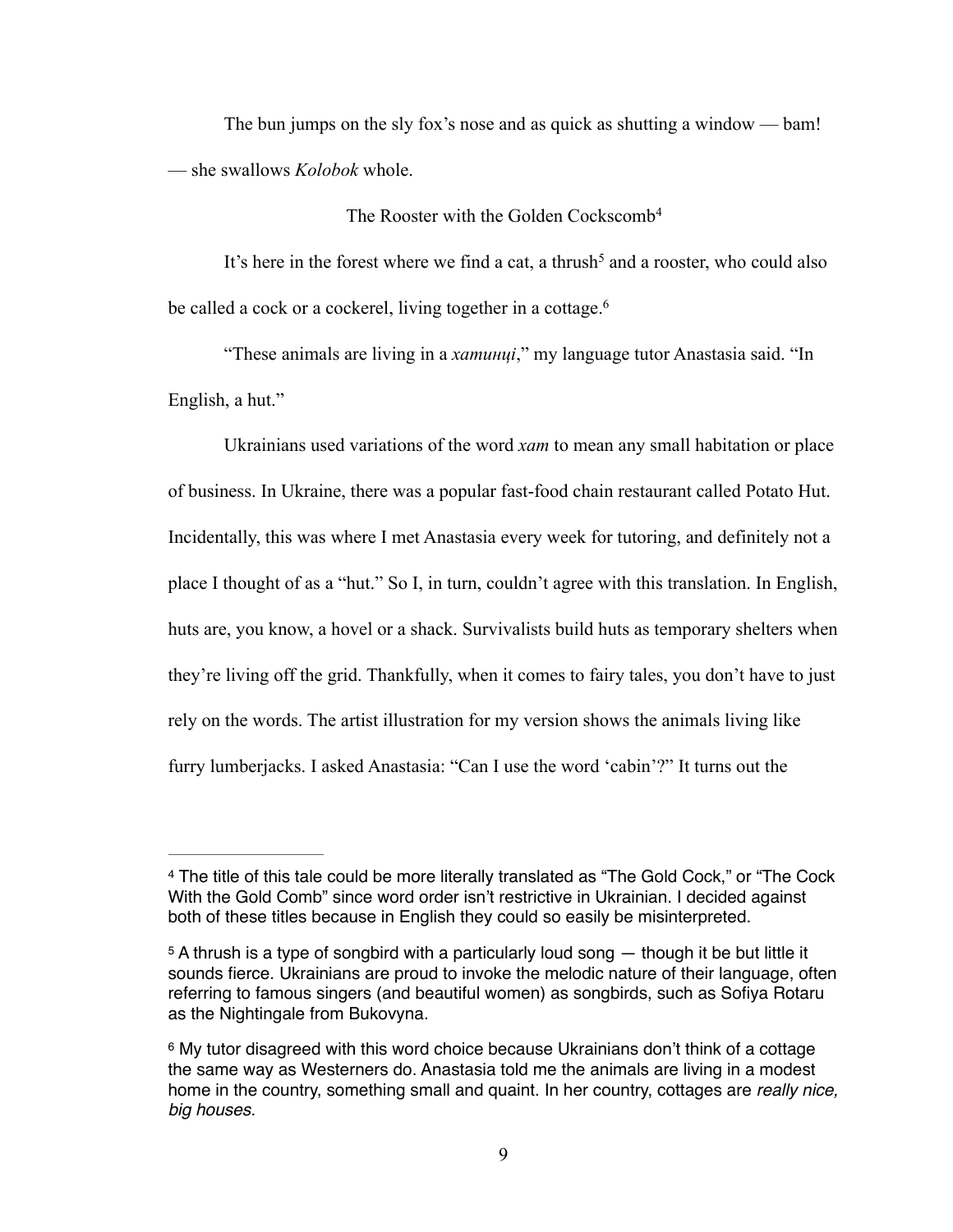closest word to "cabin" in Ukrainian is the name of the space used for the shower. We compromised on "log cabin."

 As I was saying, here we have found ourselves deeper inside the ancient forest,7 tempted by plot to follow the foolish bread boy as he got deeper and deeper into trouble. And no doubt there's still danger here. Hardy weeds stand blackly against the dense oaks, willows and fir trees. Breathing is stifled in this thickness. Moss grows upon the remains of an old settlement, lavender and hyacinth sprout from its skeleton. Ferns grow so giant here, one can mistake them, from a distance, as the heads of giant extinct reptiles. We find a cat, a thrush and a rooster living together in a log cabin. As the days start to turn cold, Cat and Thrush decide to leave the home to go into the forest to cut fire wood. They ask Rooster to stay and guard the home, ordering him to beware of Fox.<sup>8</sup> It wasn't a matter of *if* the Fox will come, it was *when*.

 "Don't even talk to him, don't let him know that you are alone," Cat says. "Don't even look out the window."

 Rooster reassures them, he will do exactly as they say. And with that, the stronger members of the little family are off to do the hard labor. These creatures share the household duties, keeping it warm and safe from evil. The three animal friends live so well together that all of the other forest animals are jealous of their harmony. Though it

In Ukrainian this is старий ліс, transliterated as *stary lis* but sounds like "starry lease," 7 as in, I have rental property in the celestial realm. Or perhaps when a celebrity has a short-term tenancy on fame (and isn't that every celebrity, really?). As it happens to be, this fairy tale is involved with the precarious nature of habitation, particularly when the home is beset by a predator, and if (and how) salvation is achieved.

<sup>&</sup>lt;sup>8</sup> Why is it that these tales always have a fox as the antagonist? I guess that's the moral the kids must learn: always be on the lookout for the one who is smarter (i.e., quicker *in wits*), and hungrier.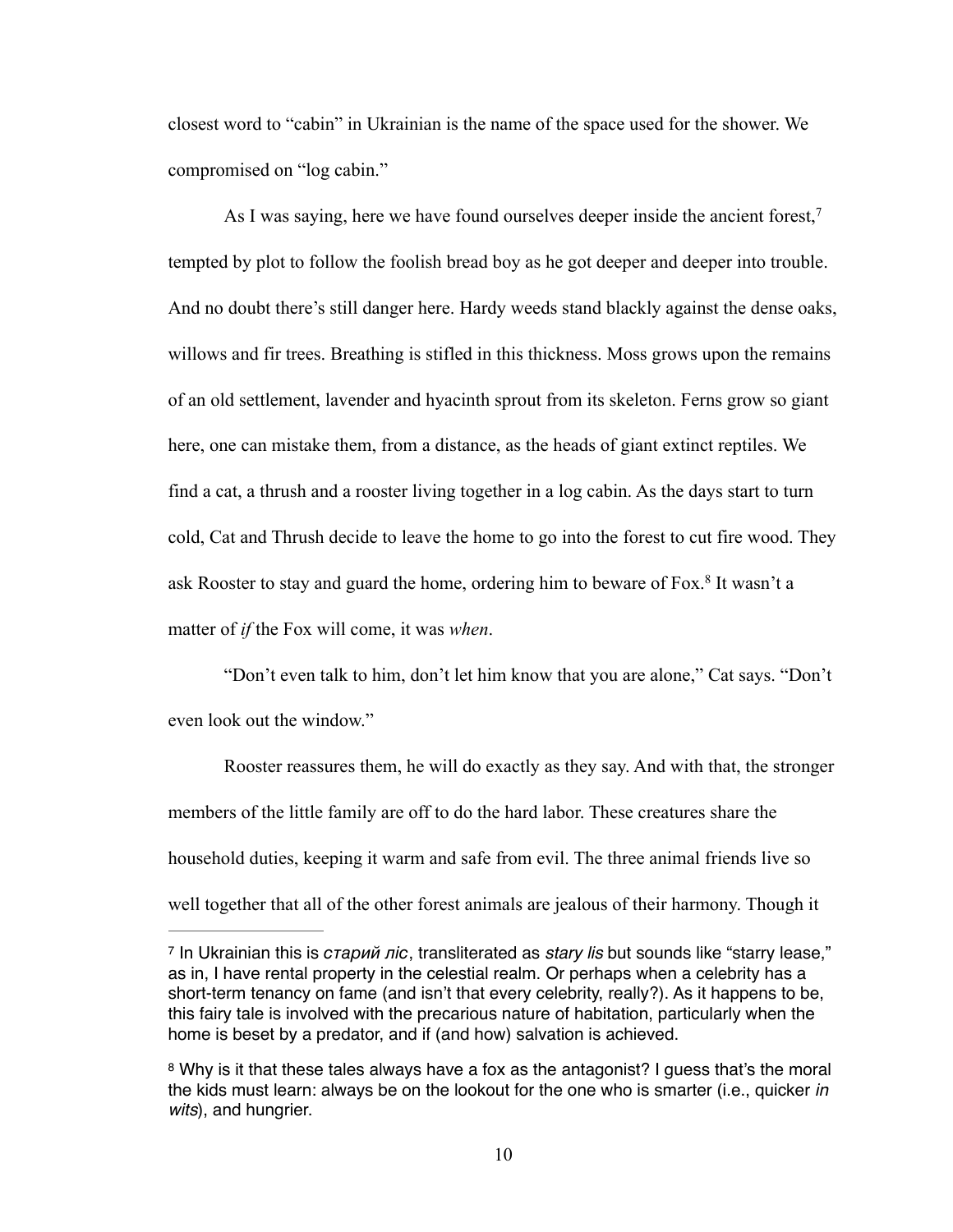already seems to me that Rooster is the weak link, what with his pea-size brain, therefore the perfect victim for a cunning fox.

Sure enough, Fox learns through her<sup>9</sup> forest network that the Cat and the Thrush have left the cabin. Perhaps the other forest animals, green with envy of the hospitable trio, watch from the tree line with glee as Fox runs to the home to tear apart this family. Fox seduces Rooster by entertaining him. She sings under the Rooster's window:

*"Півнику, півнику, 10*

*Золотий гребінчику,* 

*Масляна голівка,*

Buttery head

*Шовкова борідка,*

Silk beard

*Визирни в віконце,* 

*Дам тобі горошку."11*

 $11$  I was eager to save the songs in this fairy tale  $-$  the intertwining of narrative and melody is such a strong part of Ukrainian folk life. Sort of like how American children grow up with Disney animals singing along with our beautiful cartoon heroines. Except Ukrainians do their own singing and all sound and look like our beautiful cartoon heroines.

<sup>&</sup>lt;sup>9</sup> Shocked by the pronoun? I'll get to that later, but you can see in the previous quote that even Cat was expecting a male fox.

<sup>&</sup>lt;sup>10</sup> I was quite surprised to find that Pages transforms Ukrainian print into italic cursive just how it should be. It took me months of study to remember Ukrainian cursive, and even now the cursive м *and* т*,* в *and* б still throw me. The cursive м stays looking like an M but is more pointy on top and the cursive  $\tau$  is a more rounded m (you can see it in the word "hut." To make it even more difficult, the lowercase Ukrainian print for  $D(\mu)$  is a g (though it looks like a d in this word processing document), and the vowel и in print is the u in cursive, which makes the й a u with an accent mark above it.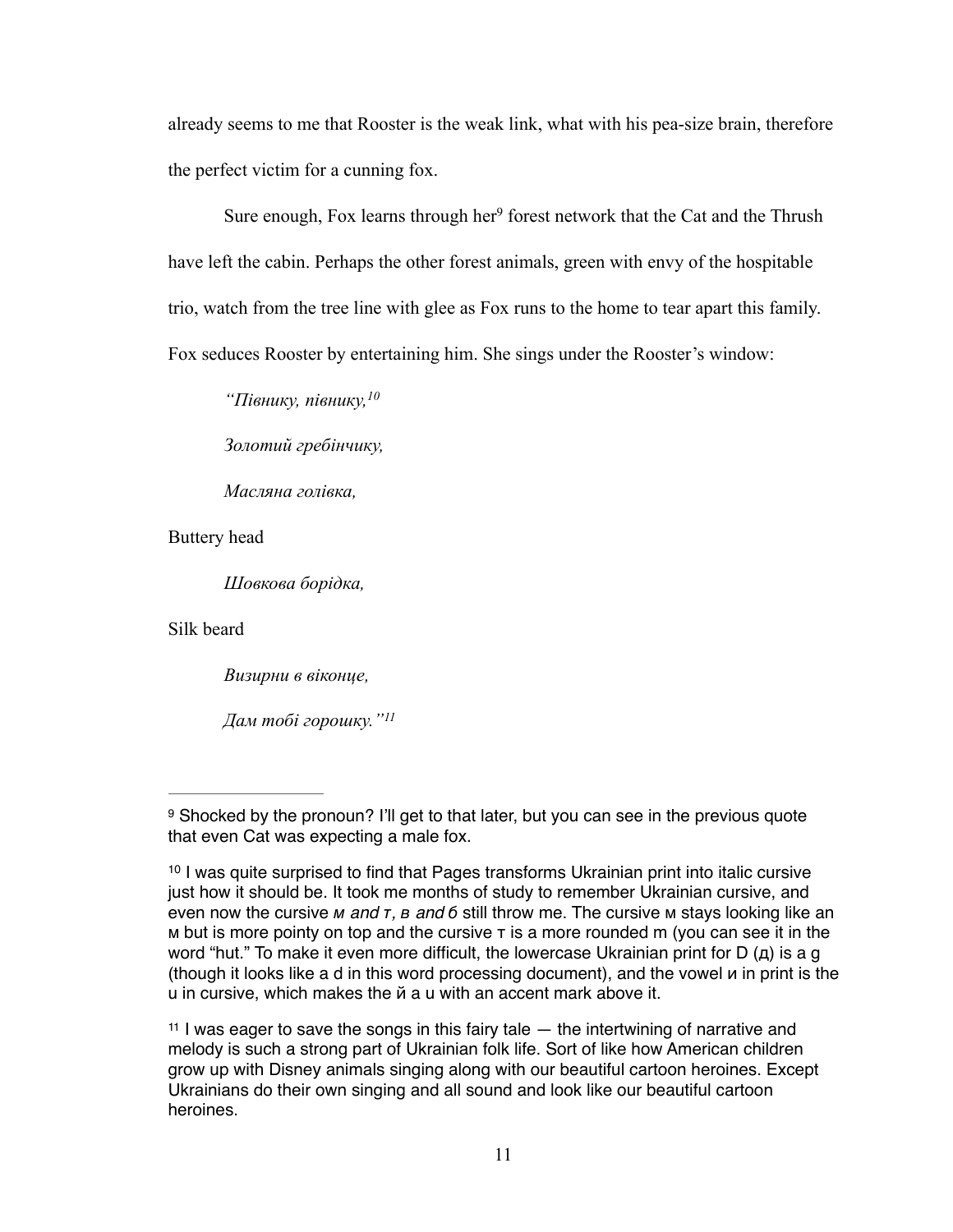Anastasia and I had a good laugh about this funny little song. The fox is calling out to the rooster with the golden cockscomb, saying he has *such* a buttery head, *such* a silk beard, wouldn't he stick his head out the window to get some peas? Anastasia was delighted by the phrases "buttery head" and "silk beard"; they made her laugh, which may be the reason children enjoy this tale so much: like most fables, it's ridiculous. Many old tales such as this one have words Anastasia has never seen in Ukrainian except in these stories  $12$ 

 In Fox's song, she calls on Rooster by appealing to his vanity. She throws out descriptions that wouldn't tempt me, but then again I don't have a pea-size brain. We know this is exactly what Fox hopes, because if Rooster does stick out his head, Fox promises to reward him with peas*, горошку, horoshky.* Rooster is alone the whole day, so upon hearing the gentle voice, he sticks his head out the window. It seems for Rooster, boredom is more of an agent than self-preservation. Fox grabs and carries him away. Rooster, in his own defense, cries his little head off, beseeching his friends for help:

"The fox is carrying me

Beyond the dark forest,

Beyond the rushing river,

 $12$  Ukrainian is Anastasia's native language and she prefers to speak it, though she can understand Russian. She was studying for her master's degree in English philology, with French as her secondary language.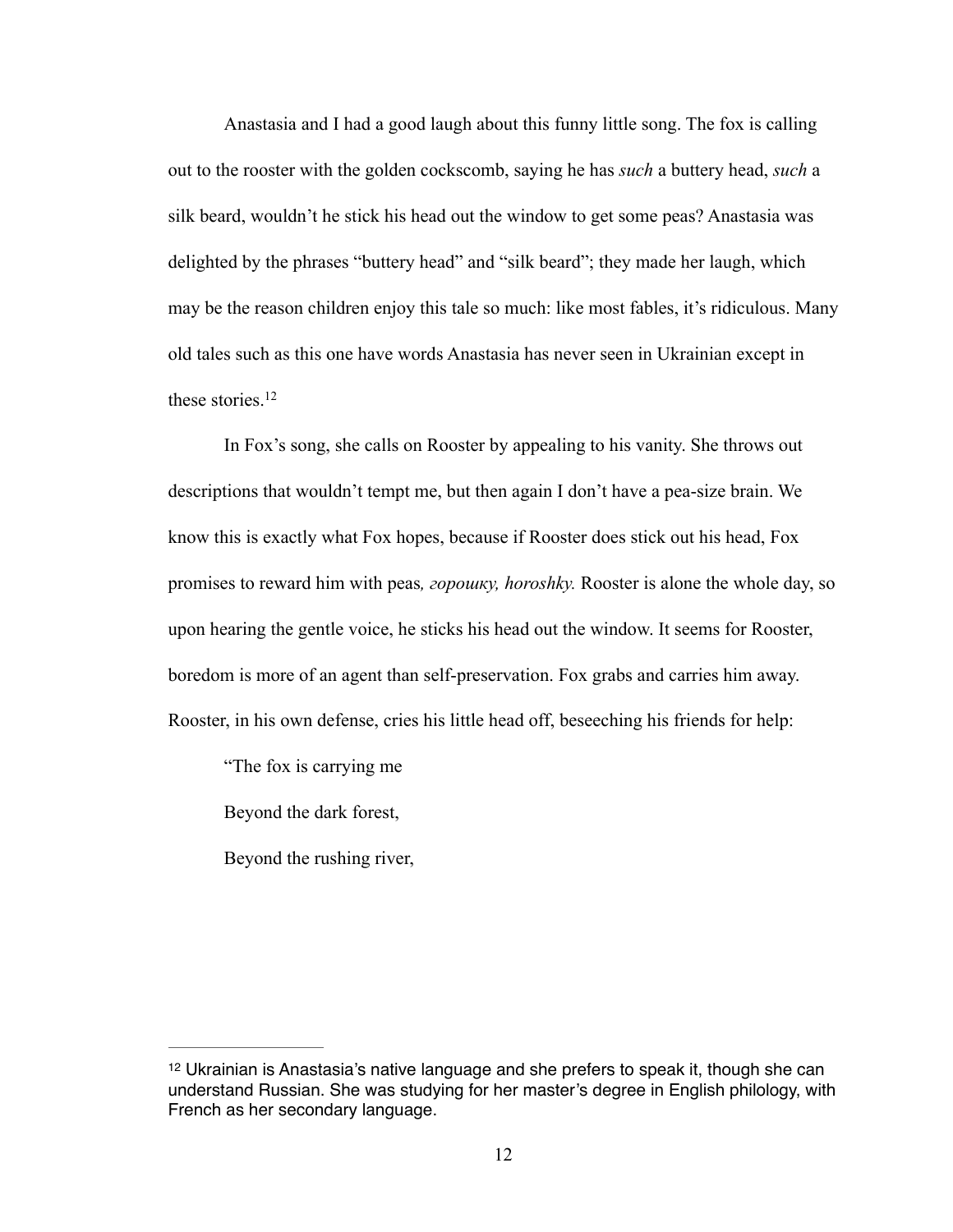Beyond the high mountains, Cat and Thrush, save me!"<sup>13</sup>

 Apparently, Rooster learned a little something from his friend Thrush. Cat and Thrush hear him, overtake Fox and steal back their feathered-brained friend, who seems to be as valuable to them as gold.

 It was at about this point I realized Anastasia was using the pronoun "she" in reference to the fox.

 "Just look at the pictures," Anastasia said. "She's wearing a dress. And in these tales, it's just commonly accepted that *лисичка* is a girl."

 This whole time, I'd been looking at the pictures for help, but the long garment on the fox I'd interpreted as more of a poncho (but with frilly sleeves — what was I thinking?). It's clearly a dress with a shawl, a very typical accessory for older Ukrainian women. This fox I'd first interpreted as looking like a Western movie bandito was actually more of a *babucya*. So here we have an animal wizened by age and experience expertly using her "gentle voice" to coax the young cock to let down his guard.

Time passes, and again Cat and Thrush decide to return to the forest to gather

wood. They order the rooster:

 $13$  It's interesting for me as a writing instructor that Rooster's plea for help reads like a poem. Poetry is a national pastime here. I was shocked upon attending my first poetry reading at finding a large room at capacity with people from all walks of life (not just the literary types you'd see in America) sticking around as a reading went well past midnight. Anastasia was there with me and she said this is quite common, particularly when you have so many local readers and national names at a popular festival, such as the Meridian Czernowitz. Consequently, I even found my students blending poetry into essay writing, to my bewilderment. In one such instance, I had to explain to a student that her flowery prose, though very Ukrainian and beautiful, would not help her in an American scholarship competition, since Western academia is hardcore on delineating between poetry, prose and nonfiction, perhaps to the detriment of scholastic achievement and the art of all three.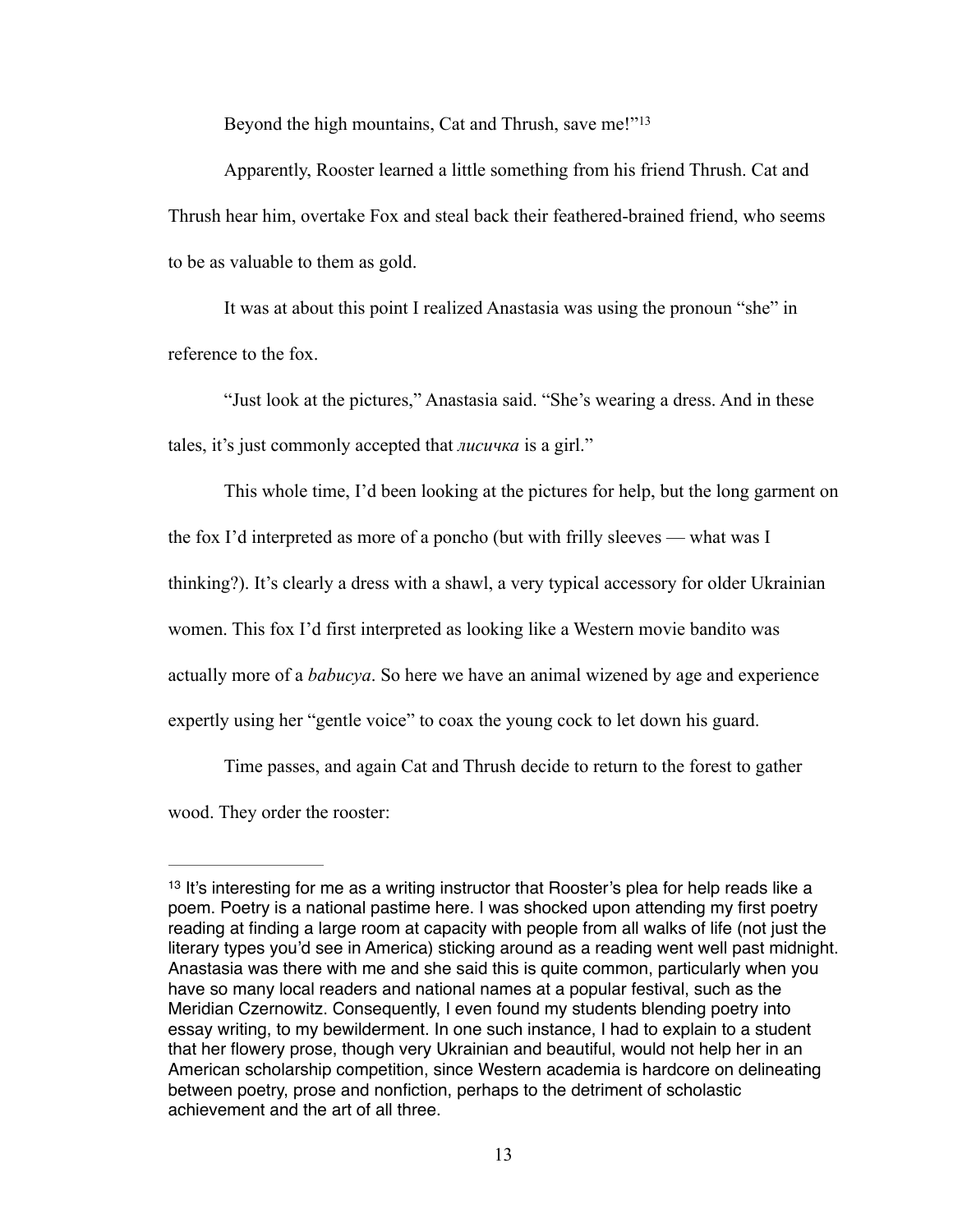"Now Rooster, we will go even farther," Thrush says. "Don't look out the window, because we will not hear you if you cry for help."

 Rooster promises he will not. Cat and Thrush seem to doubt this, and they're hoping to save Rooster from himself because they ask next:

"Maybe we should cover the window with burlap?"

"Please do not!" Rooster cries. "I want to see the sun!"

I wonder if a burlap curtain would've kept out our cunning Fox anyhow.

Fox's forest network is at it again, because no sooner do Cat and Thrush depart

that Fox is at the cabin window again, using the same song as before:

 *"Півнику, півнику,* 

*Золотий гребінчику,* 

*Масляна голівка,* 

*Шовкова борідка,* 

*Визирни в віконце,* 

*Дам тобі горошку."* 

This time, Rooster doesn't bite. Fox tries again:

"*Бігли діти,*

The children were running,

*Розсипали пшеницю.*

Scattering wheat.

*Кури клюють,*

Hens are pecking,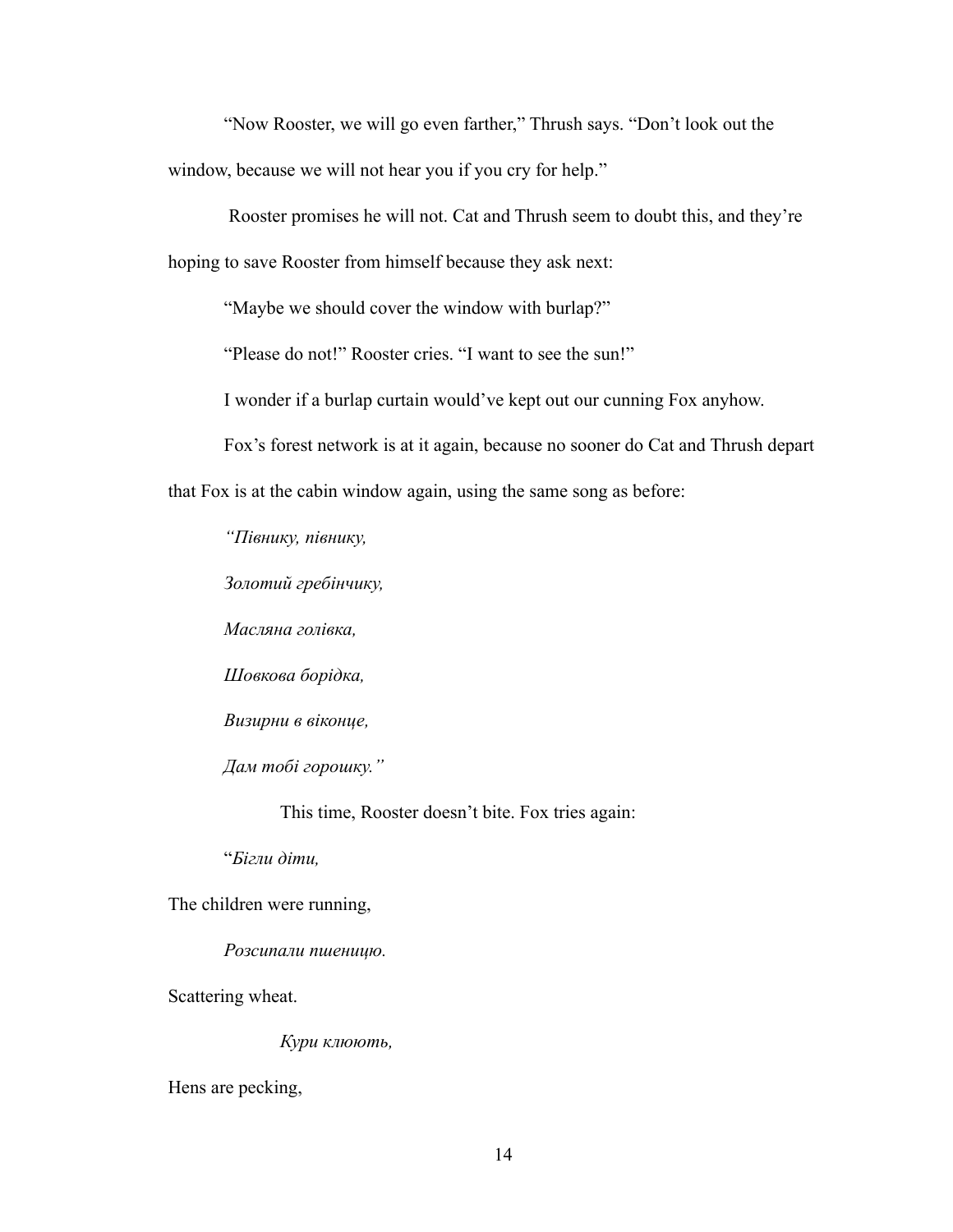#### *Півникам не дають…"*

They do not give it to roosters…

 Rooster can't resist. He opens the window and asks: "*Ko-ko-ko*! Why do they not give some to the roosters?"

And just like that, Fox grabs Rooster and runs.

 She used a story with a cliffhanger to interest the rooster. What a storyteller! I think all of us who stream episodic melodramas in whole seasons online can sympathize.<sup>14</sup> Why didn't the hens share with the roosters? And perhaps does this prey on the Rooster's fear? Maybe at that very moment, Rooster himself was scared that his pals were out enjoying the bounty of the forest (wheat and peas for the brave!) while he was alone at home caught up in his own paranoia. We don't know exactly what Rooster is thinking, but we know the result.

Again Rooster cries his little head off, and again he calls out his poetic appeal:

"The fox is carrying me

Beyond the dark forest,

Beyond the rushing river,

Beyond the high mountains.

Cat and Thrush save me!"

 $14$  Melodramatic cliffhangers are just as beloved in Ukraine. My host mother got me hooked on the Turkish drama *Roxolana: The Magnificent Century,* which she'd first read as novels. I watched the dubbed Ukrainian version, but that did not satiate me. During my first year in Ukraine I watched entire seasons of *South Park, True Blood, The Vampire Diaries, Game of Thrones, Doctor Who, Downton Abbey, Upstairs Downstairs* and *Sherlock* in binge sessions, sometimes over and over again. I read *The Hunger Games* books in a single day. I read eleven books in a series of vampire romance novels over my first summer. The trashier, the better.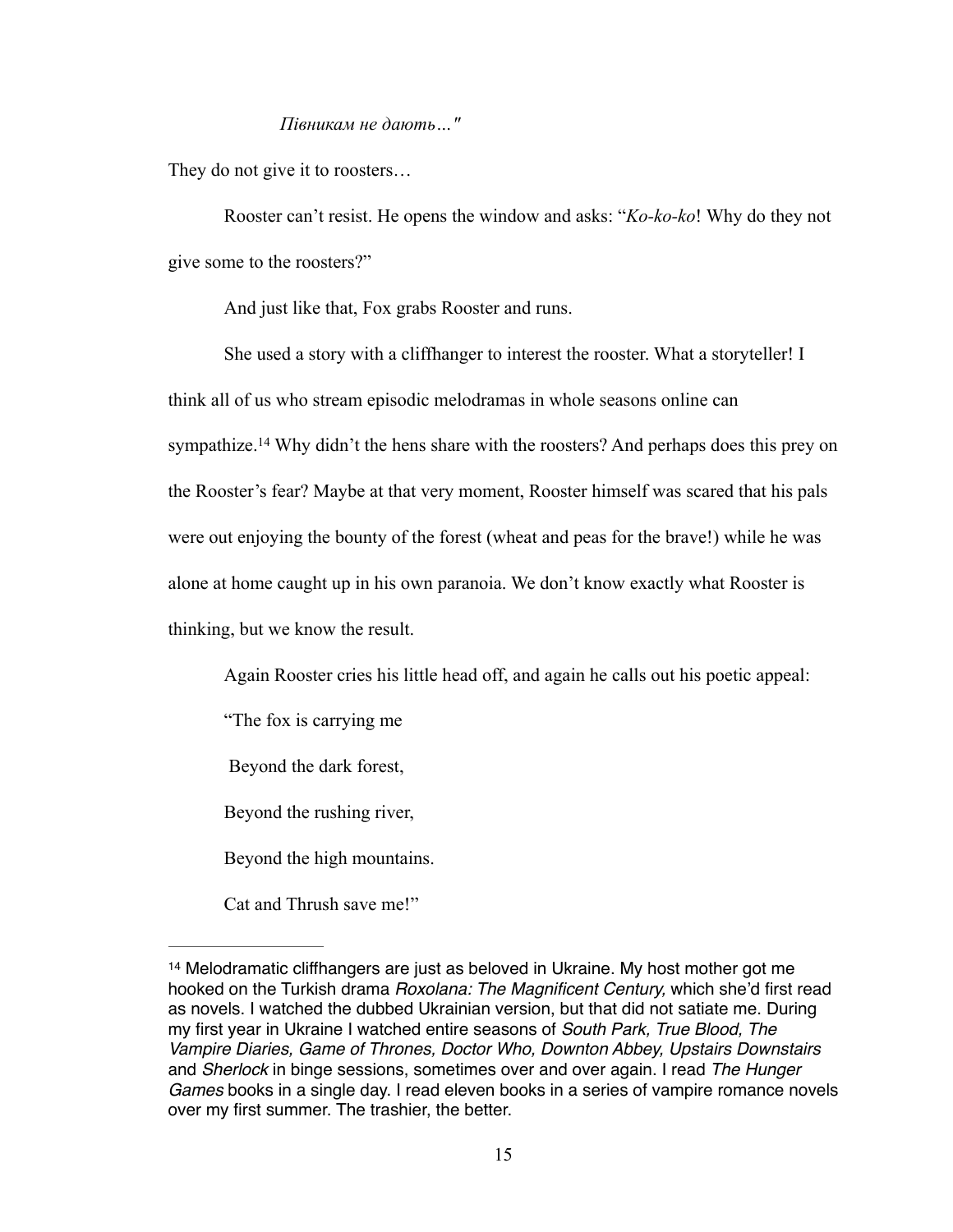Despite the warning that they would not hear him, Cat and Thrush seem to anticipate this progression of events. They catch up with Fox and take back their friend. This time, after bringing him home, they severely scold him: "There is never any peace with you!" Thrush cries.

 Perhaps this loving yet exasperated relationship between the parental figures of Cat and Thrush and the inexperienced Rooster mirrors the frustration parents feel with their children as they grow into adulthood. Rooster is right on the edge, where he's afforded some responsibility (stay home and guard the house), yet he can't quite leave the home yet, or seem to make the right decisions when he does try. Rooster is a teenager.

 Anastasia and I have different concepts of maturity. I'm surprised to find that my university students haven't left home yet, either literally or in the rite-of-passage metaphorical meaning. She says most of them are not going to until they move permanently to the city (or abroad) for work. Or first get married, but probably not even then. Most young couples live with either a widowed parent or their grandparents even after marriage.

 "The students who live in the dorms, or even apartments with friends in the city, will go home to family every weekend. I do. I prefer to go home."

 My American version of maturity is impractical in Ukraine. For example, the cost. Credit and debt are relatively new concepts in Ukraine. Food and housing were expensive. Why not go home to your loving mother who will cook you plates of it? Also, there was running hot water at home (not in the dorms or even most small apartments in our city). The extreme weather is also a consideration. Most parents will have heat and

16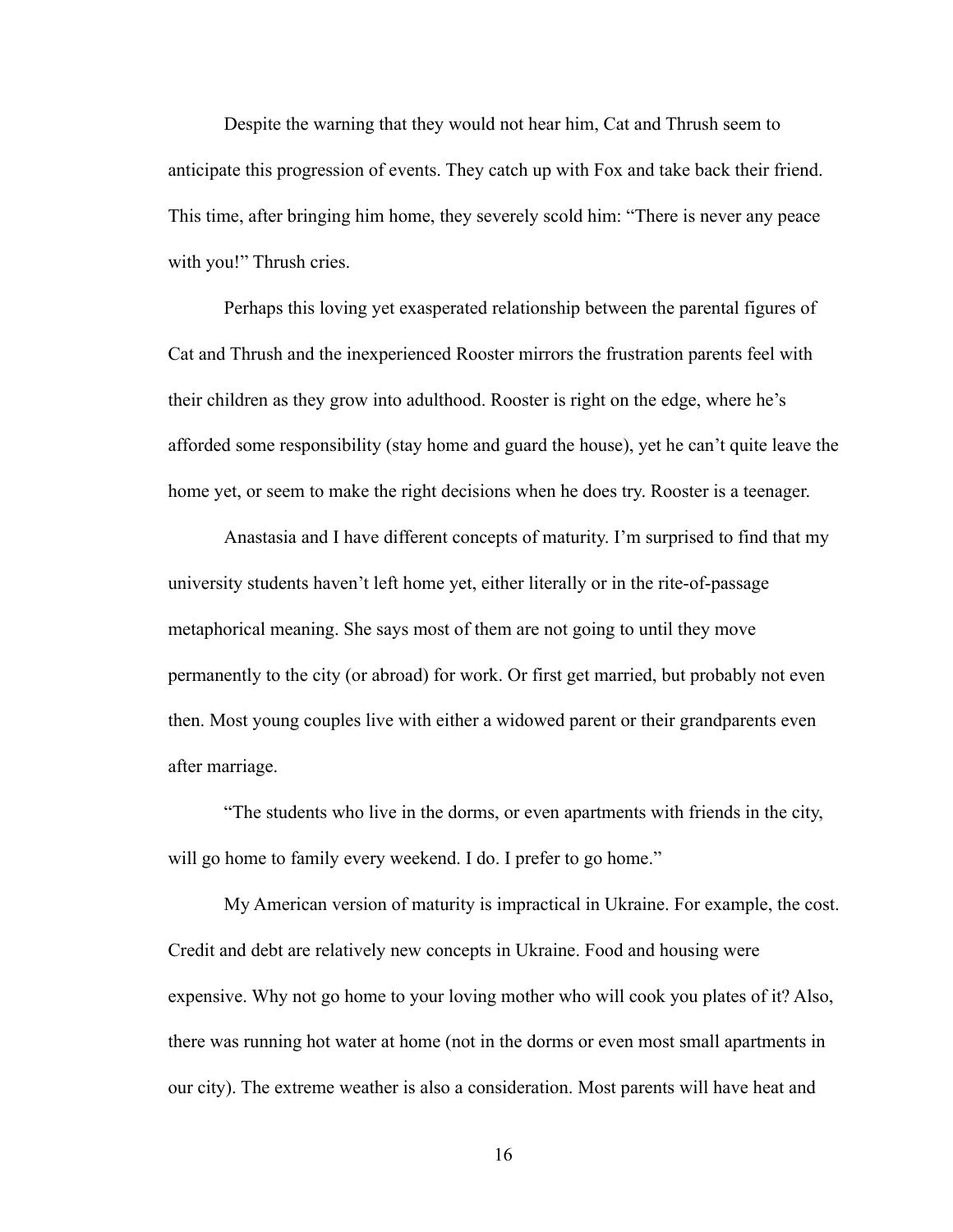air-conditioning, the dorms and cheap apartments will not. And, what with the high unemployment rate in the cities, it was difficult for students to find work that fit into their grueling class schedules, even part time. Parents often needed help back on the farm.

 I grew up in Las Vegas, in a culture where a single woman could work as a cocktail waitress (like my neighbor) and put her children through college just on her tips. I have friends who started waiting tables at 17 and still do it because \$60,000-\$80,000 a year is too good to give up. I feel I was partly raised by Sam's Town Hotel & Gambling Hall, since my mom often left me there to my own devices while she played the machines. I'd follow the curving and swirling carpeted paths of primary colors and shapes and tip-toe jump from diamond to spade, to heart to club, memorizing the suites in black and red like multiplication tables *clink, clink, clink*, alarm bells and sirens, if you're lucky. Many (highly educated) Ukrainian parents travel to Italy and work in hospice care or house cleaning to make enough to pay their children's education costs, leaving kids to be raised by extended family. In Ukraine, the local mafia keep their own order. All the Vegas mafia have long since been imprisoned — or buried in the Mojave.<sup>15</sup> Then to be replaced by mega-entertainment and hospitality corporations — the next evolution of gangster capitalism. So, I was teaching students who had a distinctly different experience of maturity than me. They were being shepherded longer and to a greater extent than I ever was. This was something I had to keep in mind when my students gave excuses for being late to class (the bus broke down or was overcrowded). Or for not turning in

 $15$  Though the mafia never forget. My grandmother lived down the street from a stoolie shot execution style — and this was in the late '90s in a middle-class neighborhood.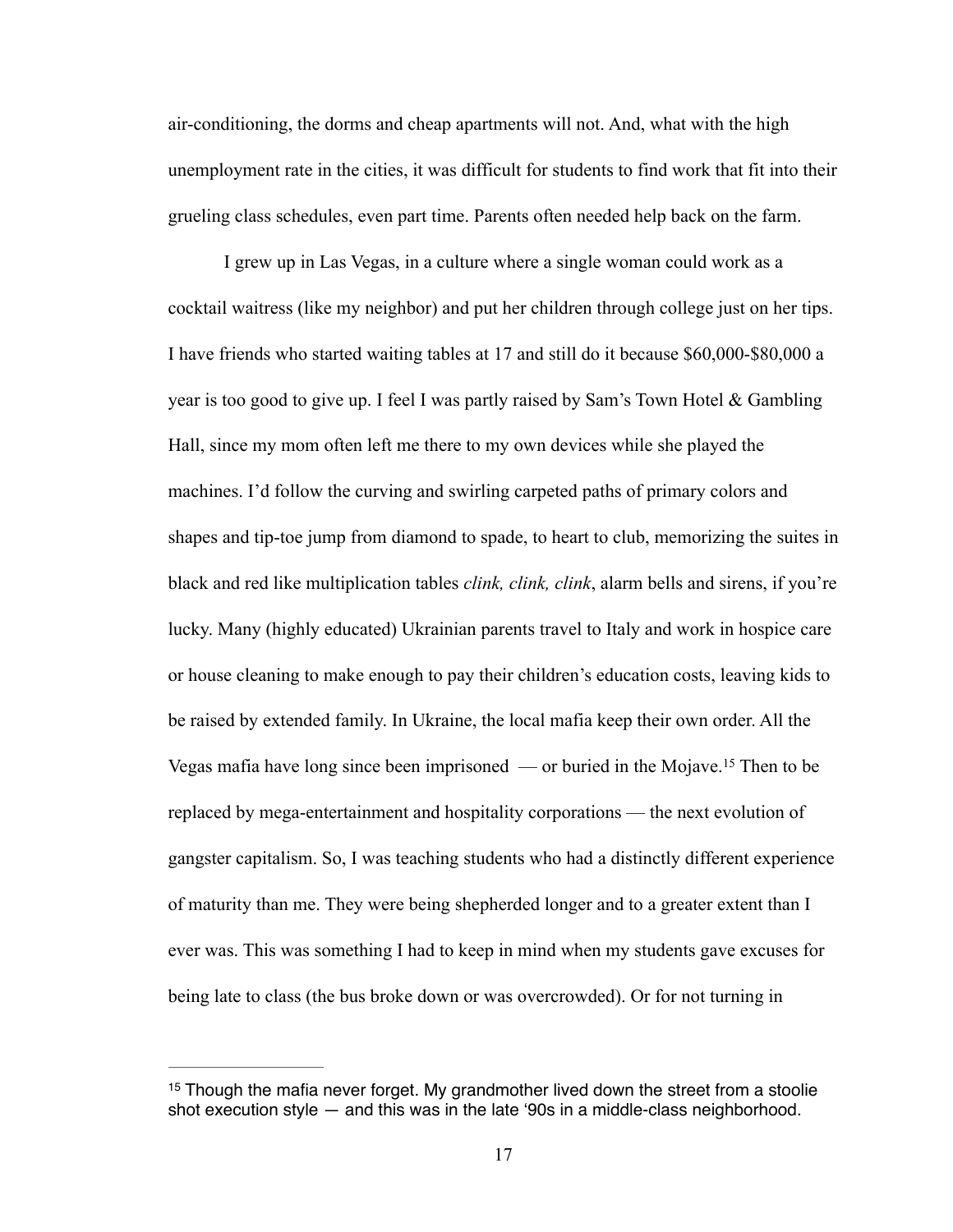assignments (no access to a computer).<sup>16</sup> *I had to go home early to help with the canning.* Of course, perhaps they were all hoodwinking me. When it gets down to it, teens are pretty much the same everywhere: full of hormones and good intentions.

 The seasons slip by and winter approaches. Cat and Thrush again set off into the forest to collect firewood. Rooster promises them he'll sit quietly. Perhaps time has made our young Rooster wise? Maybe these two kidnapping experiences are ingrained into his pea-size brain? Perhaps he's now secure in his place in the family, knowing he'll never be left to starve.

 Cat and Thrush chop their wood. Cat and Thrush slog home. Cat and Thrush find Rooster gone. They don't have to think long before they figure out who stole him. Cat and Thrush decide then to turn the tables on sly Fox. They run to the fox's den. Cat plays his psaltery<sup>17</sup> and sings. Fox listens. Thrush joins in on the melody. Fox emerges from her den to get closer to the music. Cat and Thrush grab her, and though she manages to escape, they are able to free Rooster.

"What did she tempt you with this time?" Cat asks.

 Rooster protests. "If you had been in my place, you wouldn't have been able to resist either. She sang about delicious nuts and I just wanted them so much!"

Cat feels offended. "So why didn't you tell us about this before?"

"We will bring you a whole sack of nuts!" Thrush tweets from her branch.

<sup>&</sup>lt;sup>16</sup> After my first semester I learned to accept handwritten essays and responses. Cursive is an essential communication tool in Ukraine.

<sup>&</sup>lt;sup>17</sup> A medieval stringed instrument set in the lap while the strings are plucked.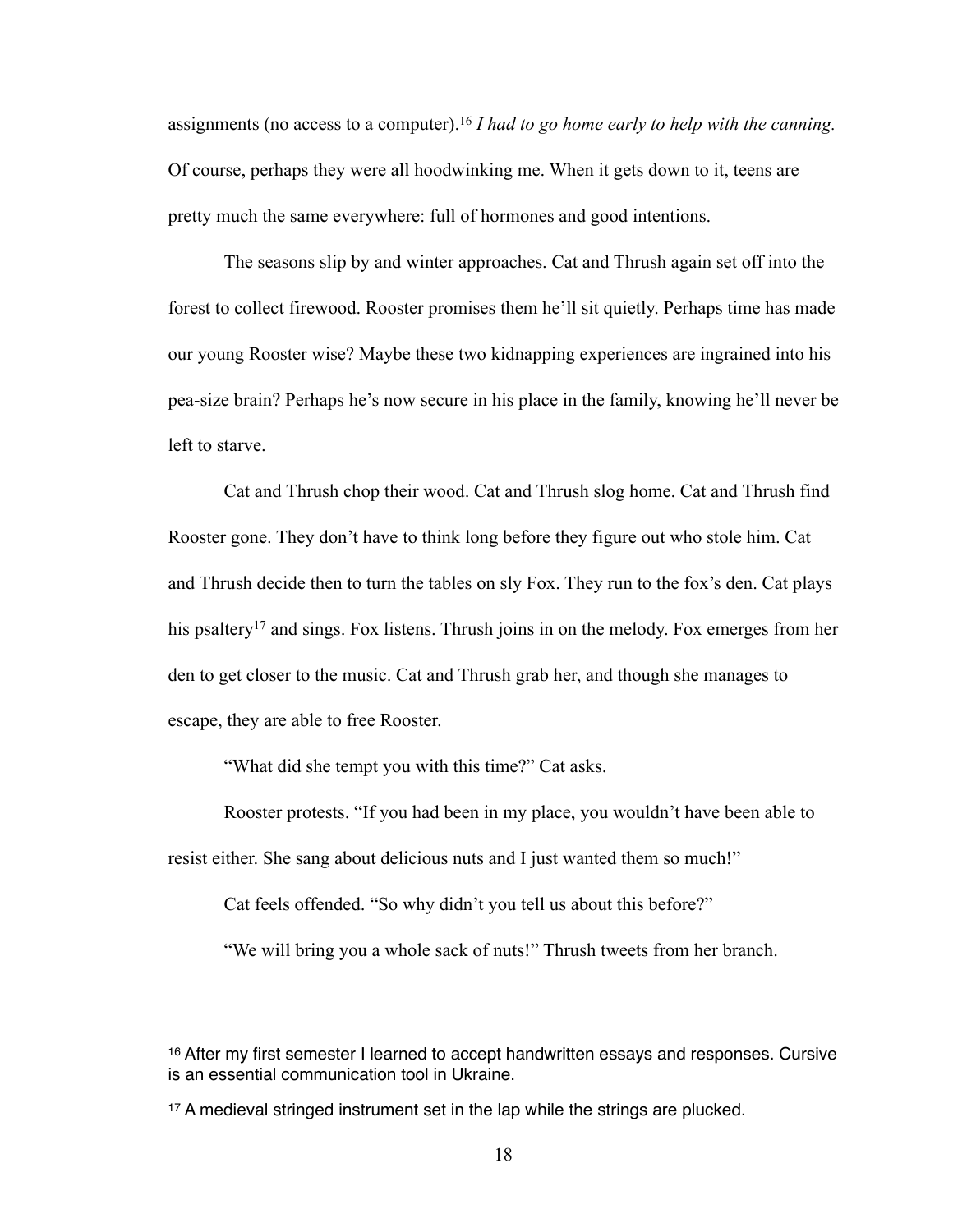It's inside the quaint cabin, in the ancient forest, that the animals live in harmony, eating their delicious nuts, content with their friendship and their comfy log cabin.

They are content, oh, how content with their peaceful, quiet lives.

#### The Firebird and the Wolf

 The first odd thing I noticed was that the soda machine at my bus stop had been toppled over onto the sidewalk. I boarded the no. 2 trolleybus, the last stop on the edge of my city, and easily found a seat in back.

> This fairy tale starts with the Russian king, *Цар,*  allowing his sons to pick their own paths to start a great journey. *Шлях* translates as "path or way."

As I got closer to the university, I saw that the streets were mostly deserted. The shutters were pulled down on all the businesses. We clunked passed Central Square, where the Taras Shevchenko<sup>18</sup> statue was surrounded by a small group of pro-European Union and opposition party supporters. Ukrainian and EU flags flanked the bronze figure. Political booths lined the square. Home-made posters and printed signs were plastered on the base of Shevchenko and around the bordering fence. Just that past weekend in Kyiv, on Independence Square (called the *maidan*, hence the term Euromaidan), the government had pushed back against the growing pro-EU movement with violence. Millions of Ukrainians had been protesting peacefully their frustration with the government for

<sup>&</sup>lt;sup>18</sup> An iconic Ukrainian poet and artist who advocated for the rights of serfs, himself the child of serf peasants, and a greater independence for Ukraine. He was imprisoned and exiled by Tsar Nicholas I, finally succumbing to illness before he could see the emancipation of the serfs and his own Ukrainian language reach wider literary acceptance.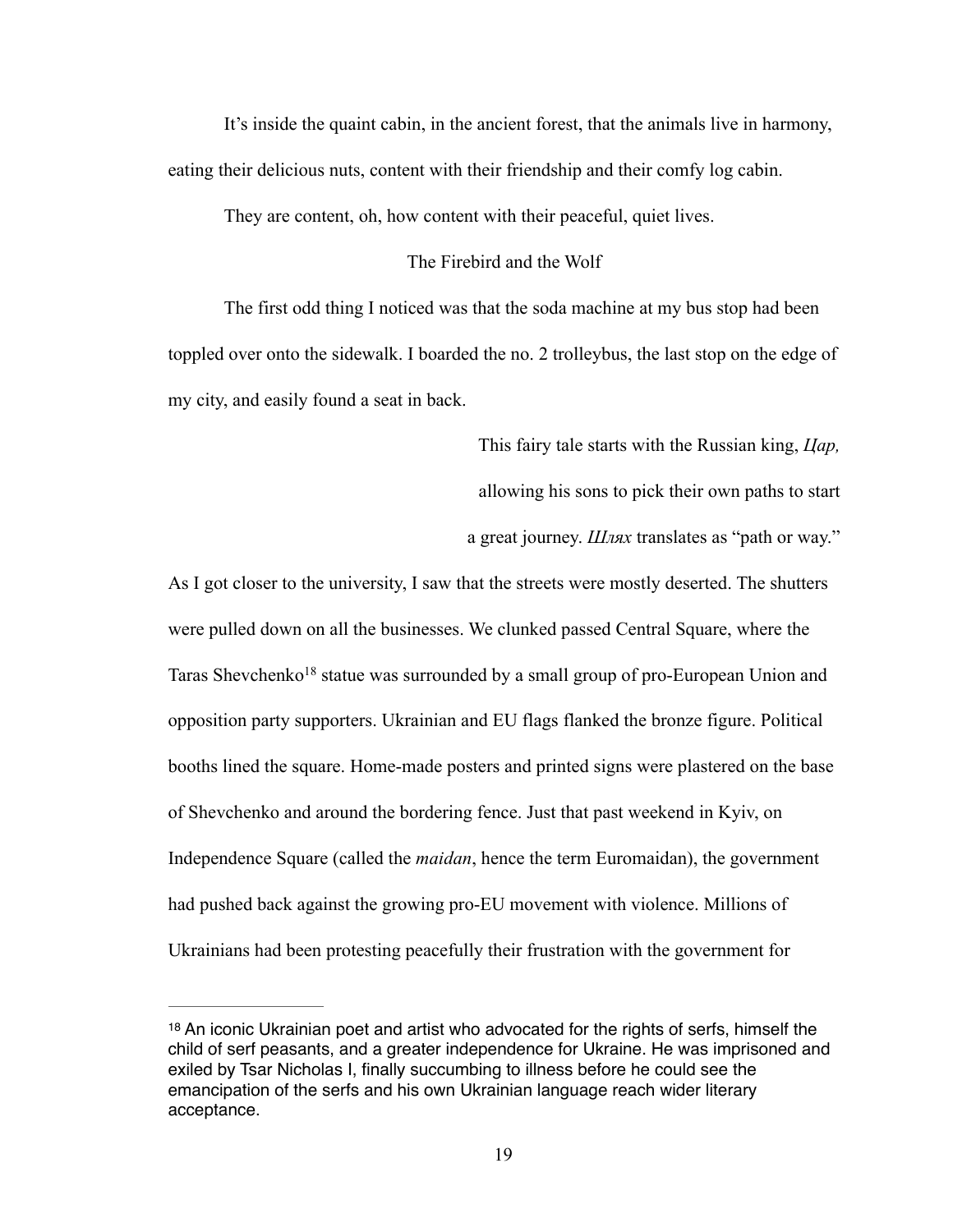turning away from an EU association agreement in favor of forging closer economic ties with Russia.

> The beautiful *Жар-птиця,* Firebird, is most desired by the Tsar and his two intelligent, older sons, *розумний сини.* Clever, but cruel, as the third and youngest son, the *Дурень*, or Fool, will come to see.

The government militia beat hundreds of citizens, young and old. This was upsetting to Ukrainians, who considered themselves a peaceful people. There wasn't a single casualty caused by violence even during the Orange Revolution of 2004/2005.<sup>19</sup> Everyone had such hopes back then — only to see them all crash and burn with continued corruption and kleptocracy. Though I think we cannot really be surprised about the state of the country — the mismanagement, the economic stagnation and currency devaluation when the same political structure was put in place to benefit the Soviet elite.

*Дороги сходяться* — roads converge.

 I arrived at Chernivtsi National University to find about a hundred students gathered at the front entrance. The main campus's historic red brick building shined in the morning sun. I found a group of my second-year students locking arms across the gate. The flapping blue and gold of the national flag framed their enthusiasm. They were barring the gates so that all the students arriving for classes that morning would turn and

 $19$  The Soviet Union collapsed in 1991, once again making Ukraine an independent country, yet retaining many of the worst aspects of the highly centralized state, and now adding to the chaos, the republic's adaptation to capitalism and re-entry into a modern world economy. The Orange Revolution was a democratic revolution of nationwide protests, but with the greatest gathering of people in Kyiv's Independence Square, against massive government corruption following the 2004 presidential election. I had many Ukrainian friends  $-$  young and old  $-$  who traveled to Kyiv just to sit in the square to protest.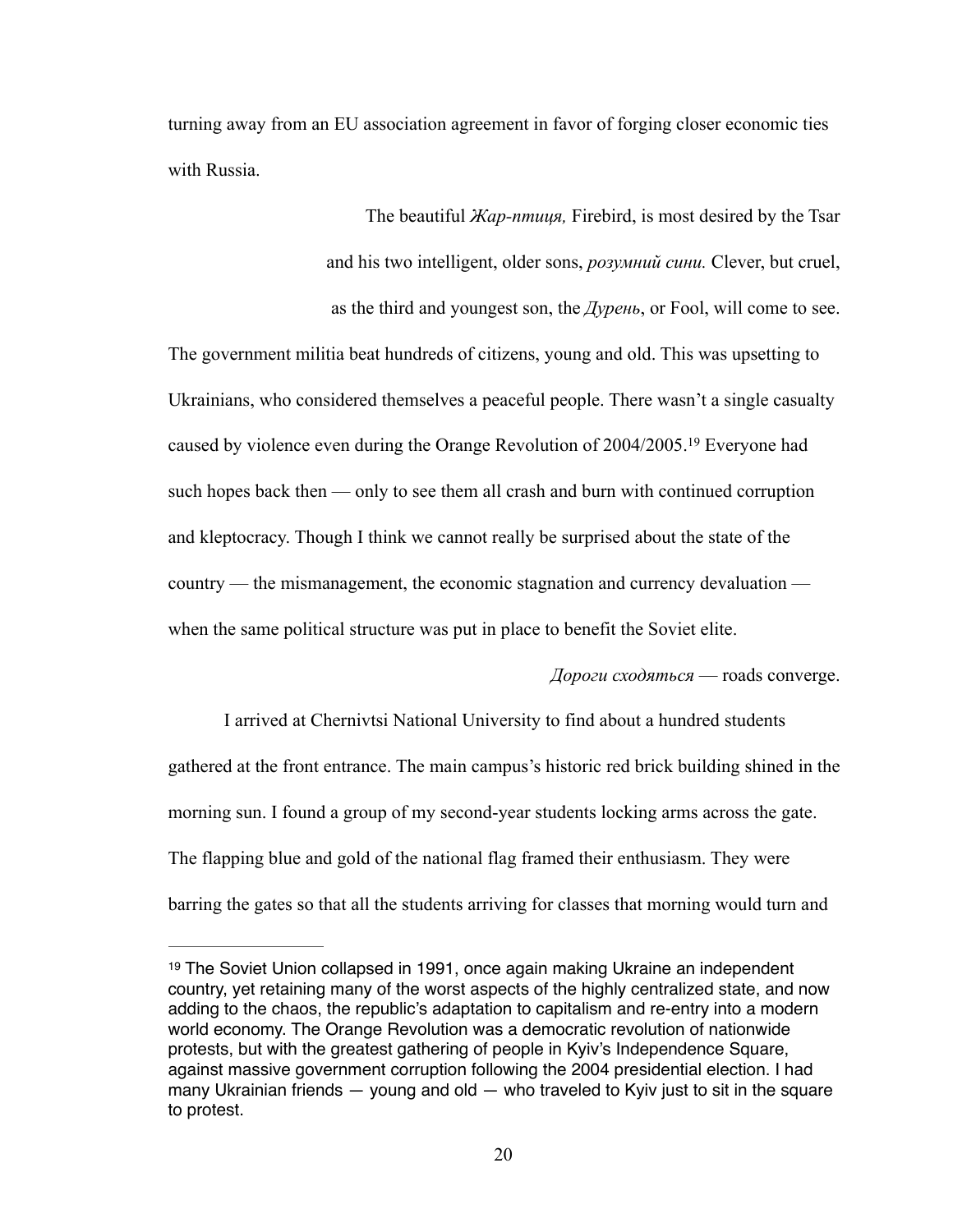protest the violence against the peaceful Euromaidan supporters in Kyiv. They told me they were also showing support for a more Westernized Ukraine. Hundreds more students soon arrived from other schools to continue the protest march, chanting, waving their EU and Ukrainian flags. It wasn't long before the campus security officer swung shut the great iron gate and padlocked the entrance normally used by students and staff.<sup>20</sup> Everyone cheered. I collected my students' papers due that day there on University Street and stood with them for a few hours. I felt a sense of excitement for them, but also incredulity. I knew Ukrainian history, and the disparate feelings in the country for Western alliance. Ukraine is in an advantageous position (the center of Europe), but also one rife with ideological division, a frontier state. A large portion of the eastern and southern parts of the country favored a return to the Russian policies. Some would even say they yearned for the Soviet times. Many western Ukrainians say they're brainwashed by corrupt Russian influence, and don't know what is truly the best thing for a united country. Many eastern Ukrainians would say something similar about the West. A colleague stopped me on University Street. "What do you think of our revolution?" she asked.

"I don't know. I've never seen one before," I said.

 Given everything the developing country had been through, I saw it as a miracle, *диво.* 

Our young Fool will make many mistakes

<sup>&</sup>lt;sup>20</sup> Another relic of the Soviet days: only one public entrance and exit. Since Chernivtsi is located in the West, many staff and administrators were in favor of the EU agreement, particularly since CHNU is an international institution.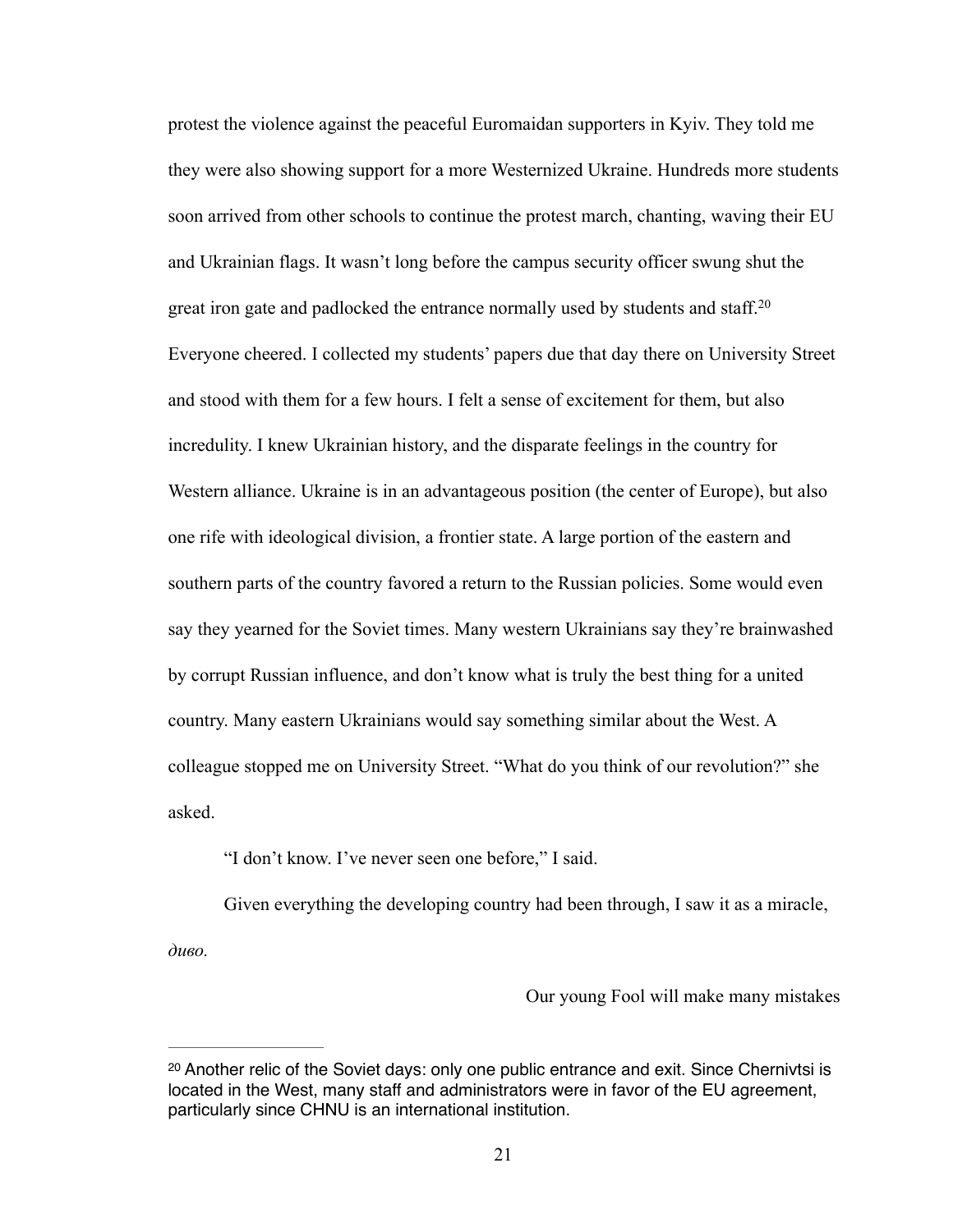## on his journey to find the Firebird.

But even in his foolishness, he is granted miracles.

| Фрази з казки                                                   |                                                                                                                                       |
|-----------------------------------------------------------------|---------------------------------------------------------------------------------------------------------------------------------------|
| Вибирайте собі коней і їдьте куди<br>хочете                     | Choose your horse and go wherever you want,<br>the King says. The third, foolish son chooses<br>the broken-down horse for some reason |
| Хто поїде цією дорогою, у того<br>вовк коня з'їсть              | The sign says "If you pick this path, a wolf is<br>going to eat your horse"                                                           |
| Злазь з коня, я його з'їм                                       | Told you. "Now get down from your horse.<br>I'm a gonna eat it," the wolf says                                                        |
| Сідай,— каже,— на мене і кажи,<br>куди тебе везти               | "You gave me a horse to eat, so now sit down"<br>on my back and I'll take you where you need<br>to go"                                |
| посеред того лісу стояла хата<br>велика                         | They come to a big house in the forest                                                                                                |
| у тій клітці сидить птиця така, аж<br>сяє.                      | where they see a shining, beautiful bird sitting<br>in a cage.                                                                        |
| Це не проста птиця, а жар-птиця.                                | It isn't just a bird, it's THE Firebird, stupid.                                                                                      |
| приведи нам коня до половини<br>золотого, до половини срібного. | The men holding the bird captive won't let the fool<br>have it unless he brings them a horse that's half<br>gold and half silver.     |

 I waited for the trolleybus to come back up Ruska Street, named so because it was the street the Russian army took to march out of Chernivtsi following World War II. My language tutor Anastasia was getting off as I was getting on. She took one look at the front gate and joined me back on the bus. Anastasia looked like an *au naturel* country maiden with her long, thick blonde hair, plump cheeks and robust figure. I knew she loved her home *oblast,* but I also knew she longed to travel more and live in a big city, like Kyiv or Lviv.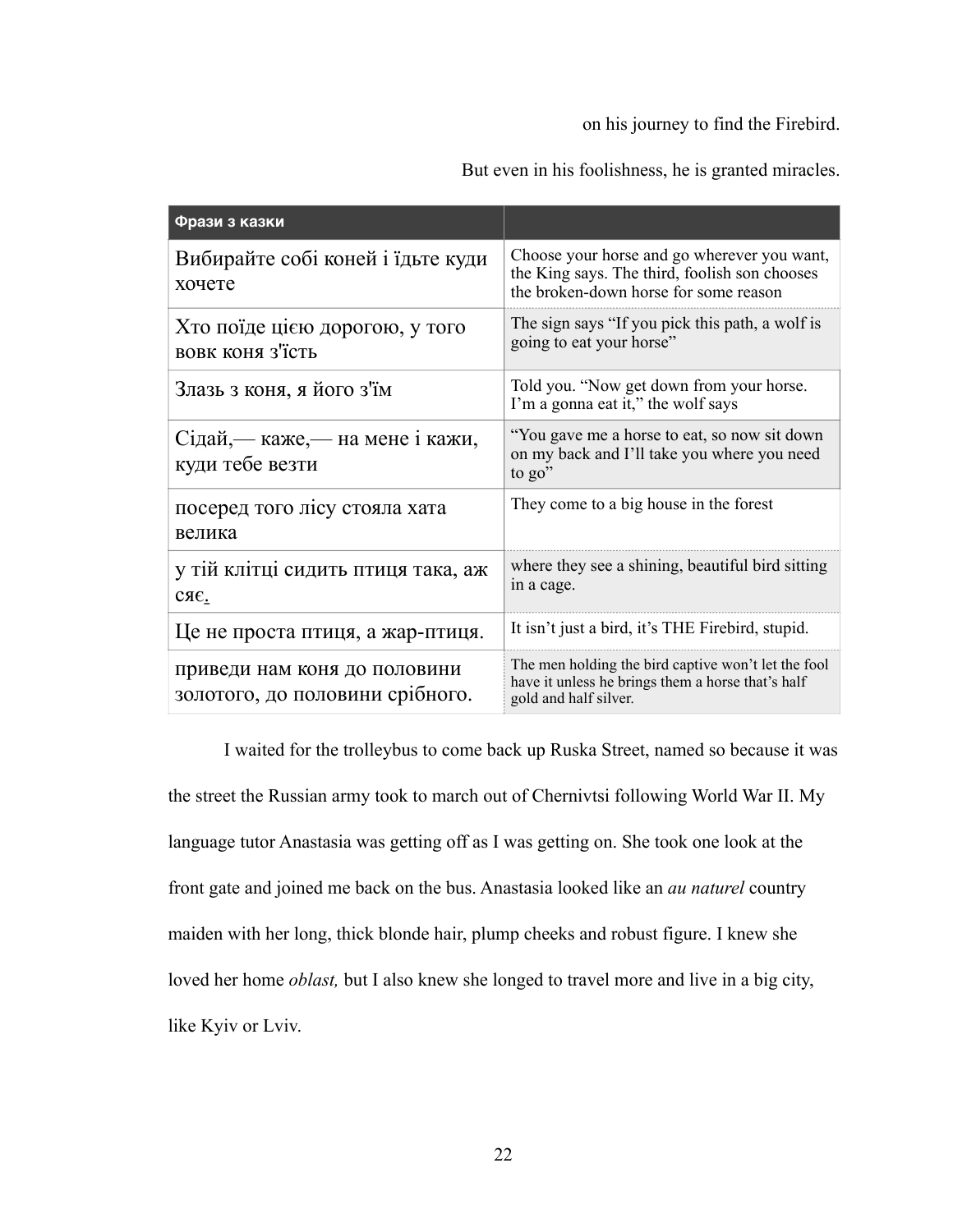"The students see the EU as representing more freedom. Freedom from corruption, a brighter future with better wages here and more opportunities with reforms supported by Western partners. They know of the better quality of life in Poland and think — why not us?"

"And Russia represents the opposite."

Anastasia smiled. "What do you think?"

"It doesn't matter what I think, it matters what you think."

 Chernivtsi was a calm and intellectual city. While other Western oblast centers exploded (like Lviv, Ternopil, Ivano-Frankivsk) only some students took to the streets then. The regular people mostly stuck to business as usual after those first few days. By Wednesday, my students were back in class.

The foolish son doesn't know how to get the horse in order to obtain the Firebird.

He becomes depressed, thinking about how his foolishness always

leads to bad decisions. *Нічого робити*, nothing in life can be changed!

"It doesn't matter if we protest," said Oksana, one of my second-year students.

"Things won't change anyway." I knew Oksana to be a competent leader for her group,<sup>21</sup> which was ranked second, therefore always striving to get out of the shadow of the first group (many in that group had studied in America, and would later be awarded with scholarships to study for a semester at a Polish university). Oksana looked like she could be leading a small corporation in her spare time. She had straight, even-edged blonde

 $21$  Students at the university level are organized into small groups of up to fifteen. They all take the same classes together and have one designated leader who keeps track of everyone's progress and all their performance records. These groups are typically ranked and organized by test scores.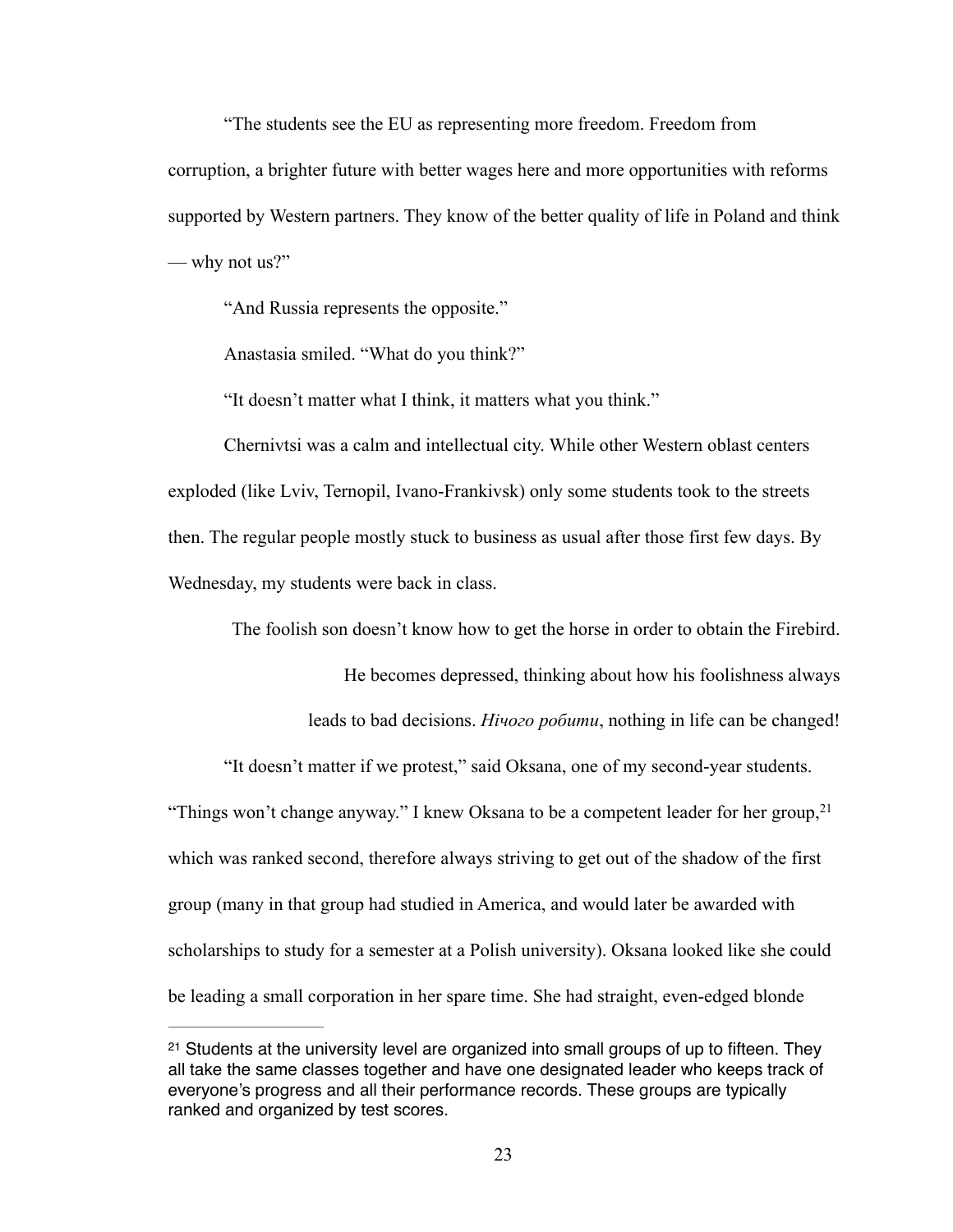hair, big green eyes expertly lined in Revlon black. All her clothing probably was bought

at the local bazaar, but she made it look like it was imported from Italy. At that time,

Oksana's class was determined: They would stay in class, she told me. Practicing English

with a native speaker was the most important thing to them.

There is always more demanded of the foolish prince

at each step in his quest. In his melancholia, he questions

why he even started to search for the caged Firebird.

| New regulations passed in the Verkhovna<br>Rada, submitted by the ruling party and<br>signed into law by the president on Jan. 16,<br>2014 | <b>Punishment for violation</b>                                                                                                                                                   |
|--------------------------------------------------------------------------------------------------------------------------------------------|-----------------------------------------------------------------------------------------------------------------------------------------------------------------------------------|
| Outlawing cars driving in a line of more than<br>five                                                                                      | Confiscation of driving license and vehicle for two<br>years                                                                                                                      |
| Disseminating information without state permit                                                                                             | Confiscation of equipment and product, heavy fine                                                                                                                                 |
| Violators of rules for peaceful assembly                                                                                                   | Identification by authorities in less than a day,<br>unknown retribution                                                                                                          |
| Participation in a gathering, wearing a helmet,<br>or uniform                                                                              | Arrest and jailing for ten days                                                                                                                                                   |
| Setting up tents, stages and sound equipment<br>without police permission                                                                  | Arrest and jailing for fifteen days                                                                                                                                               |
| <b>Disrespect of court</b>                                                                                                                 | Arrest and jailing for fifteen days                                                                                                                                               |
| <b>Internet restrictions violated; the government</b><br>can prohibit access to the Internet                                               | \$850 fine                                                                                                                                                                        |
| Violation Ukraine security "legitimate orders"                                                                                             | Starts at \$250 fine                                                                                                                                                              |
| <b>Defamation</b>                                                                                                                          | Two years imprisonment                                                                                                                                                            |
| <b>Distribution of extremist materials</b>                                                                                                 | Three years imprisonment                                                                                                                                                          |
| "Mass disruptions"                                                                                                                         | Ten to fifteen years imprisonment.<br>Peace Corps restricts us from participating in any<br>political gathering, but what does that mean for my<br>students on University Street? |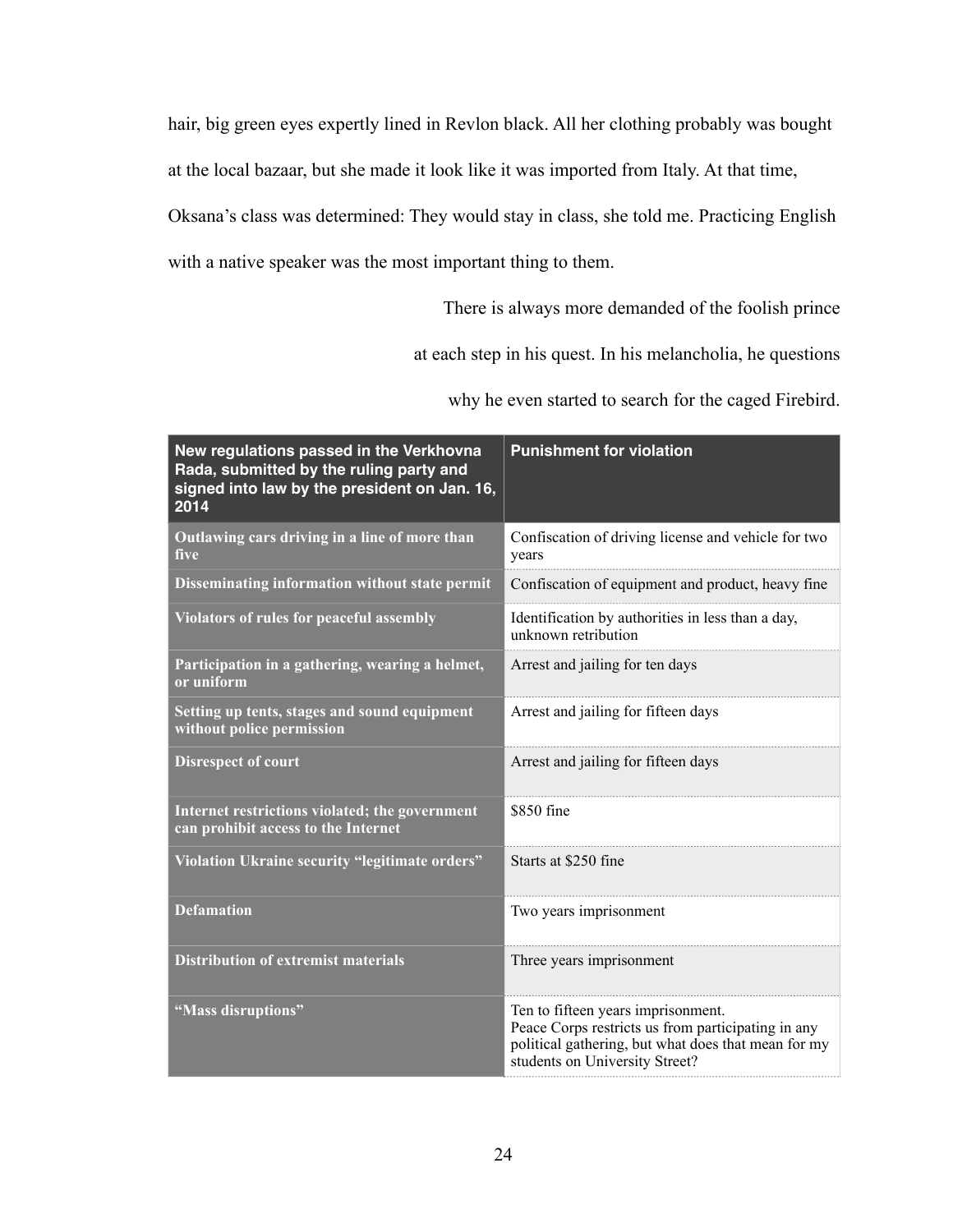| New regulations passed in the Verkhovna<br>Rada, submitted by the ruling party and<br>signed into law by the president on Jan. 16,<br>2014 | <b>Punishment for violation</b>                                              |
|--------------------------------------------------------------------------------------------------------------------------------------------|------------------------------------------------------------------------------|
| Riot police and officials who committed crimes<br>against protesters are exempt from punishment                                            | How can this be?                                                             |
| "Foreign agents" (NGOs) which receive<br>financial assistance from abroad will pay taxes<br>on their "revenue"                             | That's us                                                                    |
| <b>NGOs and churches cannot take part in</b><br>"extremist activities"                                                                     | What qualifies as extremist?                                                 |
| State permission required for financing of<br>NGOs's "political activity"                                                                  | We're apolitical — but who decides the criteria for<br>political activities? |
| A person can be determined guilty without being<br>present in court                                                                        | What brought it to this?                                                     |

 That winter, Anastasia and I attended the Peace Corps Ukrainian language refresher camp in Chernihiv, a city in northern Ukraine about two hours outside Kyiv, to teach a workshop on Ukrainian fairy tales. The staff knew I loved fairy tales and was working on a translation project. Our class read "The Firebird and the Wolf" aloud in turn and translated the difficult phrases and idioms. Our classroom was packed — twenty Ukrainian learners came to our session and all of them spoke fluently. I fell into a stupor of awe in which no true insight could be produced. I thought of a Christian tenet I'd learned during my more devout years, many moons ago and half a world away: *The student shall surpass the teacher.* I wondered if the "surpassing" would involve exile from the community. Would they spit on my stupid head, my lolling tongue of Babel, tear my clothes, muddy my boots? a severe punishment indeed in Ukraine. If I didn't have Anastasia's translation graphs I would've been completely lost. That week, she was my wise Wolf.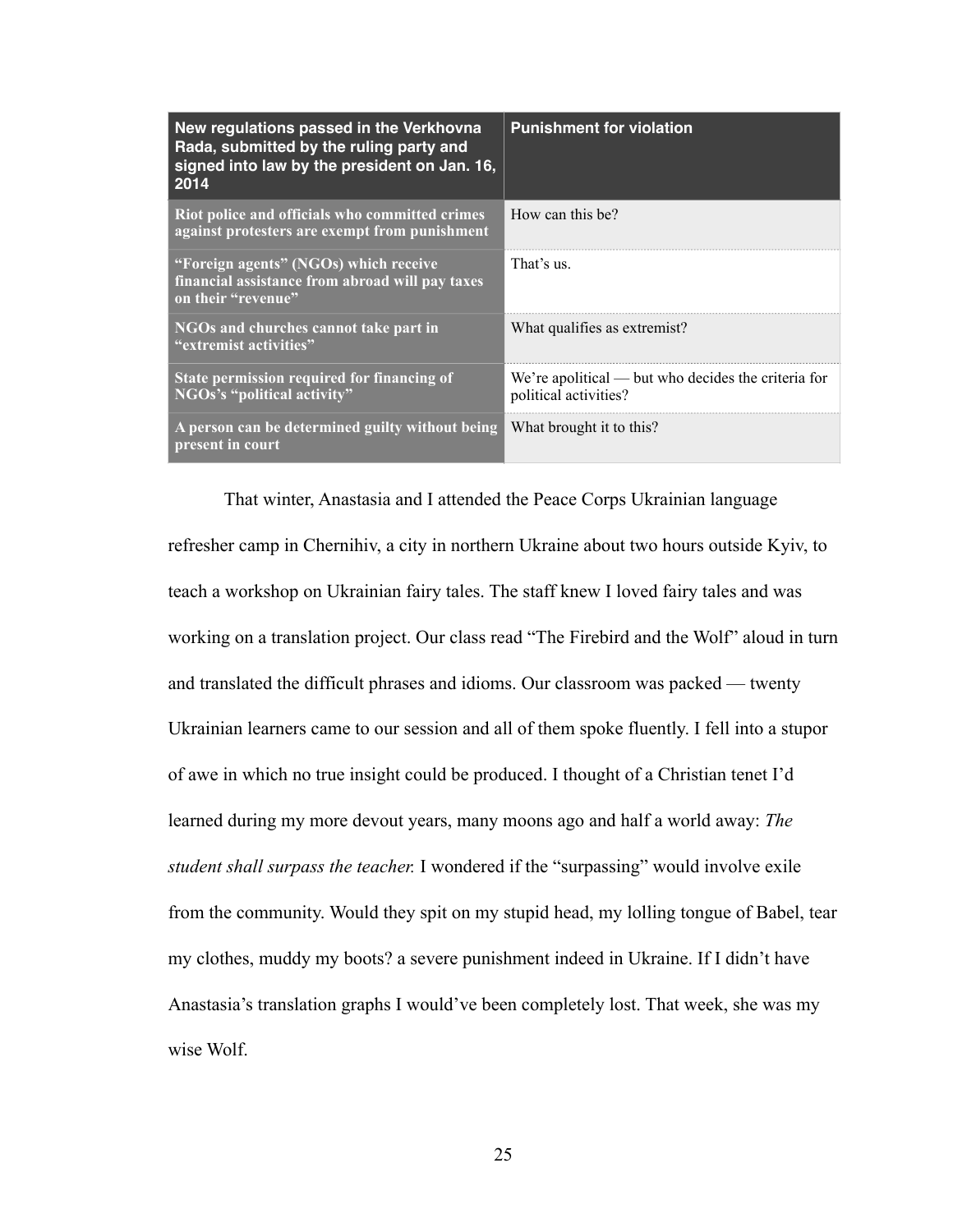| Фрази з казки                                                                                              |                                                                                                                                                                                                                                                                 |
|------------------------------------------------------------------------------------------------------------|-----------------------------------------------------------------------------------------------------------------------------------------------------------------------------------------------------------------------------------------------------------------|
| Іхали, їхали, от вовк і привіз його<br>у ліс, а в тім лісі стоять усе<br>кам'яні конюшні                   | Wolf and the fool travel for a long time until they<br>come to an ancient forest and stone stables housing<br>the gold and silver horses.                                                                                                                       |
| й забув знову, що йому наказував<br><b>BOBK</b>                                                            | Wolf gives the Fool specific instructions on how to<br>steal the horse without getting caught by the<br>guards, but somehow, the fool forgets and fucks it<br>all up. He is a fool, after all.                                                                  |
| Коли дивляться — аж по горі<br>ходить панна з дівчиною, своєю<br>слугою.                                   | More is fucked up. The guards order the fool to<br>kidnap a beautiful maiden for them. "Give us the<br>girl, we'll give you the horse," they say. That's<br>pretty fucked up. I feel bad for the maiden.                                                        |
| вовк став та й каже йому. Я ж<br>перекинусь панною. Так і<br>зробили.                                      | Wolf is smarter. He conspires to shift into the form<br>of the maiden. The fool brings the wolf in lady<br>form to the guards. The fool takes the real maiden<br>upon his gold and silver horse. He saves her. Wolf<br>shifts back and the guards have nothing. |
| Дурень так і зробив, як казав вовк                                                                         | The fool actually does everything that wolf orders<br>him to do this time! Perhaps having the woman on<br>his horse has finally cleared his mind!                                                                                                               |
| Не засни ж, будь ласка, а то брати<br>уб'ють тебе і мене.                                                  | No, it doesn't. The Fools falls as leep on the road,<br>leaving the goods unguarded, even though the<br>maiden warns him that his clever, cruel elder<br>brothers will kill him if they find him asleep.                                                        |
| вона зараз до дурня — аж він уже<br>спить. Давай вона його будити:<br>будила-будила — ніяк не<br>розбудить | The clever, jealous brothers arrive. The Fool is<br>fucked.                                                                                                                                                                                                     |

 At the language conference, all the volunteers gathered in Wi-Fi areas of our hotel to share news of the revolution. The violence on Hrushevskoho Street had intensified. It was frightening to see a beautiful area of the city transformed into to a war zone. Just that past summer, I'd had a cappuccino with my father, who was visiting for two weeks, at a cafe on that corner near the park. We'd also stayed in an apartment overlooking the maidan. Tanks were ordered from Chernihiv to help the government effort to suppress the revolution in the capital. One of my roommates spent most of the night Skyping with her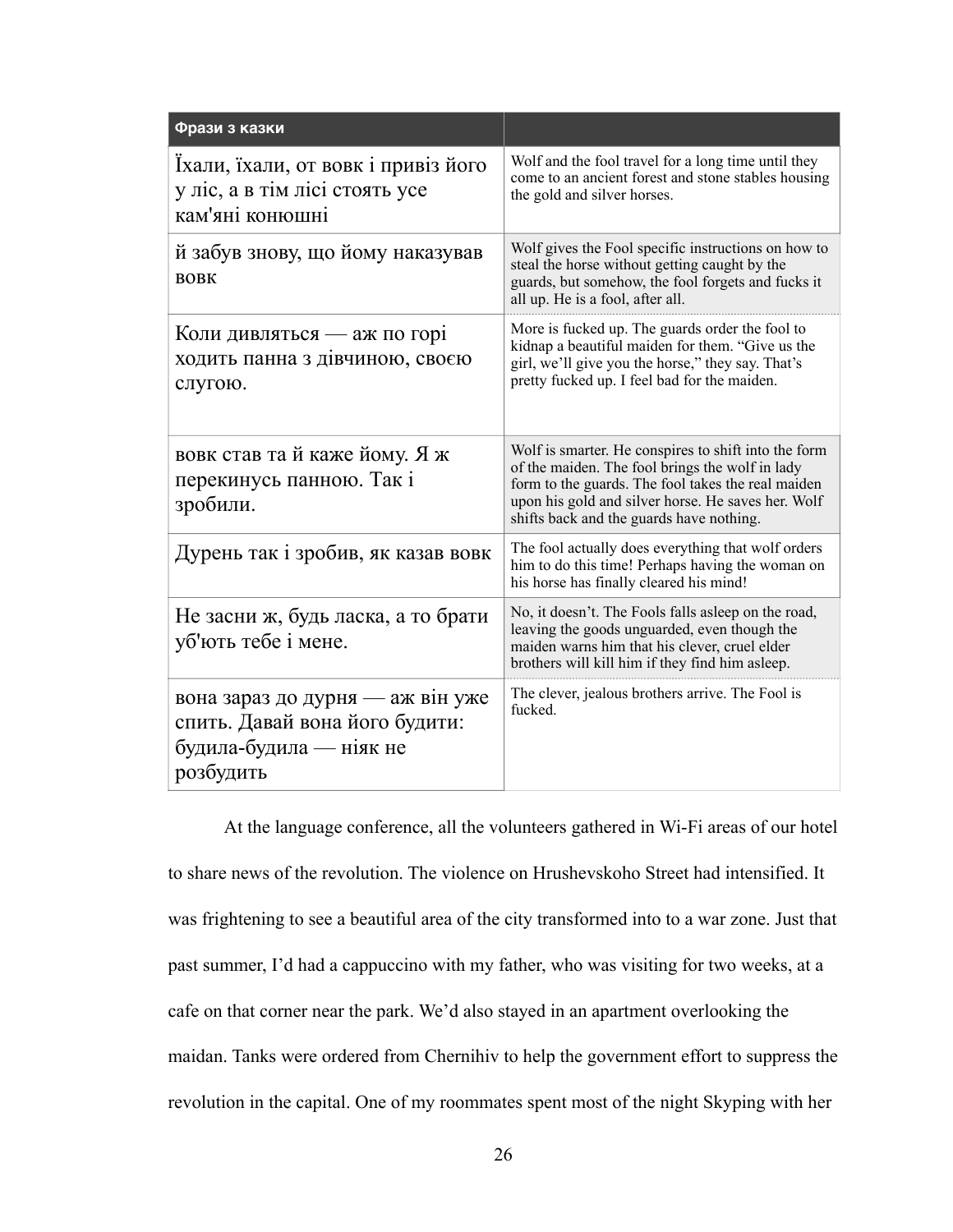boy friend back home, hypothesizing what would happen next and what would happen to all of us. I could hear the panic in her voice. There also was an excitement: something was going on, something we'd never expected. My other roommate watched a live stream of Euromaidan on her laptop.

 "I need to be distracted from all this horrible news," Anastasia said as we sat on my bed, barricaded in by the news of the revolution. "Isn't there something else we can watch?"

 I opened up my favorite exotic art porn website. I introduced my Ukrainian friend to a tasteful, yet sexy, bondage video. With the hotel's inconsistent Wi-Fi, the starting and stopping was more comical than erotic. She covered her mouth with one hand and giggled. Her round cheeks were turning as pink as *Kolobok.* "Are those two married?" she asked me.

 The volunteer who was Skyping with her boyfriend stopped in mid-sentence and looked over at us.

"Are you guys watching porn over there?!"

Wolf returns to find that the foolish prince

has been murdered by his elder brothers.

They've also taken the maiden and the Firebird.

 The Fulbright scholar traveling with us was evacuated first. Our conference ends that next day, and we're all put us on a bus back to the capital. We're ordered not to stay long in Kyiv, but to quickly make our bus or rail connections back to our homes all over the western part of the country. We saw the tanks rolling ahead of us. They looked like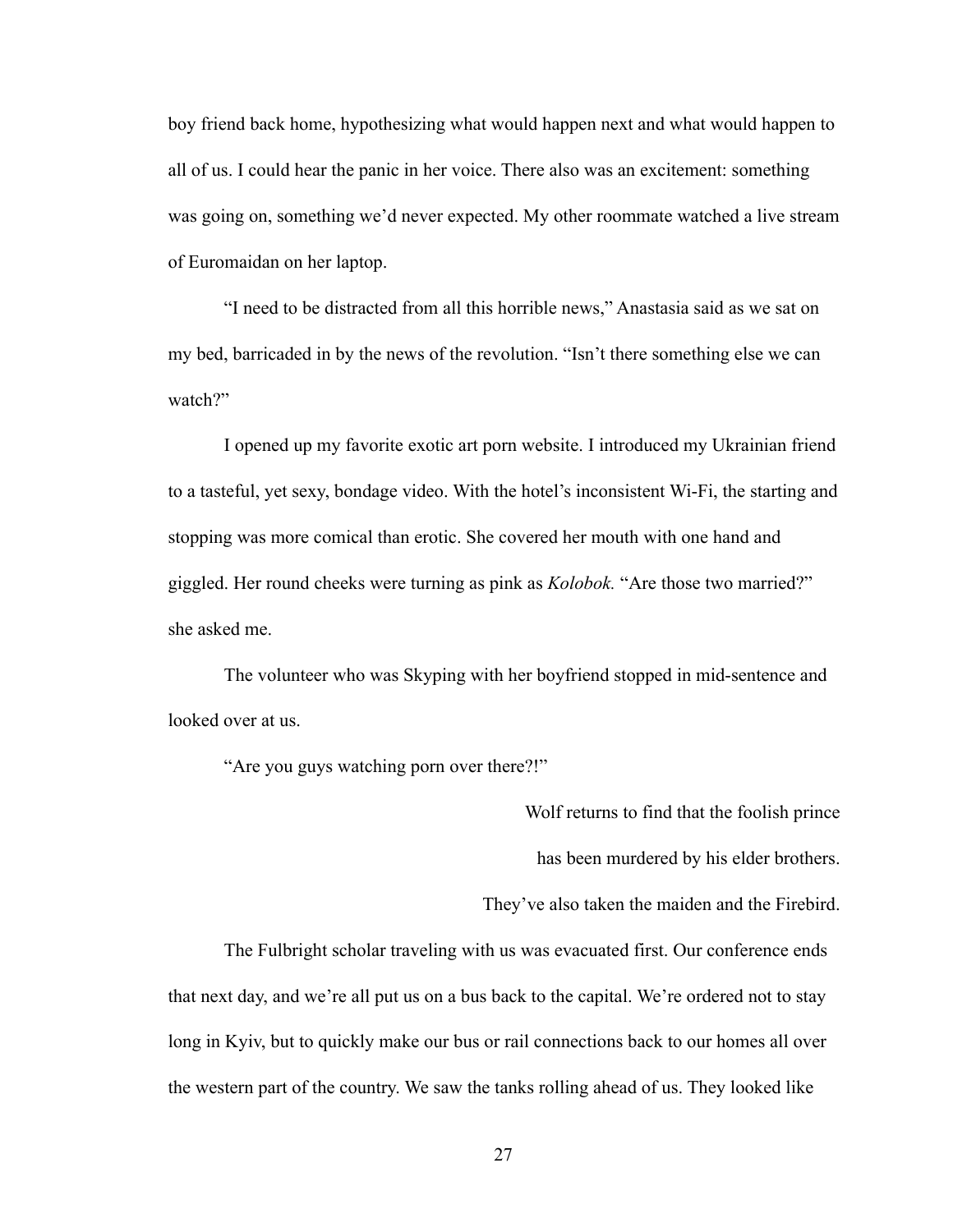army green buses. We passed them, swinging erratically because that's how Ukrainian bus drivers roll. I watched as the winter scenery passed by: homes with false fronts and church's with cupolas of silver sheet metal rising high above common wood chicken huts and household shrines dusted in white.

Loyal Wolf implores a magpie that is pecking the skin from the dead prince's cheek.

"Please, bring me the healing water that will save this foolish prince from death's cold

grasp." The magpie takes off with a cup made from oak leaves.

When classes started again that spring, the university and the streets felt more tense. And it wasn't just because all us volunteers were debating via social media when and if we'd be evacuated. My students seemed more engaged. One student in my top class spoke of spending part of her Christmas break in Kyiv at Euromaidan, and even visiting the standoff at Hrushevskoho Street. In my daily commute, I noticed a protester had affixed a Ukrainian flag onto Statue Shevchenko's lowered left hand, as if he was beckoning the masses to follow its billowing gold and blue. In Chernivtsi, the protests looked better organized. The seasoned opposition party rulers were now running the grass-roots effort that had broken out nearly three months before. This included a nationalist party with fascist leanings. The black and red-clad men reminded me of the singing Fox beneath the window. Her song, their song, was intriguing to the young and inexperienced.

The life-giving water revives the foolish prince, and he wakes as if from a long sleep. He jumps on the back of Wolf and they run back to the King,

where his evil elder brother is about to marry the miserable maiden.

28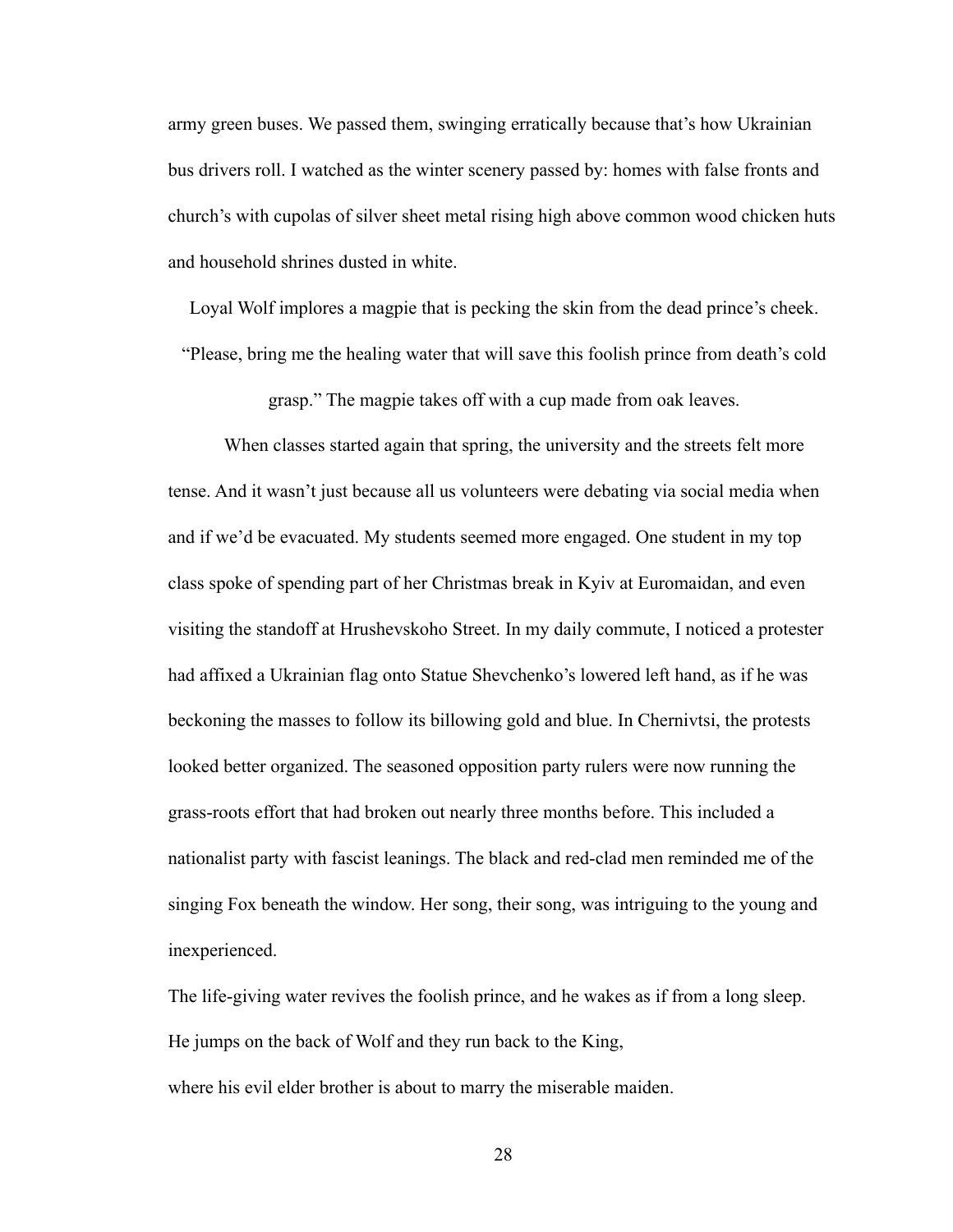Berkut riot police moved in on Euromaidan the week of Feb. 19, after a warning was issued to clear out the elderly and the young. Tens of thousands had been camped out on Independence Square. In the government's attempt to eject protesters, they killed more than ninety people, most of them shot from roof tops. These citizens became known as the Heavenly Hundred. The nation was in mourning. Finally, all the national TV news networks were covering the chaos in Kyiv. The pro-Russian channels couldn't ignore it anymore, though their rhetoric was decidedly different. The citizens shot down were "terrorists," and they called them all fascists.

 My next class day, I snuck in with another teacher through a maintenance entrance, since the students had demanded that the front gate be closed indefinitely. I received a call on my mobile phone while hunkering down in the English department office with other professors to grade class work.

"We will not have class?" asked the leader of one of my second-year students.

"You cannot get in the gates."

"We cannot get in the gates. So we will not have class?"

 "I'm here but you are not. The dean has not officially canceled classes, he just told us we have to be here, but you are not expected." It seemed like such a strange conversation to have.

"We have our essay due today."

 This is the same class that had turned in their work to me out on University Street when the revolution first broke out, back in early December.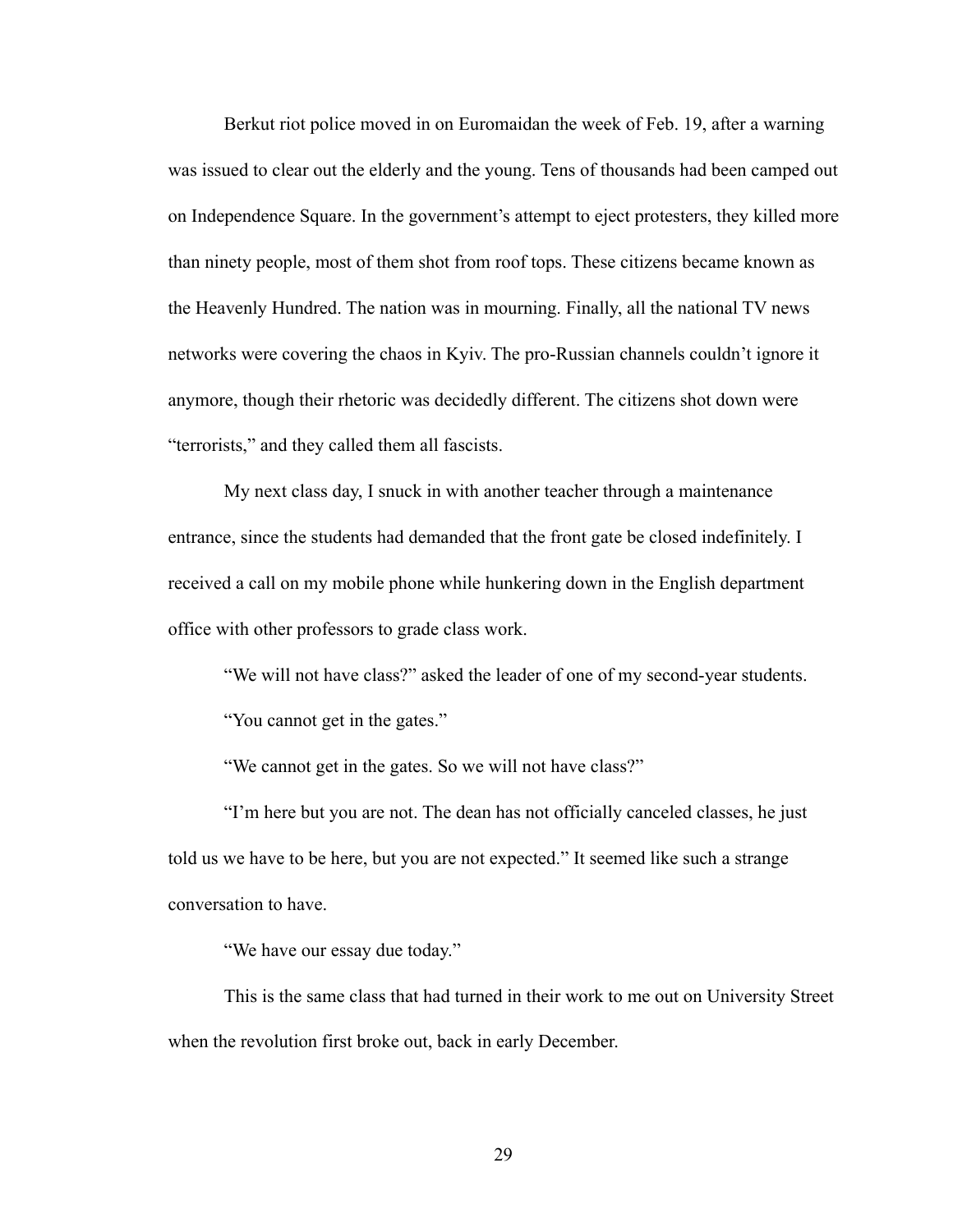I found the whole class waiting for me in front. Ebullient, they passed me their workbooks and essays through the bars of the university's front gate. They were going to Central Square next. I wanted to go with them. I wanted to stay. I don't know the language well. But I know a lot of words. Some of those words I can put into sentences. Despite the political turmoil, I wanted to go on with my life as normal. I wanted to be here, and the more erratic things became the more it was true that my life wasn't normal and I would no longer be here. That's the way it worked if you were an American. They got you out before communication and transportation completely broke down, and before you could possibly be used to create an international incident. It was so strange how most of the time citizenship mattered very little, but then it could mean everything. But who am I kidding? It mattered all the time, I just didn't have to think about it.

"None of us will be attending class tomorrow," Oksana called me that evening.

"I still want you to turn in your workbooks. I don't want you to get behind."

 I was proud of the curriculum I'd worked so hard to put together. I wanted to stay on schedule and see if my course work improved their writing. I could do that at least.

 "But it is very important for us to show support for the Heavenly Hundred who have been killed, so we cannot come."

 I hung up. I pondered it all. I called her back and told her they didn't have to submit their assignment on Friday. *Go*, I said.

And we would go.

 I waved to Anastasia as the bus rumbled down the cobbled street away from her. She was smiling for us. We softly sang "Do You Hear the People Sing." Our final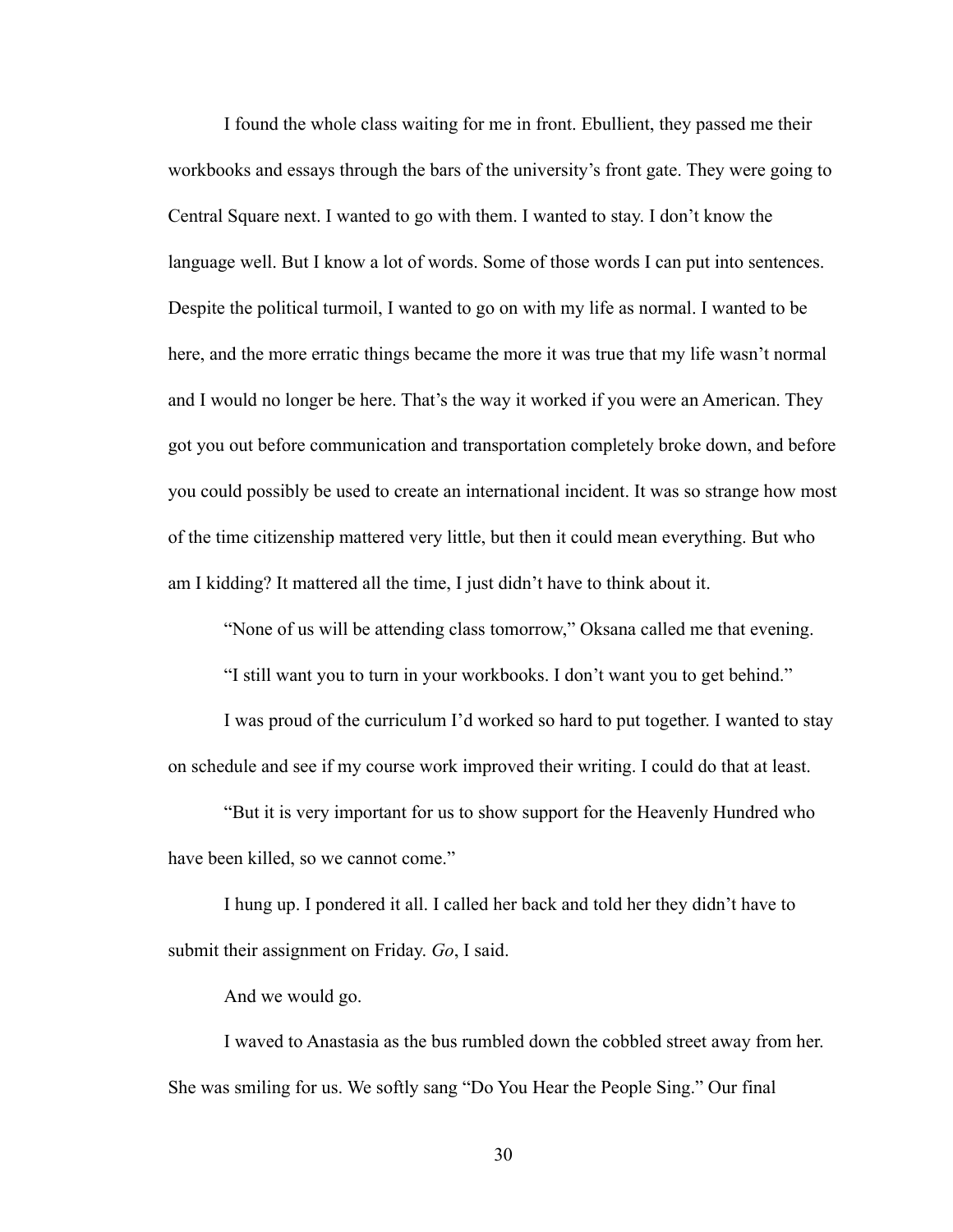destination was the Lviv international airport. Many of the American volunteers took pictures out the bus windows of the barricades erected to keep *titushki* out. I wondered how the local governments picked these men to protect the roads leading into every village, town and city. Did they worry what they would do if armed thugs did show up? Did the village men do this without any hope of compensation, or was the democratic cause payment enough? We heard on the radio that President Yanukovych had fled Kyiv. We were leaving, though many of us preferred to stay. Upon entering the city limits of Lviv, our bus was stopped at the barricades. We all looked up over the seats as a man in military camo boarded the bus and conferred with our Ukrainian staff member. The Lviv man looked up at all of us. "Slava Ukraini!"

# "Heroyam slava!"

The foolish prince had a good father who believed in justice. After hearing his youngest son's tale, he was amazed. The King then asked his son what he would have him do with his treacherous brothers. The young prince, saved by the loyalty and wisdom of a friend, spared his brothers. The King declared that though his son never lost his naivety, he had remained compassionate after much hardship. The King granted him lands and the beautiful maiden to marry.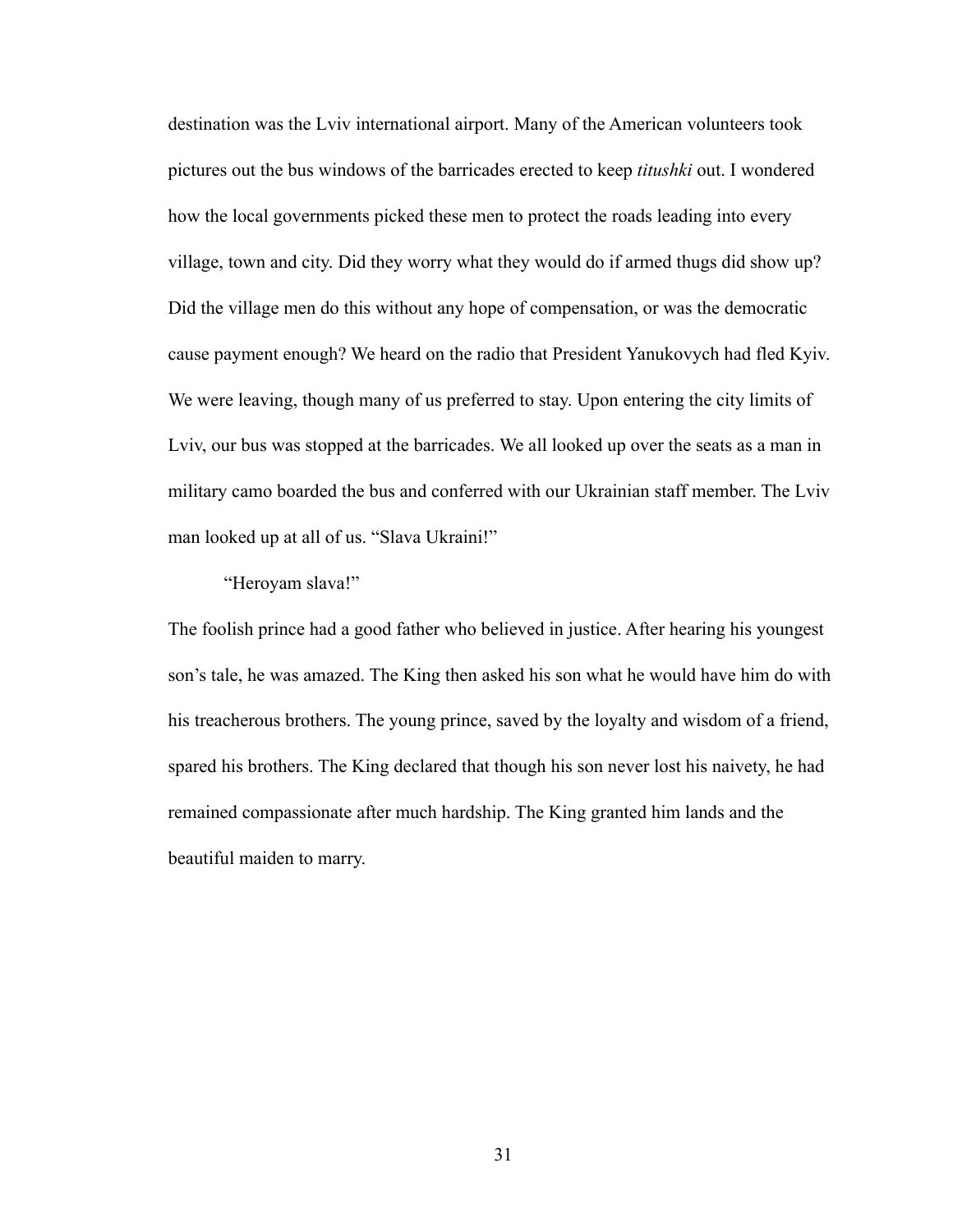#### FRONTIER STATE, UNDER

 To reach the underground cathedral, we crossed the plaza of World War II monuments and hoofed it up a steep hill, our backs bent forward toward the tall birch trees — we felt envious of them for having made it to the top already, and looking so unimpressed with our effort. The mist creeped maliciously over the sacred religious site, and with the anonymous throng of tourists and pilgrims, we chatted amongst ourselves that this would be the perfect scene for a murder. What better place to witness malevolence than an ancient Orthodox Christian necropolis? Along with interpreting the historically significant Ukrainian sites, we occupied our tongues by engaging in jocular asides such as this. Our experiments in humor as a tour group were actually inspired by the Blogger, though he didn't know it. We watched as our Blogger, who was part of our group yet seemed to deem himself separate from us (perhaps above?), pulled out his gold iPhone and absorbed himself *yet again* in the digital content thereon. His companion, referred to as his bestie, travel aide or fuck buddy, depending on whom you asked, was liked by many of us because of her great love of challenging the veracity of our tour guides' stories. She seemed to especially love debunking the myths of locally enshrined relics attributed to the great evangelists (Mark's pelvis, Luke's carpal, John's embalmed heart). We weren't sure what the Blogger loved. Probably just his online identity and that gold iPhone, the digital wire holding him to relevance like a leash. Honestly, we didn't care much — he was only a catalyst to us. We knew more about her — that she only read nonfiction, and was quite proud of this (some of us said smug). *I only have time to read things I can learn something from.* We wanted to say: *Anything a person choses to write*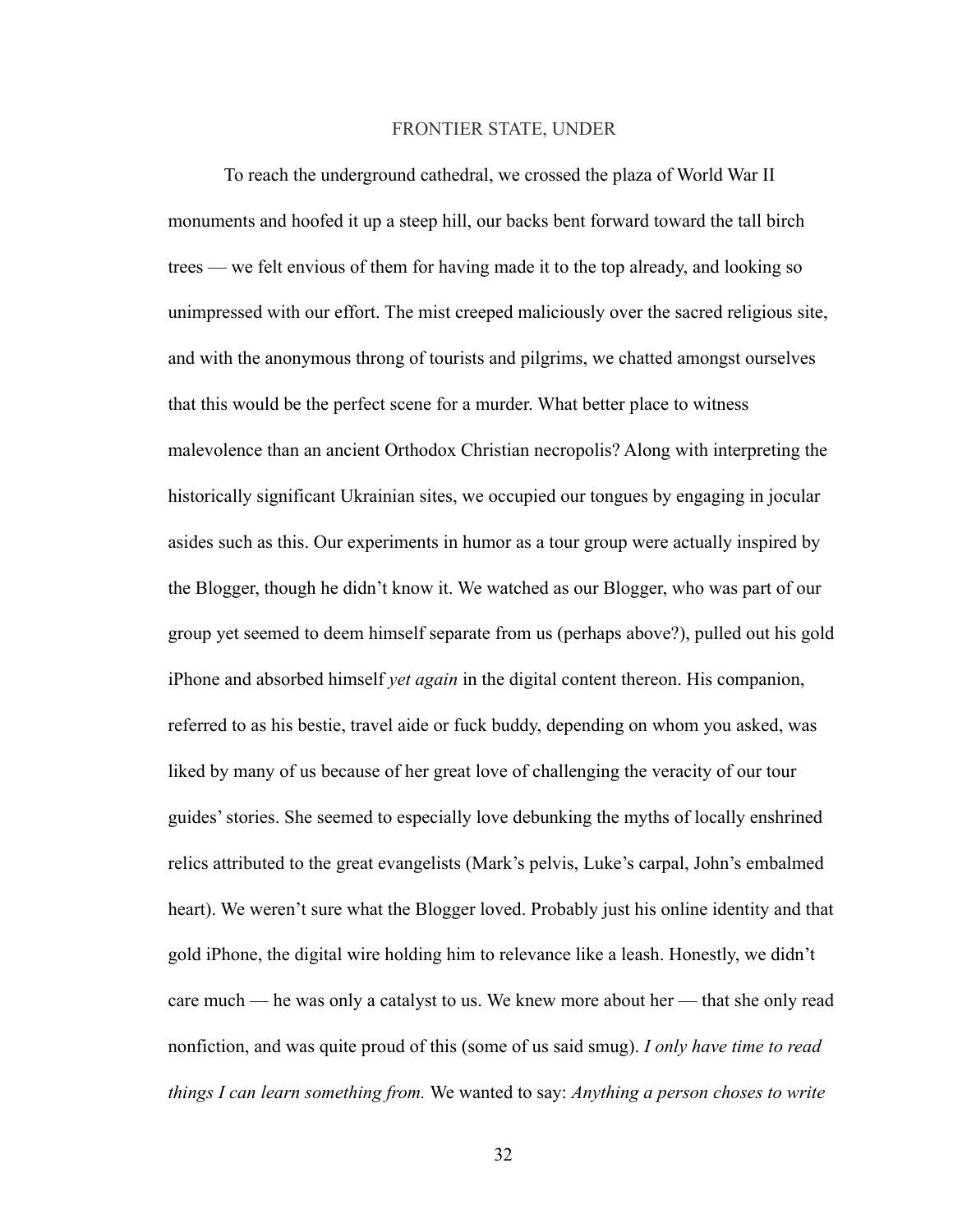*down, to "record," is a construct, and you're fooling yourself to think otherwise*, but instead we kept quiet, kept the peace. Others in our group admired her astuteness, no matter how misplaced her attention in the realms of fuck buddy or reading preferences. Though we all envied how she hiked up that hill, not even breaking a sweat, with a *nonfiction* guidebook in her face.

 Our tour guide, who for our purposes we named Ferguson VI, though we think his name must have been either Dima or Sasha, with seven or eight other syllables following in that Slavic manner that makes a name a tedious phonetic mountain. So, Ferguson let us tarry at a shrine to a Ukrainian orthodox pope who once fell asleep beneath one of those birches and had a vision of the Virgin Mary. Marking the sacred place was a garden house sheltering a lifesize mannequin of the holy man in the throes of his miracle, kneeling before an altar and golden icon of the Virgin. Ferguson instructed us to write wishes onto scraps of paper and then push them through a slot on the side of the shrine. One of us saw our Blogger write: "EXCEED MY EXPECTATIONS." The pilgrims then kissed and touched the glass, leaving behind bacterial smears that concerned some. Ferguson educated our group about the city when it was a glorious ancient capital and birthplace of the great steppe mounted warriors, of which Kyivan Rus claimed the honor: subjugated as Russia's borderland, abused as a satellite nation, to rise again as the largest European country still holding close to its own customs and traditions, unlike the hulking neighbor mighty in the East. Ferguson flourished his arm over a winterly vista.

The Blogger looked askance and asked: "Can we see Russia from here?"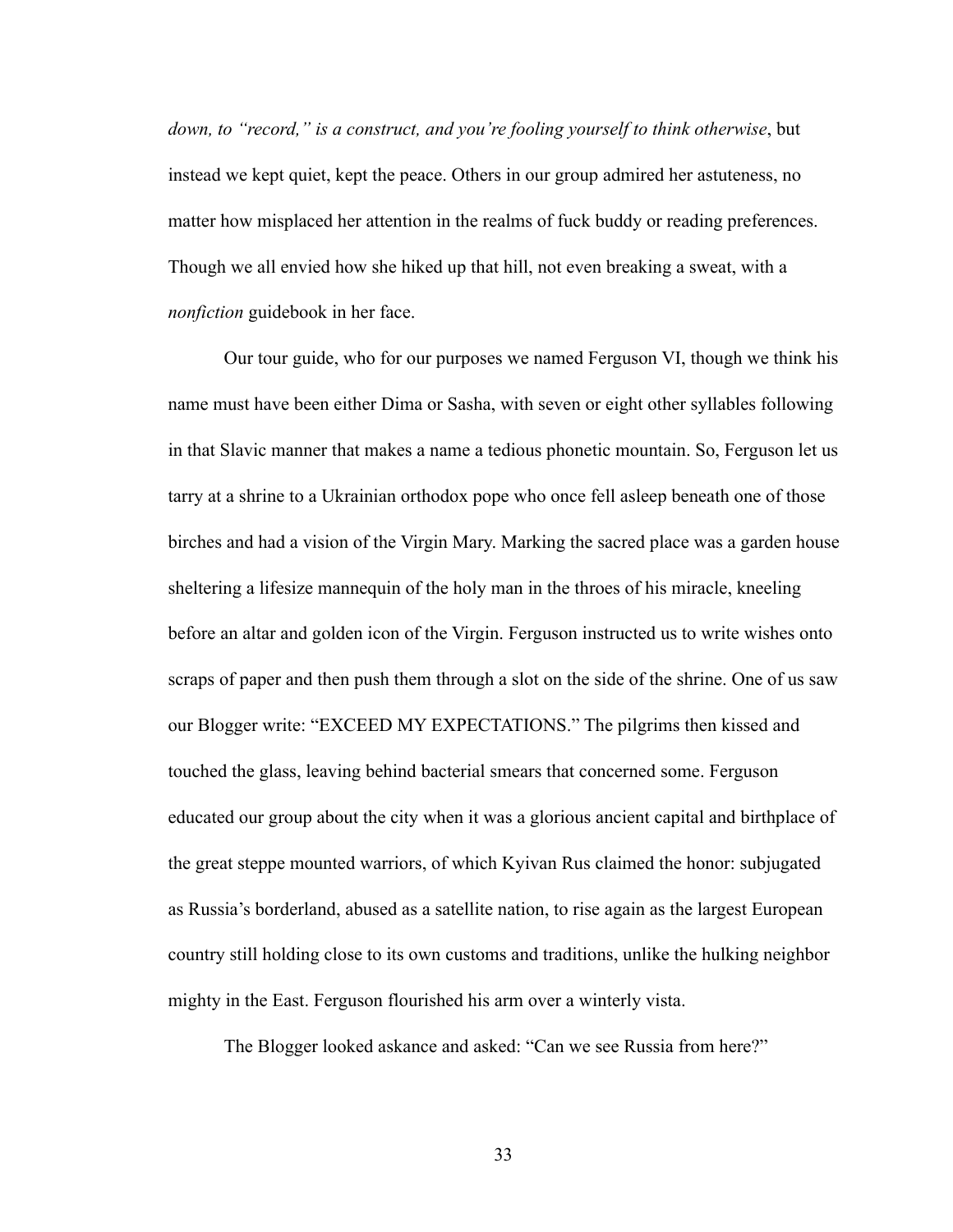Ferguson was accustomed to the murmurs of admiration at the picturesque scenery, or the prostrations and kisses of devotees to the religious humbuggery. He probably didn't even know the vocabulary of American English indifference, he was all too familiar with ignorance. Perhaps the befuddled look on Ferguson's face was him working out one from the other, or one from himself. Ferguson's passion was, no doubt, his own presentation of history and the subsequent orgasms of appreciation from strangers. Tour groups encouraged a quick familiarity by association, something found nowhere else in the civilized world, except perhaps a drug-fueled bacchanal. Most of us had decided that these guides got off on our enraptured O faces of cultural discovery. As soon as we figured this out, we swore never again to give any of *their kind* that satisfaction. We would take the satisfaction for ourselves.

"Russia is looking a little rundown," our Blogger said. "Like it stayed too late at the party, if you know what I mean." He winked at Ferguson.

 Perhaps it was then that Ferguson got a hint of what was to come, but his brain couldn't quite wrap itself around the Blogger's idiocy while also trying to nudge the group into the most impressive panorama.

"It is not Russia! It is Ukraine!"

 Our Blogger looked over the flatness speckled with modest homes, trees, shrubbery and shrugged, as if to say, "What's the difference?"

 Ferguson then looked as if he might throw himself over the side. Or maybe the Blogger — we all hoped at least for an attempt. In our minds, the game was afoot. If not for our trickery with tour guides I-V many of us would've keeled over dead from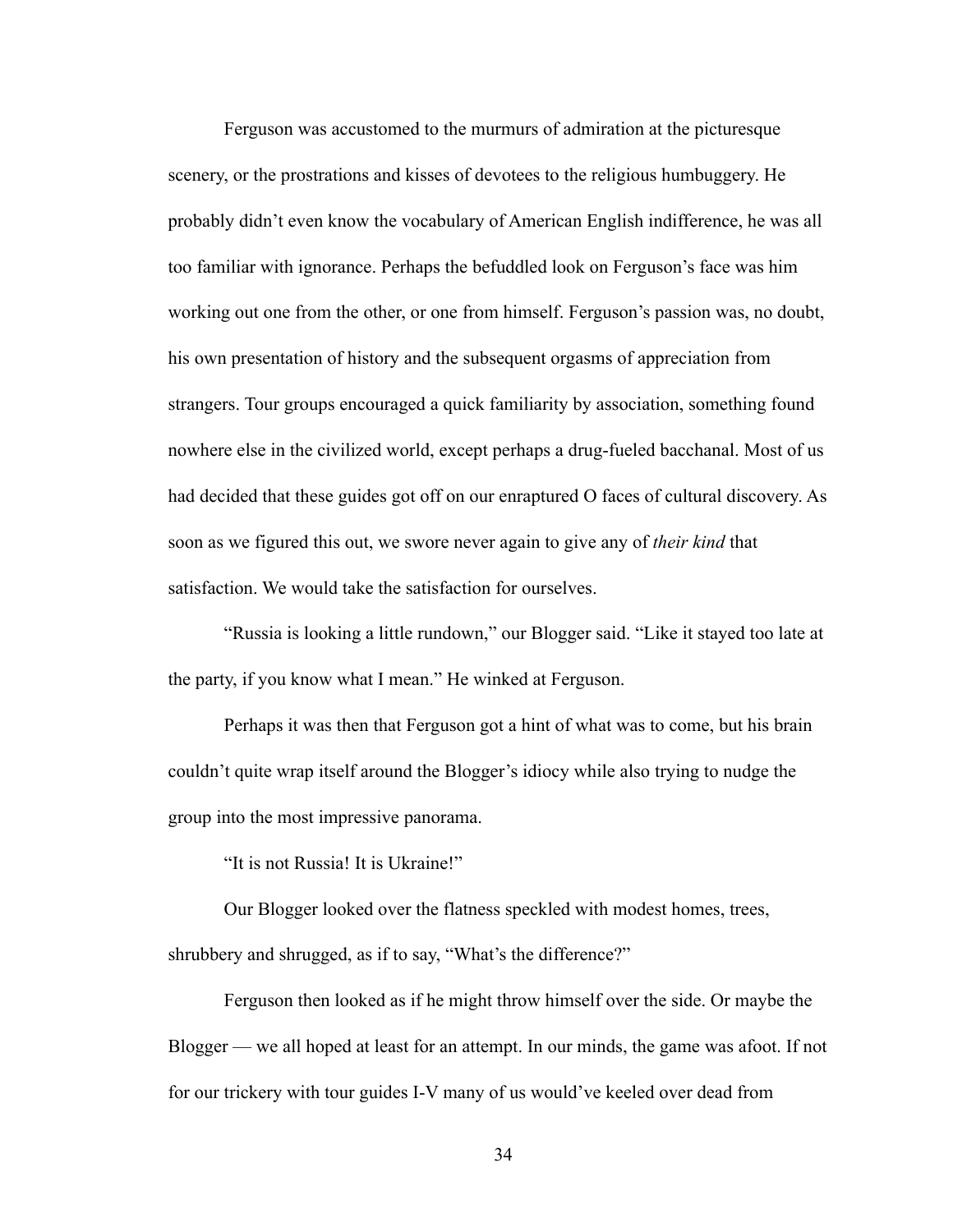extraneous information and enthusiasm fatigue a week ago. For our spiritual well being as a community, the guides had to continue to suffer. Especially the jumpy nationalistic ones, the ones who were more erratic than a two-year-old on crack. We looked at it this way: We paid for an enjoyment *their kind* likely had no idea we were exacting. We planned to vanquish Ferguson VI by a strategy of framed indifference and idiotic questions, the Blogger was genuine in his idiotic humor, therefore he was the perfect unwitting accomplice, and we took our cues from him. Most of us were on something of a familial pilgrimage, retracing the tracks of our exiled ancestors, collecting the memories our grandmothers and grandfathers didn't have time to pack. That was not our Blogger's goal, we knew. We believed his goal was purely to be an average-American-off-in-theworld blogger. We all wondered how the bestie/travel aide/fuck buddy put up with an average American. She continued to be politely enthralled after nearly two weeks in the company of Fergusons I-V, us and the Blogger. To her credit, she was never complicit in his idiocy. But she was perceptive enough to leave us to it, which increased our general enjoyment, as I've so described.

 We went down into the hill, and after some queuing in passages meandering down two levels (Ukrainians enjoyed visiting their sites, pausing inside them and then walking back and stepping on foreigners, it seemed to titillate them they did it so often). Our group soon emerged beneath the impressive dome of the underground cathedral.

 "Tis monastery here was founded by Anthony Pechersky, who also founded famous Kyiv-Pechersk Lavra," Ferguson said.

"What's that strange echo?" We looked around warily.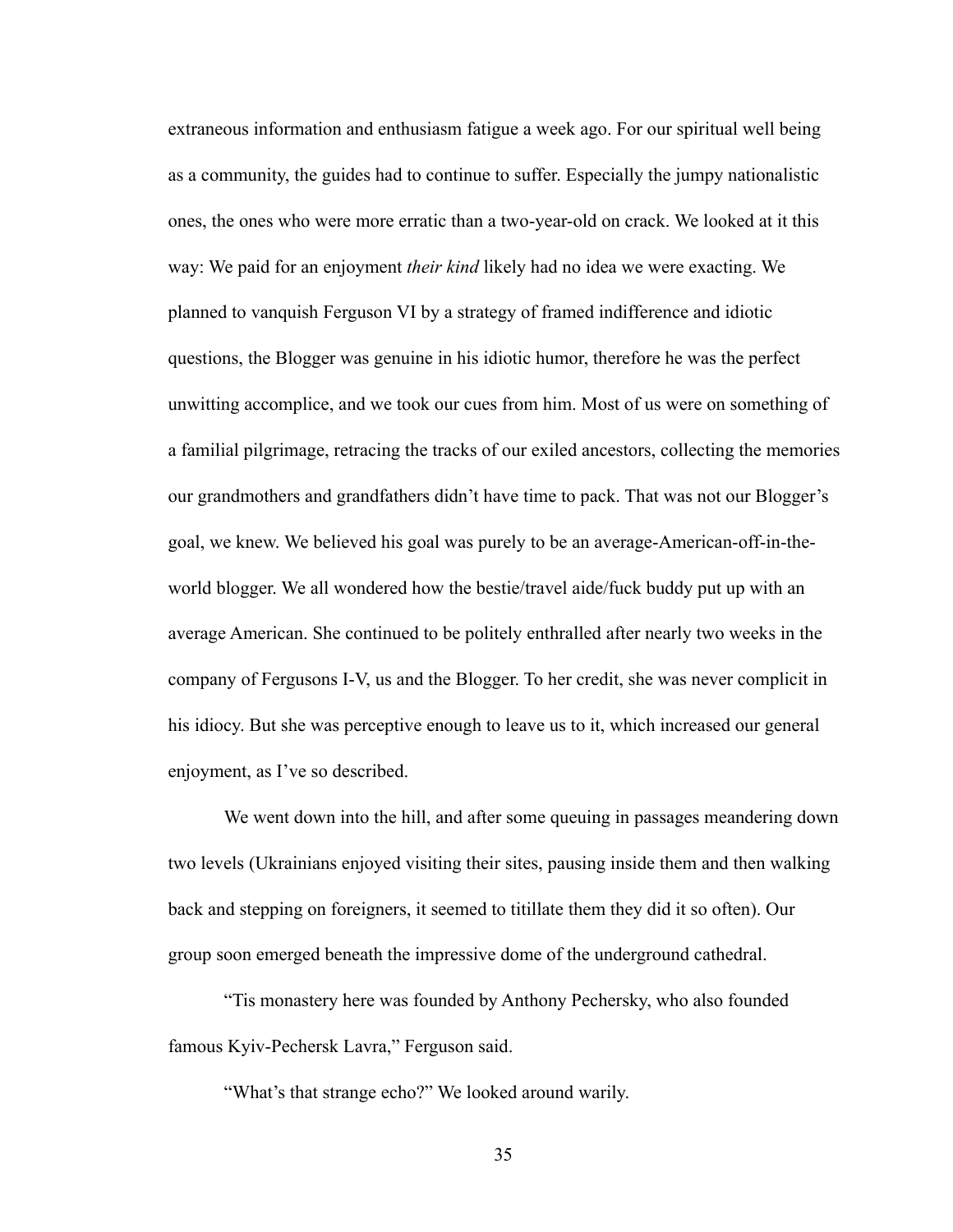Ferguson explained that the acoustics were adjusted only to the sound of the male voice since the monk choir would have deep voices.

 "How typical," said the bestie/travel aide/fuck buddy. "I have no voice because I'm a girl."

 She did have a formidable bang that cut a shadow above her scowl, creating wrinkles on her precious countenance. Perhaps this was when it all started to go wrong. We'd previously thought her concerned only with the *nonfiction narrative print* voice describing the Ukrainian travel experience, but now that she wasn't invited to the choir, that she didn't have the option of *anything*, engineered out of her chance to create the story of her own passage underground as loudly as The Other, considering the locals valued music as the supreme method of recording history, romance and philosophy, i.e., *everything that was the stuff of life*, she shut her tour book definitively.

 Ferguson said the underground cathedral was the tallest in all of Ukraine, possibly Eastern Europe. Built into the hill, it was nearly the size of a three-story building. Ferguson's eyes grew moist as they adjusted to the magnificence of his own story. We all gazed up at the cupola, the interior form of the hill's smooth, expanded belly, and felt we could all reach and touch the iron chandelier swaying above our heads. One of us did raise our hand as if to do this and we thought Ferguson would fall over in ecstasy. But then, unconcerned, examined her manicure in the brief light.

"Ah — Ferguson — what did you say this was?" we asked.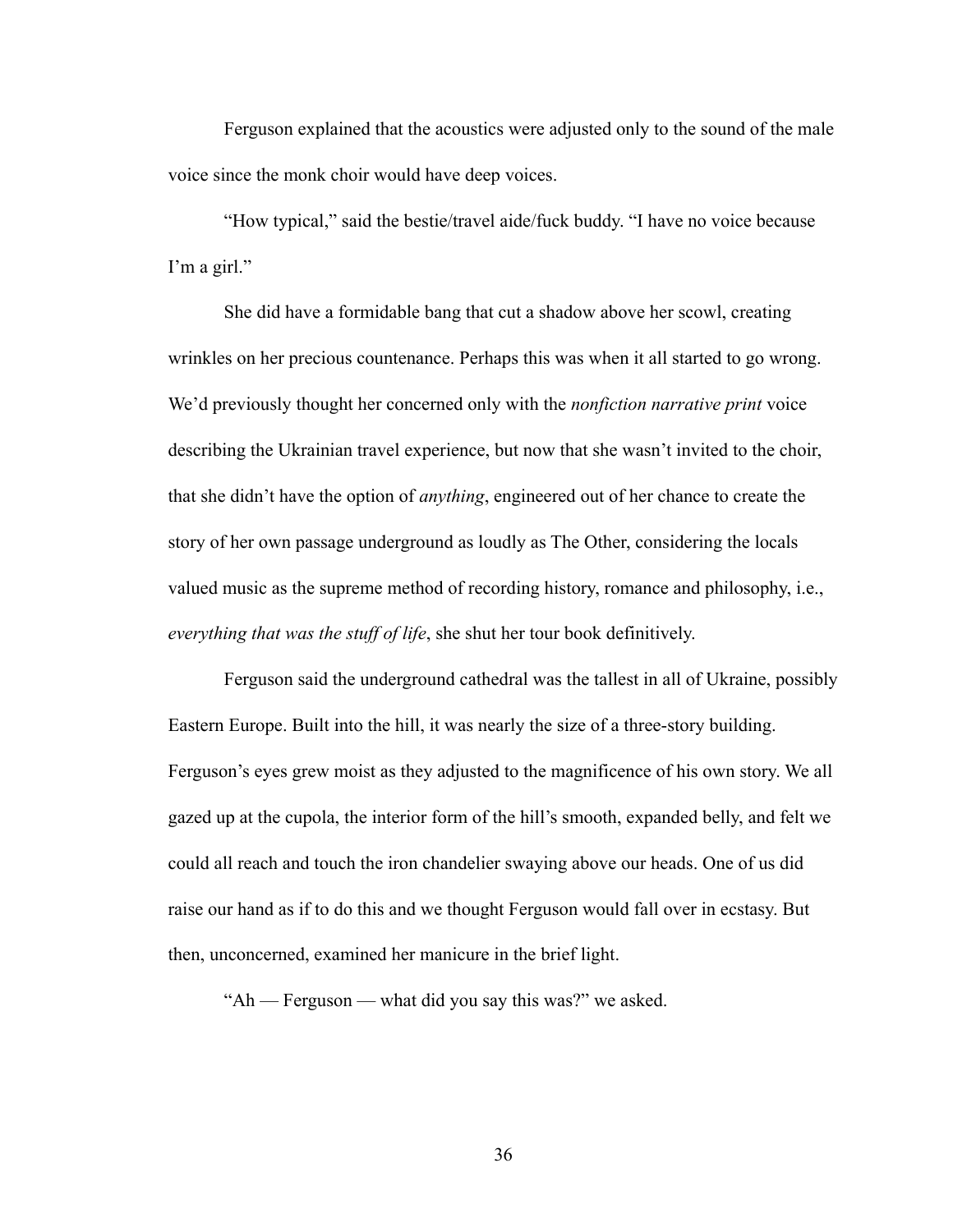"Tis here is most interesting site — St. Theodosiy Totemskyi Temple. These walls and ceilings are in style of Ukrainian *broke*, I mean to say, *ba*ro*que*. Tis interior resembles great St. Trinity Cathedral."

 Taking cue, another deliberate examination of the other hand, but more of us together this time.

"Ah — you say this is an underground temple in honor of a saint?"

"Yes, yes! Saint Theodosiy, a martyr!"

We looked around, ostensibly confused.

 "Well! I hope the saint didn't live to see that the fools built it underground! Who can see the brilliance of its construction if it's inside a hill? What's the point of a cupola if no one can see it?"

"But it was for the monks!" Ferguson cried.

"I don't care who it's for, it's a damn waste of energy and time."

"It was for acoustics, for melodic tones when singing praises!"

As Ferguson's voice got higher, we became more serene. "I don't think it works

well because your voice doesn't seem to hit the acoustics as it should. Do you notice

that? I can barely hear anything he's saying," we noted.

 "Now what's up with that, Ferguson? Here we pay you a good wage to keep us up on the architectural mythos and we're straining to hear you."

The Blogger continued: "Maybe the monk choir was full of eunuchs, *hahaha.*"

 Barely imperceptible in our mix: "Maybe it's because *you* only want to hear yourself," the banged bestie/travel aide/fuck buddy said.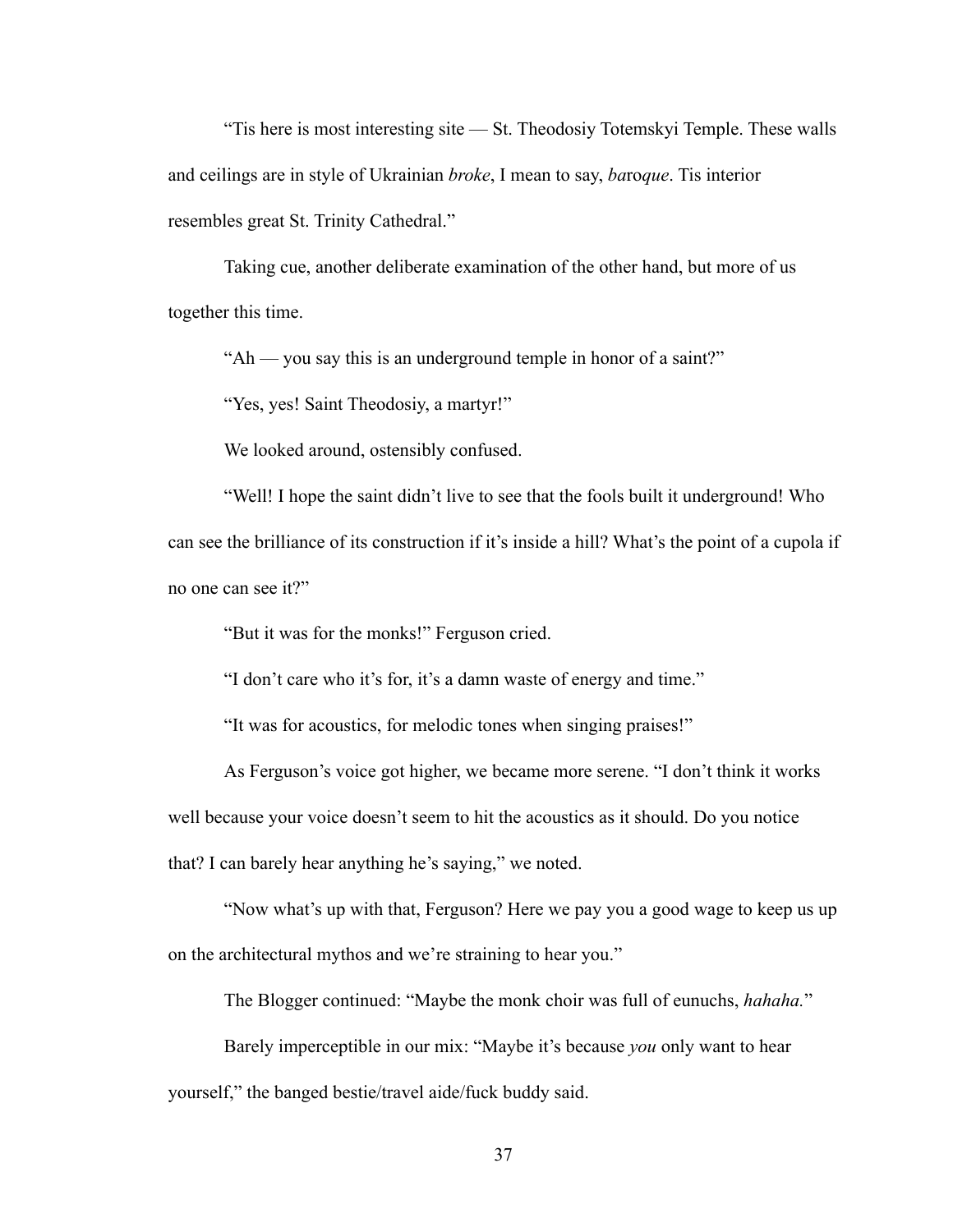We were shocked. Until now, we'd experienced nothing but tolerance from her. Before we could really digest this, the whole crypt got a loud lecture from Ferguson on the architectural wonders, which was how we managed to run his voice out by the time we entered the light again. A feat we'd managed to accomplish only once before, with Ferguson III during the Jewish cemetery tour of western Ukraine.

But I've gotten ahead, rather, behind us.

 At about the time Ferguson started to yell his stories at us, a more interesting thing emerged on our monastic path: a subplot. It wasn't the murder we had hoped for, that was still waiting for us in our mystery novels, but a contemporary melodrama, which didn't need a museum placard, since romance is always so much easier to follow. As Ferguson spoke louder, so did the banged one, perhaps thinking her voice was somehow covered by our tour guide. Or maybe she thought she had to compete for her lover's attention — her berating versus Ferguson's stories of bones and stones, since we had to hear the tiresome history of every bone and stone. Either way, we could hear her between Ferguson's monologue and we decided the subplot was far more interesting. We worried at a few points that she would gain social couth, or realize her error in volume, but, thankfully, she was fully taken with asserting her right to be heard in the act of chastising her companion. In our quest to unhinge Ferguson, we'd manage to stir upon something far more thrilling — quite accidentally — we'd like to add.

 "And your hat looks stupid," said the Banged One, whom we deemed as coming into her own with a capitalized appellation.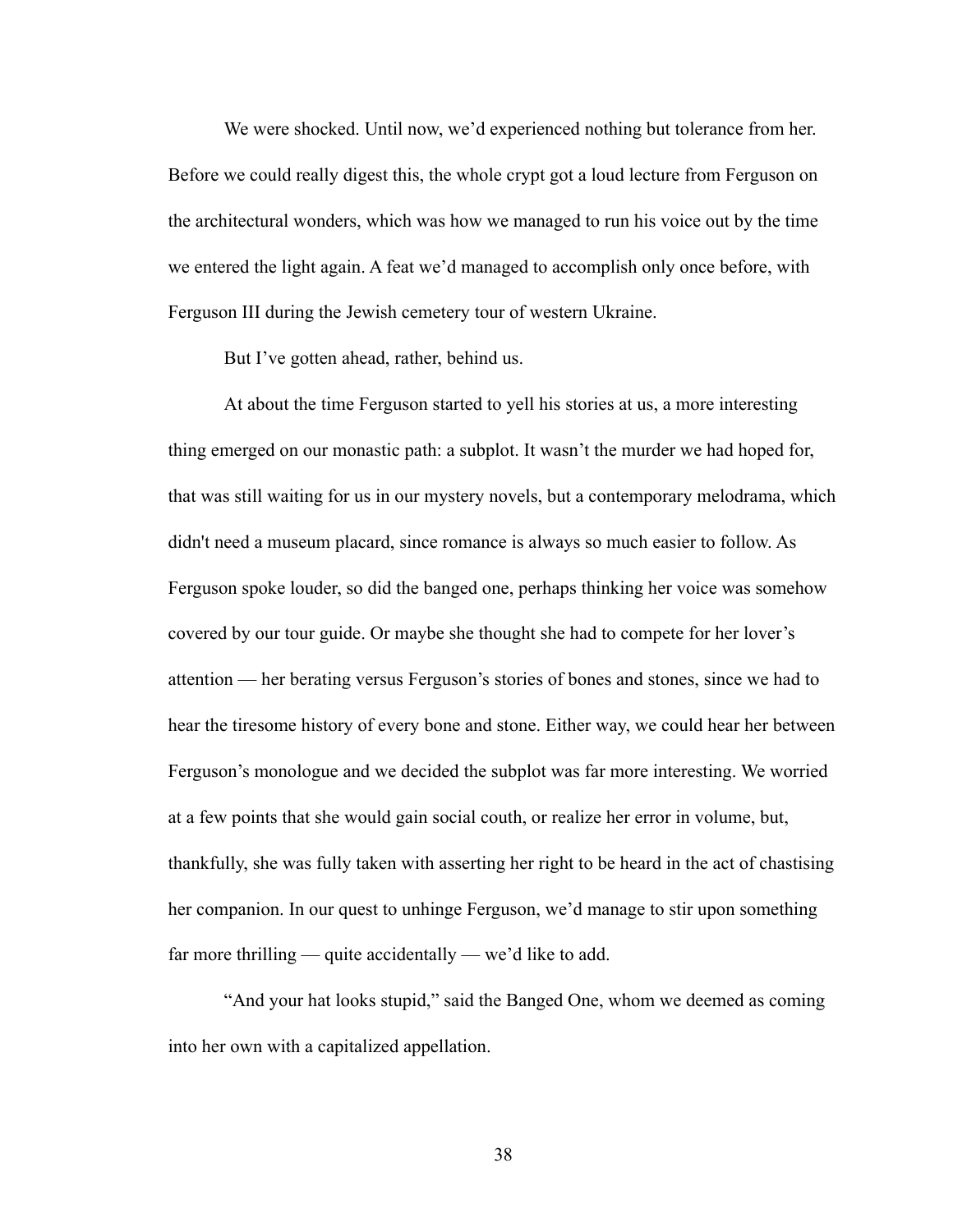The Blogger was indeed wearing a ridiculous fur ear cap, and from the edge of this hat came red and gray whiskers, though he looked younger than the Banged One another characteristic of these girls with Eastern European heritage. We knew because some of us had it in ourselves. We seemed to turn from lithe maidens to doughy matriarchs to stiff crones in a single moon cycle.

 Our Blogger shuffled his feet in the close corridors and once or twice hit the back of our heels, which annoyed us. He was trying to tread carefully in his Timberland boots, making short strides too cramped for his height. We thought that he had the sense of pace which came with guilt.

 Ferguson continued: "Let us descend to annex cave where we will see crypts of monks who lived and died here! The temperature is constant 12 to 13 degrees! Tis most ideal place in whole city since it is 30 degrees cooler here than above in summer! You will see here and…there a crack in the ceiling which occurred because Russians installed heating, and what they did caused damaged integrity of construction and artifacts located in tis site. So, from tis we can learn lesson you should not mess with a perfect Ukrainian architecture!" Our tour group chuckled kindly. We'd enjoyed walking Ferguson into the place many Americans occupied: those who screamed at foreigners to make sure they were understood.

 "You first chose a girl other than me and I cannot forget that. Trust me, I've tried." The Banged One hissed so harshly our ears felt the sting. A few of us felt embarrassed and moved to inspect a dark concrete slab over the remains of a monk (though not as far away to miss what happened next!). A light aimed into the small space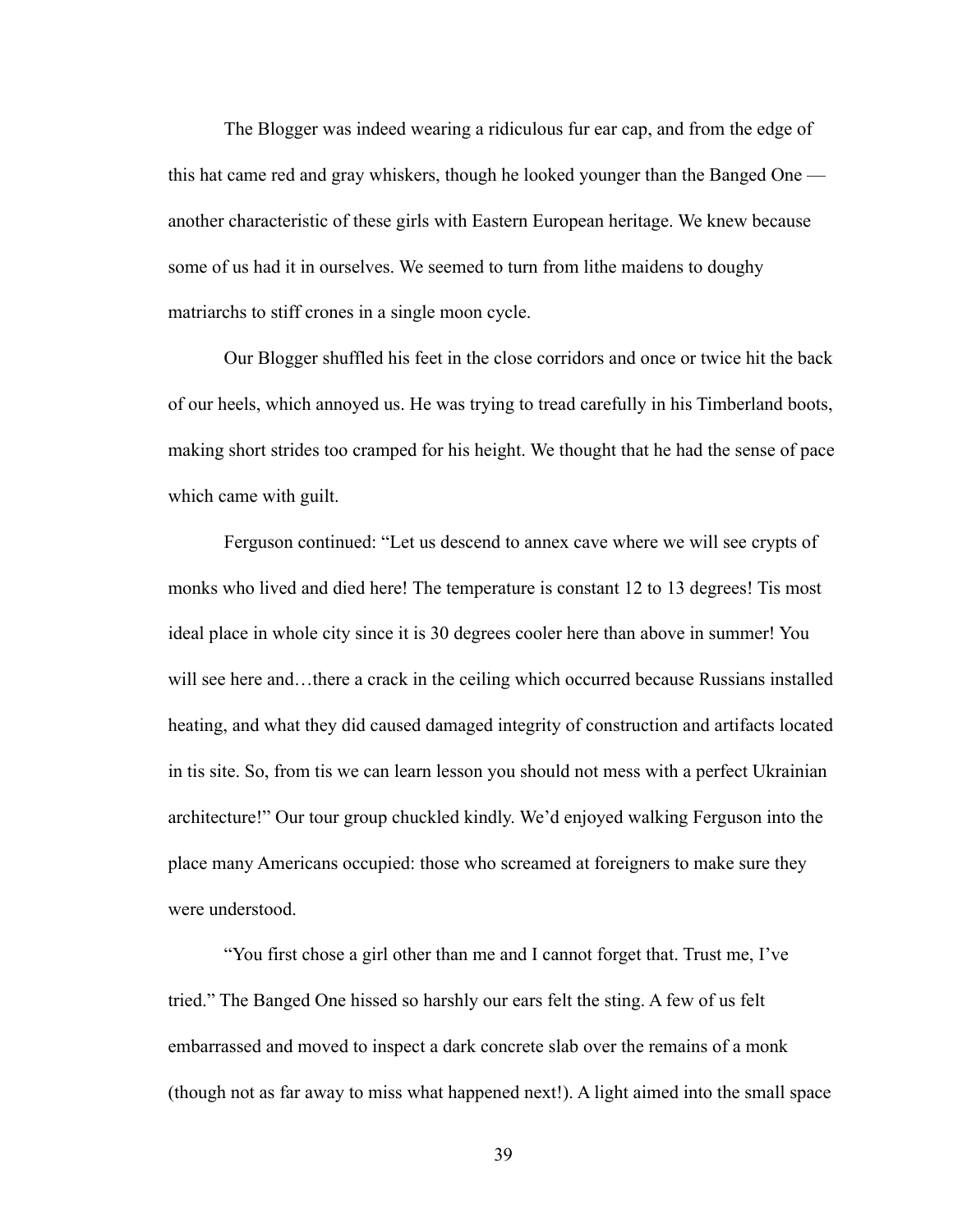near the floor in the room reflected off the relics. The Chapel with the Bones, the sign read in Russian, Ukrainian and English. We wondered if this poor son of a bitch would've ever guessed that hundreds of years in the future, ancestral tourists would be standing over his bones hashing out their relationship problems.

"Do not say you are sorry."

 Our Blogger must've apologized, but we'd missed it in the echoes of passing Ukrainians, so intent were they on appreciating their history.

 "There is no forgiveness needed because she was a sweet girl. Of course you wanted her. But you obviously didn't know much about yourself then, or you just didn't care about her feelings in the long-term."

 But then again, what did it matter to the monk? If you're dead, you're dead. Bones were a poor reminder of a life lived. Books were far better. Libraries were the tomb and womb for collective memory. Emotions, feelings and imagination left no trace on the world except on paper or digital media, if one chooses to except narcissistic blogging and Tweeting as legitimate media of record keeping.

 "You dumped her after stringing her on for years and then hooked up with me, breaking her heart. But at least you made the split because she was never going to do it, she was in love with you. But you took two years to let her go! I mean, what is *wrong* with you? That was quite cruel. You knew all along she wanted to get married and have children — everybody knew but her, apparently, that you never would. Why the hell did you hold on to her for so long?"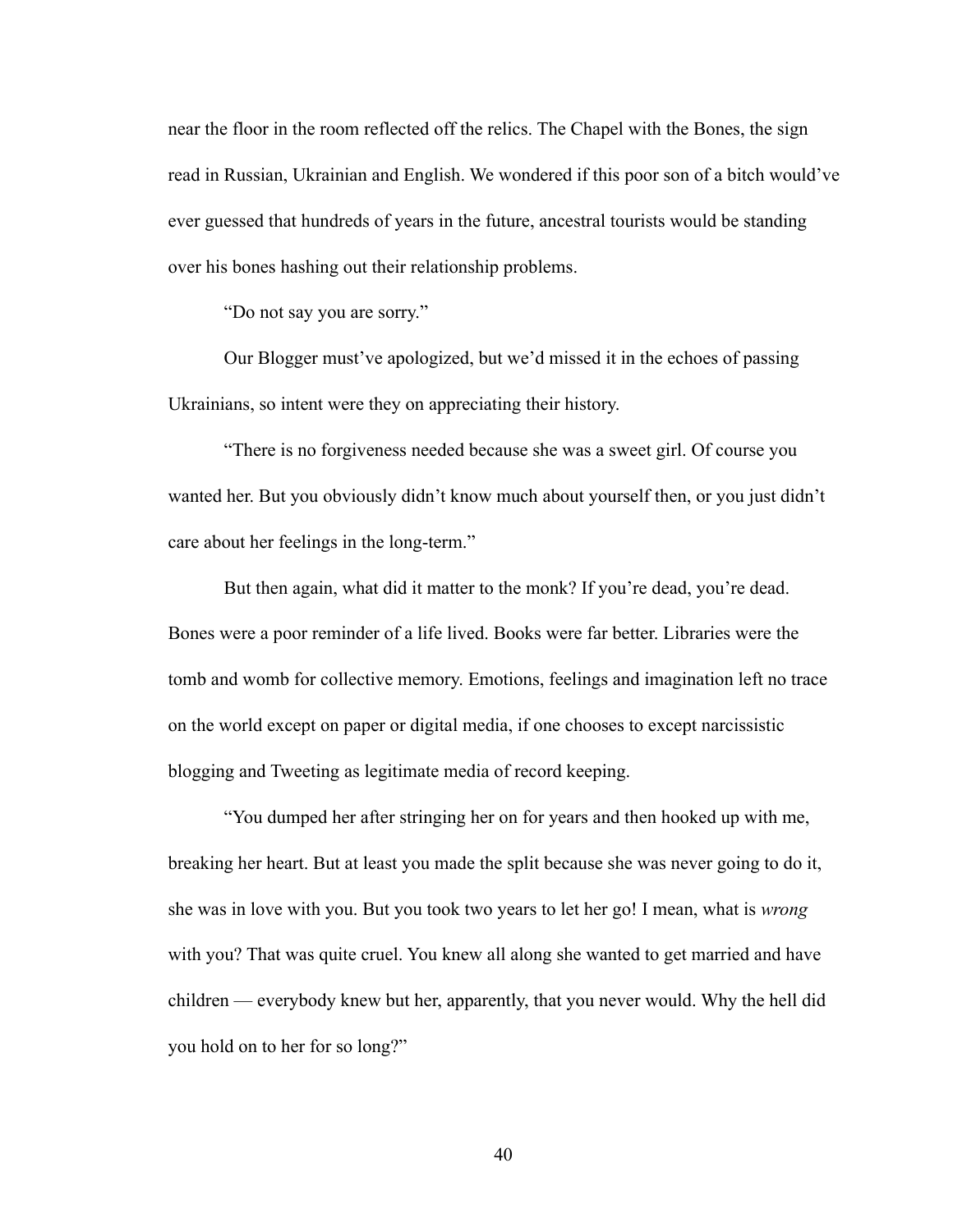Ferguson orated, gesticulating to get our attention; we pretended to be interested. He told us there were fifty crypts here plus four underground churches. All the heaps of bones we were seeing were the ones considered righteous enough to be entombed in this holy site. It was a practice in those times to wash the bones of the monks after they had died. If the bones came out white, then the monk would be seen as righteous, and he was allowed to be buried in these holy crypts. If not, the bones were buried again for one more year. If they were still not white after being dug up again and washed, then the man was no longer considered holy and he was buried somewhere else outside, which possibly was not sacred ground since the men had no money. They had already given all their worldly possessions to the church. We thought this story to be quite spectacular.

 "Tis is how we get Ukrainian expression to *wash someone's bones* is to talk about a man when he doesn't know about it! It is like English idiom how gossiping makes a man's ears ring, yes? So, was monk righteous or was he unrighteous? The bones say! That is a living saying! It tells us language is unique and how we preserve such things in words though we don't know why or where they came from, but if you dig deeper you find out why we say such things! Language is a memory of our history passed down through ages! So, if I say that tis man here is *washing his friend's bones* then he is gossiping about him behind his back!" Ferguson was screaming now since we'd distanced ourselves as far from him as we could in such a confinement.

 We asked, "What are these, you say? Monk bones?" Though Ferguson was trying to hold it in, we were determined.

"Yes, monk bones!"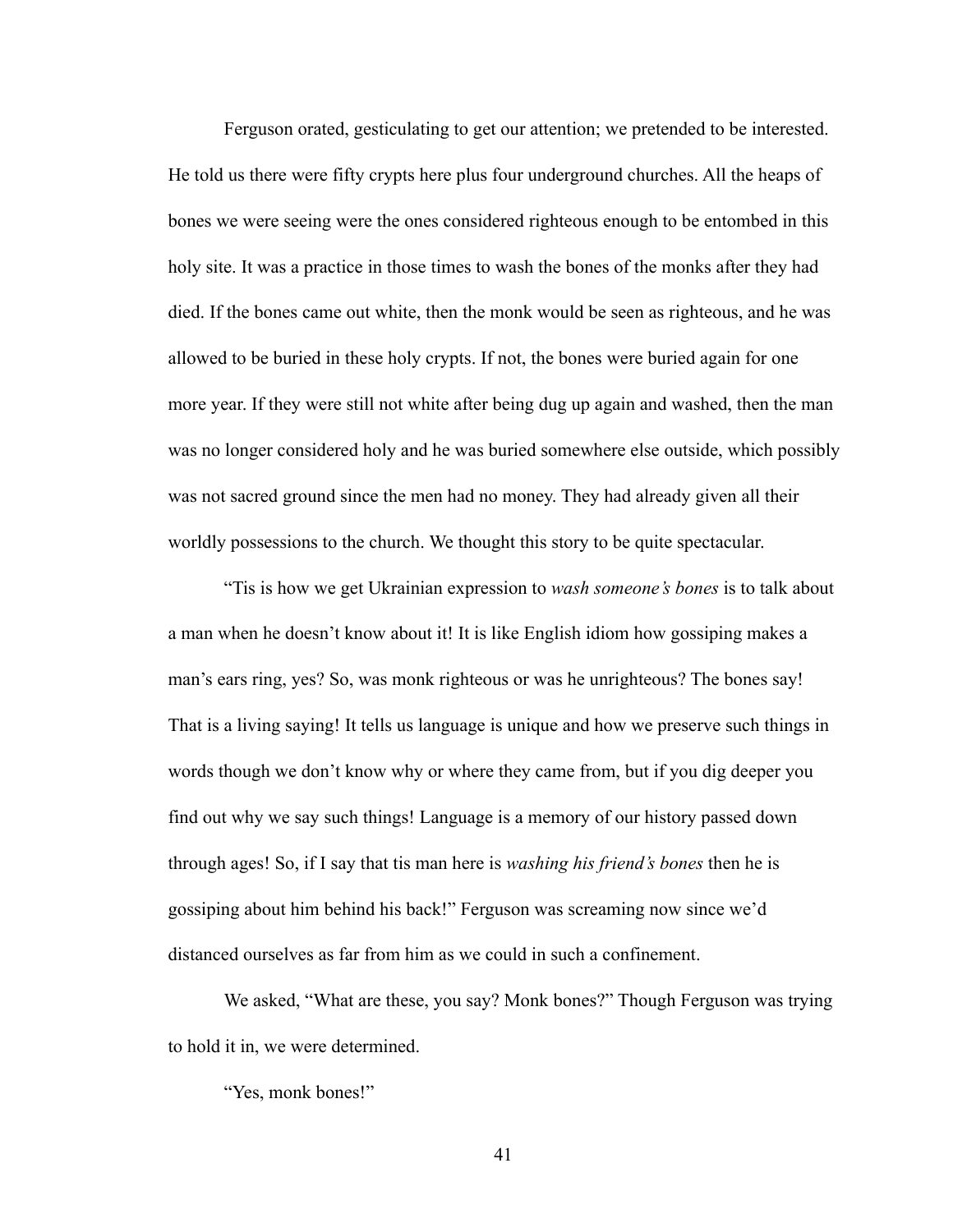"Why are they yellow? I thought bones were white."

"No! No! They are white! These are holy monks!"

 "Don't look so white to me. Listen, we were told we would see the remains of holy men. But instead here you give us the yellow bones of everyday average sinners. Well, I could kill a few people in this group right now and find that."

 Ferguson turned away and smacked himself in the head — we felt pleased now. It was at this point we noticed our Blogger attempting to occupy (or hide?) himself in his iPhone. The Banged One snatched the gold phone and smote him on the head with it. We were extremely fascinated with this development, since the phone's ubiquitous nature had become such a joke in the group. We'd started to take pictures of ourselves with our Blogger in the background, staring down at his phone. We didn't care as much for the sites behind us anymore, only if we could get him in the frame holding that gold phone. Needles to say, we all had pictures of ourselves with the oblivious Blogger at the Hutsul heritage museum. On Mt. Hoverla. On the Black Sea. At the Easter Egg Museum. At the museum for the prisoners of foreign wars on native land. Some of us would stand at such a distance and angle to look as if we were flicking his head with our thumb and forefinger. Many of us deemed the Banged One's action as a prophecy fulfilled.

 "I really cannot see us staying together beyond this trip," the Banged One said. "I mean, even with the great sex."

 An elderly Ukrainian man tried to get between us and them. We pushed him into a damp wall.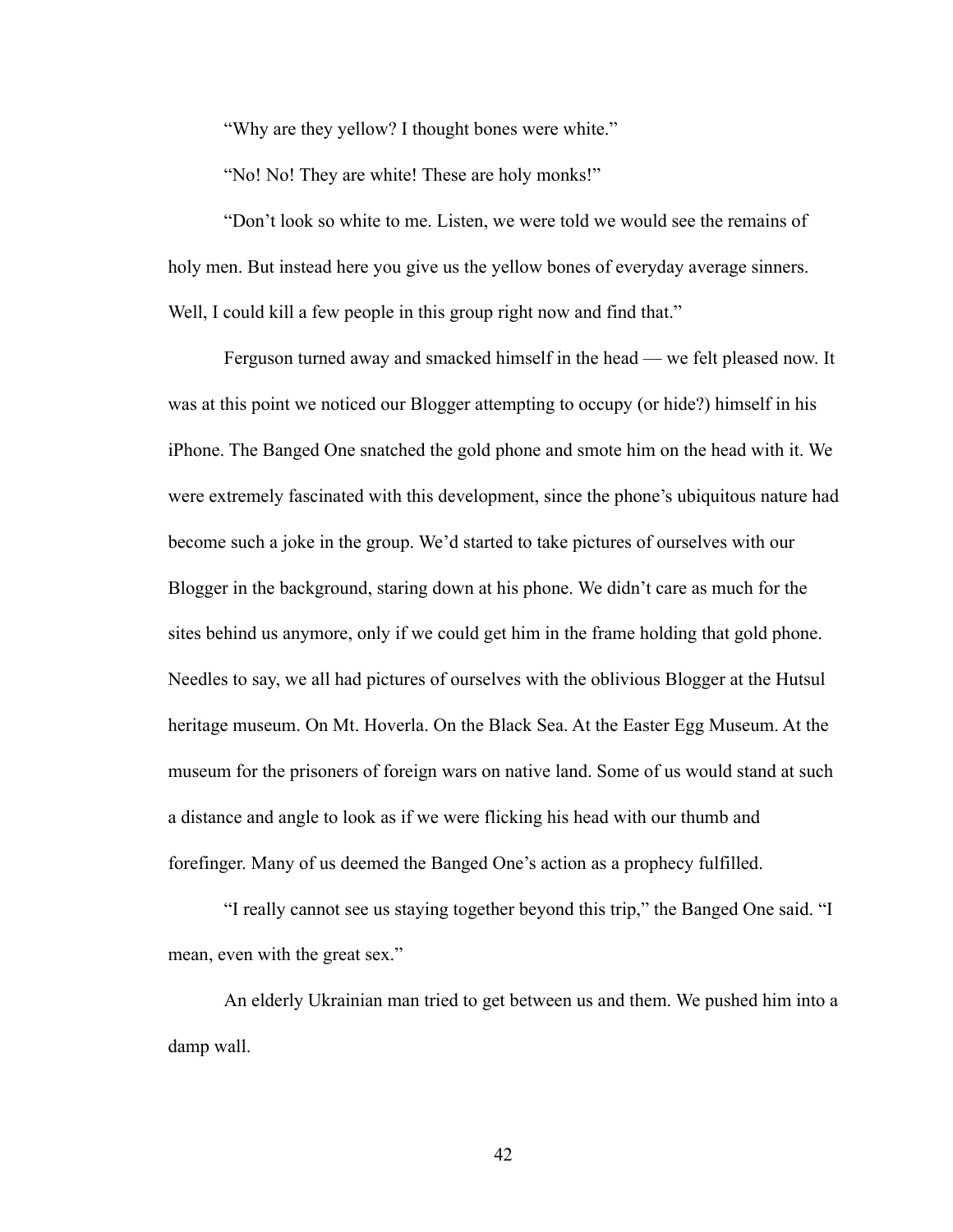While all this was going on, others in our group kept up the game, asking Ferguson: "So, what sinful things had the monks done to turn their bones yellow?"

 Ferguson perked up a little. He bellowed that for many years visitors had witnessed the ghost of a man with a long gray beard in a monk's garment hovering in the back corner of the crypt. Ghost specialists investigated, including geologists with special devices, and when they came to that corner their devices went bonkers, detecting some energy anomaly. Ferguson attested that he himself had seen a "serious" of pictures taken in the 1960s (with a very fast shutter speed) showing a monk slowly taking off his robe until he was naked. Ferguson said a historian at the national university investigated and found there was a tale of a monk who dared to fall in love with a nun at a nearby convent. The monk was so conflicted, he hanged himself there in that corner. Suicide was a "serial" offense, so his soul was not allowed to enter heaven. The ghost monk was believed to still be there, his yellow bones cast out in unconsecrated land, his soul admonished in the corner. We found this story to be so fantastic we couldn't help but believe it.

"A ghost monk?" we asked.

"Yes, yes! A ghost monk!" His voice was starting to squeak like a pubescent choirboy.

"How did he die?"

 "He —ahem, excuse me — (cough, cough) committed suicide! He hang himself!" We kept at him: "But still, to live your whole life devoted to god and then have true love condemn you from entering heaven? That doesn't seem very fair."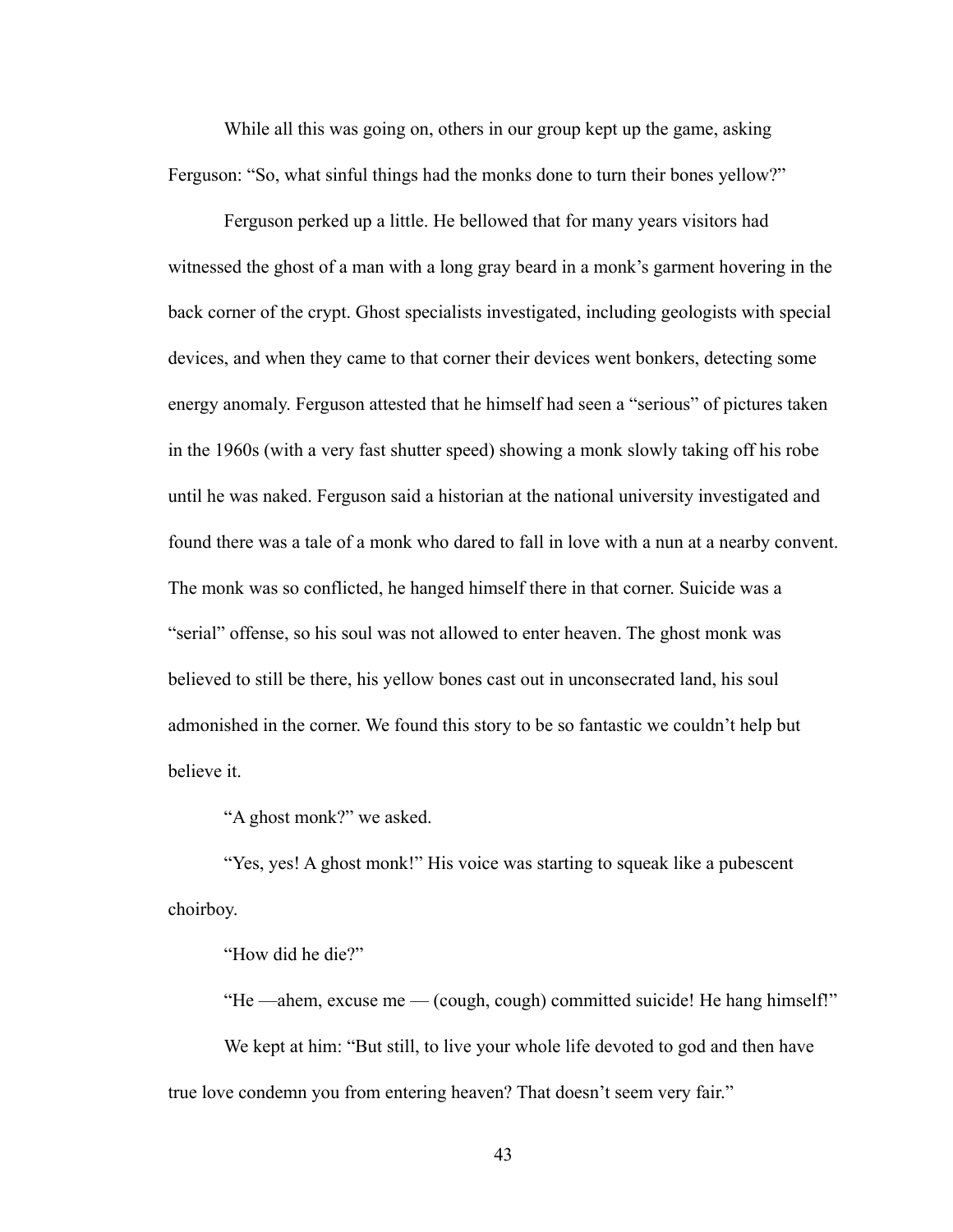Sides were being drawn. Our group was splitting. A few decided to move closer to the Blogger and stare down at their cell phones, too, showing support for the Blogger, sharing their digital content with him.

 Many allied themselves with the Banged One. We managed to form ourselves around her like an entourage. We wanted to glory in her fierceness. We wanted to steal her words and call them our own.

 "How can I trust your judgment?" the Banged One said. "I mean, a man who wears that ugly hat shows that he will continue to make unwise decisions."

 A few of us stuck out our chins at the Blogger. Others echoed with a "*um hum*, that's right," though that side was all women, so the sound didn't travel far. None of us had ever been in a melodramatic relationship battle, some of us were drawing on Social Security and pensions, but we seemed to somehow dig up from collective memory the appropriate 'tude for the occasion.

 Those on the side of the Blogger (numbers dwindling) kept defensive posture. We wondered if this would come to a scrimmage, or a bone and stone fight.

 "One of scientists (cough, cough) who visited 'ere told me per-per-personally about Gereman theory of memory, that information is not contained in flesh or computer but in water. Sc-Scientists believe that tis energetic anomaly holds image, the image of water memory (cough, cough) and monk and his turmoil in death was imprinted 'ere in water drops of humidity. It has been seven hundred years and tis ghost still existing and being seen, telling us his sto-story revealing his body to us as he would reveal his bones,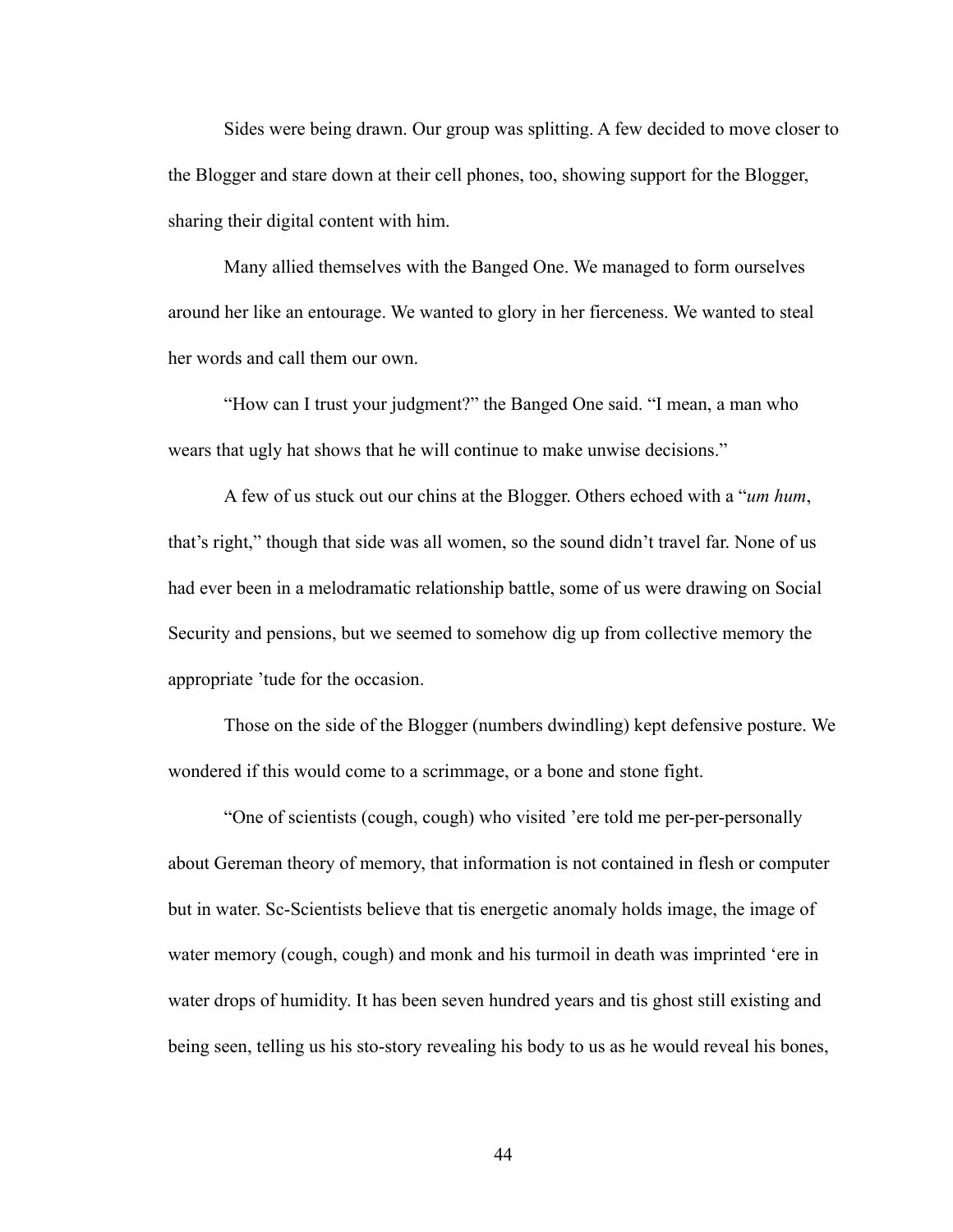removing garment (cough, cough) of monk because he no longer could be considered holy."

 "A naked ghost monk," said one of our group, the last one still able to follow Ferguson, not distracted by copping a 'tude because he hadn't yet decided which side to join.

 Ferguson nodded enthusiastically still. We had to give him credit. This Ferguson was the best to date — none had such enthusiasm lasting so long under our torture.

"Why was he naked?" tis last one asked.

"To show his humility before god!"

 "I think he was trying to show us something else. You must think all Americans are sick if you want to tell us a story like that. Disgusting exhibitionist monk." The last one chose the Banged One's side.

 A few more then defected to her. The cultural criticism continued in this vein. Their voices were little, but fierce. Ferguson's head, which had been swinging back and forth like a pendulum, stayed firmly to the banged side now. It was dark down so we all couldn't see the Blogger well, but we thought we saw him shiver. His deathly pale cheeks beneath that funny hat colored crimson in two spots like what might have been applied in a mortician's salon. He sent a glance in our direction so we quickly looked away.

 Ferguson changed to acting out his stories. Some of us were able to understand that many historians believed the monastery was once connected by a tunnel (hands making an O, under the ground, which was his hand flat and horizontal) to a convent on the other side of the hill (long hair with what we thought was a nun's habit). He mimed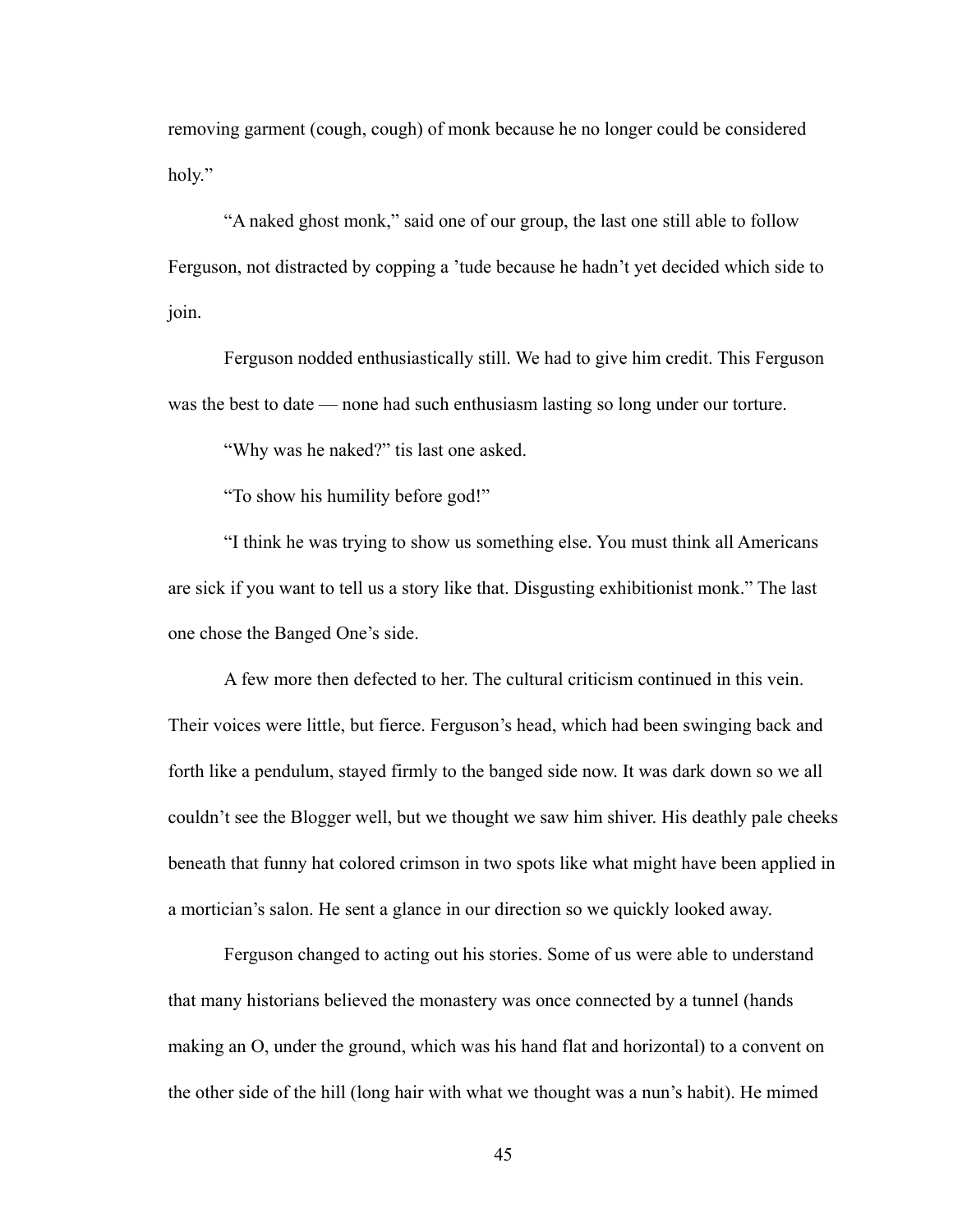digging in the ground and then pointed to several ladies in our group wearing fashionable earrings, which we purposefully misunderstood. Then Ferguson grabbed at the Banged One's long silver earring and threw it in the dirt. He made kissy noises, rubbed his throat  $-$  a bit too dramatically, we thought  $-$  then shrugged and pointed back at the white bones.

"The monks cross dressed," we concluded.

 Our group took in the fresh air when we emerged in the copse of birches. The late November sky was threatening. The Banged One came up into the light and continued her story.

 "Of course, the monks who lived down there would've depleted their bodies of vitamin D because of the lack of sunlight. Their bones would naturally have been more yellow. The men lived down there their whole lives in the hope that they'd be considered holy, and that very act of sacrifice damned them."

 Her story was the most stirring of all, and we believed it with all our heart. Our appreciative murmurs were so strange and prolonged that we all looked quickly over at the Blogger to make sure he caught them, and thinking he had retreated too far, increased them even more in volume and duration. We watched him slip off that furry hat and hold it like a beggar at the crossroads. This is the first time we'd ever seen genuine emotion from him, humility mixed with confusion. Such a poverty of spirit! A few of us had flashbacks to elementary school, and quickly quieted out of shame. Others smiled gleefully at the memory. The effect on the Blogger was appropriately derivative of our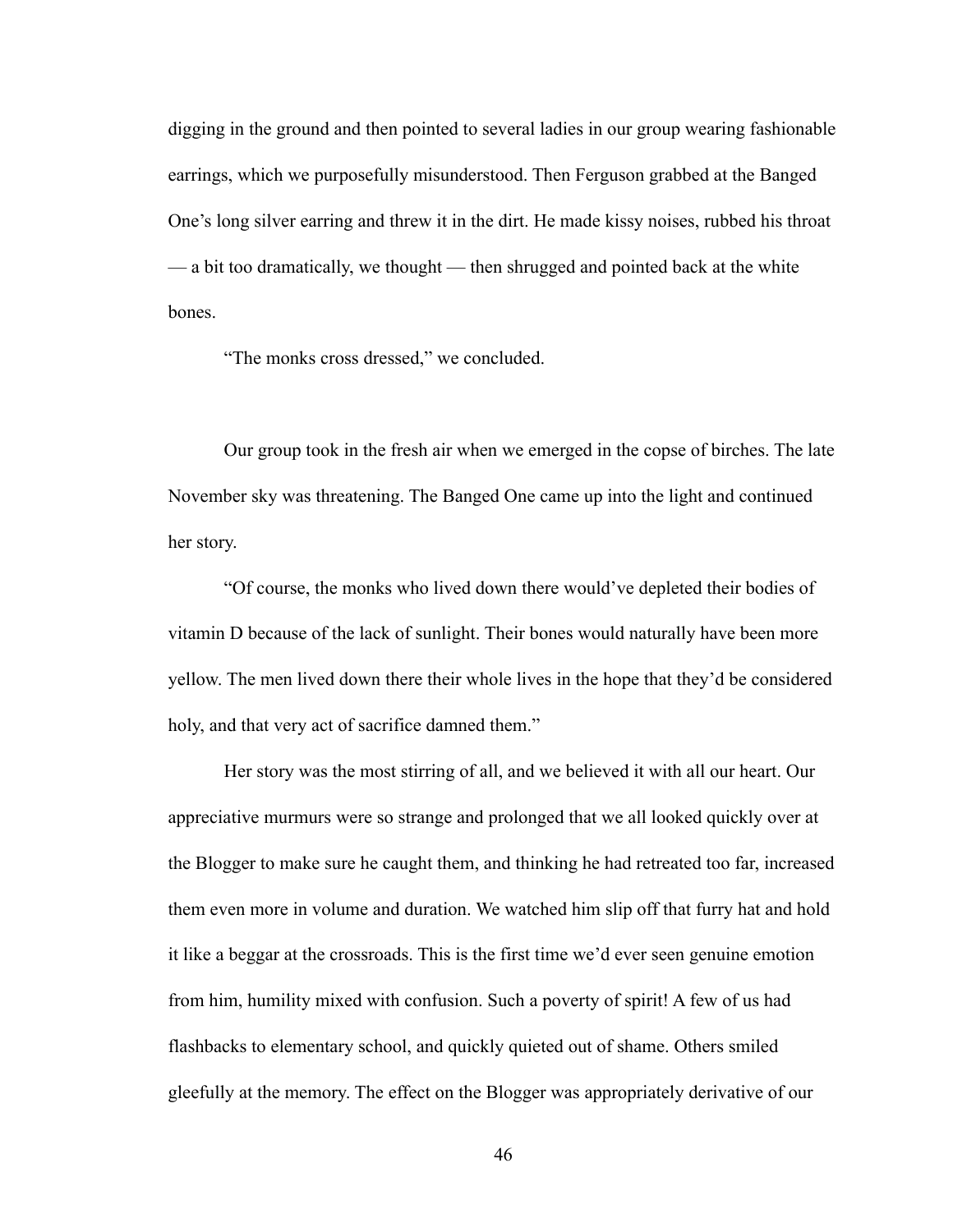recent environs: his jaw dropped and his teeth showed like a dead man's. It was then that we seemed to recognize him for the first time in this land, our frontier state.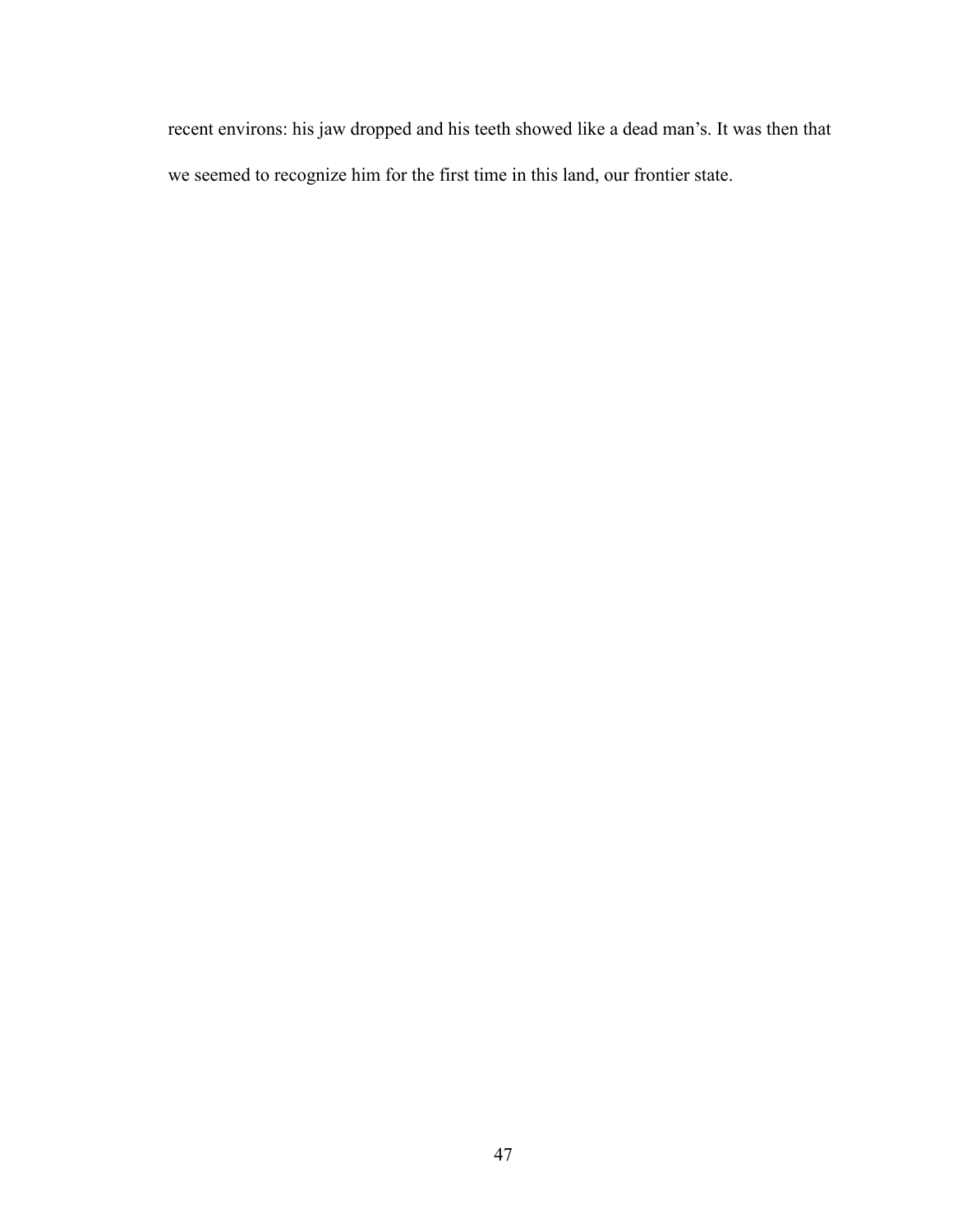#### KAPUT MIST

 The election observers captured the week of the early presidential election were branded spies and beaten by *titushki*. A dozen others were kidnapped. The Organization for Security and Co-operation in Europe sent Amelia's Ukrainian working partner to an eastern city to continue the work of the monitors. Their military escorts had also been sent from the West to support security efforts. Amelia had become like a Ukrainian, answering her cell phone on the first ring no matter if she was in the middle of a conversation or a training session with poll workers. She pressed her ear against the receiver, it was like trying to hear someone on the other side of a wall. She saw but wasn't really watching a group of kids playing soccer in an overgrown field beside the culture palace she was touring with other monitors. One kid scored a goal. His team cheered, she moved farther away. Amelia wanted to see how democracy would unfold in the most desperate places in the East, where the ideal was harder and closer to an *idea* than reality. Particularly in a place where people sold their votes, thinking their pensions and wages would be better if Ukraine's experiment with independence could end with a Russian incursion.

 "I want you to wait a few days, then I can bring you in an unmarked van," Yura said. His smooth accent — she'd mistaken him for an American the first time they met dipped suddenly lower. "But the roads are bad right now — particularly the ones coming here."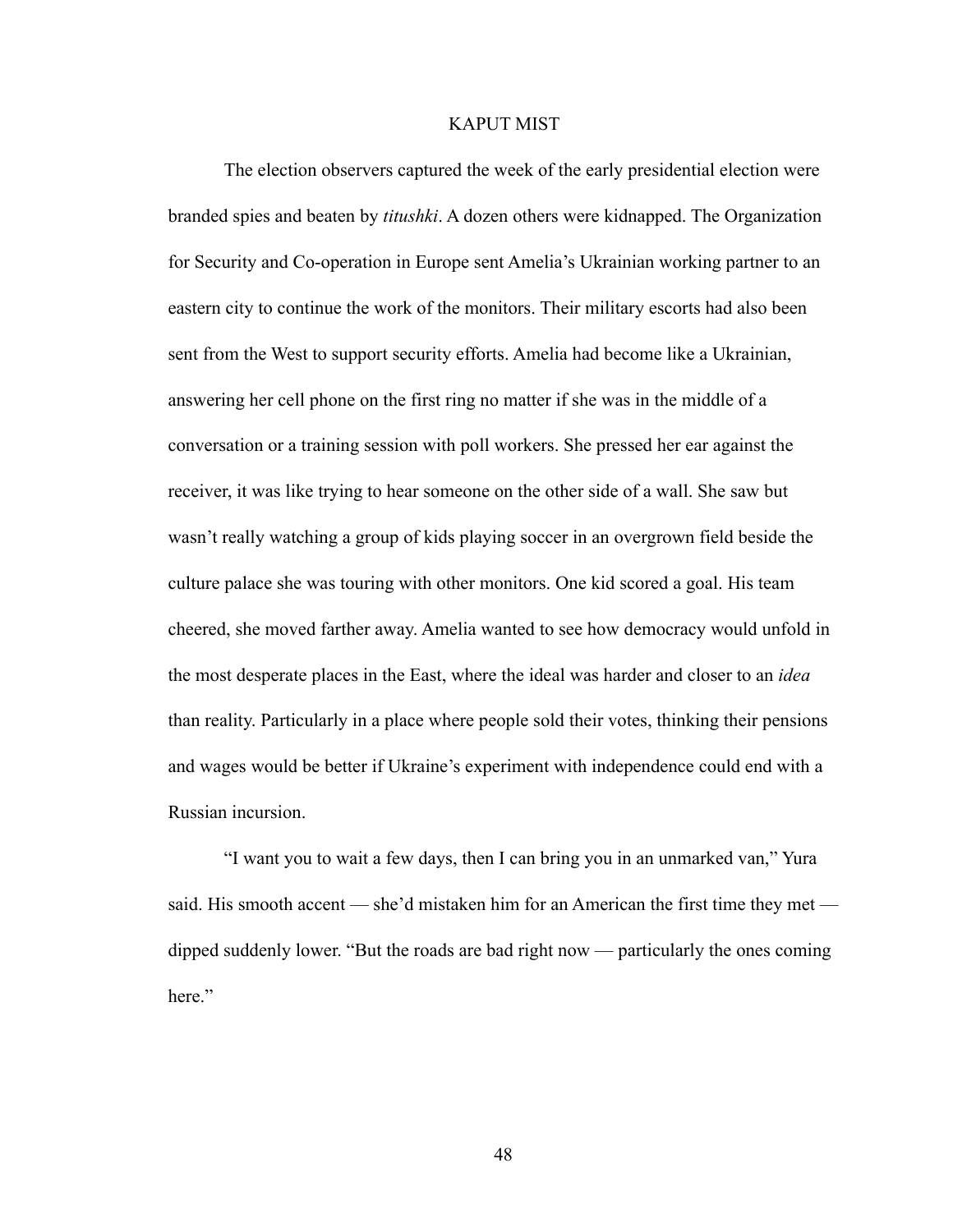Yura was a Chernivetska man who knew regional politics as well as a granny knew the best vendors at the village bazaar. Amelia had learned a lot from him just during their time in Chernivtsi.

"I can make it by myself, on the next train leaving Khmelnytskyi."

 Khmelnytskyi, a larger regional center city, was farther north and had more trains going through it. Chernivetska was a border *oblast* of the border country.

 She heard only silence and then a metallic clink. She feared the balaclava-clad men had imploded another cell phone tower.

"I'm discouraging it." His voice was so loud now it surprised her. "Officially."

 The OSCE assigned Amelia a host granny who lived in a little blue *dacha* nestled in a grove of oak trees just outside the regional capital. The *babucya* in charge of Amelia felt useful again now that she had another mouth to feed, even if she didn't understand most of the strangely accented Russian that came out of it, particularly when Amelia got onto her monologues about protecting voter rights and spreading democratic principles. *Babucya* Vika spoke *surjik*, a mixture of Ukrainian and Russian, peppered with some Romanian words that Amelia's Google Translate app couldn't identify. Sometimes Vika threw some German in there, too, thinking it was English or that Amelia would understand it as well.

 Vika begged her to wait for a male escort. Amelia packed up her rucksack. Granny stood in the doorway, arms crossed, shaking her head and violently humming.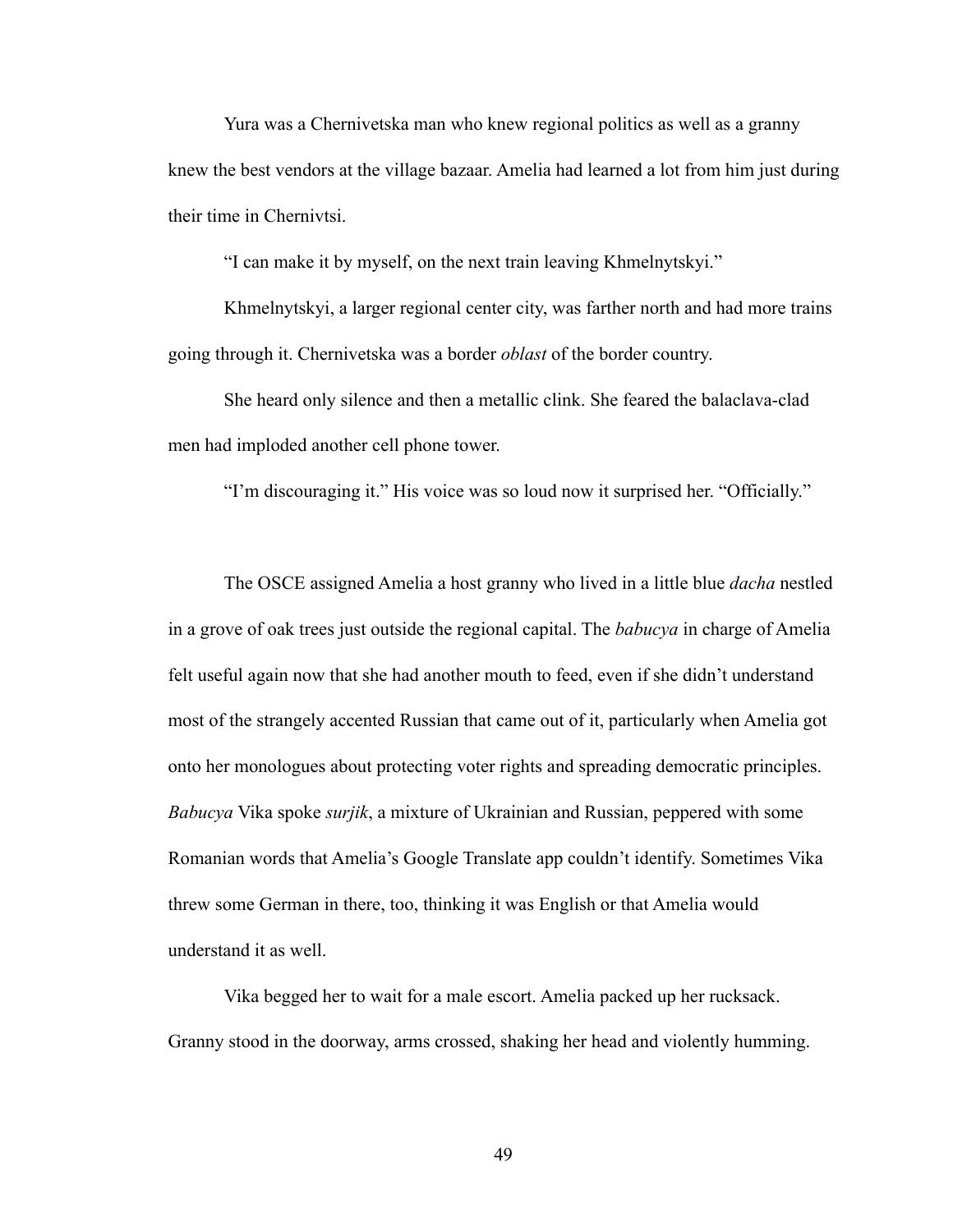Amelia choked down the pork cutlet, plate of fried potatoes and slice of black bread with *salo*.

 "It will take you a long, long time," the *babucya* said, "in a country that is sometimes pleasant and sometimes dark and terrible." Vika crossed herself in front of her household gods, a small plastic statue of the poet Shevchenko and a gilded framed icon of the virgin cradling a mannish baby Jesus beneath curlicues of red guelder roses.

 Vika roared out the window for her grandson. The teenager was bumming down the lane playing on his mobile phone. She yelled at him to get the car to take Amelia into town. Amelia put on her jacket; she'd been in that car already, stuffed with three aunties, and it took twice as long as public transportation.

"Put on your cap and scarf, too. The air is cold as a witch's tit."

 Amelia pulled on her tall leather rain boots. Vika hobbled over and tugged them up over the young woman's calves with a force Amelia wasn't expecting.

 *Babucya* Vika thrust into Amelia's hands a *paket* stuffed so full with meat, bread, cheese, and hard-boiled eggs that Amelia wondered if the granny thought she would be traveling for a week. Vika then proudly presented Amelia with two foil covered chocolate bunnies.

"Save these and bring them home for your children."

 All village women over the age of twenty had children, and they routinely left their kids in the care of family while they went abroad to make money. So the *babucya* wanted Amelia's imaginary children to find the Easter treats and know that their granny in Ukraine loved them. Vika stood on a *pufik* and planted a kiss on her new daughter's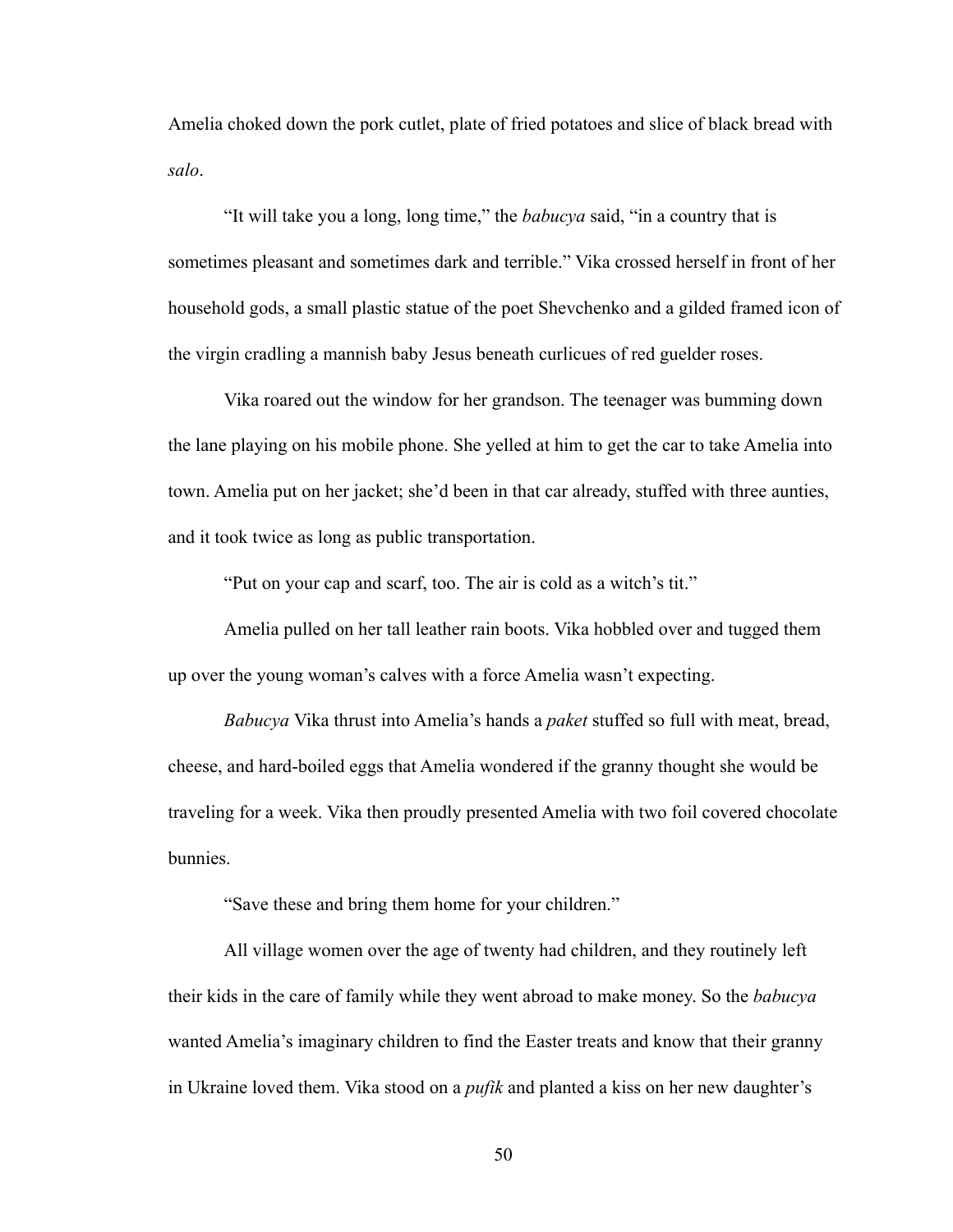forehead, one that she wouldn't notice for some time, after she was deeper into the center of the country. Vika forced a furry *shapka* on Amelia's head, it wasn't her's, but she didn't have time to point this out, nor to complain. It was too warm in May to wear all these layers, but one look from granny if she were to take them off would chill Amelia to the bone. She broke for the door. She was down the front path before she felt her shoulder wrenched backward. Sun-spotted hands reached seemingly from the sky to rearrange Amelia's scarf tighter around her neck. If she waited any longer, Granny Vika would manage to get the entire extended family to trail behind, watching over her. Amelia didn't want to be so safe, that's not why she'd come here.

#### The Prut

 Amelia walked quickly along the edge of the river to her bus stop. She noticed the water was moving faster than normal, she felt its urgency, and from it an excitement she hadn't felt since…when? It was when Yura was here with her. But then the violence in the East had increased. Amelia rounded a bend and came upon a man sprawled atop an embankment, seemingly unable to move. Suddenly the sound of the rushing current was gone, replaced by a strange crinkling sound of metal on metal. As Amelia approached she saw the man's elbow was caught in a swivel trash can. He seemed both resigned to his predicament, stuck with his arm in a metal bin, yet also trying slowly to gather strength to hoist himself up. She watched him flop back down. *Crink crink*, went the rubbish bin. He tilted himself up to look at her, the trash can swung again and he fell backward. Amelia held her arm out to him. The man grabbed her forearm with his free hand. She steadied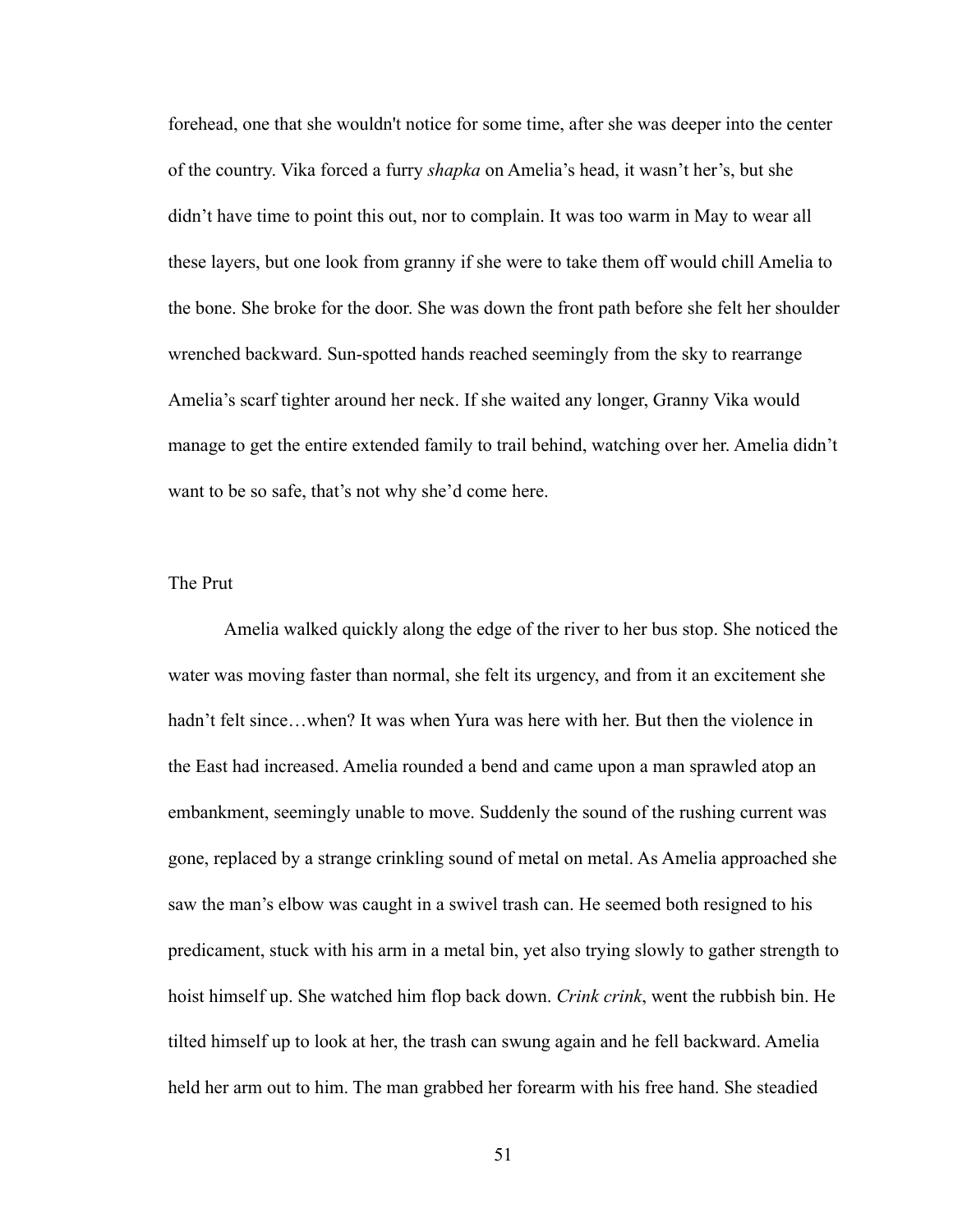him as he lurched up. He swayed and Amelia realized he was drunk. She didn't know why it hadn't occurred to her earlier: Who else managed to get stuck in a trash can? The man took a step, but then realized he still couldn't stand, so he leaned heavily on Amelia. She stared at him, face an inch away; he stared at her. He said a few words, which she didn't understand, either it was slurred or because he spoke Ukrainian. She shrugged and tried to move around, but he still held on to her. The man pulled Amelia close and kissed her on both cheeks. His lips were like chilled steel. She didn't know what else to do so she laughed, her voice snapping along with the brisk, full current.

# Chernivtsi, the *Oblast* Center

Amelia smashed herself onto the trolley bus going into Chernivtsi. The other commuters helped pass her bag to an empty space over the wheel hold. Half way through the ride a seat opened up in back. She was distracted for a time by a man standing next to her, pressing his crotch into her shoulder. She tried to pull herself away, but his bulge seemed to reach out for her. She leaned away and it was then that Amelia noticed through the foggy window that the trolley bus wasn't taking her in the familiar direction to the city central bus station. She'd overshot her bus stop.

 "*De avtovokzal*? *De avtovokzal?*" Amelia called to the conductor, a red-cheeked woman changing money passed to her by the passengers.

 "*Tak, tak,*" the woman assured her. She patted a man on the back who stood nearby. He wore a forest green uniform. A fleshy growth sprouting from the side of his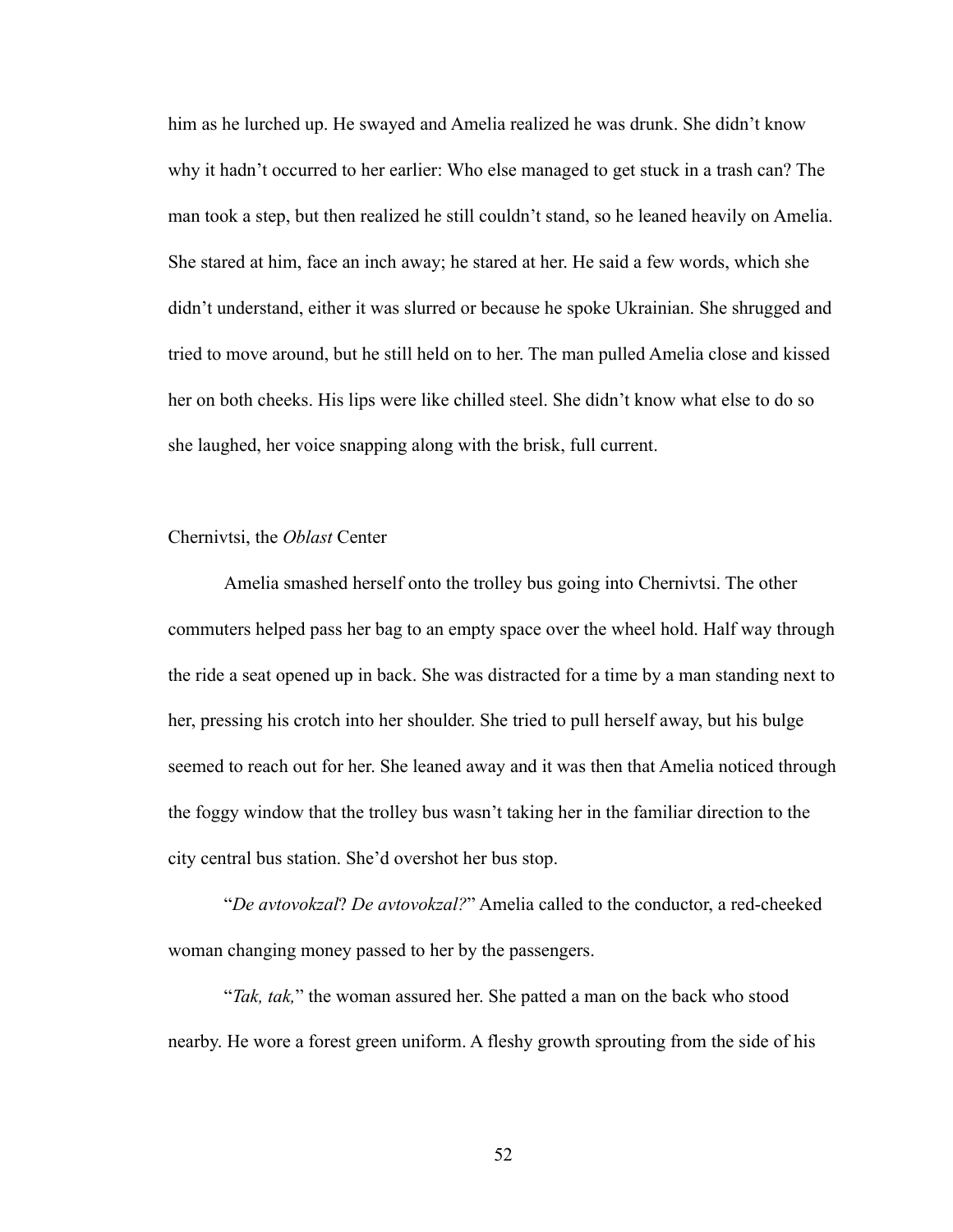neck, it looked like an artichoke. "He will show you, he will take you in the right direction," she said.

 Amelia followed behind the man when they disembarked on a main street that she recognized, but not because she thought it was near the *avtovokzal*. The man cut across an auto service parking lot onto a main street running parallel to the one they'd just been on. He walked in the opposite direction up this street. He waited for her when she fell behind. She asked him how much time it was going to take to get to the station. She thought he said ten miles. She looked frantically up and down the busy street.

"*Marshrutka ou troleybus*?"

No, no, he assured her, it was so close.

"*Nemae chas*," she said."*Mene treba poized. Ni chas*."

"*Ni chas?*" he asked.

"*Ni chas.*"

 The man's girth bobbed up and down with an enormous sigh, but he didn't stop smiling, which unnerved her. I trusted an artichoke. Oh, god. *Oh, god.* She was chastising herself aloud in English now. *At the worst possible time. Stupid. Stupid. Stupid.* She had to take a long-distance *marshrutka* into the neighboring oblast, and it left in thirty minutes.

 He pointed with one hand and tugged on her shoulder with the other. On top of a big blue pre-fabricated building she saw АВТОВОКЗАЛ. She almost couldn't believe it. She turned to thank artichoke man, but he had already started back down the road in the opposite direction.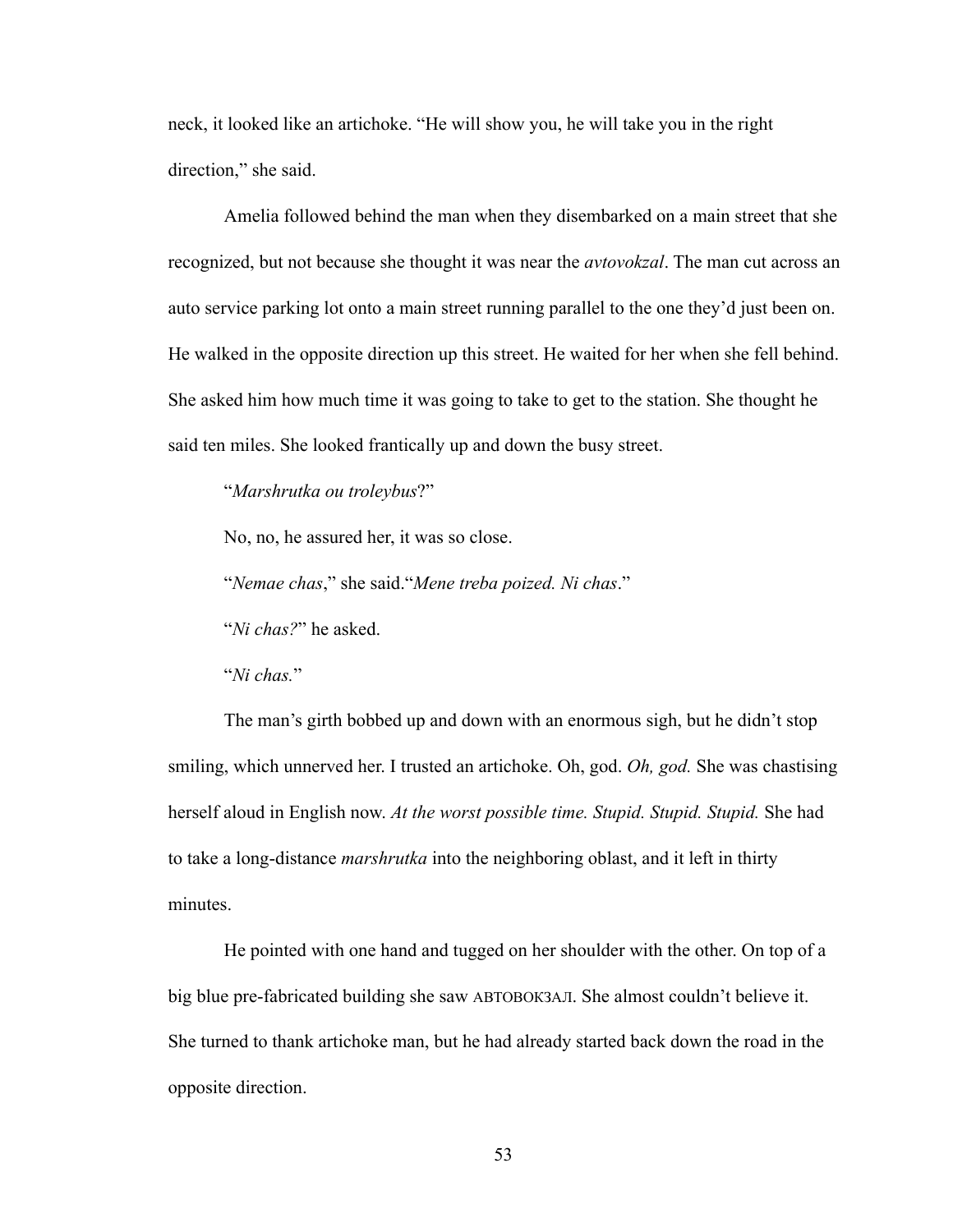## The Bridge

No buses today to Khmelnytskyi.

Why?

There no buses to Khmelnytskyi!

There have always been buses to Khmelnytskyi!

 The bridge is closed. The bridge is kaput. There are no buses going over the kaput *mist!*

 Amelia wondered how often the bridge was kaput. After every rainstorm? When the sky looked ominous? Or when the local drivers needed to jack up prices even more? A taxi driver quoted Amelia a steep price just to get her to the bridge, which she would have to walk over and then find transportation to the city on the other side. Amelia was sure it was her Russian that gave her away as someone who had that kind of money. She raised her voice, as was custom in situations such as this; she shook her fist in the air, as was custom in situations such as this. The driver and all his buddies, who had wandered over and were now in on the haggle, were also adamant that the trip should cost 300 hryven, more than double the price of an entire round-trip train ticket to Kyiv. Amelia was desperate, and they could see it. It was all she had in her wallet.

 The taxi driver grinned as she settled into the front seat. Amelia took no consolation in this. She said she wanted the people to be happy because she had helped in the electoral process, not because they managed to cheat her.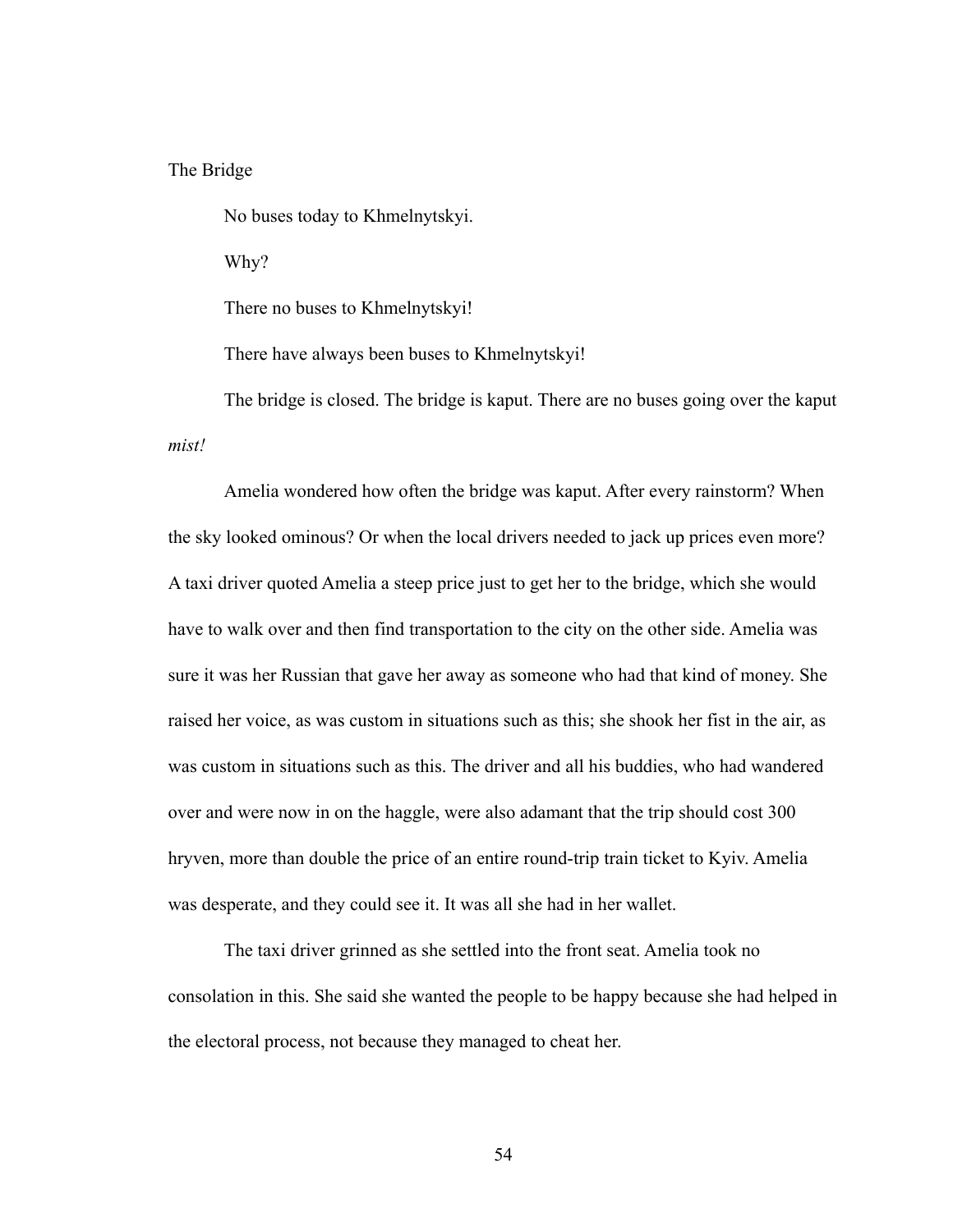The driver cocked his head. "I did not ask you to come to our country and help us poor people."

 He swerved the car around an especially large pothole, banging them into a smaller one. Amelia felt like it knocked off a piece of her soul.

 "You can't seriously think it's good to cheat an organization that's trying to help you, even during times of political turmoil, your turmoil," she said.

 The driver nodded his head, as if evaluating a sales pitch. "It is easy to make the simple people happy with your messages and promises of unity. But it will take more than imaginings to carry us into your promised land. I don't know how it can be done. Do you?" He avoided the large ruts by driving on the opposite side of the road, or the shoulder.

Not far outside the city, the car was waved over by the DAI.

 "Don't worry, we won't have to pay the bribe," he said, happy to show how useful he was. "I have my pension card from the militia. I retire police man." He said the last line to her in English, flashing a gap-toothed smile.

By the time they made it to the bridge, Amelia was feeling cheerful again. She was impressed by the driver's strategic maneuvering on the broken road. By then she'd even convinced herself that the high-speed navigation was worth the 260 hryven she'd managed to get him down to.

 Amelia had her eyes set on the bridge over the Smotrych River. She passed a man with a bandura, picking his way through the classic Marichka folk song for *kopiyky*. It seemed the kaput *mist* was a regular thing, and a whole economy popped up around it,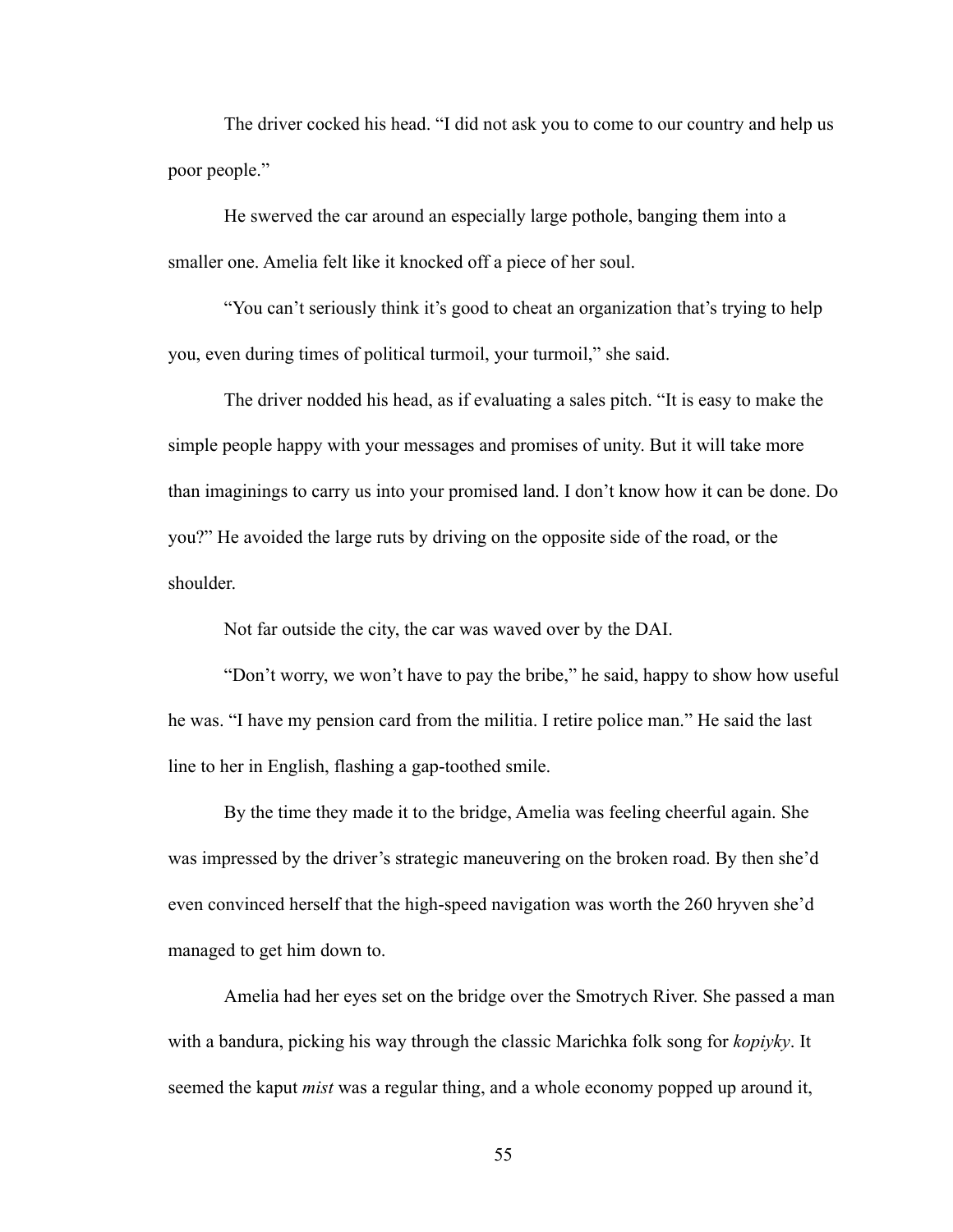catering to the parade of people crossing for business in Chernivetska or Khmelnytskyi oblasts. The Soviet-era bridge was longer than Amelia expected and nearly completely covered in pools of water. The blue paint on the iron rails was peeled and rusted. The bridge road was more gravel than concrete, pitted and cracked like the World War had concluded last week — worse even than the road up from Chernivtsi. A granny on the Chernivetska side was doing brisk business in plastic booties. Amelia stepped carefully, but by halfway, she felt the water seeping into her socks. But there were hills before her and behind her, emerald green after the recent rain. From the other side, she heard the pleasant melody of strings, an acoustic guitar and a violin blending with the bandura on the Chernivtsi side. She thought of a poem Yura had shared with her, written by a poet from his hometown.

*Життя моє бринить мені струною Між двох вершин — початком і кінцем. І смерть моя народжена зі мною, Як і життя — дарована творцем. Во плоті вселюдскій неперебутна, Як антисвіт основ мого єства, Мов тінь, вона на доторк невідчутна, Блаженствує по праву божества.* 

*My life vibrates like a musical string Between summits — the beginning and an end.*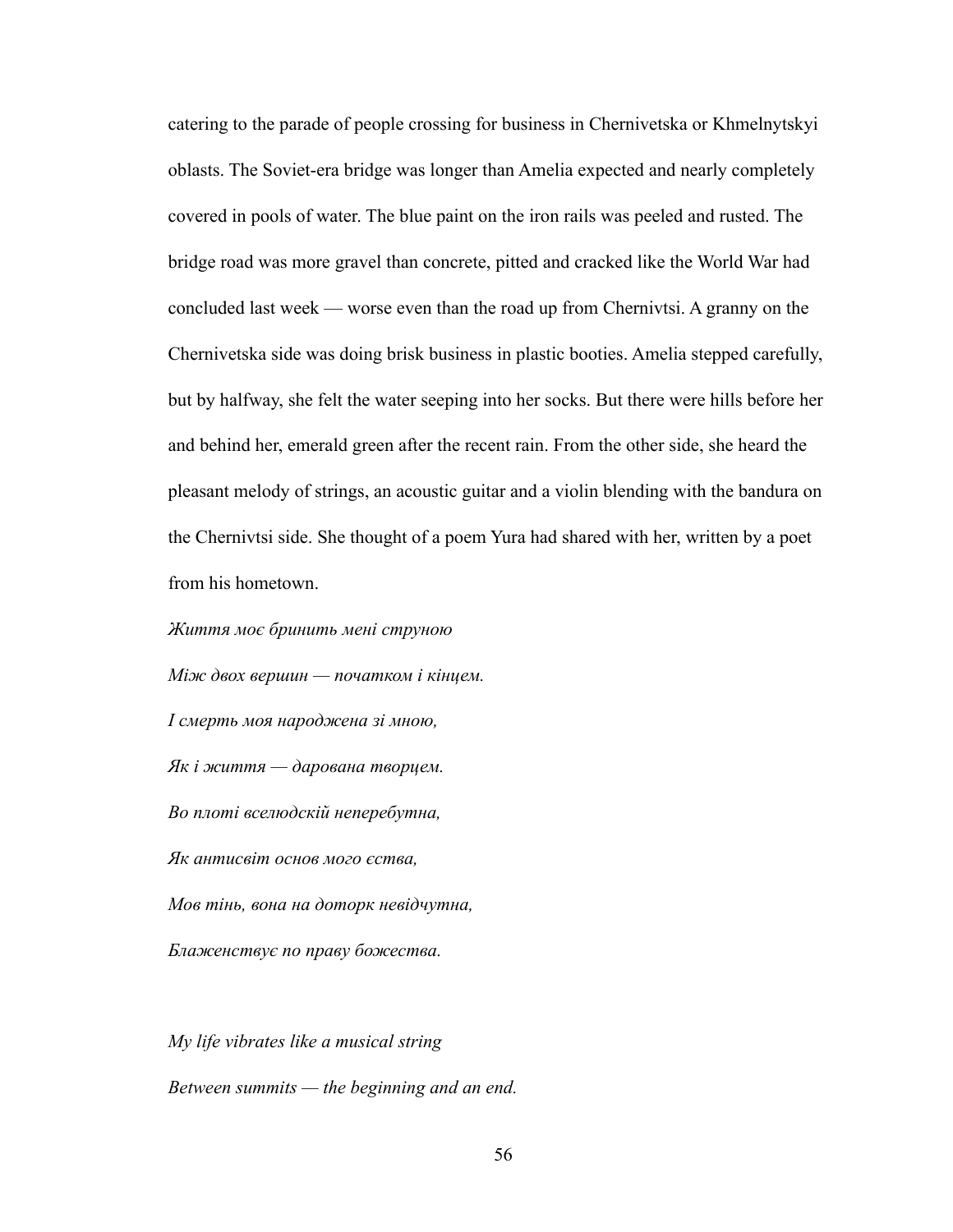*My death is delivered with me,* 

*Along with life — granted by the creator. For humanity, there's no ending death. These opposing worlds are the foundation of being, Like a shadow, death cannot be felt by touch, It acts rightfully like a joyful god.*

 At the other end of the bridge stood a great hulking machine covered by a faded purple tarp, not convincing her that it could be used to fix the bridge. The Smotrych ran brisk, not as picturesque as the Prut. Rivers always made Amelia feel like running. In every city she had lived in so far she'd found a river path to jog along. She believed rivers were the best place markers, especially for foreigners like her who moved with international conflicts, as steady and fluid as if political tribulations were steams of water.

 Amelia squinted down at the digital clock on her *mobilka*. She tucked it into her pocket, it would be easier to reach it there on a crowded bus when she needed to keep track of time*.* She walked under a sign arching across the bridge: *Welcome to Khmelnytskyi Oblast*. She passed a giant iron urn propped up on a wheeled cart. She saw the *babucya* remove a boiled potato for a customer. Amelia felt the heat from the steamer. She smelled the smoked prune pastries on the racks. She bought a ticket on a bus set up to take people into the city.

### Kamyanets-Podilsky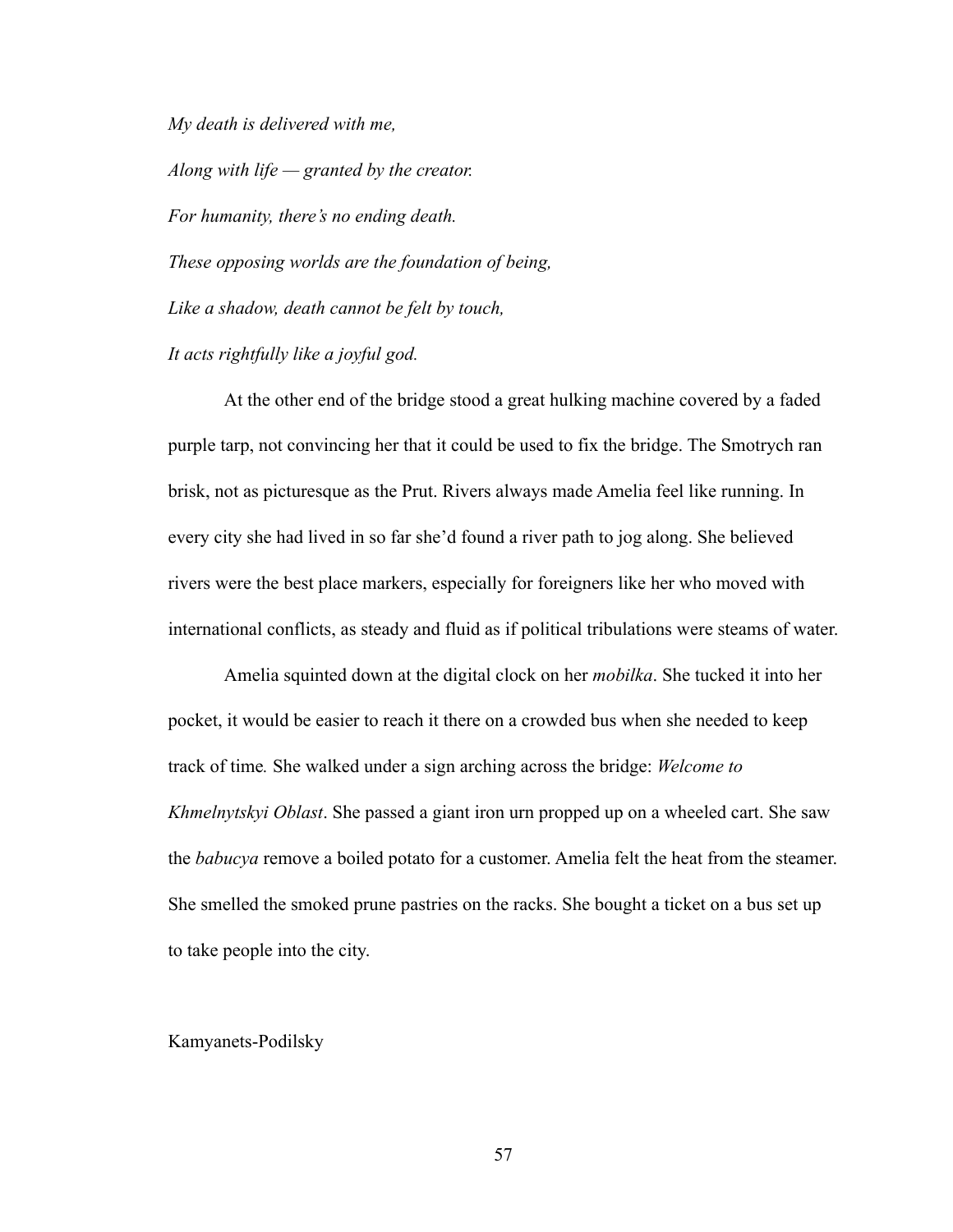Amelia arrived in the small city the morning the private transportation companies changed all the *marshrutki* fares to 2.50 hryven. The managers didn't give the drivers enough twenty-five and fifty kopiyok pieces to make change. This problem multiplied over the entire city, slowing everything and everybody down. But the train didn't leave until 11:30, and the train station was in sight.

 Amelia figured she had enough free time to buy a cup of *chai* and entertain herself by people watching. Her eyes followed a slim woman in three-inch zigzag heels, matching the stems of her dark sunglasses. She wore a puffy black rain coat over a tiny blue furry dress. The brunette expertly darted over a feral dog sniffing at a pile of garbage, then hopped aboard a departing bus. The last thing Amelia saw was the girl's long brown braid as the bus doors closed on it.

 The raggedy mutt climbed on top of the heap and delicately picked out a bag that had just been thrown there by a sidewalk vendor. The dog tried to untie the knot with its teeth. It looked over to Amelia as if saying *what are you looking at*. Amelia knew this was an American interpretation. Ukrainians stared all they wanted and didn't take it as rude. The dog's progress was interrupted by the arrival of the garbage truck. Through the windows of the truck Amelia could hear Madonna's "Spanish Lullaby." The music made her eyes glance over at the truck. Written on the door: SERVING THE TOWN OF KAMYANETS-PODILSKY. Amelia gasped. The dog jumped aboard for a free ride. Amelia also leapt up, dumping her tea on the sidewalk.

 She had gone to the train station in the city of Kamyanets-Podilsky, in the oblast of Khmelnytskyi, rather than the train station for the oblast center of Khmelnytskyi.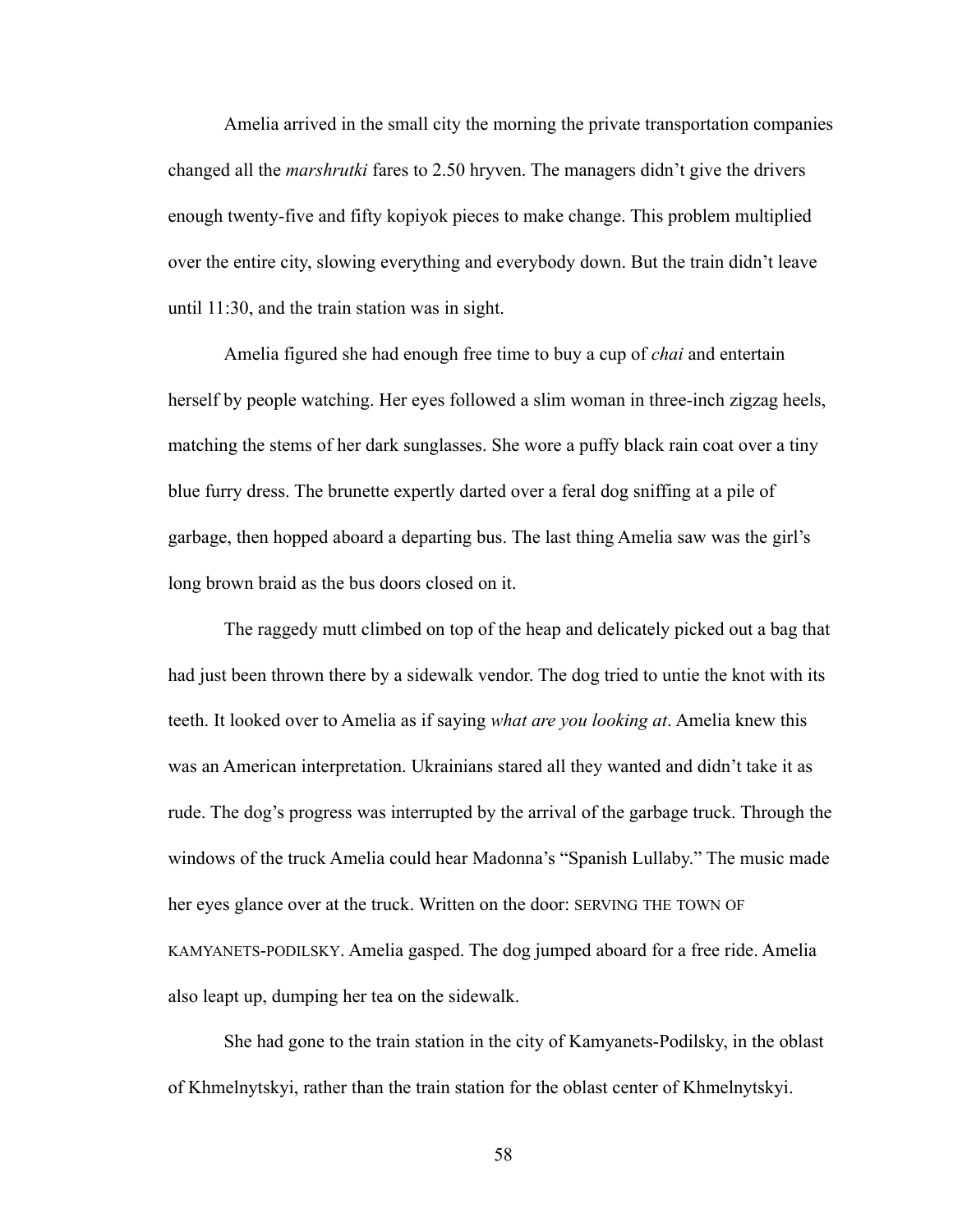# The Road to Khmelnytskyi

Amelia huddled in the back seat of an old Soviet Lada, wondering how long the taxi with no interior upholstery or working gauges would hold together flying down the wet, pitted road. The windows were all closed but she still felt a blast of cool air against her face. This was the fastest she'd traveled in months. It felt exhilarating. She held time in her fist in the pocket of her coat — her cell phone, counting down the two hours to her train's departure.

 The taxi ran out of gas in front of a petrol station. Or at least that's what the driver told her, and no one could read the gauges. He wanted more money, so Amelia guessed they weren't actually out of gas.

## *Cto — Ni! Devyanosto — Ni. Pyatdecat — Ni. Vocimdecat? Bahato hryven!*

Amelia knew she only had about fifty hryven left. She looked suspiciously at the petrol station, dark and lonely on the side of the road, thinking she'd have to take out money from a *bankomat* and get hit with a huge fee. She sighed heavily, just so the driver knew that she knew he was screwing her. She remembered her college economy class: A product or service is worth whatever a buyer is willing to pay for it at that moment. She wrenched open her purse and found the two chocolate bunnies Granny Vika had given her. She presented one to the driver.

 "Why don't you take my bunny, too? You fucking exploiter." She was so brazen at this point that she said it in Russian, though she pulled her hand away when the man reached for the chocolate bunny.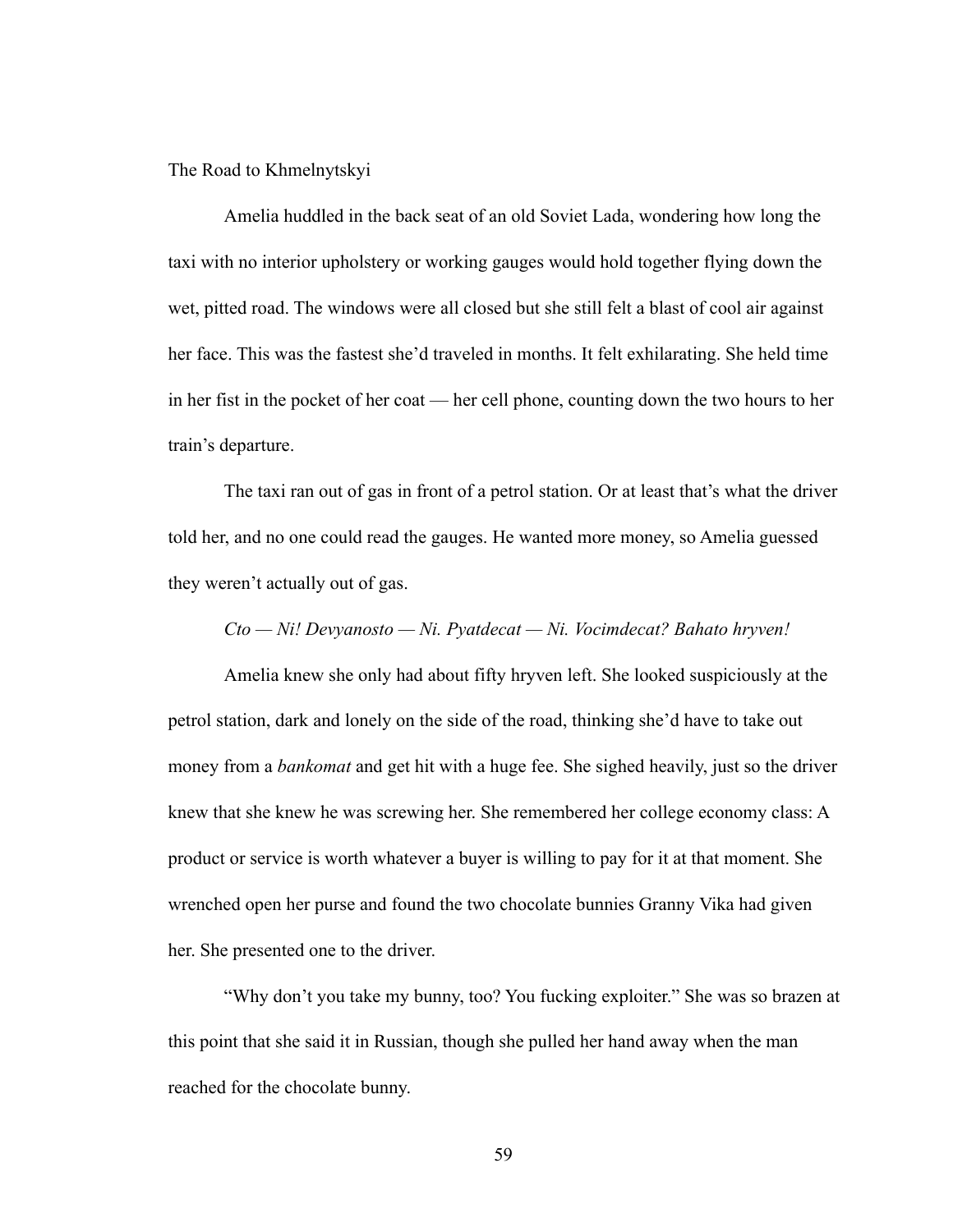The driver glared at Amelia with hooded eyes. He took a drag on his cigarette in a cavalier style and blew it in her face. He flipped on the radio. Loud Russian pop music filled the cab.

 Where the hell had her wallet gone? In English, she whispered *fuck fuck fuck* in a calm tone of voice, as if everything was right in the world, not to alert the driver that she had somehow lost all her hryven, her Ukrainian debit card, and her American credit card in a mysterious tragedy. She wiped her sweaty palms and squeezed her eyes shut. She'd last taken money out at the sidewalk tea stand. Fuck. Well, she couldn't go back now. She remembered something Yura had said during a training meeting. He was the most experienced long-term monitor in the country. *Periods of transitions are mentally and physically fatiguing. During these times people will do things they wouldn't normally do, and make small mistakes they wouldn't normally make.*

 Thankfully, Amelia still had her passport and visa, which she always kept on her, according to OSCE policy, and an expensive second-class ticket (the last left) for a train that only left the *oblast* center station once a day — in an hour and a half. How in god's name was she going to get out of the cab without paying, let alone to the train station? Amelia was slim and shorter than most Ukrainian women, and not an imposing person. But she was fast.

 In the taxi side-view mirror, which was held in place by electrical tape, she saw a tourist bus, bulky, modern and out-of-place in the country. Amelia grabbed her rucksack, wrenched open the door and propelled herself into the middle of the street. The taxi driver had parked his door up against an embankment and could only squeeze out his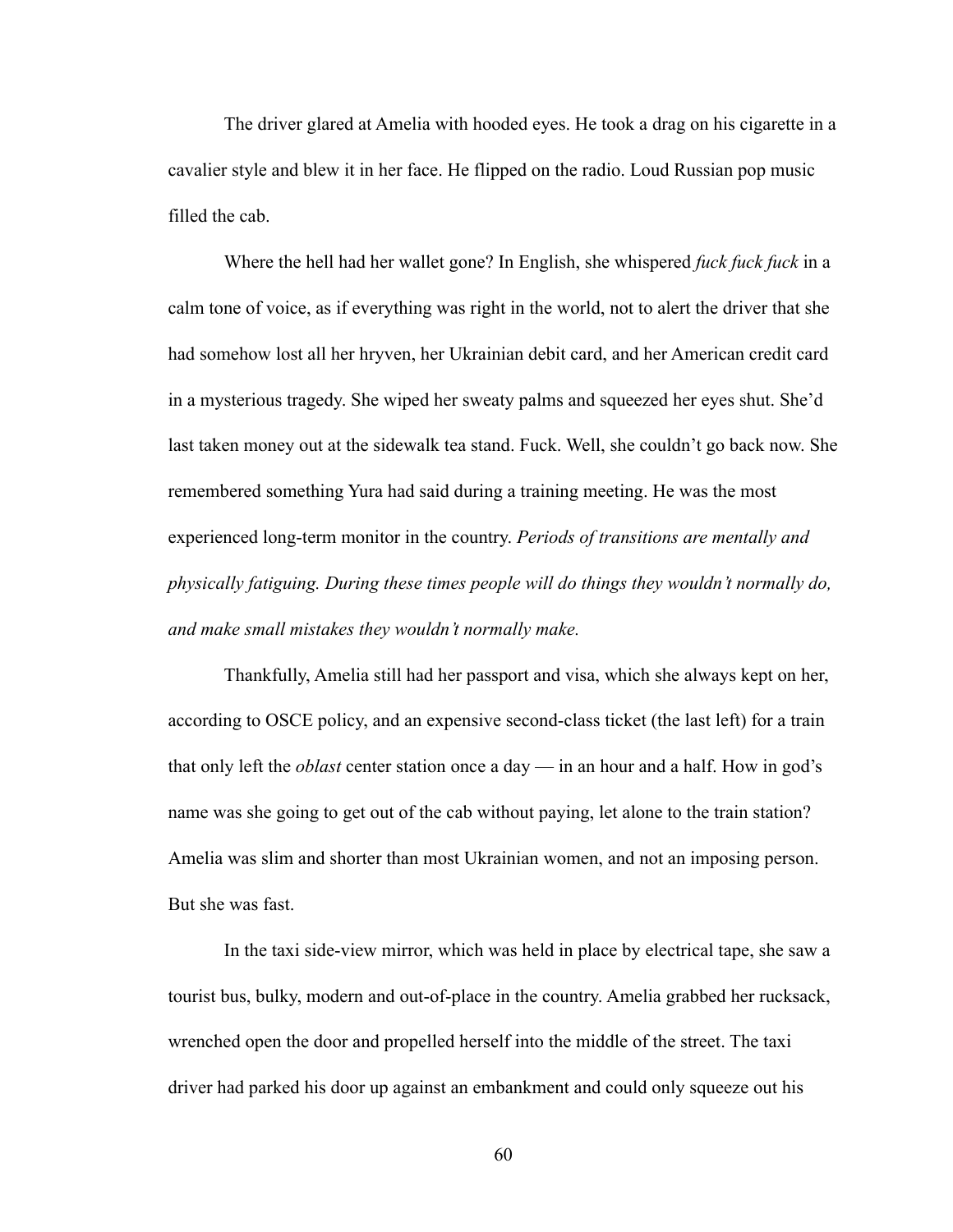head and one shoulder. Amelia shut her eyes tight as she heard the bus brakes screech to a halt. She smelled the exhaust fumes hanging in the chilled air. She felt like a bad representation of her country and her values. She was embarrassed that she couldn't blend in enough so that she could avoid being cheated. She was angry at how much it had cost her to get this far, only to be stopped before she could even make it to the train station. She'd thought she could manage on her own. She'd always liked do it on her own, before. Worst of all, Yura had wanted her because she was *good,* capable and independent. What would he think now? Amelia had been naive, and proven herself so incompetent that she couldn't even travel 700 kilometers, let alone assist in an election that would change the future of a nation, his nation after a bloody revolution that still had the country divided. Yura needed the help. She wanted the experience. Amelia had spent weeks crunching voting numbers, interviewing poll workers about missing ballots, informants about bribery, hearing about the things she'd written about in her master's thesis, and now an opportunity had come to observe in a red zone — and here she was on a country road with no hope of going forward or back since she had no money!

 Amelia opened her eyes. The bus headlights glared accusingly at her. She blinked and looked away. She saw spots. A man poked his head out of the folding door. He yelled at her in Ukrainian. Another man stuck his head out the driver's window. Both men looked confused and wary. She knew why. Amelia quickly straightened her coat and hat.

 "Please, can you give me a ride to the city?" she asked in Russian, then in English.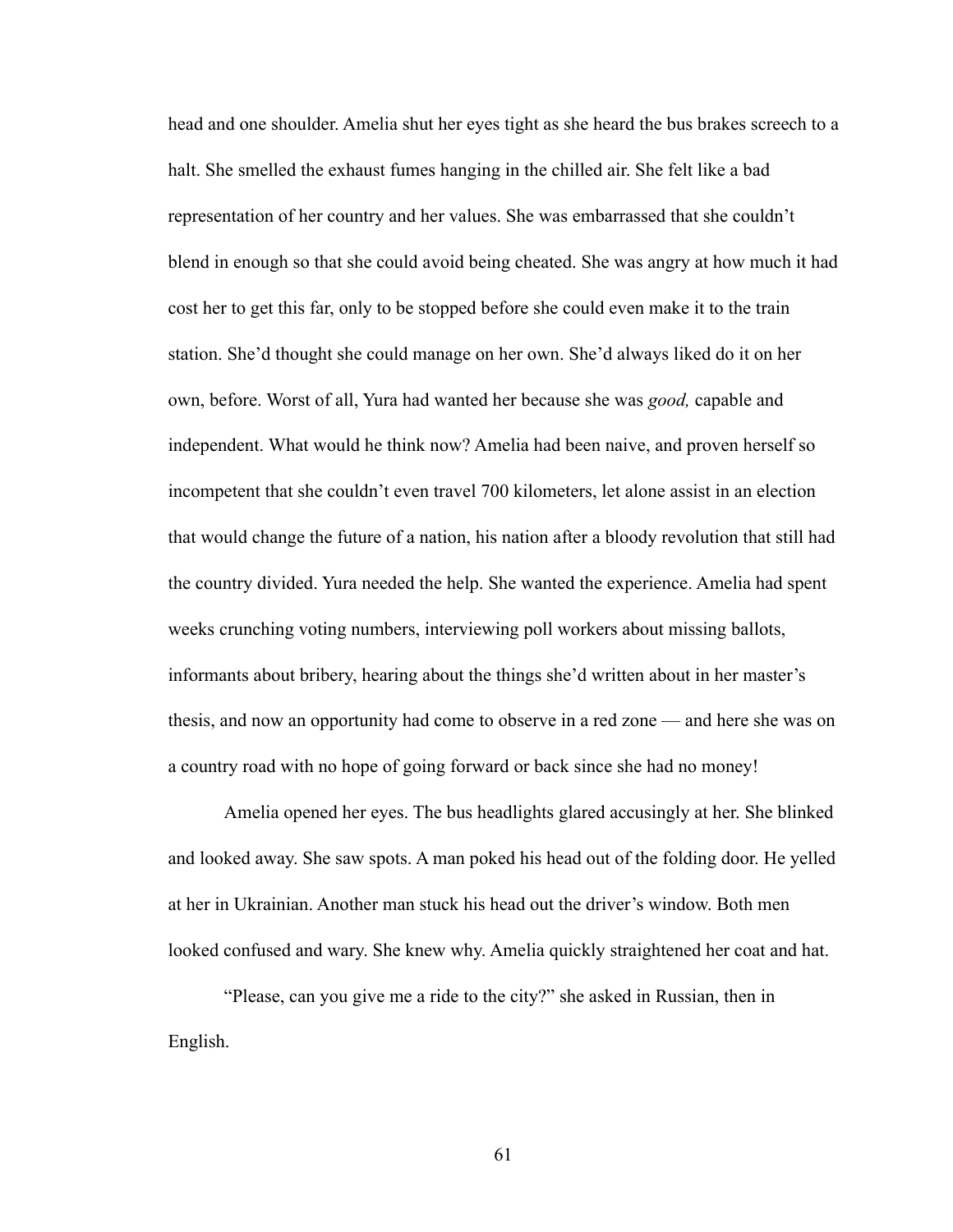A man with a face pock-marked like the road stepped one foot out of the luxury bus. He wore a suit about two sizes too big for his frame. He spoke to her in English.

"This is a tourist bus," he said. "We don't just..."

 The taxi driver leaned farther out the passenger window, screaming. Soon he would figure out that he could go out the passenger door. Or back the car up, if it had gas, like Amelia suspected it did. She gave the man in the bus the sweetest smile she could muster.

# The Tourist Bus

 "I told Michael to let you in because you looked far too vulnerable to be out there all by yourself," said Judith. "You know you shouldn't be traveling alone."

 "It is because one of our grandchildren has red hair and freckles like you," said her husband, Laszlo. "We knew we had to help you."

 Judith took out her digital camera and flipped to a picture of a young woman with corkscrew curly hair filling the frame. "She lives in Paris. And our oldest son is in London and our second son is studying in Budapest."

 Judith had worked as an English and German professor and then retired from a multinational corporation based out of Budapest. Many of the tourists on the bus were either language teachers or pensioners, she said.

 "Can you tell we are all Hungarian Jews together for a heritage tour?" asked Judith. "There is a memorial in Kamyanets-Podilsky, have you seen it?"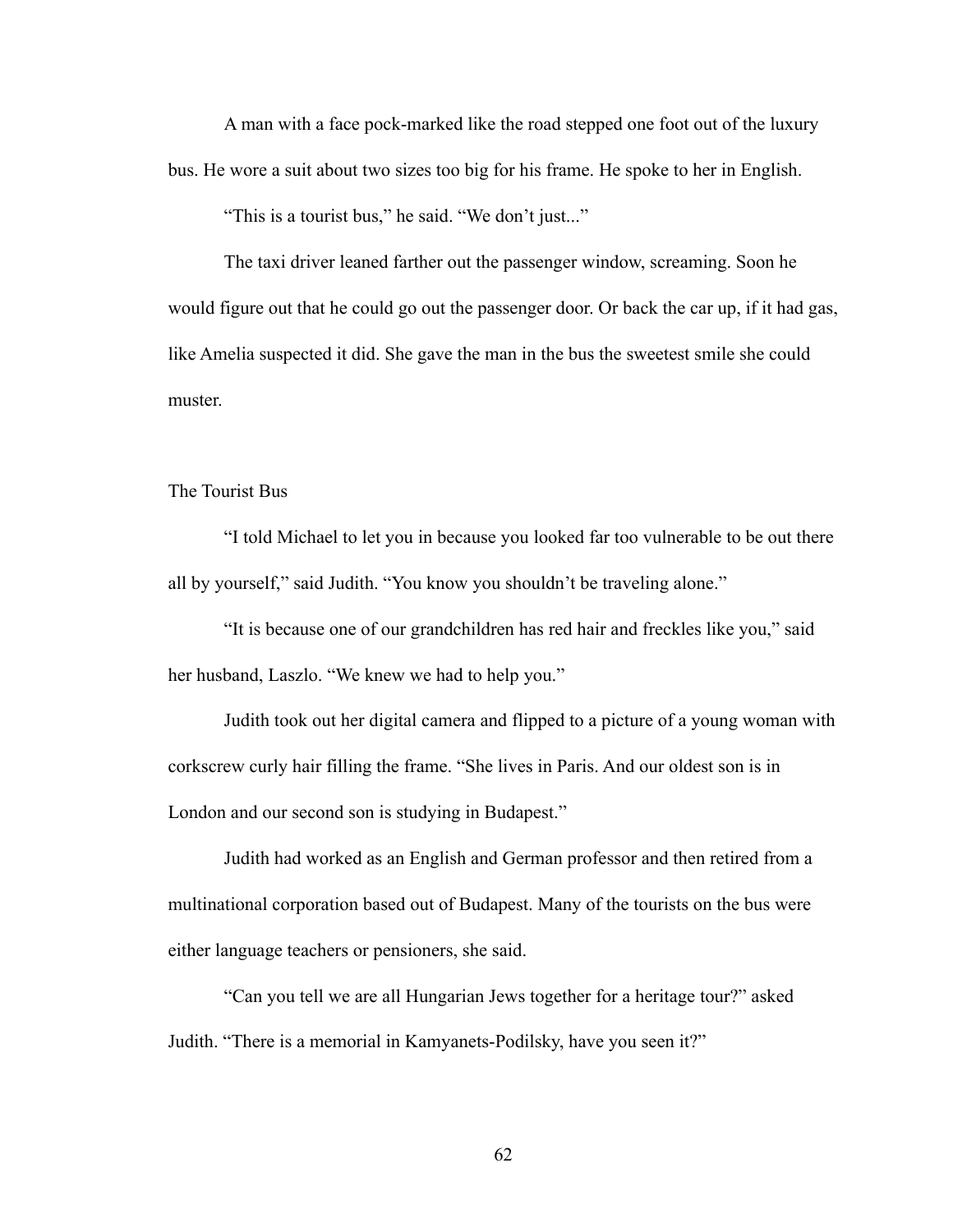Amelia shook her head and then took a bite out of a salami sandwich. She tasted one thick slice of a tomato, the seeds squishing between her teeth. Tomatoes tasted better in Ukraine, meaning they actually tasted like something. The Hungarians forced her to take an apple and a bottle of orange juice. When she finished one thing they offered her another. She realized the way to avoid getting stuffed was not just to declare she was full, but also not to reach out to take anything. But still a pint-sized grandmother with a strong arm lobbed a packet of cheesy crackers onto Amelia's lap.

 Judith flipped through more pictures on her camera until she came to a memorial with a flaming torch and an inscription written in Ukrainian and English.

 "My grandparents were from this village, as was her family and their family and his family." Judith pointed to various occupants who smiled kindly at Amelia in a way she associated with all grandparents. "My grandfather and grandmother were murdered here along with 85,000 other Jews. The Germans used the ancient town as a Jewish ghetto. My mother has a memory of this ghetto. She told me that she and her brother hid in a sauna that had once been a Turkish bathhouse in the private home of the steward of the city during the Turkish occupation. My mother and uncle swam into the old waterway, they were very good at holding their breaths because they'd played like this as children. They came out a spring that bubbled into a small grotto on the other side of the ghetto wall. This home was an ancient site that few entered. I looked for it yesterday. It had been destroyed in the air raids. Thank God. None of the people there would talk to us. We don't know why they're all ashamed of us. "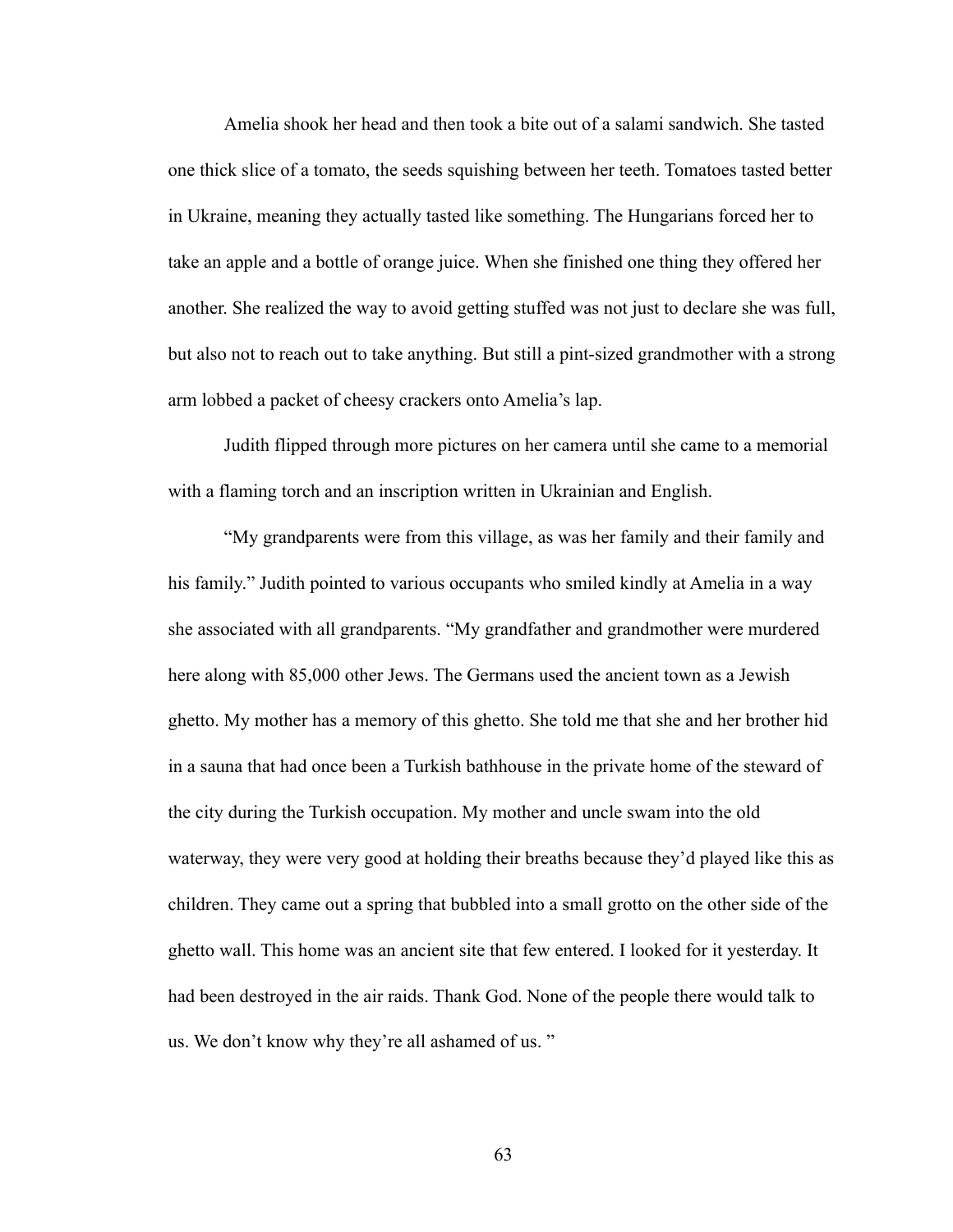Amelia felt impressed by the children's magic-like journey underwater and back to life. It was an enchanting survivor's tale passed down into myth, no doubt everyone on the bus had one like it.

 "We visited the beautiful synagogue in Chernivtsi. Do you know it?" asked another Jewish grandmother who had a giant pink bow in her dyed black hair and pink framed glasses.

 Before Amelia could tell them that she hadn't come here as a tourist, the woman had moved on.

 "We visited a Jewish museum in Lviv. Here's a calendar showing the collection. This shows all the preservation of the furniture and the art of the Jews who lived there before."

 Judith tapped her on the shoulder. "Do you plan on going to Budapest? You should. If you come to Budapest, I will give you a tour of the synagogue. We will go with my son and show you all the beautiful sites. He needs to practice his English."

 "Judith, look here. Doesn't Amelia look like Benjamin?" Laszlo took off his spectacles, breathed on them, wiped them on a purple handkerchief he kept in his breast pocket and then replaced them again to do a tennis-match stare between Amelia and his friend, Benjamin, sitting across the aisle.

 "Yes, yes, she does. They have similar facial features," said the strong-armed grandmother.

 "Why look at that! Isn't that amazing? Maybe you are related. Benjamin, do you have family in America?" asked the pink-bowed grandmother.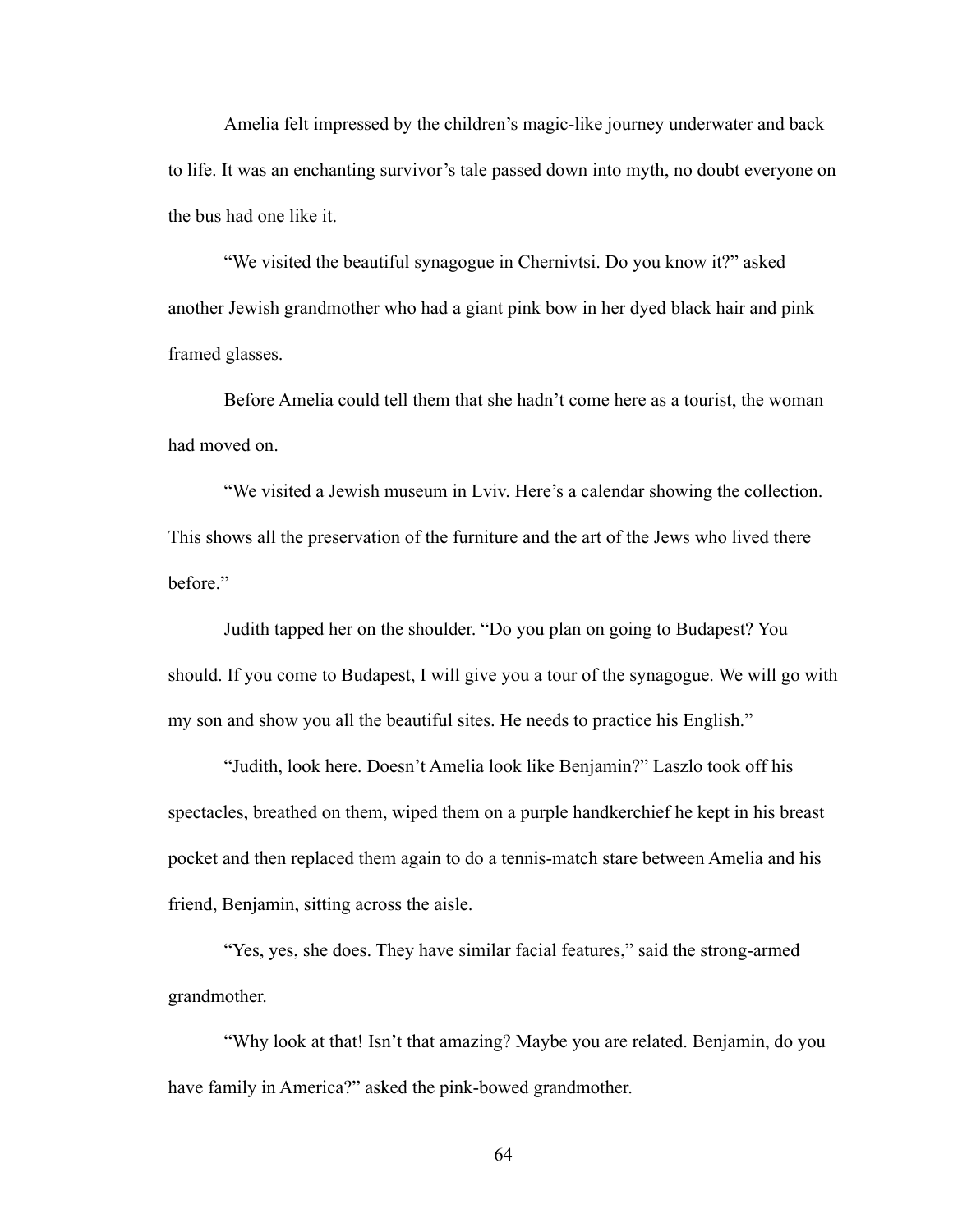Benjamin gazed wistfully at Amelia. White hairs sprouted from his nose and ears in an endearing way that made Amelia think of a bunny rabbit. He had the faintest tint of red at the roots of his white hair. She wished they were related.

 "You look just like him, don't you think?" Judith said. She took the handkerchief from her husband and cleaned her glasses, looking up at Amelia as she breathed on the lenses.

 "Did you have any family in Ukraine, dear? Is that why you came?" asked the pink-bowed grandmother.

She told them where she was from and what she was doing with the OSCE.

"You know Ukraine is like an unmarked grave."

"Many have been marked now, Judith."

 "Nearly all of Ukraine's one-and-a-half million Jews died, and all of their villages. Very few protected them, I will tell you that."

"We heard of a family in Odesa."

 "Yes, this is true, this is true. But we couldn't go to Odesa because of the protests."

"The Orange Revolution was so peaceful, no one was killed then."

 "More than half a million doomed Galician Jews passed through western Ukraine on the Nazi death trains. We see all that has been destroyed and nothing that remains."

 "Tell us about America," Laszlo asked. "We have been on this bus for too long. We need entertainment something else."

"How is the Jewish community in America?" Judith asked.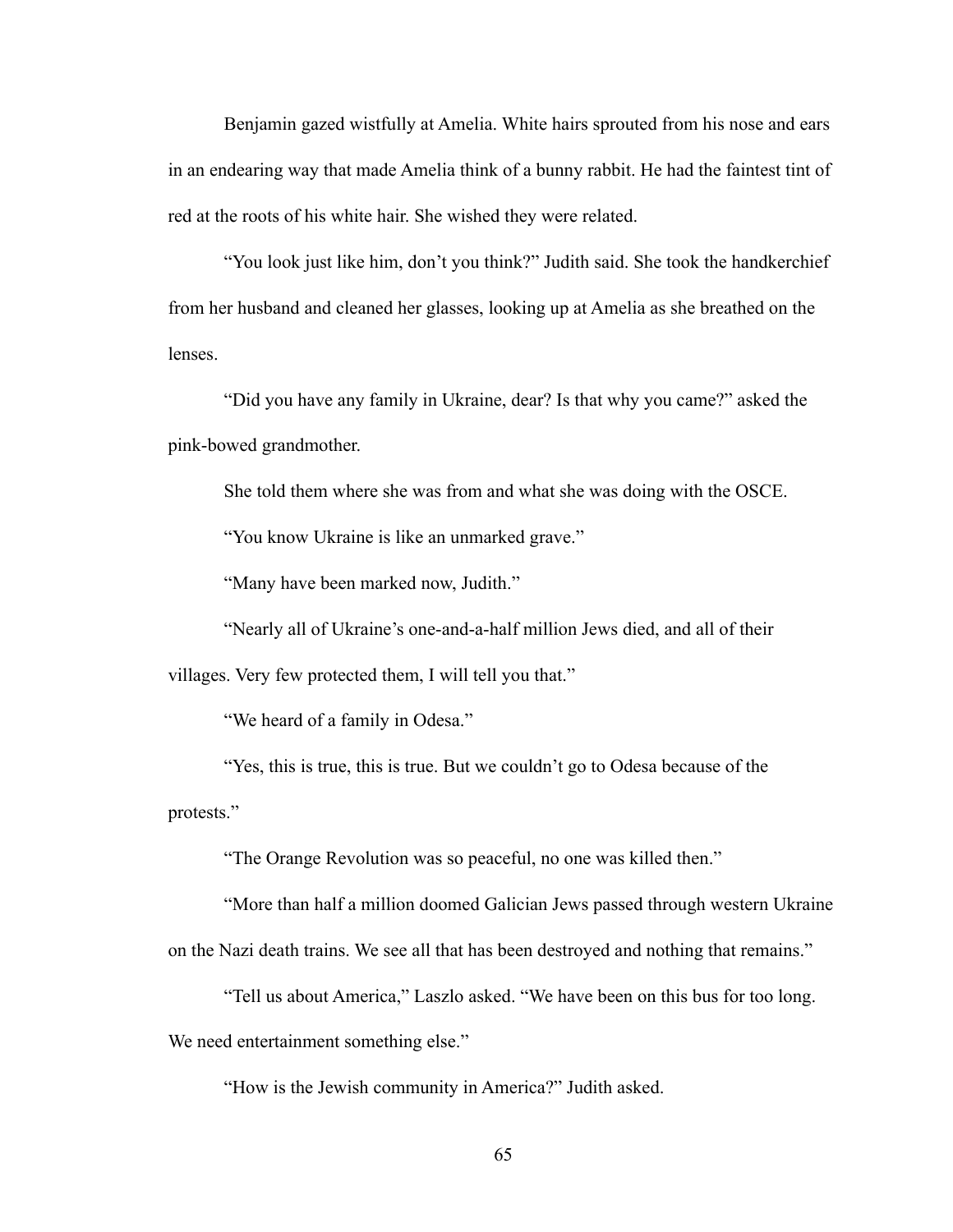Amelia racked her brain for anything she could remember about Jewish people at home in Sacramento. Happier things.

 "Wait, wait, tell us all! Michael, Michael give this lady the microphone so she can tell everyone about the Jewish communities in America."

 Amelia laughed nervously. She turned with the microphone to face the passengers. She paused after every sentence for her words to be translated into Hungarian, a language that seemed to have no cognates. She told them everything she remembered from a Jewish friend she had in school. It had been so long since she thought of home. She and her best friend, Mira, who Amelia had recently learned from Facebook had married a woman and converted to Buddhism, had run together for elementary school class offices.

 "I wanted to be class president, Mira was running as my VP — vice president. Together we planned on taking George E. Harris Middle School in a sparkling new direction," Amelia said this with a flourish of her hand, which made all the grandparents chuckle. "I made all our campaign posters with star glitter and drawings I did myself of My Little Pony. They were magical colored horses all the girls loved. They each had a different power. Anyway, I drew myself and Mira in the saddle, riding off together into a happy cloud kingdom over a rainbow. Kind of funny now, I guess. We both got into the run-off elections, but then lost in the final." The grandparents all sighed in disappointment. "We found out later that an older girl had spread a rumor that we were gay ponies. And she promised all the boys packs of Topps baseball cards if they voted for her."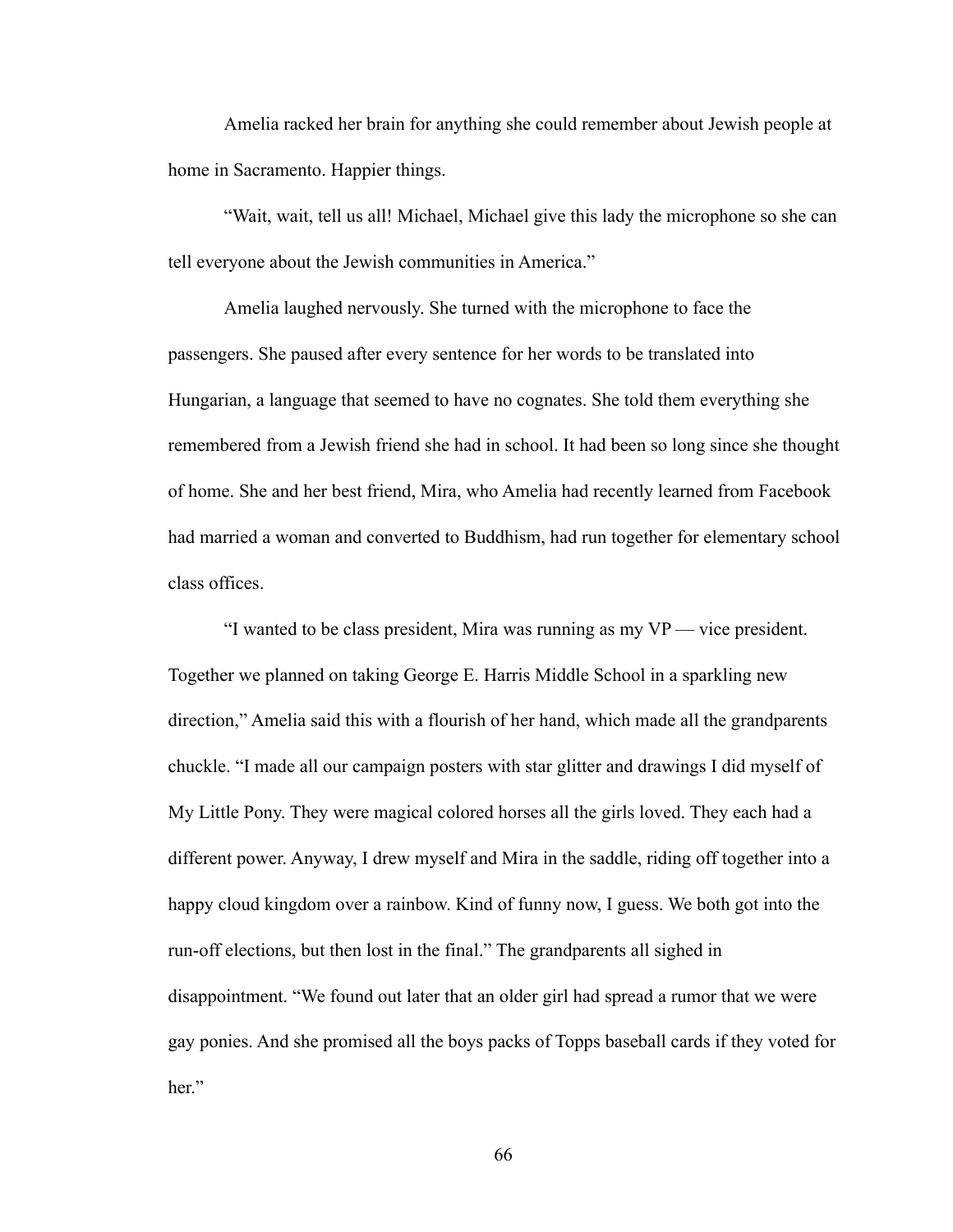"What a bitch," Judith said.

 "Actually it helped me later. It inspired me when I was writing my master's thesis. I still had righteous indignation, I guess."

 Judith looked at her with curious eyes behind her spectacles. Amelia had the strangest feeling she was the one behind the glass looking out at all of them.

"What was your thesis? Tell us about this." Judith said.

 Amelia was pleased. Yura had recently read it and paid her the best compliment she'd ever received. He told her it was too close to reality to be a pleasant read. But comfort could be found in that one person cared enough to think that much about the problem.

"I studied how historically oppressed societies advance violence — a sort of 'paying it forward' but in the exact opposite spirit — by continuing to oppress weaker groups in their own communities, their own people. They use thug tactics in the electoral process. For instance, a ruling class arises by corrupting elections to further their own means, thus leaving the lower levels hopeless and discouraged, therefore convinced their own economic situations can never be improved because it's in their cultural memory to equate authority with dominance and the risk of punishment if they ever happen to step out of line."

 The grandparents nodded. Judith asked if Amelia thought that was what had happened in Ukraine.

 "I have a colleague, Yuraslav, who recently told me that he didn't believe a person could analyze the Ukrainian complicity with the Nazis apart from the historical context.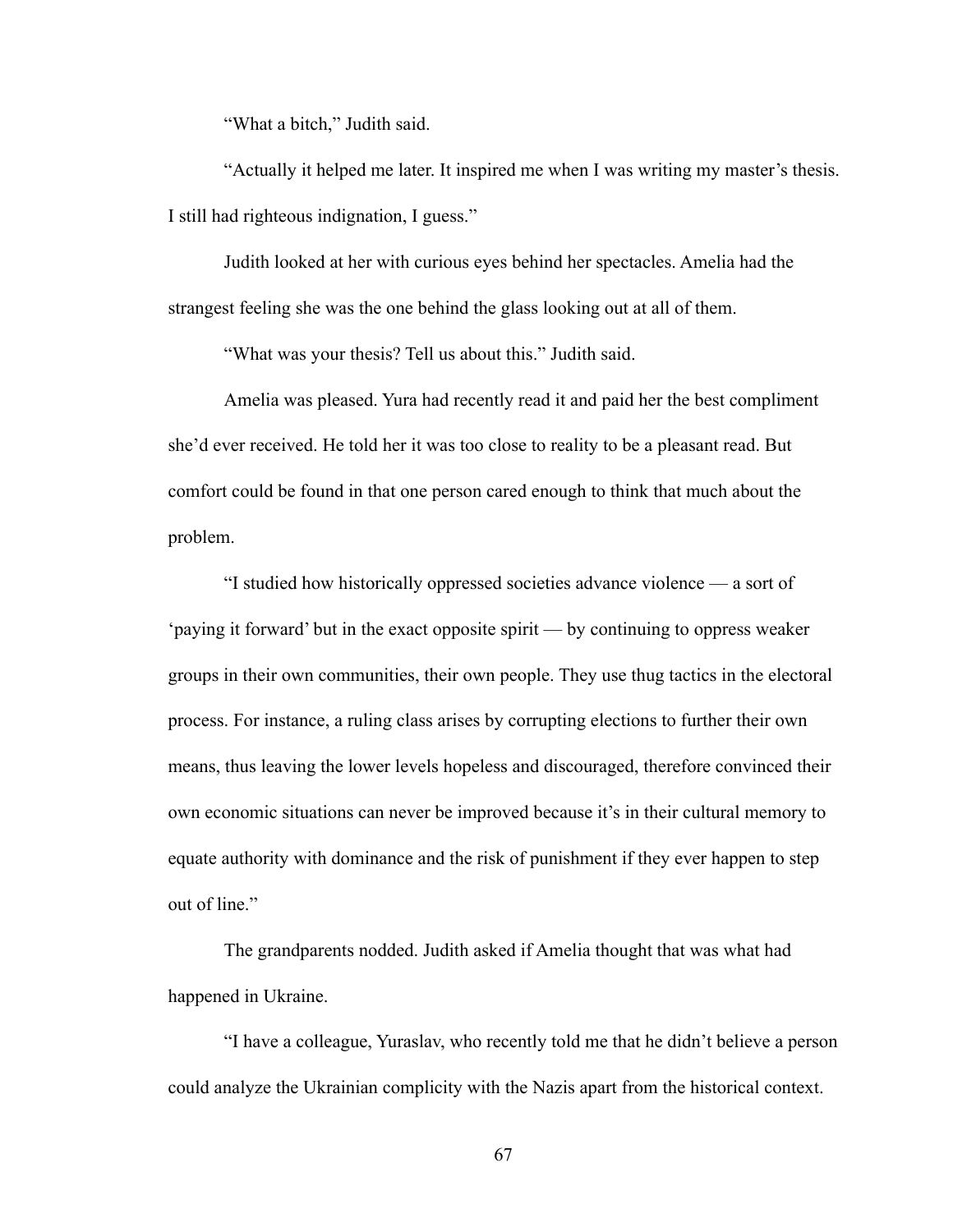Eleven years previous, about seven million of their people had been killed by Stalin's famine, a genocide called the *Holodomor*. So mass protest is not engaged in by the larger oppressed population because they know how badly they can be punished. The people learned to believe that nothing can ever change and, in fact, they must work even harder to do the only thing they can — preserve themselves and the people closest to them. Family only."

Glassy eyes all looked up at her. Even those without spectacles.

"What does that mean?" Laszlo asked.

"Hush, Laszlo," Judith said. "We know what that means."

The pink-bowed granny nodded. "They gave up their Jews."

 Amelia sat back down, feeling suddenly exhausted. "But that has changed in Ukraine. The people did rise up."

 Lazslo leaned closer to Amelia. "We'll reach your destination in time, dear, don't worry. Moving slow doesn't mean we won't get there."

 Judith touched a wet tissue to Amelia's forehead and then rubbed. "You had a smudge of lipstick on your forehead, dear."

## After One Week In-Country

 Amelia pulled up her master's thesis when she got tired of looking at numbers. She blacked out all the s so her thesis looked like a redacted CIA document. *Other days she italicized everything except the word* community. Then her writing looked like it was being swept along in a river. The Prut, she ran along it once. She was chased by a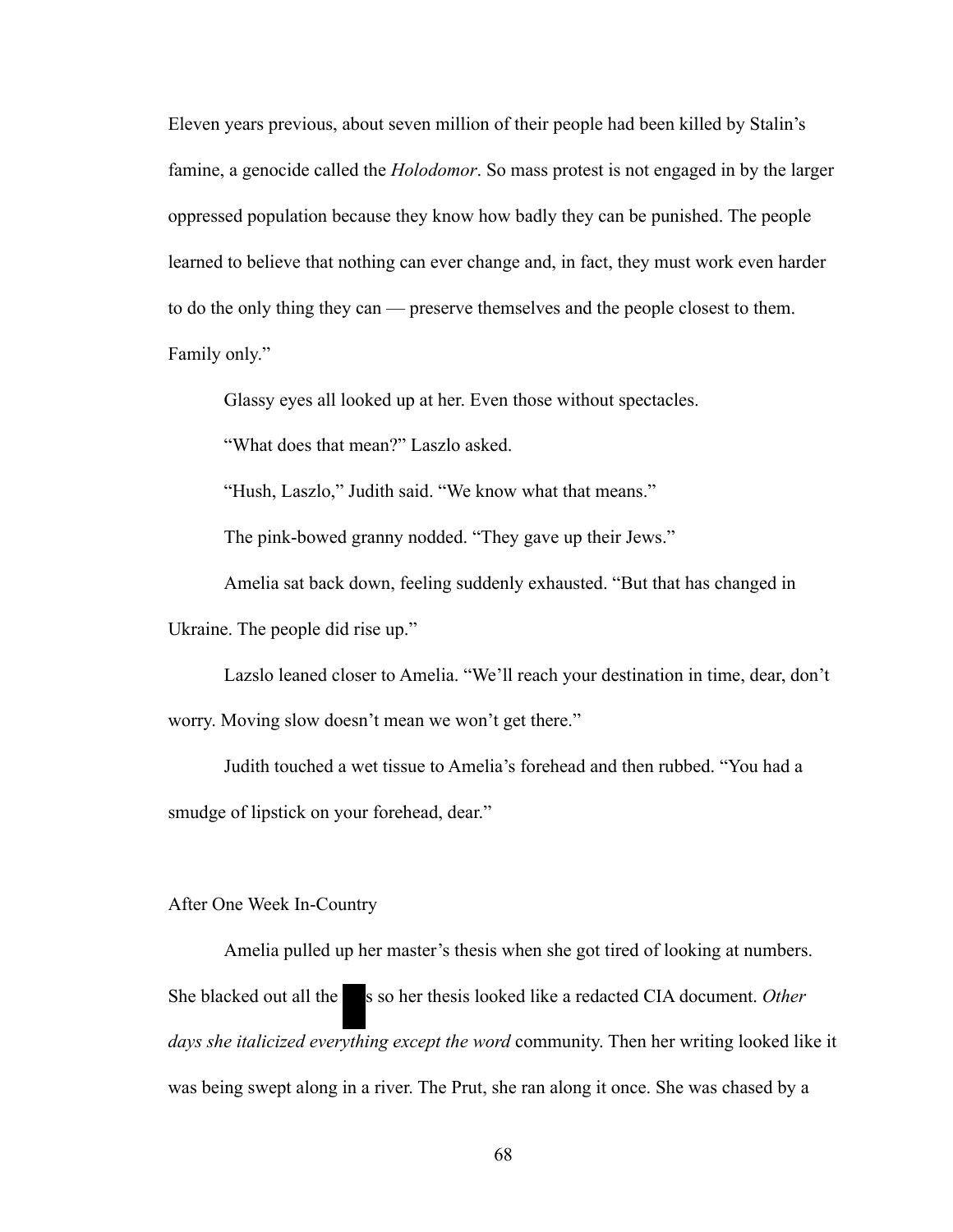pack of feral dogs. She had to throw a rock at one. Granny Vika hadn't let her go out alone after that.

A community is the safest foundation in the changing currents, she told Yura

when he saw her italicizing her thesis. *Then she changed all 150 pages* 

*into Zapfino and laughed at just how much of a different* 

*feeling it gave. It seemed strangely appropriate for a girl who* 

*once imagined political utopia as a glittering city in the clouds* 

*reachable only by gay ponies.*

Even after years of studying the problem that had so defiled her sense of justice as a child, and then another five in the field, did she have a solution? Did anyone?

Back on the Bus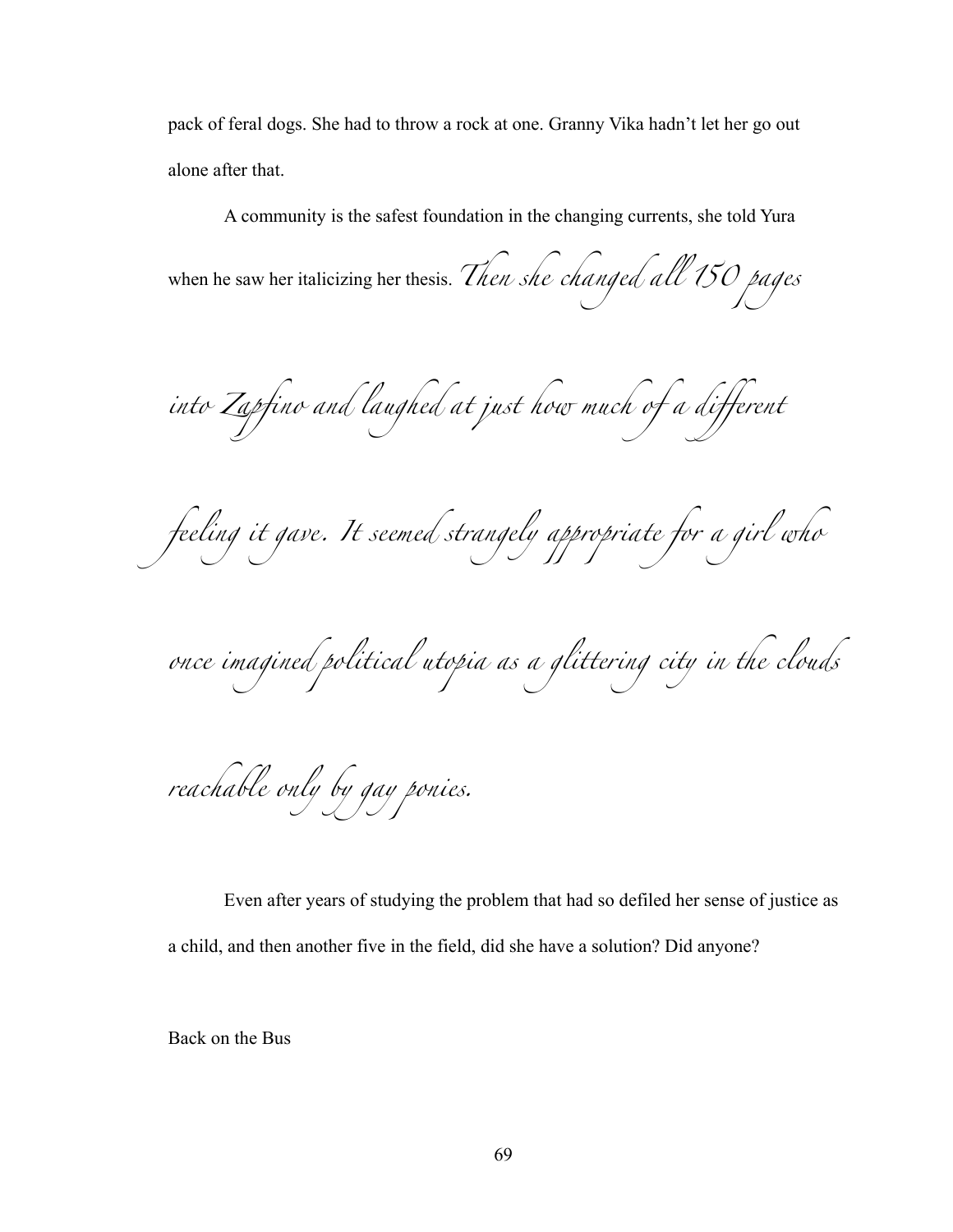Eight miles outside Khmelnytskyi, the bus was waved over by the DAI. No one had a Ukrainian police pension card. Amelia checked her phone. She stared at the back of Michael's head, willing him to just hurry up and pay the bribe.

"This is the seventh time we've been stopped," Judith said.

 Amelia imagined herself running down the platform, screaming for the train to stop. *Please, please let me on! Do you know how much I was exploited to get here!* "The police don't make enough money," Amelia said, distracted. "They can't survive off their government salaries. They may say they're checking for *titushki* sent to disrupt the voting, but even they know thugs wouldn't hide in giant buses like this — they're the most likely transport to be pulled over by militia looking for bribes."

 "What is this? We have never heard this before," Judith said. "Say it into the microphone."

 Amelia faced the grandparents again. She looked at all of those age-worn smiles and reverential wrinkles. Yet no one knew better than this group of people, the children of refugees, how shitty people could be to one another.

 "It's for many reasons, but one is that the Ukrainian government doesn't pay the service providers a living wage. Most of the police make only 300 hryven a month, which isn't enough for one trip to the grocery store for a family. Sometimes they don't get paid at all. They supplement by taking bribes. That's why, when they see a big bus full of EU tourists, they take advantage, especially since there aren't a lot of you around these days."

 Amelia understood why they tried to get as much money from her as they could. If she had to live with corrupt politicians, low wages and the ever increasing gap between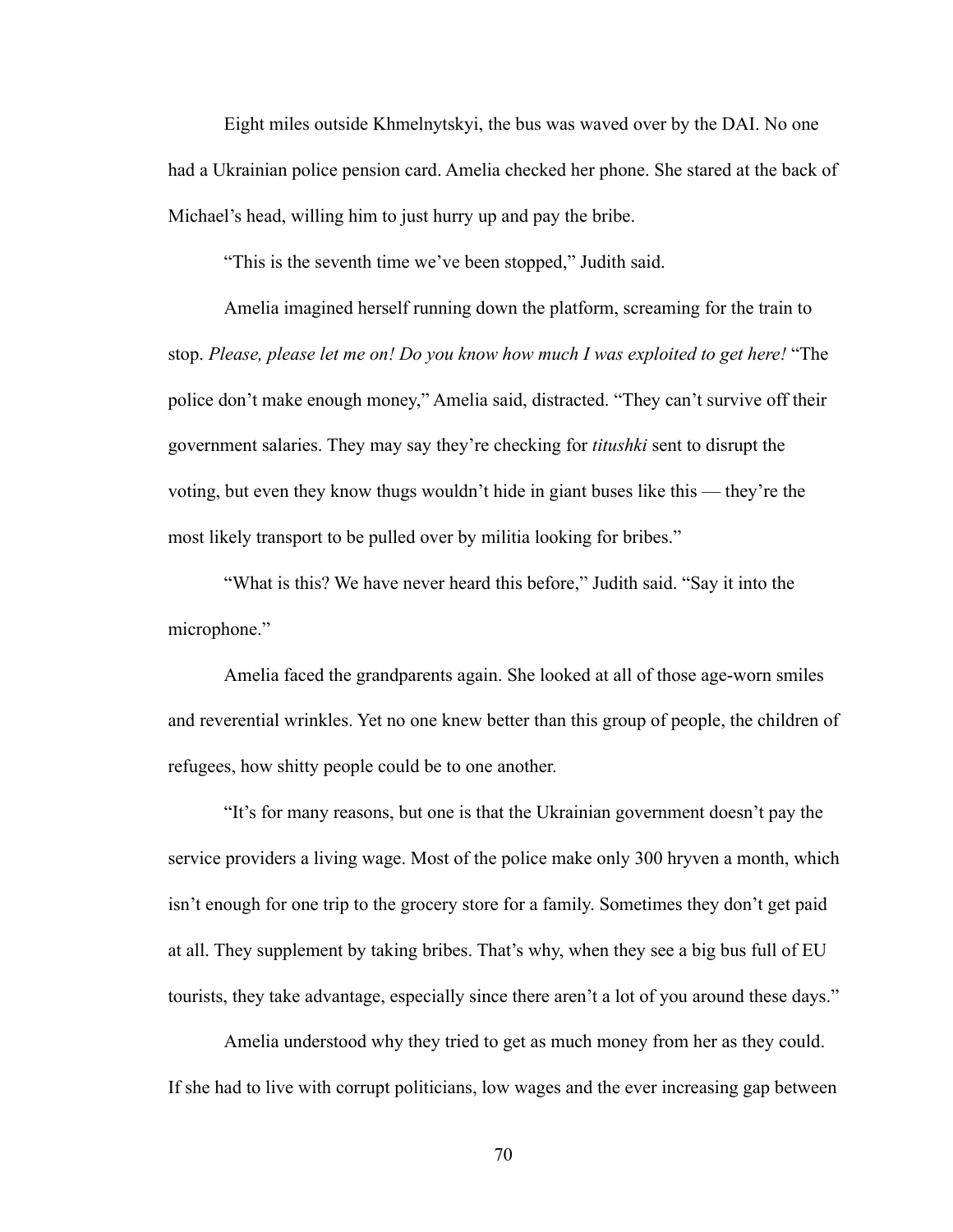what a person could earn and the high cost of living, she would probably exploit the desperate American, too.

Michael finally returned and the bus started.

 "We managed to talk them down to thirty euro," he said to Amelia. Thirty euro. About 500 hryven. About how much it cost for groceries for a family of four.

# Khmelnytskyi

 Amelia found a cab. She knocked on the window. He wouldn't take her for free, of course, and he refused to give her directions. She supposed it was because she was speaking in Russian. Amelia stomped her feet. She was a kid again — unable to communicate what she needed in the way that was needed. He didn't want to speak Russian. Her *mobilka* had sweat marks on it from being clenched so tightly in her hand. Amelia started walking quickly. Then she broke into a run down the *prospekto.* She slowed then stopped by a granny pushing a stroller in front of the city's Shevchenko statue. The granny gave her directions, while chuckling at the crazy foreigner's disheveled state. Amelia felt so relieved she hugged the woman. She looked over the old woman's shoulder up at the Shevchenko statue. The Ukrainian hero was striding, his coat flying out about him, a quill pen in his right hand, a stern look on his tight, mustachioed face. Shevchenko wrote in Ukrainian, a language marginalized by the Russians. He advocated for better conditions for poor Ukrainians and the end of serfdom. Eventually, he was exiled for his radical views. These were all things Amelia didn't know before she came here.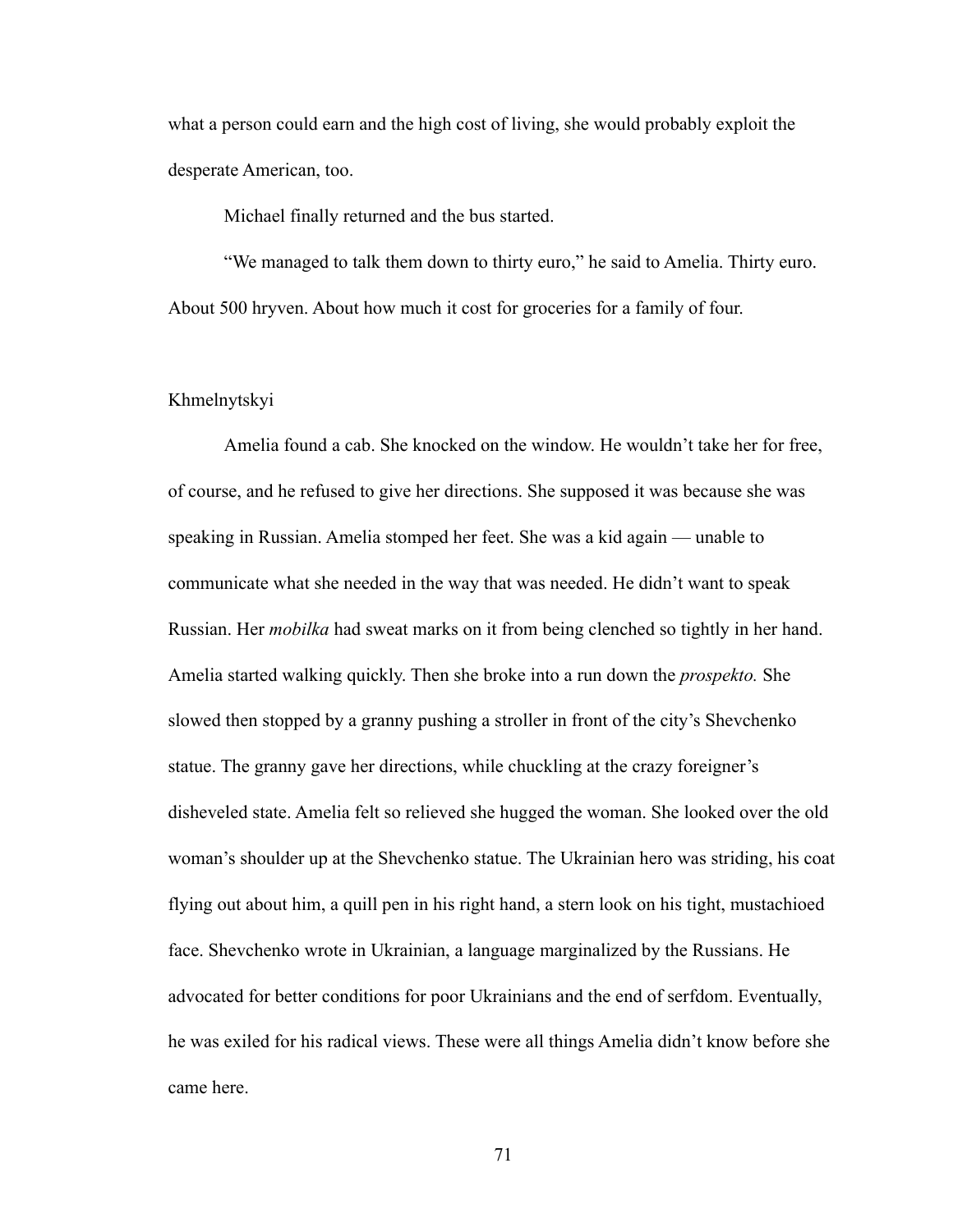The granny patted Amelia kindly before turning back to the baby in the carriage. Farther down the walkway, Amelia could see the statue of Cossack Hetman Bohdan Khmelnytsky, namesake of the city, the great warrior of the Zaporozhians, the Ukrainian high official who allied his territory with the Russian Tsar. Two strong leaders, Shevchenko and Khmelnytsky, two different ideas, so close to each other now. They both had strong Slavic mamas, that was sure. No doubt these were powerful women who raised the children who would go on to shape and change a nation. Imagine how strong these women were if they had such children! Even little Granny Vika had the iron will to bend Amelia, in all her naiveté and stubbornness. And that was when Amelia had her best idea: They should employ grannies to police the polls. They were the only ones the *titushki* would never dare touch. The old matriarch class had always been fearless, a ruling class convinced of its right to rule. This had changed a bit with the times, but perhaps it could come again if the women were empowered by the West.

 Amelia reached into her bag and pulled out the two Roshen chocolate bunnies. She placed them on the child's yellow fleece blanket and kissed the granny on the cheek.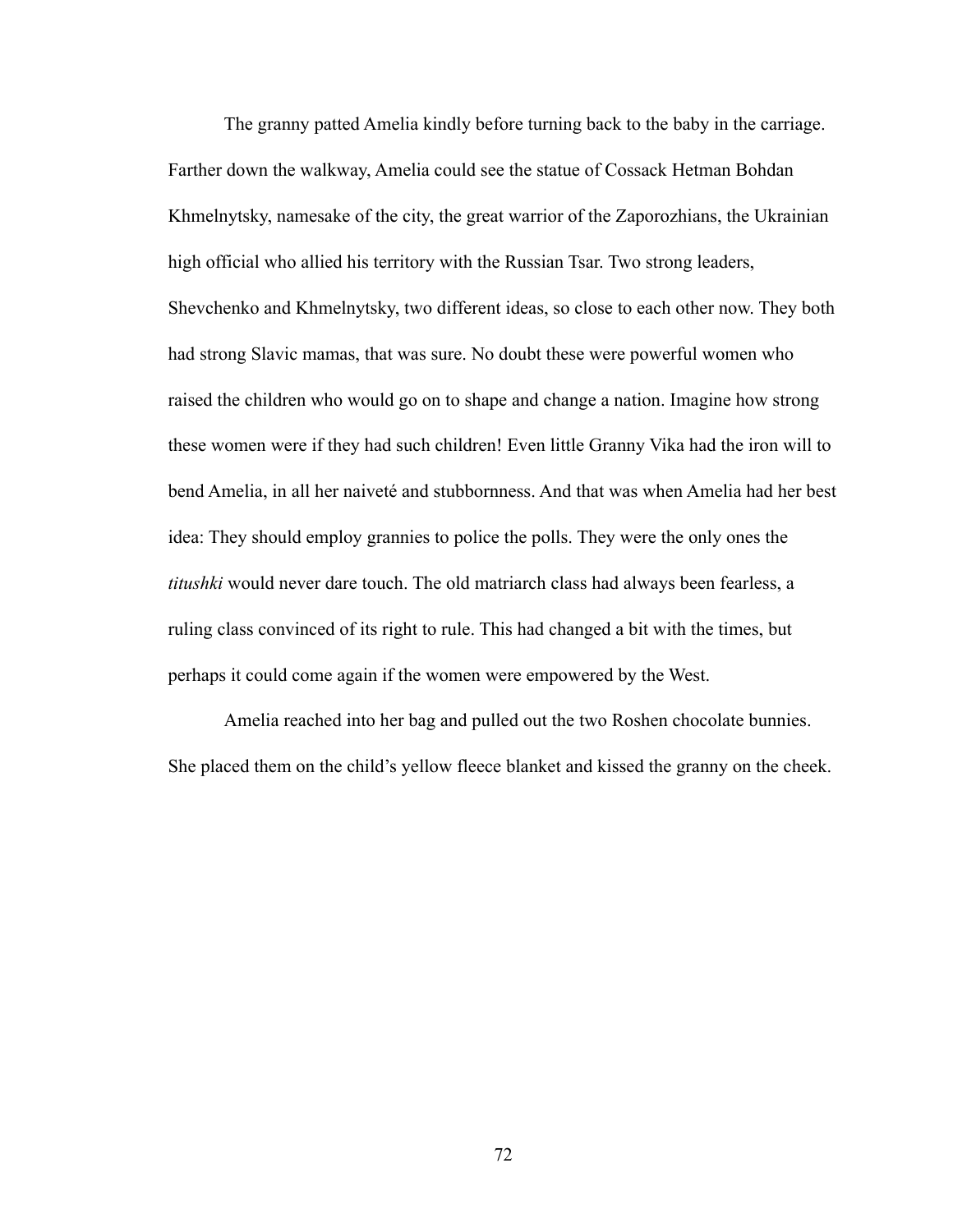#### KATYAS

 After the Crimean girl left, the American was alone at the hostel for only an afternoon before a new guest interrupted her reverie on the sunny patio facing the cobblestone street. He wasn't the usual type for these accommodations — graying anchorman upsweep, leathery skin, close shave with two dried cuts on his jaw line, postured like a former military officer. His tan was offset by a pair of white sailing shorts and seersucker shirt. He intimated, gothic coast accent rolling, that he was here in Ukraine visiting all his girlfriends. She wasn't surprised by his purpose for being in the country, but was taken aback by the directness. Surely he could guess that the use of the plural *girlfriends* singled him out as a DOM — Dirty Old Man. He looked like he spent spring on the links, summer fly fishing, then wintered on a temperate peninsula, yet here they were at a youth hostel, late season, in a remote city in the upper armpit of Ukraine (as she liked to say). She guessed the DOM was looking for bargain-basement amenities and entertainment. Though, after the Crimean girl, she wouldn't be so quick to judge.

 She shook the older American's hand — a pleasantry from a fellow citizen that felt more needy than pleasant. His gaze, revealing the opaque dullness of developing cataracts, hovered over her breasts. She crossed her arms. He averted his eyes down to the sunflower seed shells left cracked on the pavement. She wished he'd been here when she lost it. When she was looking for someone to yell at.

 "What are you here for?" he asked, because, of course, every one else needed an explanation.

She described her job volunteering with a local community development NGO.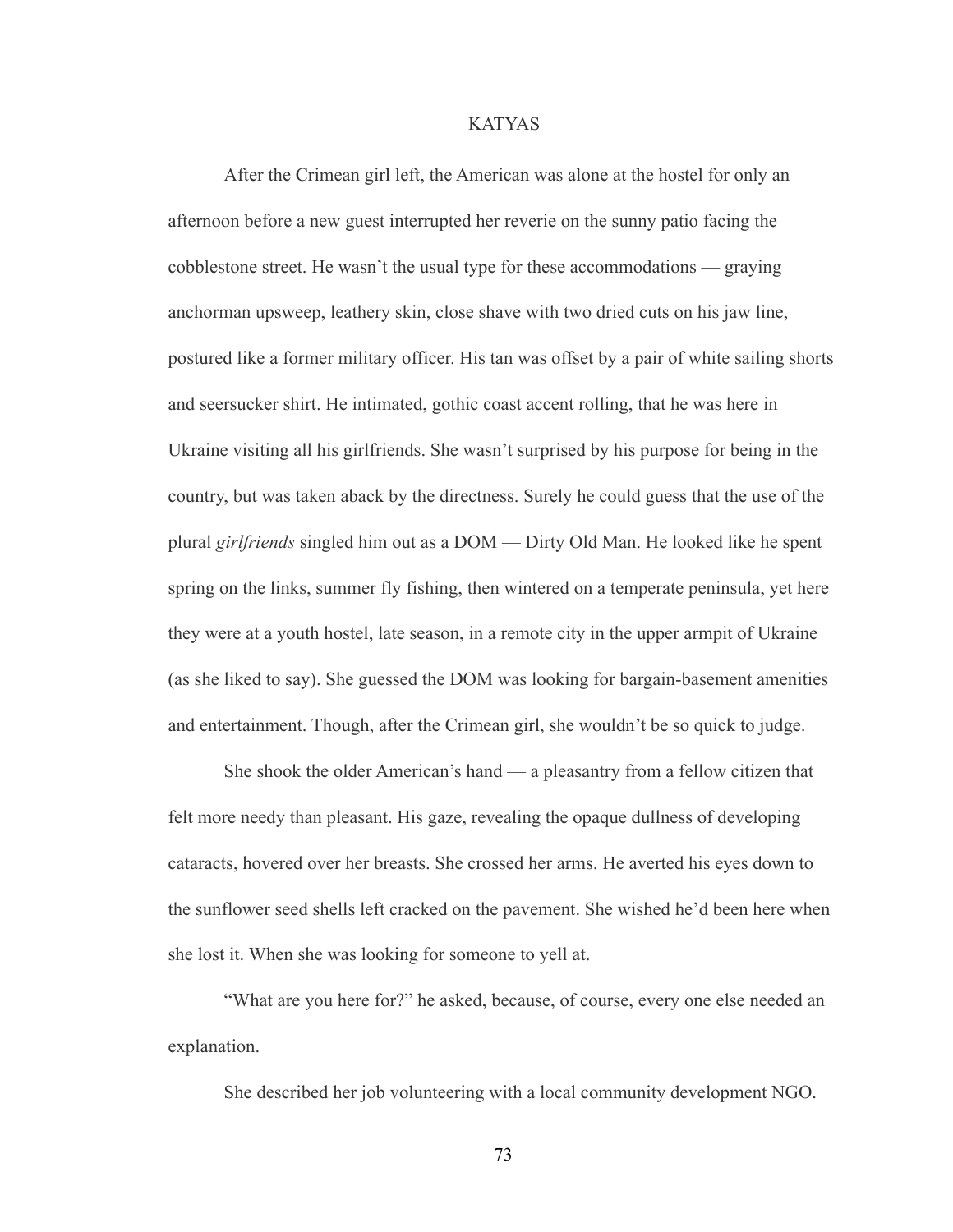"I'm bitterly disappointed about this country's development — if you want to call it that." He complained further about the price inflation since his last visit.

 She rotated her body away from him, as if orienting herself toward the blazing sun, like the head of a sunflower. He leaned still closer to her. She flicked her lighter a few times to get a small flame. The DOM grimaced at her cigarette. He said he kept fit through a healthy diet of egg whites, microgreens, lean meat, and a handful of almonds everyday. That's what you need to do to live a balanced life: an active schedule and clean diet, he advised.

"These are all natural."

 He humphed. She smoked her American Spirit. She'd gotten them from a friend of a friend who purchased imported cigarettes on the Hungarian black market and then sold them to expats. She had smuggled in a whole carton with no intention of selling. She was a role model, after all, catering to her own vices, not encouraging them in others.

 "You gotta drop those bad habits *cold turkey*." He sat back into the shade to avoid her second-hand smoke.

 The American girl tried to think of the last time she'd heard that old nonsensical idiom. Perhaps that was indicative of her generation, which could quit nothing without nine months of rehab, and sometimes not even then. Maybe if she blew the smoke around her like a windmill, he'd leave her alone, she thought.

Nope.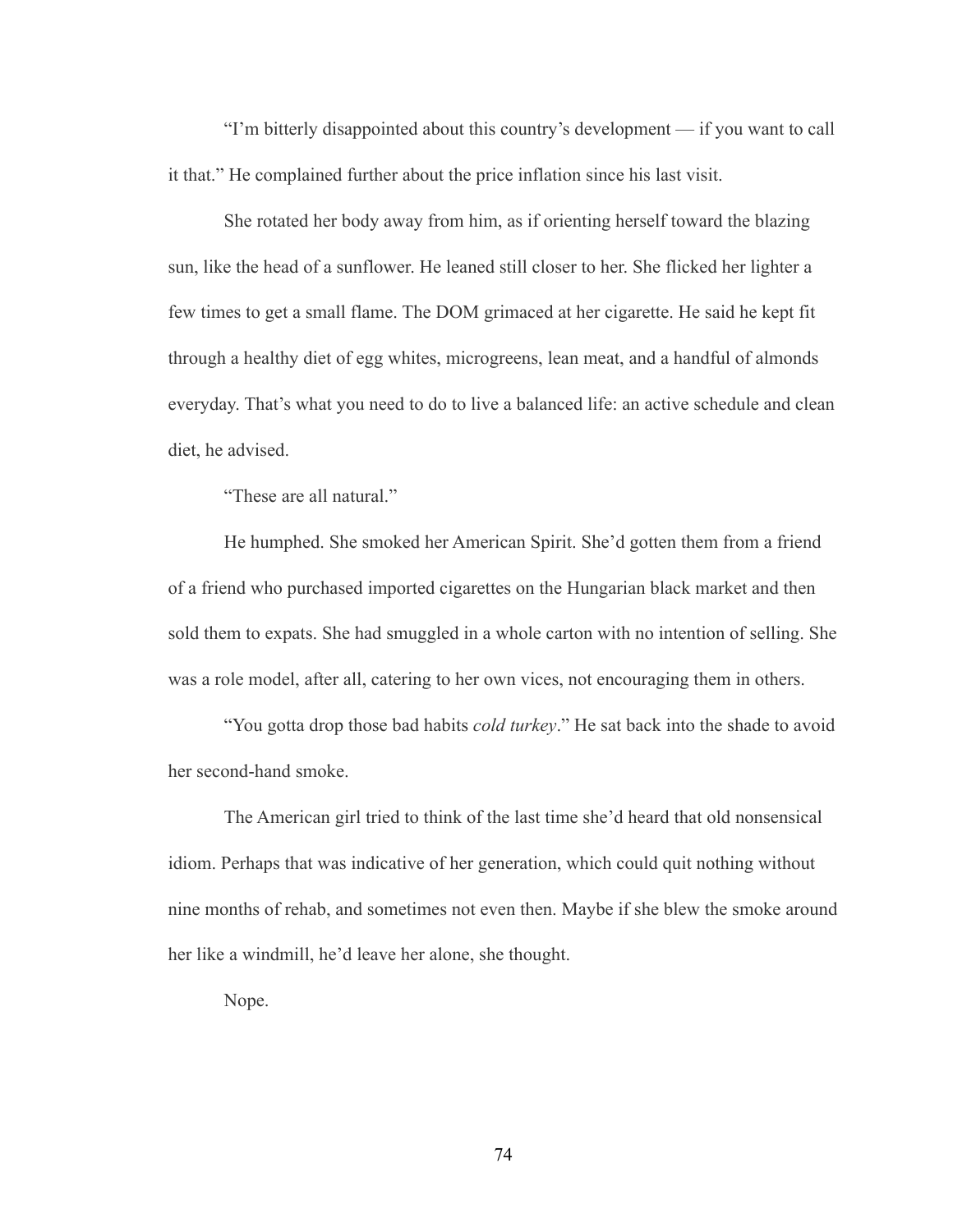The DOM was an observer on all economic matters as they affected him. "These prices are not sustainable for the population. How long is this going to hold? How Is This All Going to Last?"

 "I'd rather not talk about it," she said. She couldn't judge, she was bad with money, often forgetting how much she spent and where. Like on a carton of black-market cigarettes. And after the Crimean girl, the young American was talked out. And she didn't feel much like listening, either.

 Her response seemed to only encourage the DOM. Perhaps he got the idea that because she said *I don't want to talk about it* meant she really did want to talk about it, but only after heightening the tension. The problem was the girl knew she *shouldn't* talk about it. She had visited a friend in Budapest, that friend was also veteran aid worker in a former Soviet satellite country. She had shared her coping method: try not to think about it, those big problems that would overwhelm you because they had no easy solution. Currency overvaluation, declining population, kleptocracy. Otherwise, she said, you'd become unable to accomplish any of the things you set out to do, the small things that brought joy to you and the people around you. The Ukrainians lived every day with the stagnant economy, the high cost of living and the revelry of wealth seen in Western pop culture yet fewer legal means to obtain it there. *You're going to leave someday; they will stay. You only have to live with it for a short time: Don't be a whiny bitch.*

 *"*The people are being exploited by their leaders," the DOM said with exasperation.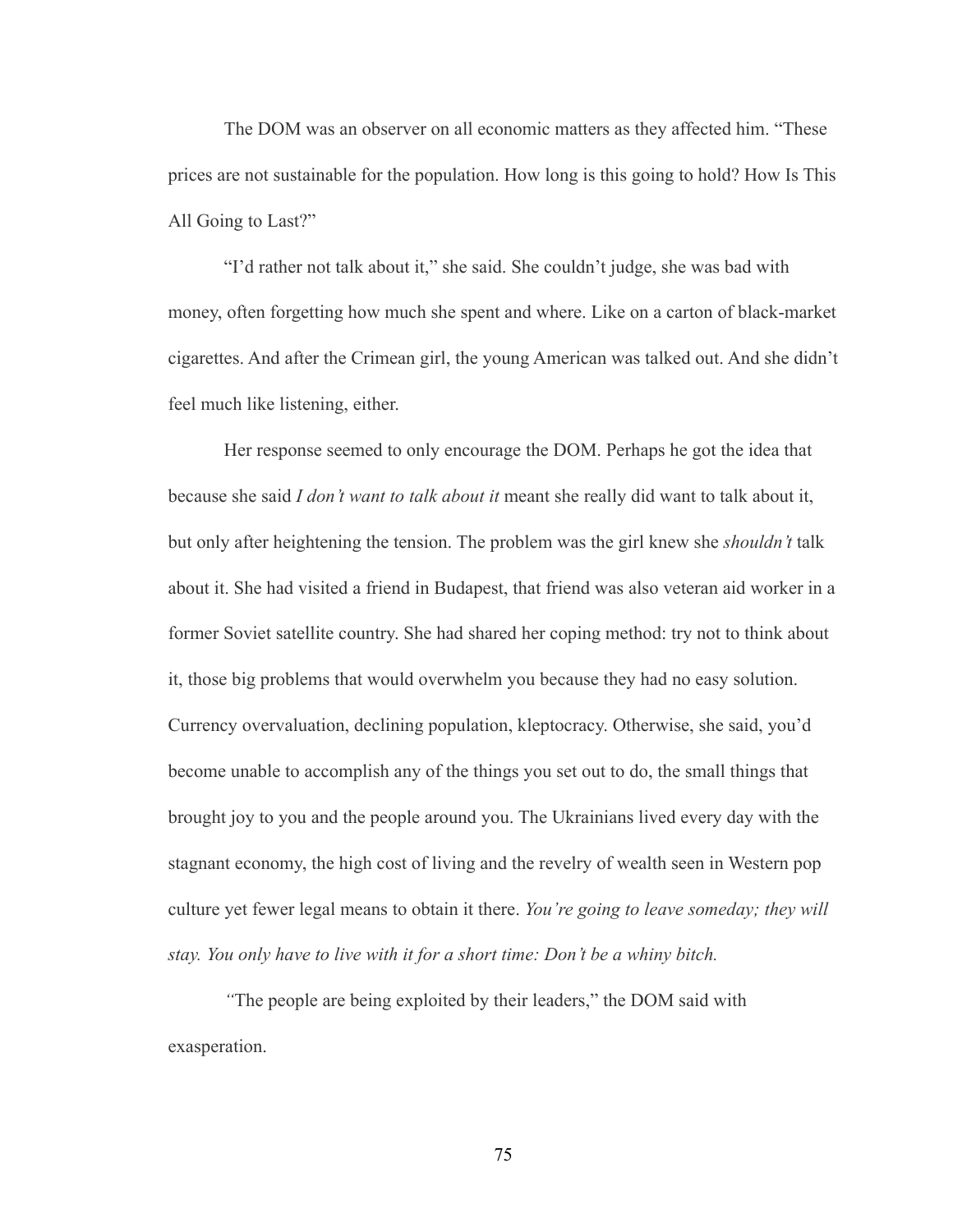The American girl tried to avoid political discussions with old people like this DOM, i.e., men with power and money who were part of the problem. He was intimately exploiting his Ukrainian "girlfriends," their desperation and their hope, which he seemed ignorant of, while vociferously cognizant that their leaders yielded to corruption because they had the opportunity and no system of checks and balances, a much greater community offense than his, she admitted. But she wasn't sharing a hostel with a corrupt Ukrainian politician. She was forced into interacting with this DOM wearing cultural blinders, distanced from a community that checked his bad behavior by the societal condemnation of gossip and icy stares, all the while inwardly acknowledging the free will of a desperate, beautiful young woman. How could the ancestors of immigrants judge others for making a decision based on economics and opportunity? Though she honestly thought it would just lead to a different kind of misery in a different miserable place. She stuck another cigarette in her mouth. *You're too young to be this cynical.* That's what Philip muttered before she walked out the door. She'd come here with him, for him mostly. But she would probably now leave alone.

 The DOM grumbled. "This corruption shouldn't surprise me. Everyone does it, even the Americans. Did you know that if you want to get a visa for an adopted child it is the American lawyers who suck you dry, not the natives, not the Russians nor the Ukrainians? In fact, that's what made the Russians so aggravated that they stopped international adoptions. It was the American legal system that was profiting from the whole baby business, not them."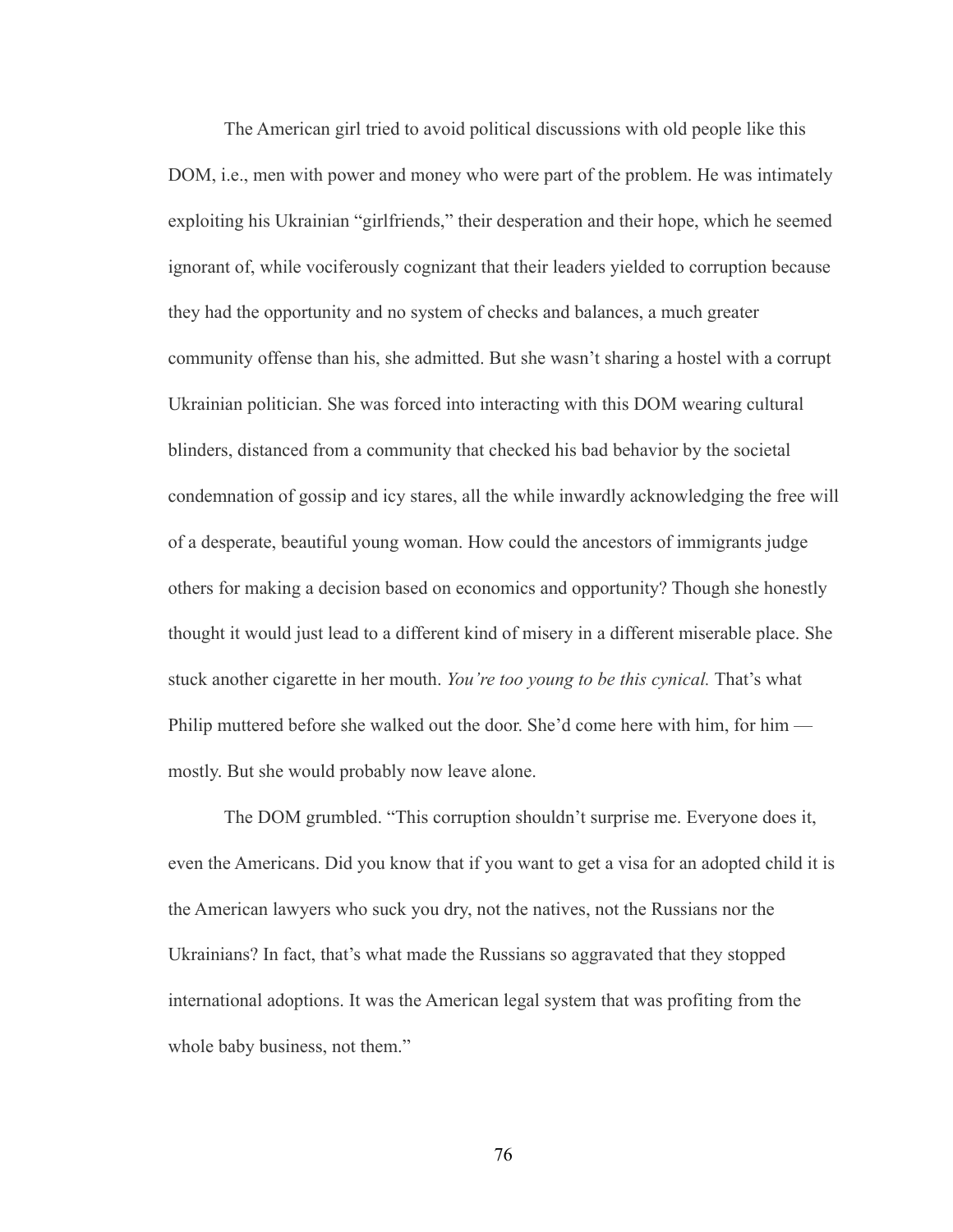She had it wrong: He wasn't ignorant of his involvement, he was very much aware of the system. He was angry, like the Russians, that he wasn't getting a better deal.

 She looked at him and thought of Philip. Perhaps it was better to embrace idealism rather than end up bitter and alone in a hostel, like this old man.

 The older American pecked at the keys of the community iMac, an obsolete model with a body like a turtle shell. If only he'd known how important computers were going to become, he would've learned how to type earlier. Though he was getting faster entering [WWW.UA-DREAM-MARRIAGE.COM](http://WWW.UA-DREAM-MARRIAGE.COM) into the browser window. He just didn't have a reason to learn computers before. He always had a secretary during his time in the Navy. He only needed typed professional correspondence. And the women always came to him. But now the business he had to do on a computer were all things he did for himself. And the women weren't as easy to meet. He threw himself into it now, taking classes at the local community college, but it was still so hard for his fingers to find those keys in the right order of thought to screen.

 No message from Katya. He leaned back on the lumpy sofa and rubbed his eyes. The lights in these places were so poor, made everything look so blurry. The other American in the hostel came in the room and stopped suddenly. She surprised him, too. *Oh, boy*, he thought. The girl veered and went to the kitchen table with a plate of food and one of those electronic tablet things. He preferred to have female company, and this one had nice tits and legs. She was alone here, so he could give her a chance. She looked like she needed it. Though, he had to remind himself, American girls were too expensive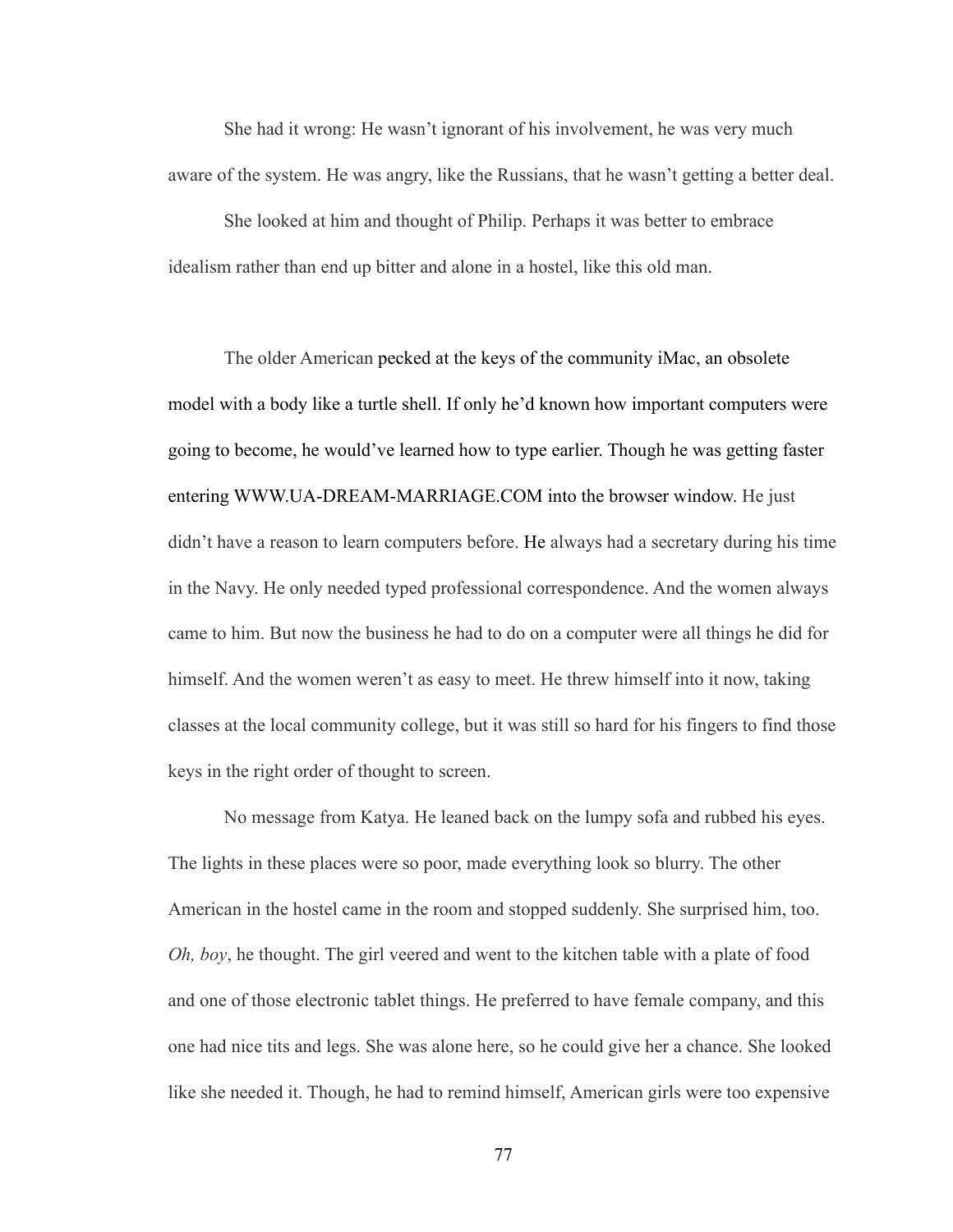and willful. But this trip to Ukraine had been more disappointing than ever before. He'd arrived in Kyiv, saw a girlfriend there, but she'd wanted him to spend too much money on hotels. Then matches in Zhytomyr, Lutsk and now Chernivtsi. Gorgeous ladies all, but the conversation plodded (they were never as good in English as they pretended online), yet their questions still managed to be penetrating. Ukrainian gals were not shy about getting to the point: *How many girls you see here? When you will want to marry? When can you buy me ring?* At least he knew for sure this young American wanted nothing from him, and he attributed compatriots with immediate politeness and shared interest, whether it was present or not.

 "Everyone tries to exploit you here, as I said earlier. But the Americans are just as bad! For example, you could buy a visa from the U.S. embassy for your fiancée for \$5,000," he said. "They see that you're desperate and they'll make you pay. These things are supposed to be free to deserving, skilled people. These embassy officials exploit the hell out of you, the sponsor, because if you're going to go through this then you're in love with her and they know you'll do anything." He felt good getting this off his chest, since he had more to mull over this time. By the way things were going, this may be his last time in Ukraine. There were greener pastures, places the dollar stretched much further.

 The American girl tilted her head down into that small flat screen. He rose from the sofa — knees cracking, he must be dehydrated — to sit near her so she could hear him better.

 "Some years ago, I knew a woman...Katerina, she lived in Moscow. I gave her \$35 so she could privatize the apartment she shared with her mother — you see, back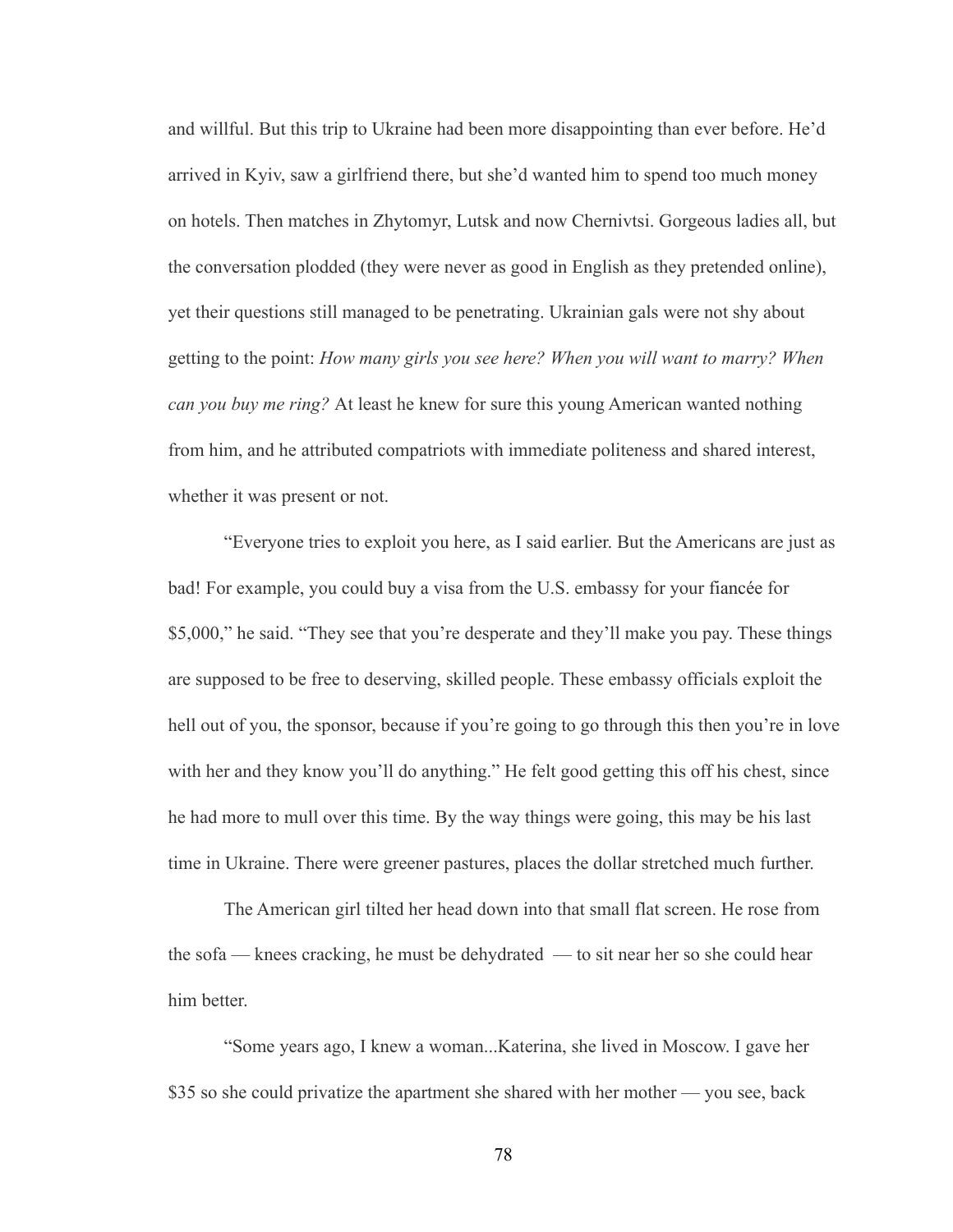then \$35 was a lot of money. It was a fortune to them. She was a good woman. I wanted to get her to America, but first they made her take all these tests and go through a physical — embarrassing stuff — and it was in that process that we found out she was real sick. I paid for her treatments, but I'm sure they made her feel lousy, in fact I know they did, because she stopped going to them. She listened to her mother — I can't begin to understand the power these mothers have on their daughters — and a shaman or whatever had Katya do some kind of folk witchcraft, something like burning a lock of her hair and then saying a prayer and then eating the ash. I mean, some crazy Third-World thing like that. Well, she listened to her mother, not that you shouldn't listen to your mother, I'm not saying that, but she wasn't no doctor and sure enough Katya was dead in a month"

 The American girl peered into him. She seemed really interested, as if the somnolence had suddenly lifted. But it was under that stare that his yellow eyes grew even more still, as if he recognized in that moment that his death was imminent, and until then, he'd truly believed he would live forever because he was a white American male and immortality was the thing a white American male could buy with a young Ukrainian girlfriend and a long-lasting prescription — except the eternal life his ancestors had achieved was found in lasting relationships. He was their immortality, and it was obtained only through endurance and conception.

"But this is it," the American girl said to herself.

 Suddenly, his eyes flashed around the room — and this was *it*, a hostel when the hrynya was nine to one U.S. dollar, alone, when the girl he most looked forward to seeing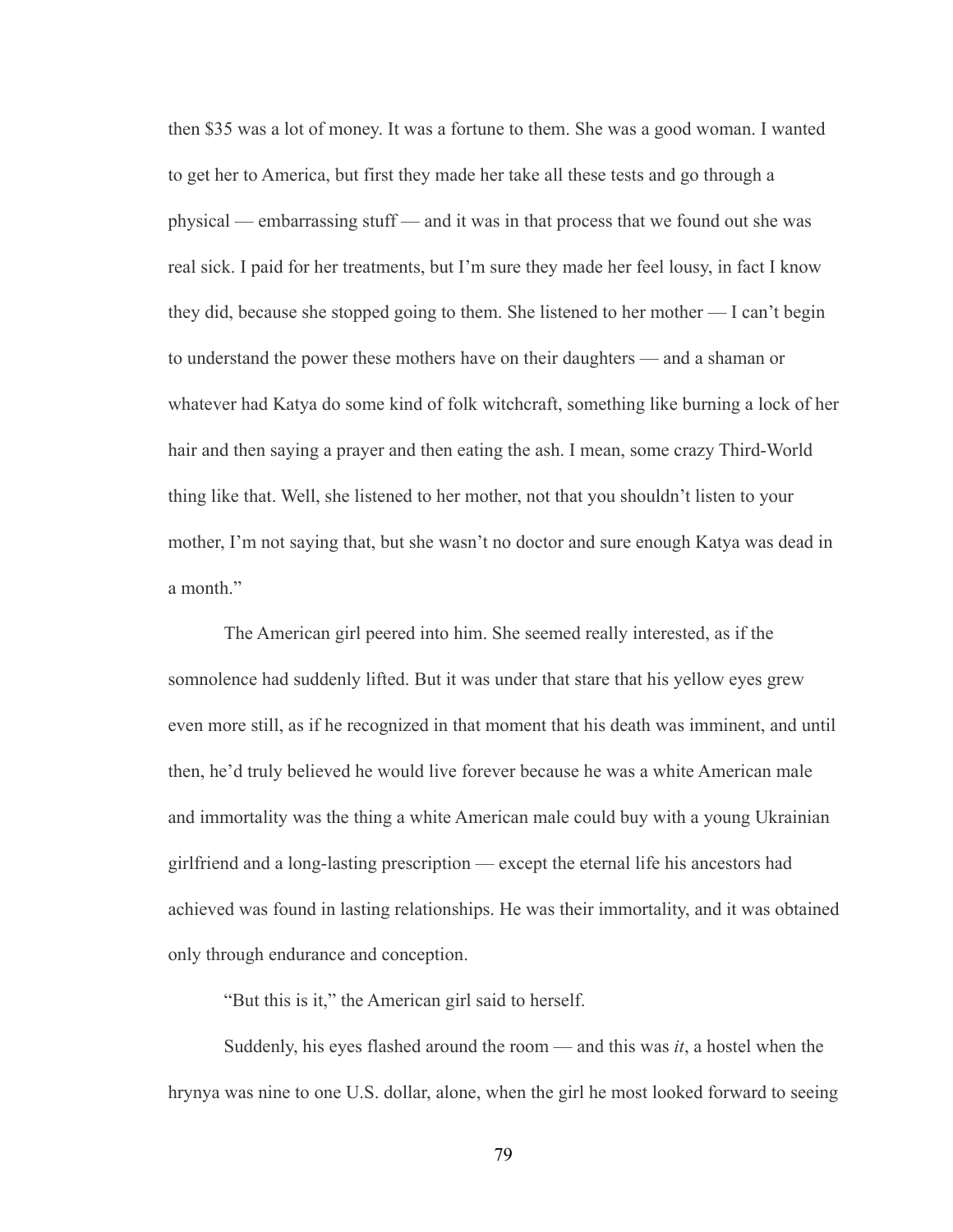had quit him *cold turkey*. It was as if he could see his own family tree and the inked-in span of the ancestral years ending at his blunt branch and an ominous blank, just waiting to be filled with a terminal year in an anonymous Transatlantic cursive. No branch beneath, none around. He hadn't wanted this for himself. He'd tried to bring a child over, too. He had wanted to sever himself from his family tree, to no longer carry that branch across his back, to create something of his own, but using nothing of his own root.

"But this is it," she repeated.

 The older American snapped up, as if some ghost from the past had just gone patriarchal on him, rousing him, putting a fear in him, suffocating the defeat.

 He humphed. "My girlfriend here is mad at me — she wants to marry me and I don't want to get married. I've always been able to avoid it. But I really like her, so if Katya's going to get too upset, I'm just going to go ahead and marry her."

"This one's named Katya, too?"

 He could've told her that the women he met all had the same names. He kept count for a while: three Innas, seven Olhas, twelve Anastasias. But instead, he went back to the hostel computer. He'd wanted to hold a familiar conversation with a friendly person in his own language. Oh, the rare happiness of comprehending every single word that was said, and knowing that every word said in return would be understood as well. But what he really wanted was to be thought of as a man of great knowledge and experience, and instead — he sensed it in her awakened state — the young woman looked at him with a mixture of pity, like he was a dirty old man. That was even worse than the girls who saw him as an escape from an even worse situation. But wasn't that what he wanted? Hadn't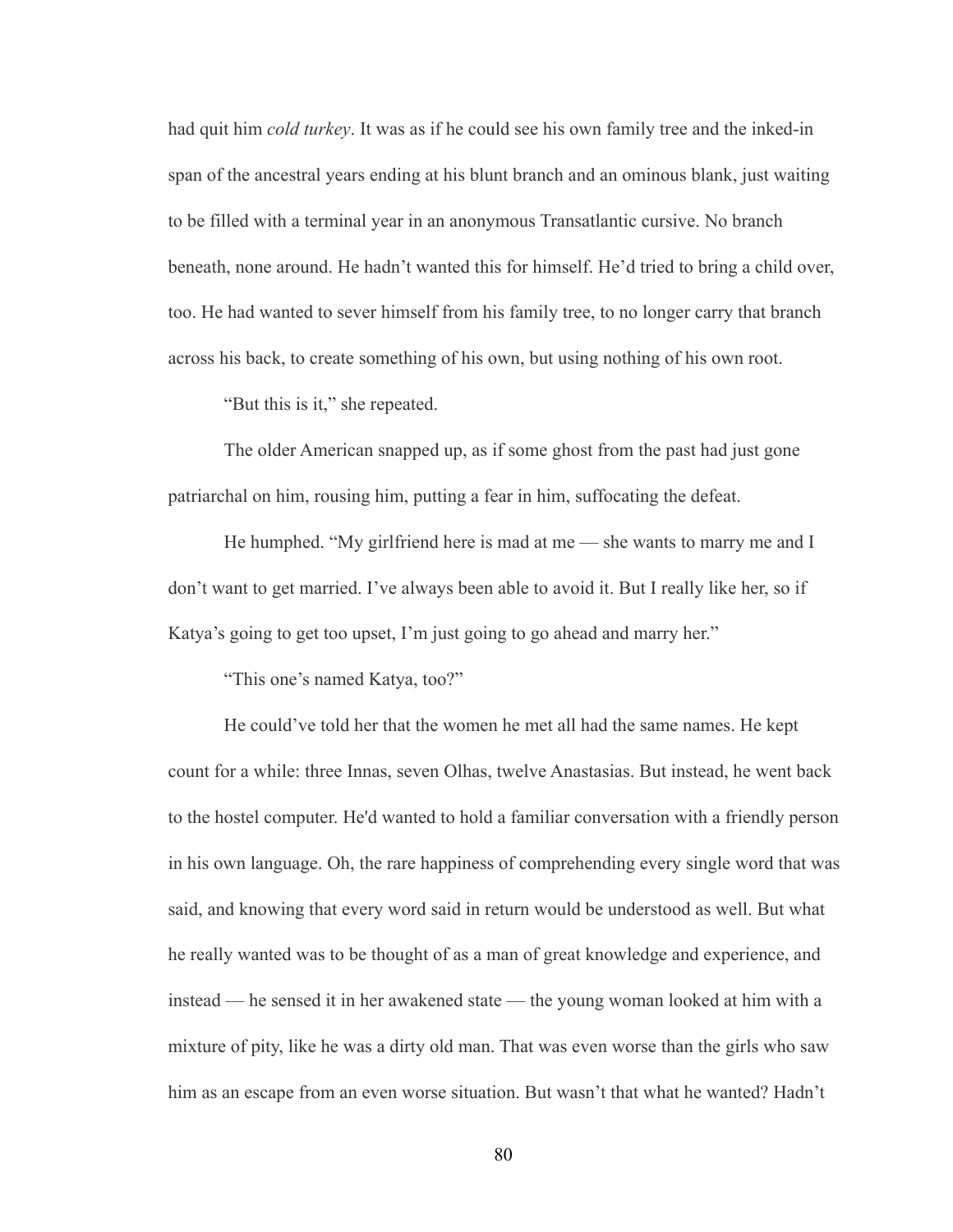he brought himself right to this hostel — laying out the end of his life as if he were planning a vacation? He shook the end from his mind.

 The Crimean girl had been exhausted after three days of wedding festivities, and still hungover from the hot spiced *horilka*. She'd become friendly with the American girl also staying at the hostel because both of them smoked and smokers acquiesced to being friendly to other smokers despite language barriers (if one wanted to easily become acquainted with other travelers, one only needed to take up the habit). Both were sure that the other greatly enjoyed the conversation, few sentences understood by either, though many words. Great handfuls of sunflower seeds were also consumed between them during these times. But when the American accused the Crimean girl of taking 100 hryven from her wallet, the girl found the words to defend herself.

 "Did not take," she said. "I do not." The Crimean girl looked embarrassed. She was embarrassed for all of them. "I have no money." That was true. Her train ticket was purchased in advance, and all the money she had, she'd given to the bride and groom, a distant cousin. She was a foreigner in her own land. She spoke only Russian, so the distance between her and this branch of her mother's family was more than the kilometers, the two days it took her to get here by train.

 The American girl clutched her ruby red sequined wallet. She then upended her rucksack, cursing the whole while. It seemed to the Crimean girl that the American was having emotional feelings, so she left to give her privacy. But the American followed her. She was even more embarrassed then at the American's shouting. Thank goodness they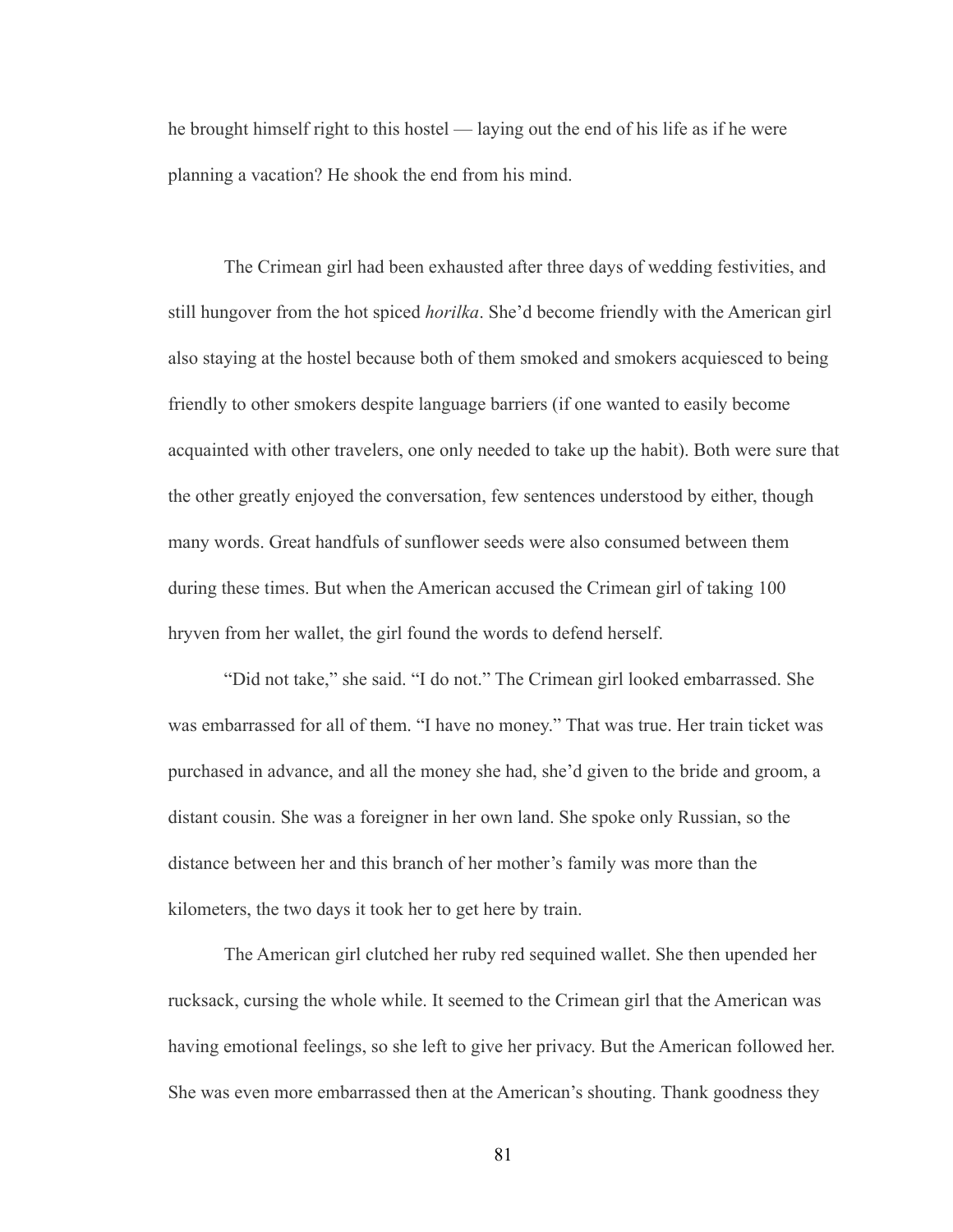were the only ones staying in the hostel. Americans were always so loud, like old drunk Russian men, but without being drunk.

 "People are always taking things from me, taking, taking, taking, and I have nothing left! Look at me — there is nothing left!" She threw her red wallet across the room.

 "Is nothing left?" the Crimean girl tried to pronounce the words like the American. It was good practice, actually.

"That's how I feel, though I guess it isn't true."

 The Crimean girl shrugged. She made herself a cup of green tea, one also for the American because it seemed like she needed it. That's what her mama always did in times such as these. Perhaps this American had no family to do these things for her. Families moved apart in America, she knew.

"I just thought…I just thought this would be different."

"This would be different."

 "You know, you come to a foreign country with the man you love, you think you're going to marry him and be happy, starting over fresh together."

 "Happy starting over fresh together?" She placed the mug of green tea into the American's hands.

 "Human nature is just the same, all over the world. And no matter where I go, I will be the same."

"It will be the same."

"I wanted so much more from my life than this life."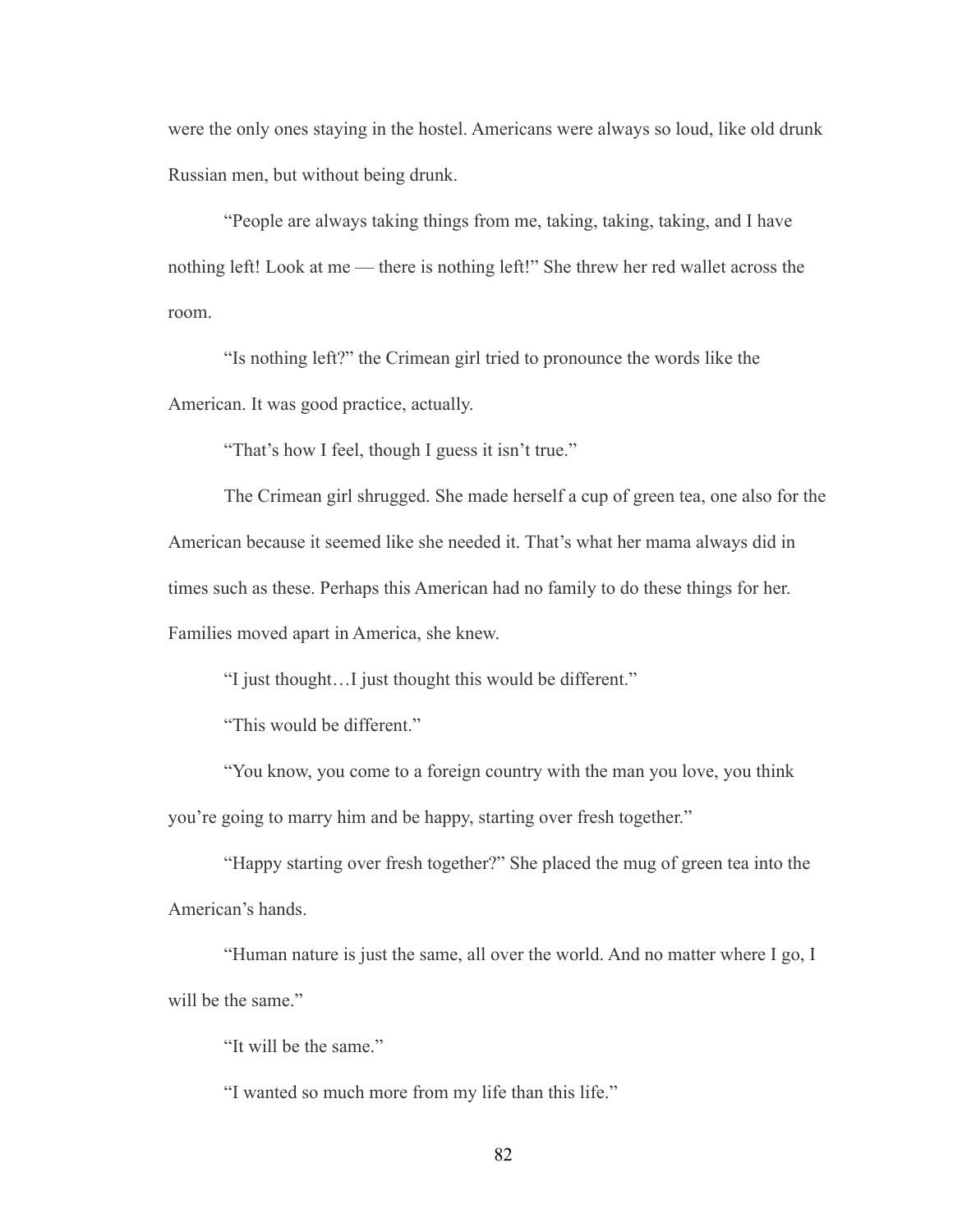"But…this is…it," the Crimean girl said, struggling to put the words together. She shrugged again and sipped her tea.

 They sat on the patio smoking together in a bungle of silence, understanding that best.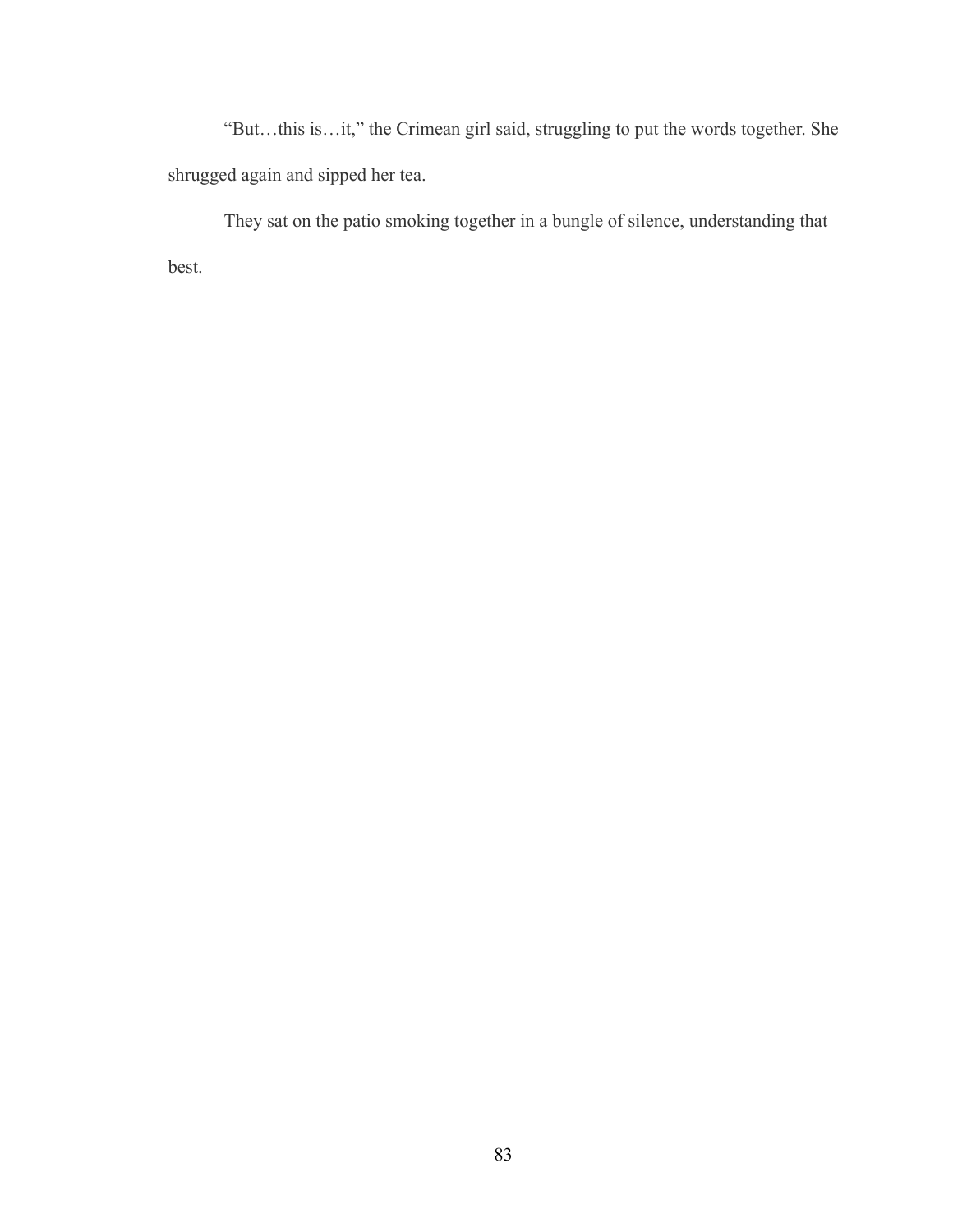### IHOR OF THE CARPATHIANS

 Volodya, my younger friend and sometimes cultural translator, was born and raised in a small town on the edge of the second-largest mountain range in Europe, called *Karpaty* in the Slavic tongue. This arch stretched nearly a thousand miles over Central and Eastern Europe. In those days, my work as a freelance writer kept me mostly in Kiev, where I also copyedited translations of folk tales and scientific medical articles. It was during one of our weekly conversations that Volodya offered to show me real Ukrainian country life. His home was what he called "the gateway" to the Carpathians, a term I hadn't heard since my cub reporter days covering tourism in northern Nevada, where both Reno and Carson City were "the gateway to Lake Tahoe" — meaning the place you would pass through on the way to someplace better. Staying or passing through, I was happy to pull myself from stacks of texts, where current events were blending into old world village romances and merging into new experiments in polypeptide bonds found in cancerous liver cells.

 At the regional central bus station in Volodya's home *oblast,* I was surprised when we boarded a rather large, modern bus heading to Vyzhnytsia. I thought then that perhaps he had underestimated the size and importance of his town. I felt a bit disappointed. I wanted to see a quaint village, not another post-Soviet city, but at least I was able to sit back comfortably after the overnight train. It had been an invigorating introduction to Ukrainian long-distance travel, but also a rattletrap fourteen-hour ride that irritated my sciatica. The tension eased when I breathed in the air of recent rains and blessed open space, rather than the confines of city and tiny train compartment. I found contentment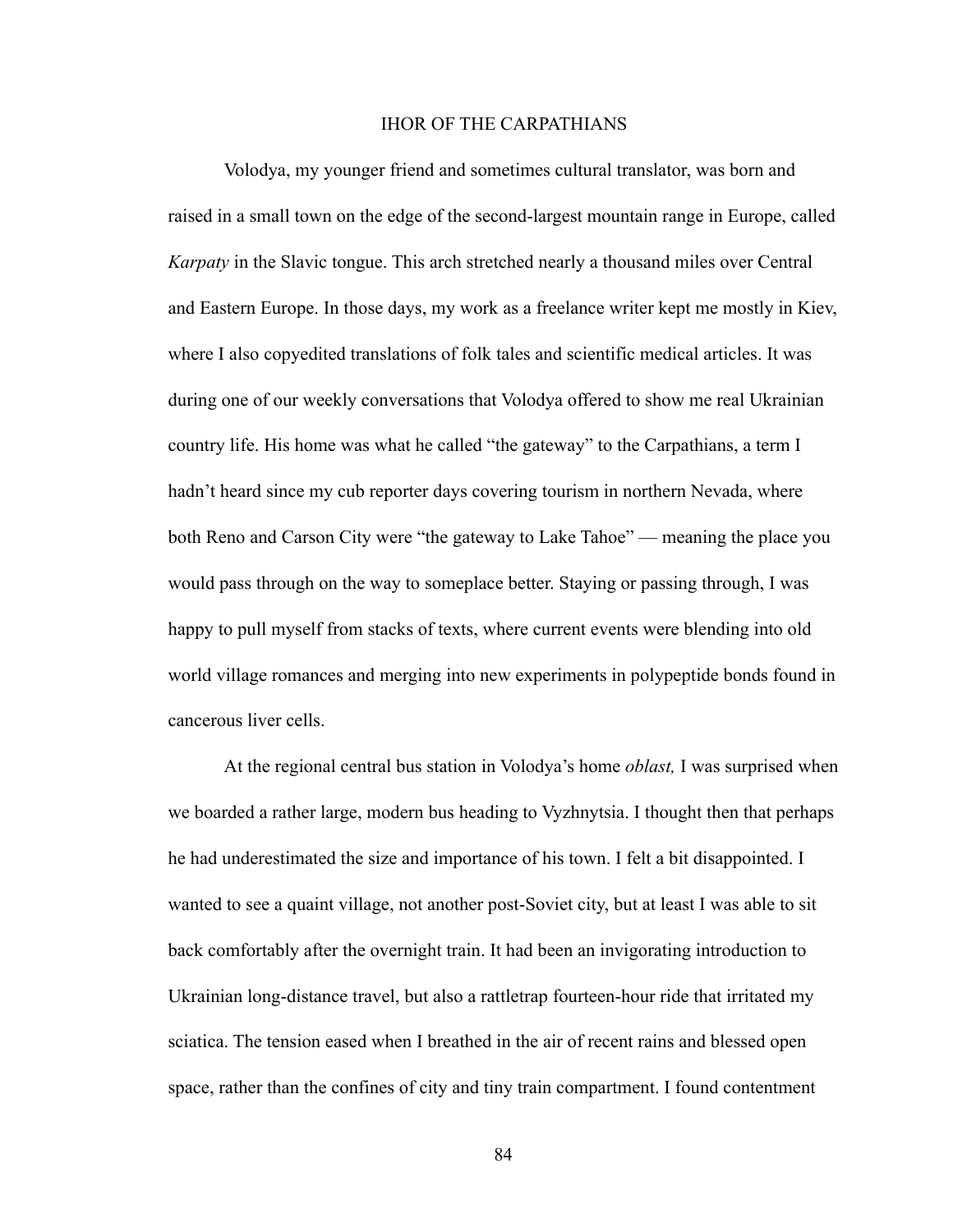watching the countryside pass by. Hunched grannies in head scarves sold garden vegetables on the side of the gnarled road. Goats and horses tied to electric poles grazed on the new spring growth shooting through the broken pavement. I saw two aunties wearing only bras and long skirts hoeing the potato field in front of their square house*.* I spied a grandfather taking his cow for a walk along the road. The old man slapped the cow's side with a long reed as he typed away on his mobile phone with his other hand. I mused that all these older Ukrainians led a much more active lifestyle than me, and I probably had more pains than they did.

 Our bus passed three-story houses built with red brick and other decorative rocks surrounded by tall, ornate iron fences. Still others had copper or aluminum caps on the turrets, as if the homeowners feared an invading army equipped with flaming arrows. Volodya said they were constructed by local families with children working abroad. They were attempting to re-create the majestic domiciles they'd seen in Bavaria, Tuscany or central Switzerland. The children were able to send money back home for the construction of these pseudo-castles in the hopes that the whole family would one day occupy them. So unaccustomed were the folk to the powers of new money, my friend said, and the fear they might not get the materials later, that a home was built in pieces as the money and supplies came in. He said the currency crisis had stalled many of these projects, and the country's economic stagnation did the rest. Many of the homes sat as shells, or just empty, when relatives abroad realized it was far more lucrative to stay where they were. Volodya's eyes shifted downward, crestfallen.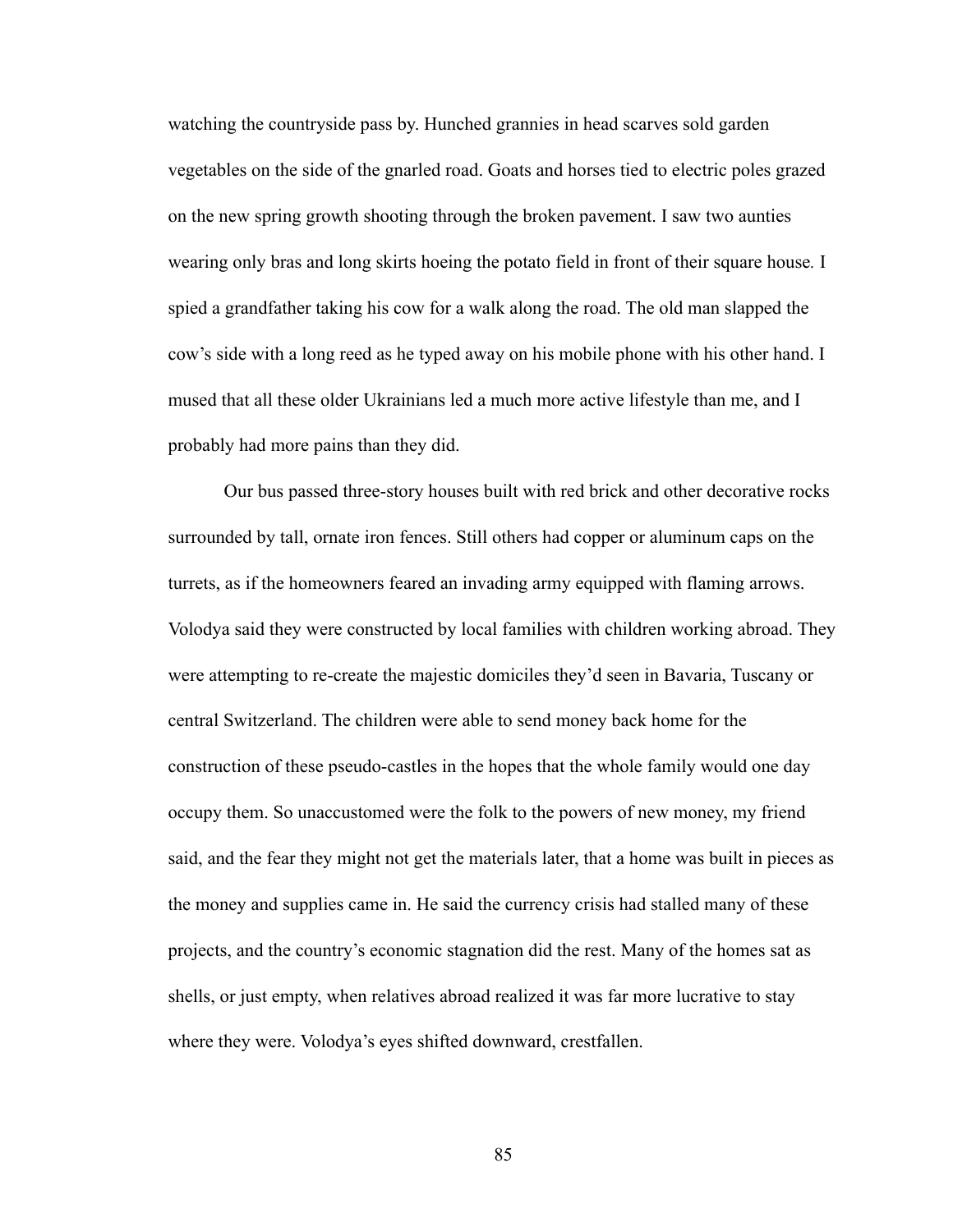It wasn't long before I was looking up at what we from the Sierra Nevada would call "hills." The verdant firs covered the undulations like thick mossy paste.

 "These are what pass for mountains in the Ukraine?" I asked my friend, which he took good-naturedly, as he always did with my jokes.

 The ancient Carpathians seemed to be considerably more weathered compared to the new world and its alpine peaks, created by the relatively recent perambulations of our tectonic plates. Americans were as mobile as our land. The Carpathians had been worn down by nature and time — they endured just as the people did through and despite war, occupations, oppressions, and suppression of the native language. Here, geography had a longer time to settle into itself, as the new modern Ukrainian did into villages and towns now sprouting mobile phone towers, tour offices and sidewalk espresso cafes.

 Volodya and I stopped beside a vibrant yellow and blue piece of graffiti painted across an old fence, a strange touch of urbanity along a dirt road. It read "Bukovyna" in stylized Cyrillic script. He said we were on the edge of the historical region famous in a bygone era. It seemed like an old historic name would be too banal for a young and rebellious graffiti artist, I added.

"Our young people are very good at history." He laughed.

 I'd recently written a news story about how the rural areas were emptying out, that young adults were either getting jobs in the big cities, or just going abroad to work. Now I saw the beauty in the spaces between city civilizations, but did not find it to be empty. Children were heading off to school; old people watched from their gardens. Sure, the younguns' wanted a more exciting life for now, but no doubt many of them would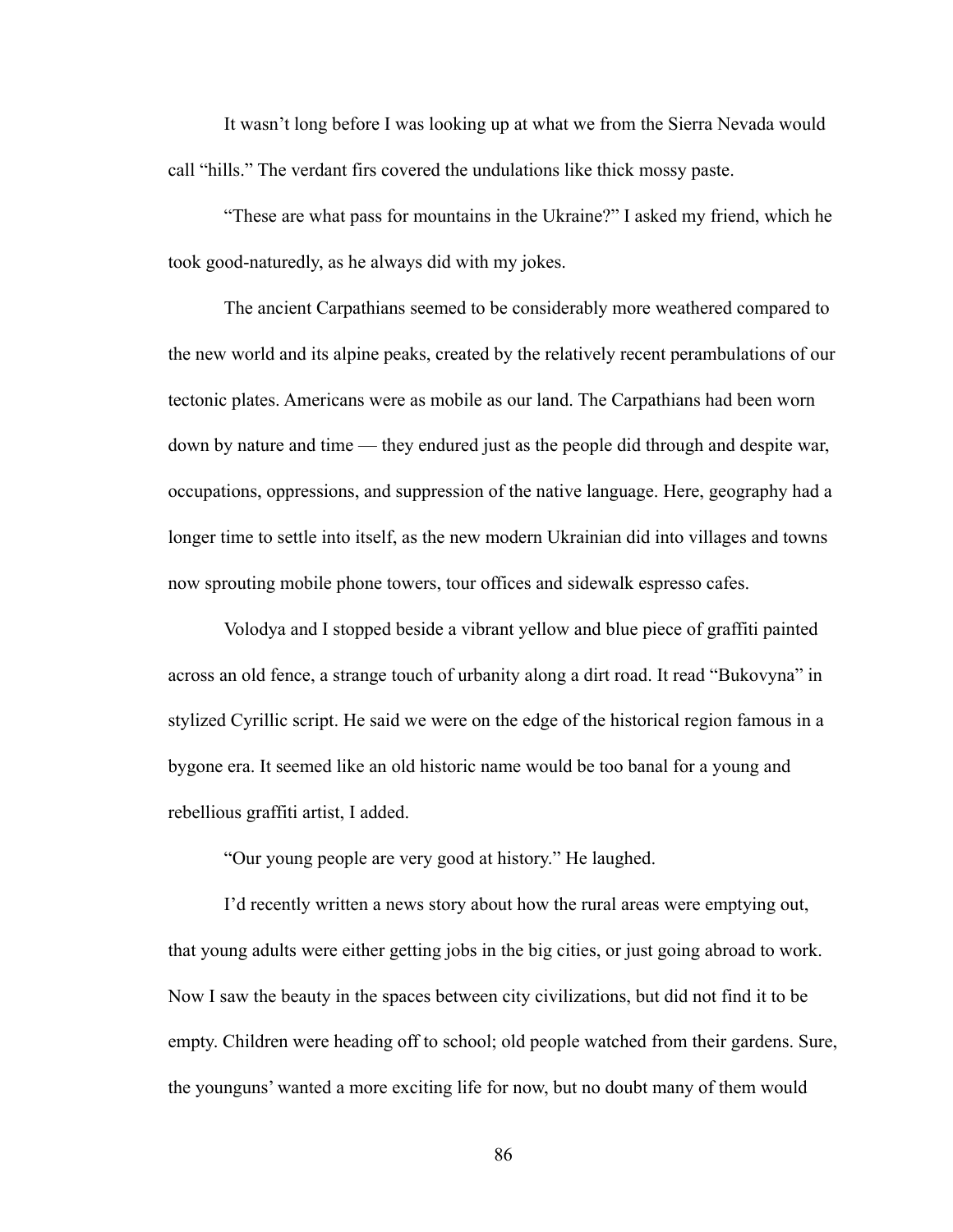return to raise their children and farm the family land. Plaster and pastel-colored homes were arranged along the road, each as different as the next, though all contained variations of beetroots, chicken huts and patriotic trident flags. I smelled a sweet fragrance, like overgrown honeysuckle after the rain.

 "I've never seen a town so undeserving of being called a 'gateway,'" I said, and not at all to placate my companion.

 He nodded back toward the long, gleaming bus. "Would you like to hear story of how we got the nice *marshrutka*?"

 I glanced back. The bus still had German site names on its destination signs. This was a luxury coach for Ukraine, and it was used only for running between his town and the city. I was enchanted by the picturesque villages we'd passed through because I had the opportunity to observe them. Usually, the smaller Soviet-era buses were standingroom only, windows closed by old women sure we would all catch cold from a draft, curtains drawn to keep the sun from baking us like the shiny, crusty traditional Easter bread. This foreign bus had large, quality tinted windows and plenty of plush seating.

"We have Igor to thank for that bus."

 I chuckled a little at the distinctly Slavic name. In this area, it sounded like I*h*or since the g sound was used in Russian, but a relatively recent addition to Ukrainian, and then used mostly for foreign words, like *G*oo*g*le or Lady *G*a*g*a, but still then sounding to my ears like *H*oo*h*le or Lady *H*a*h*a.

"But Igor did it because of my sister. She was the local beauty, you know."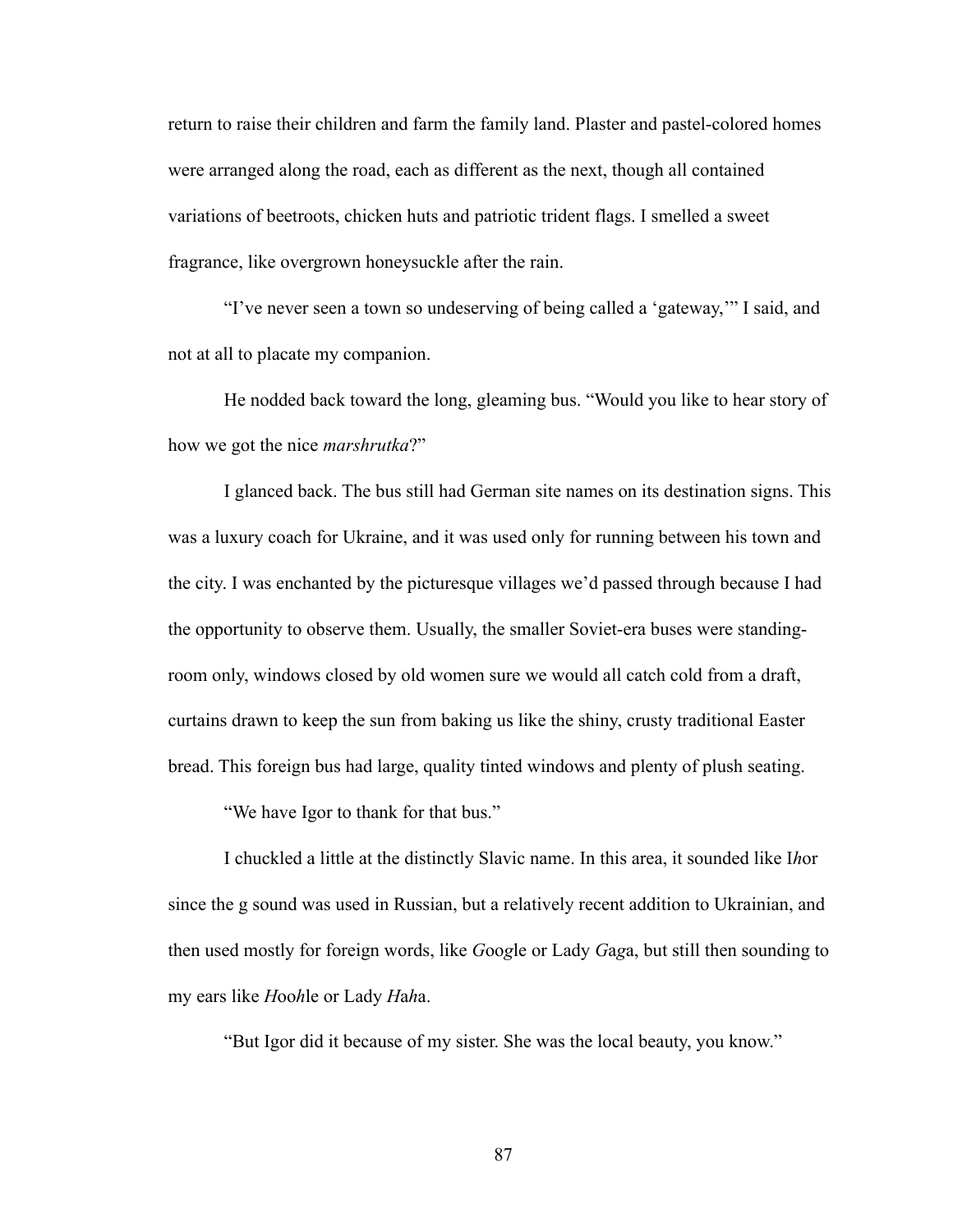I noticed then my friend had an expression of resignation and perhaps even defeat on his gentle countenance. Despite being much younger than me, he had far more responsibility. Volodya walked me into the dirt between the road and a bordering fence and then intoned this narrative in a manner I had never heard from him. He didn't smile, he didn't quite frown, he didn't change his tone from a downcast monotony. All through the story rambled a shocking earnestness which showed me plainly it wasn't the luxury coach he wanted to talk about at all, and perhaps this was the first time he'd ever spoken of his lovely sister and the family tragedy to anyone outside his circle — he probably never needed to, everyone who mattered already knew. He regarded this and my knowing it as perhaps the most important matter that had ever passed between us, we two always kind to each other on the level of friendly acquaintance. He wished to share with me the admiration he felt for his beloved sister, and by me knowing this story I would really know him. The environment of the telling did change. In the beginning he often veered me onto the shoulder before a car sped by, which he seemed to sense before I heard. Then in his home, where it was interrupted out of care for his mother and her sensitivity. I let him take his time with the tale.

 "Toward the end, we saw Vika only twice a year, if even that. It was so expensive for her to come back to Ukraine with Little Vasel, and then we always met them in *oblast* center. She could never come back here. Vika, widowed young, left her home to work in Italy rather than be forced to take up with a local mafia boss's son."

 I found that the Slavic people often started the tale with sorrow and ended it there, too.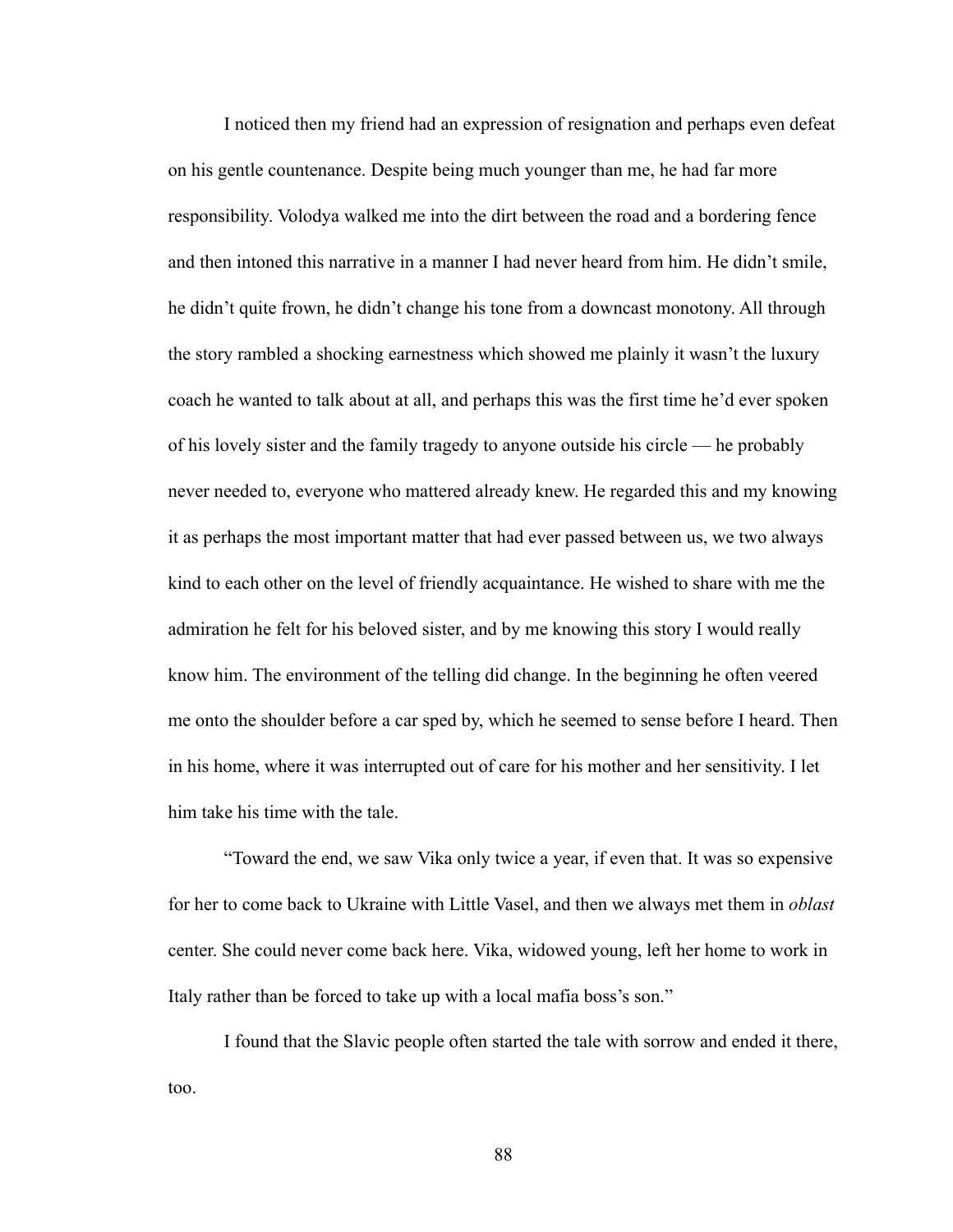"Vika was just a year older than me, and all my school friends were in love with her. Of course, she cared only for Vasel Victrovych since she was twelve. They married when she was in her second year at university. She still pursued her degree in translation because she knew she would have to work, and this was what she wanted. Vika was the hardest worker. Nothing would stop her from providing for her family. And she wanted to help our father buy his own taxi. Back then, he was under contract with a transportation company, which was also run by mafia, a long *ten-ta-cal*, as you say, am I right? It was a real shock and so miserable when Vasel was killed. It sort of fueled her ambition, but also handicapped her, I'd say. It was though she thought it all was up to her now and she was on her own. Of course, widows and orphaned children get some benefit from the government, but this is not reliable, and Vika wanted to do as much as she could on her own and then help the family since our two little sisters still needed to go to university. Vasel's death gave Vika a horrible emotional despair. It put the fear in her of just how hard the rain falls on the just and unjust alike. She had nightmares. She never would get in an automobile, and she would not allow Little Vasel on roads in one of our old Soviet *marshrutky* — with our roads like they are, who could blame her? Particularly with what happened to her husband. That speeding car tore his body in two. There was nothing but two strings of muscle holding upper and lower torso together. Vasel's liver was tucked into a pothole as if devil himself arranged it. His stomach and intestines were flung about a nearby utility pole. Can you imagine seeing that horror in your mind every night?"

 By this point we were sitting at his family's kitchen table. I set down my slice of bread slathered in raspberry jam. Volodya then stopped the story when his dollop of a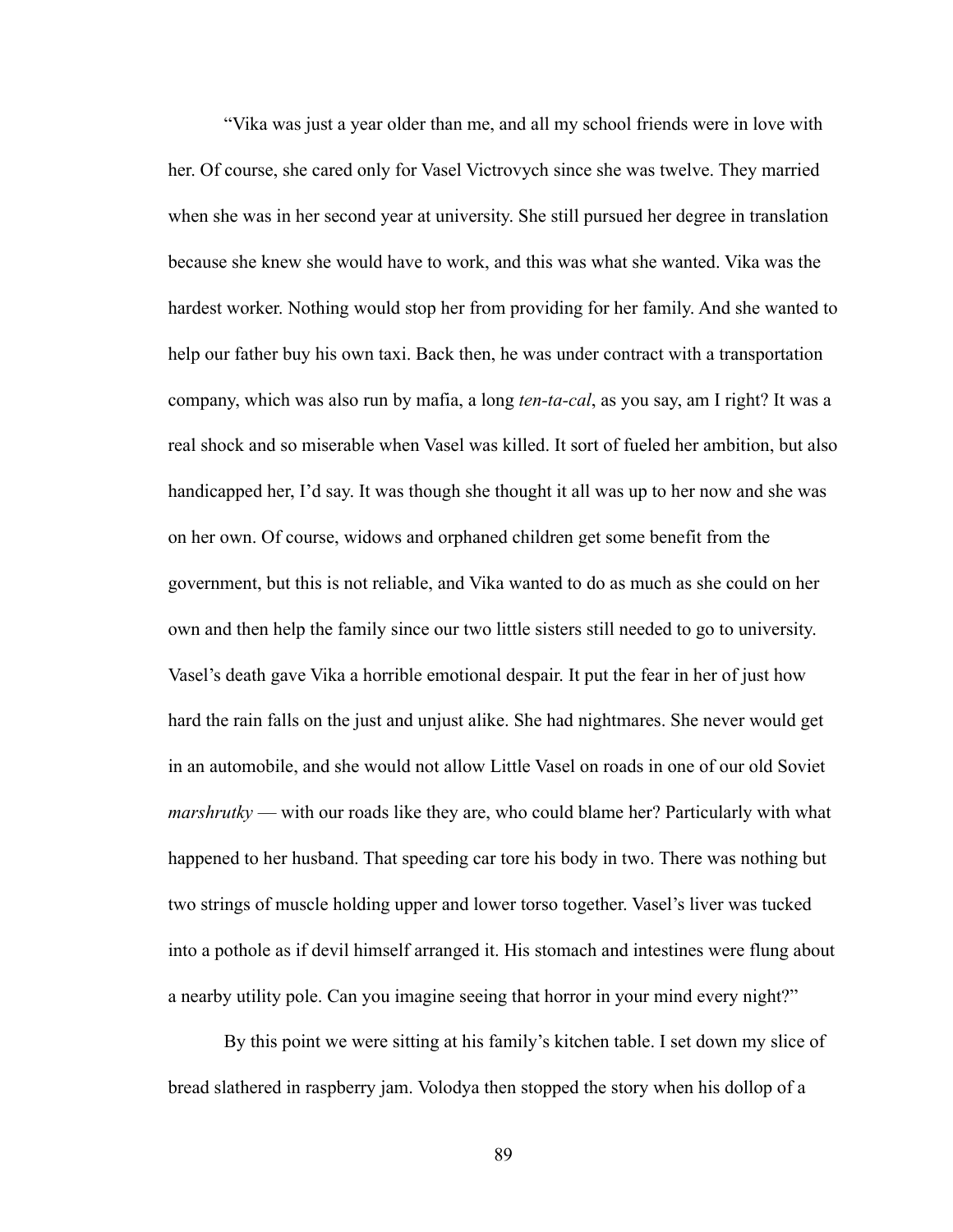mother entered to serve us bowls of mushroom soup. She was helping her husband with the barbecue outside. In Ukraine eating was done in stages, something like the construction of houses, I guessed. She smiled so kindly at me I wanted to call her mama, too. I felt looking into her big eyes that I could see her past, present and future: her life as a young, kindhearted girl, her motherhood as a time of great sacrifice and devotion to her four children, and now a comfortable old age fawning over the next generation. Volodya and I soon went to sit on the porch to smoke cigarillos I had bought during a recent assignment in Vienna. From the back porch, I could see the garden — a mysterious corner ruled by a chained mutt the mother called "pest." The pest ran hyper paths into the ground inside a minefield of sunflowers and riotous bushes waving their colors in the wind. Volodya's mother gave me a stein of homemade beer and filled it up and up with no say when from me. Other than her delight in my presence, taking up the rest of the yard was the small cabin where I was staying that night. The darkness was coming on fast, even though it wasn't long past six.

 "It was built for me," Volodya said about the cabin. "I know I have degrees in translation, but I don't want to leave my mother. I don't want to leave my home. I love my mother so much. Soon, after I have a bit more money saved up, Natalka and the kids and I will move in there."

 I couldn't imagine many Americans agreeing to such a situation or, in fact, looking forward to it. I would've felt such pressure if I knew my parents had built me a house right in their backyard and expected me to find a wife, have kids and live beside them for the rest of their lives. It was a beautiful spot for a week's vacation, not for the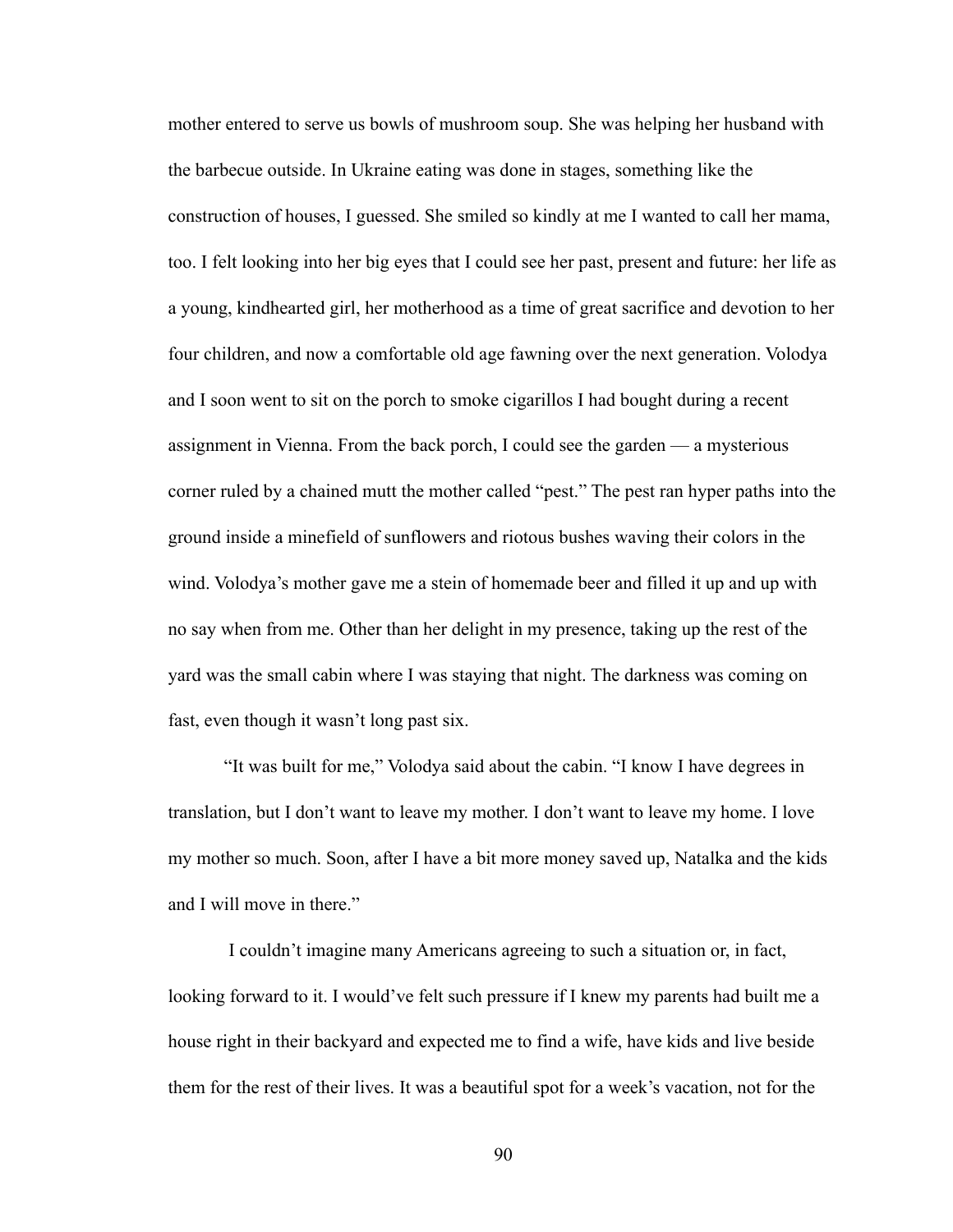rest of my life. For the first time then, I realized I would never fully understand the Slavic mind, not with my mentality so ingrained in independence and mobility. I was the odd man out here, one who'd never settled, and as much as this foreign lifestyle confused me, I could see that my friend did want it, and I could see the charm.

 His mama looked warily up to the sky. Her skirt and apron whipped about her knees. She spoke in Ukrainian. Her son waved her inside, we stayed on the covered porch. Mist obscured the trees atop the closest mountain, the leaves seemed a deep hunter green. Volodya continued.

 "I'd like to open a little business in Vyzhnytsia. But it's hard to make it work because of mafia. An entrepreneur will find himself paying many unexplained taxes to government officials and then also fees to local mafia boss. Igor was my friend from primary school so I knew best how it worked. What stays in my mind is a time Igor and I were coming home from school — he would often give me a ride because he had a car three German cars then and one from Japan. That day we were in his gray BMW. We sped by militia station and the officer saluted Igor! It was because his family paid their wages. But I suppose if it weren't for them, we wouldn't even have police at all. Igor and I passed a restaurant that had been up the street there and Igor says to me that they were going independent. It was brave. "They may have some problems," I said. Igor didn't take his eyes off road, but he said he hoped they didn't, but that I was probably right. He figured they'd have problems soon enough. He was a nice guy, Igor. He rules us all now — as hard as his mother before him, like iron nails in pine coffin. He was fated to live this life. Though he tried to stop it — back then. He would come home from university in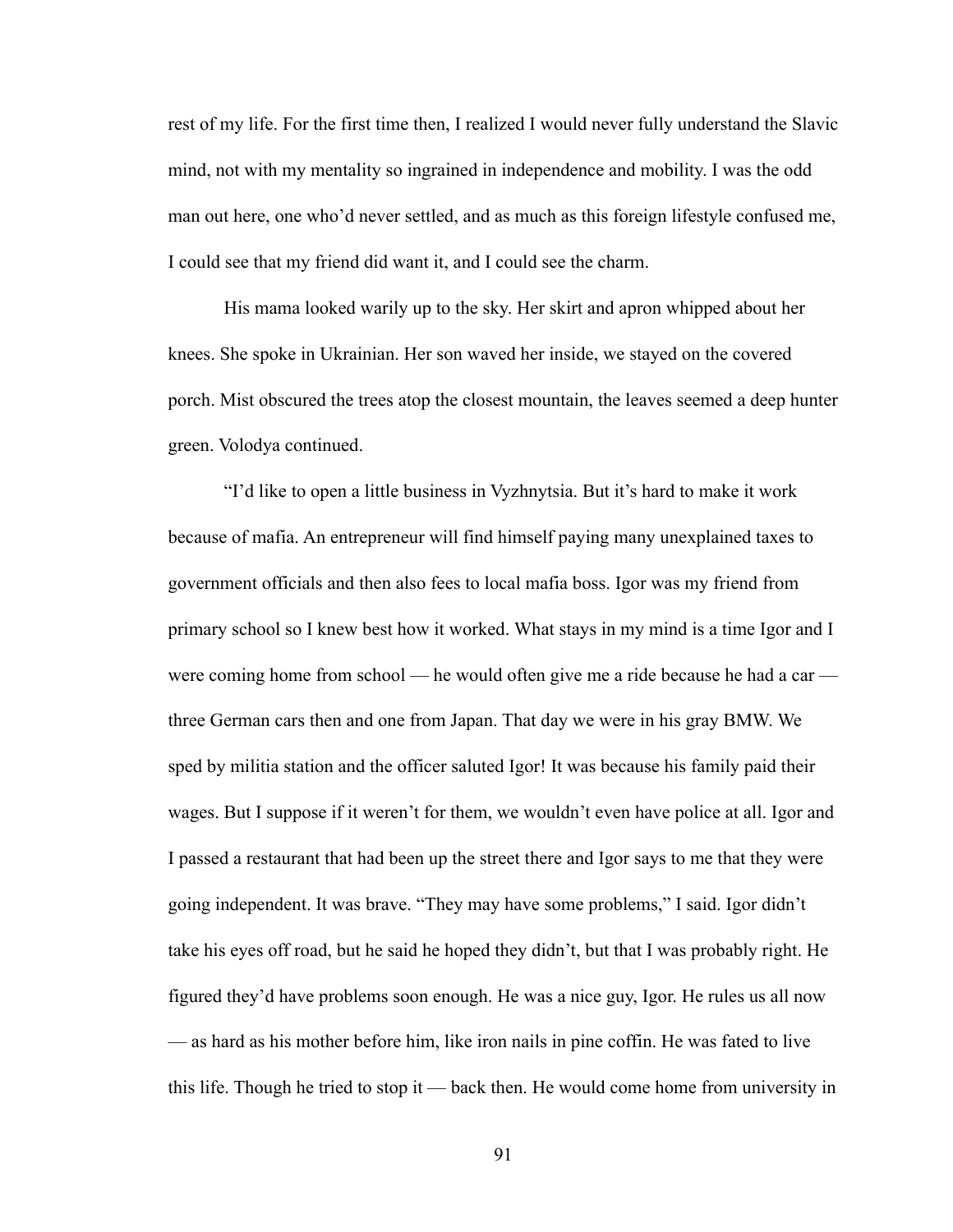Kyiv and we would talk in English to each other. He was really good in languages, especially German. I think he made himself good in hopes that he'd be doing business straight. Around here crooked business is in Russian and *surjik*. That empty lot we passed on the walk up to my house? Well, that was where the restaurant used to be. The fire general agreed it was the fault of the proprietor. Now who did he agree with? You can guess.

 "Also that day, I told Igor that Vika was moving back with Little Vasel. I said he should stop by later, since I knew the two of them always were friendly to each other. He didn't. But later that night, I came out and I saw his BMW parked down the street. I looked back later and it was gone. It continued this way all that first summer Vika was back.

 "Her fear of driving wasn't too bad at first because she didn't need to go anywhere. It wasn't until Little Vasel was older that there was a problem. He was always a bit slow so I asked a doctor I knew to come test him. This doctor told us Vasel had a developmental disorder, so we probably wouldn't find the proper schooling here in town. It was a sort of relief then to know what problem was. The government would get him a place in special class in Chernivtsi and Vika was real keen that he should have this opportunity. We all agreed with her, but there was the problem of how to get him there four times a week. She couldn't move away from our parents and she wouldn't drive in a car. She wouldn't let him take a *marshrutka*. We had no solution. So, for the first few weeks he was supposed to be at this school, she just stayed at home teaching him. It upset our mother really bad. She cursed corrupt government officials for making the trains so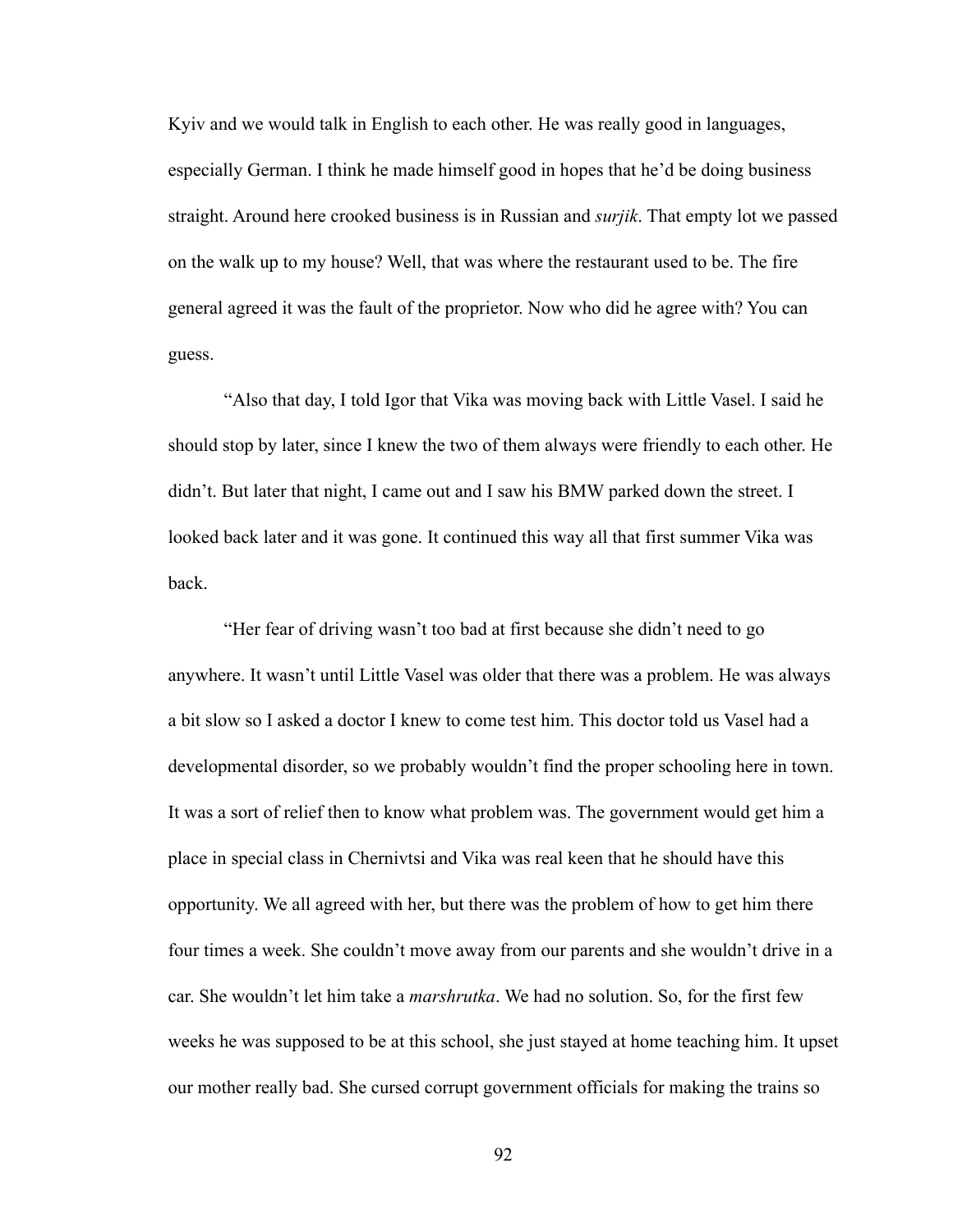infrequent and expensive between here and Chernivtsi — the rail is owned by government and various interests were trying to make it go bankrupt so country would have to privatize it. Travel options were so limited so the *marshrutky* companies could charge as much as they wanted, knowing that we had to pay it. The companies then pocketed that money and didn't use any of it to make improvements on their buses, despite the fact that more people were using them and the buses were not as safe as they could've been. We felt imprisoned by lack of transportation. It was during my first break from school that year that Igor saw me at bus stop in the oblast center and offered me a ride home. He was coming from university in Kyiv and could take me back with him. I was so grateful to him I couldn't even express. I thought I would wait for hours and still not get a place on bus. Igor asked about my family and I told him all of our troubles. Normally, I would not have done so, but Igor was an old friend and my mind was heavy with these problems. Igor didn't say anything for the whole drive. He just listened.

 "Vika was outside with Little Vasel. I thought he would drive away and just watch her from afar again, but he did stop for a bit and the two of them talked and walked down the street. I saw the neighbor's curtains open and then fall back. Vika did look lovely that night. She sort of sparked up when she saw Igor. I think she yearned for intellectual conversation in those days. She didn't have any people to speak English with when I was gone, and her German, too, had been pretty good. Yes, she looked happy then. You know, the funny thing is it has been so long now...I have replaced her in my mind with the image of a glowing angel. But then she rushed in afterward, looking very disturbed. I asked her, but she would not tell me.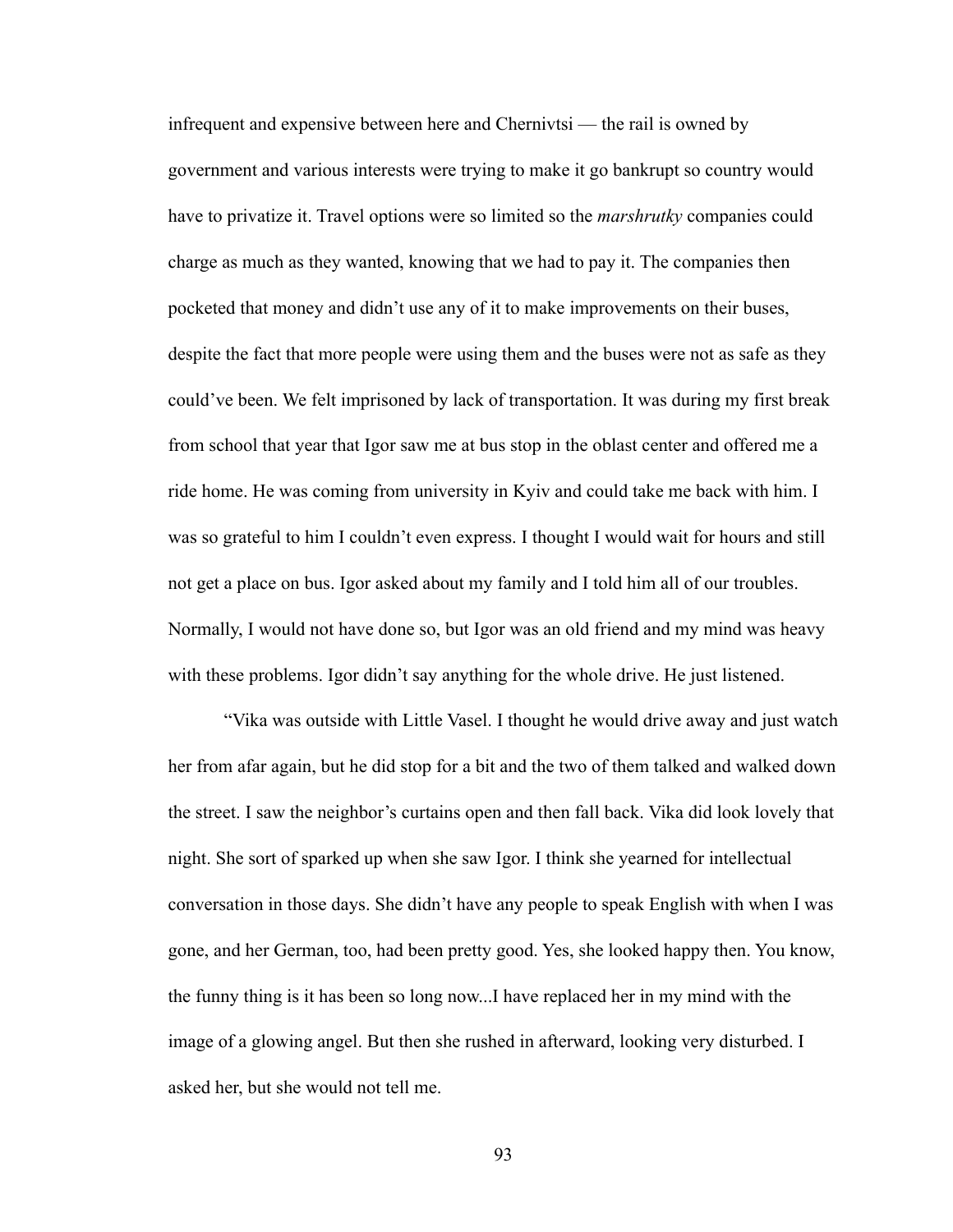"I didn't think of Igor's visit, nor my revealing conversation with him again until my dad gave us some news over dinner, before I was set to go back to university. He said to us that we would never believe what he had heard from the transportation company. We were all ready to hear some bad news — that they were raising his monthly fee for using the taxi, or that there was a bridge being shut down for repairs that would go on indefinitely. He asked us why we all looked so grim. He said the transportation company was adding a bigger bus to the city route and it would be a German bus. Can you imagine that? And just as cheap as any other! I had to see it to believe it. I asked him if it would stop downtown. I knew that Little Vasel's school was closest to that terminal. I looked at Vika and I could tell she wanted me to ask, but also didn't want to know in case that it didn't and her hope would so quickly be eliminated. And then my father said this: 'It would only stop there!' The next morning, Vika, Little Vasel and I waited by the side of the main road where we knew the bus would pass. Sure enough, at a quarter to eight the largest and fanciest bus we'd ever seen rolled up! Vika gets on smiling so big I thought I would weep with joy. In the belly of this monster, she said, she knew nothing could happen to them. She found a seat for herself and for Vasel. And that bus would become the one I would take home every weekend. Every year, there was a new used one from Germany, as if this company concerned itself especially that my sister would be worried about its condition.

 "It was later during school break when I took the bus that I happened to look back and see Igor sitting all alone, his eyes on Vika. I didn't mention it to her. I didn't acknowledge him. I never did in all those times I saw him sitting in the back when we all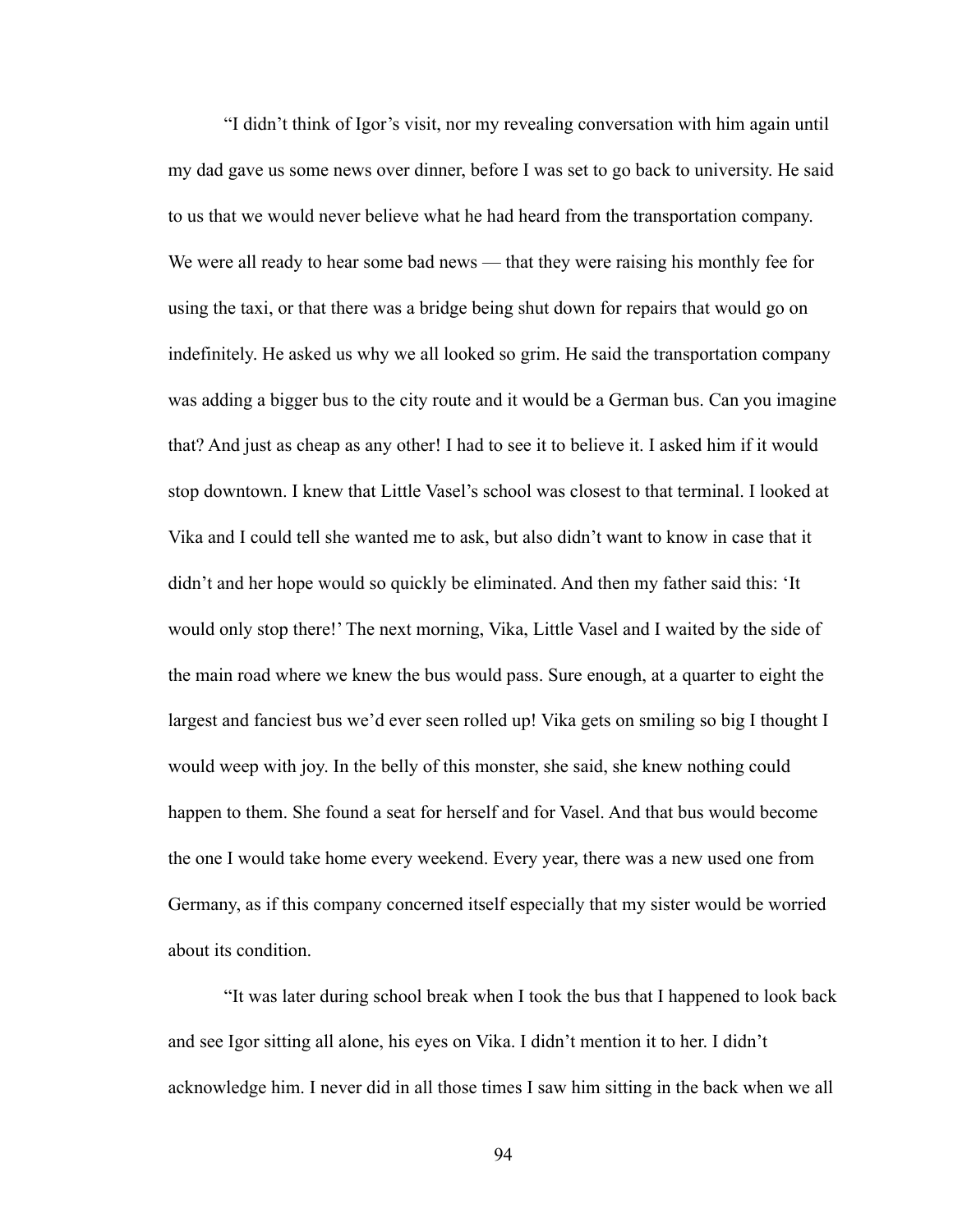knew very well he had five cars in an underground garage. I'm sure he rode that bus when he was home and he knew she'd be on it. She never let on that she saw him. Vasel did once. He said there was a tall man who always watched him. He said the man had given him a chocolate hazelnut candy, his favorite.

 "It wasn't Igor who made my sister leave, though that was gossip around town. His mother was the real force in the family, and she was impatient for her son to settle down and have children. But how can someone like Igor settle down with anyone else other than Vika? And she would only love Vasel and the absence of him. That old hag threatened my sister and then said something against Little Vasel. No, Vika would not stand for being bossed around. And she didn't. She left on a winter's day when everyone thought she was taking her son to school. So Igor's love for Vika was how we got comfortable, reliable transportation between here and the city. It was also her route for escape. Igor never stopped that German bus, even after she disappeared. Here it still runs as a benefit to her family and whole town. Nearly every good thing that ever come to us has been from mafia. Nearly every terrible thing, too. Igor's bus had helped her see that they could be safe on roads again. It was on a trip home from Italy to see us for Easter that the bus driver fell asleep at the wheel and drove off the road, killing five people, including our Vika and Little Vasel. I felt sorrow for my old friend Igor as much as I felt for us because I knew he loved her so. Her death ended any chance for his salvation. But it was not a very big chance. We're a doomed race, but what can we do? We still need a little plot to build our house and plant our crops."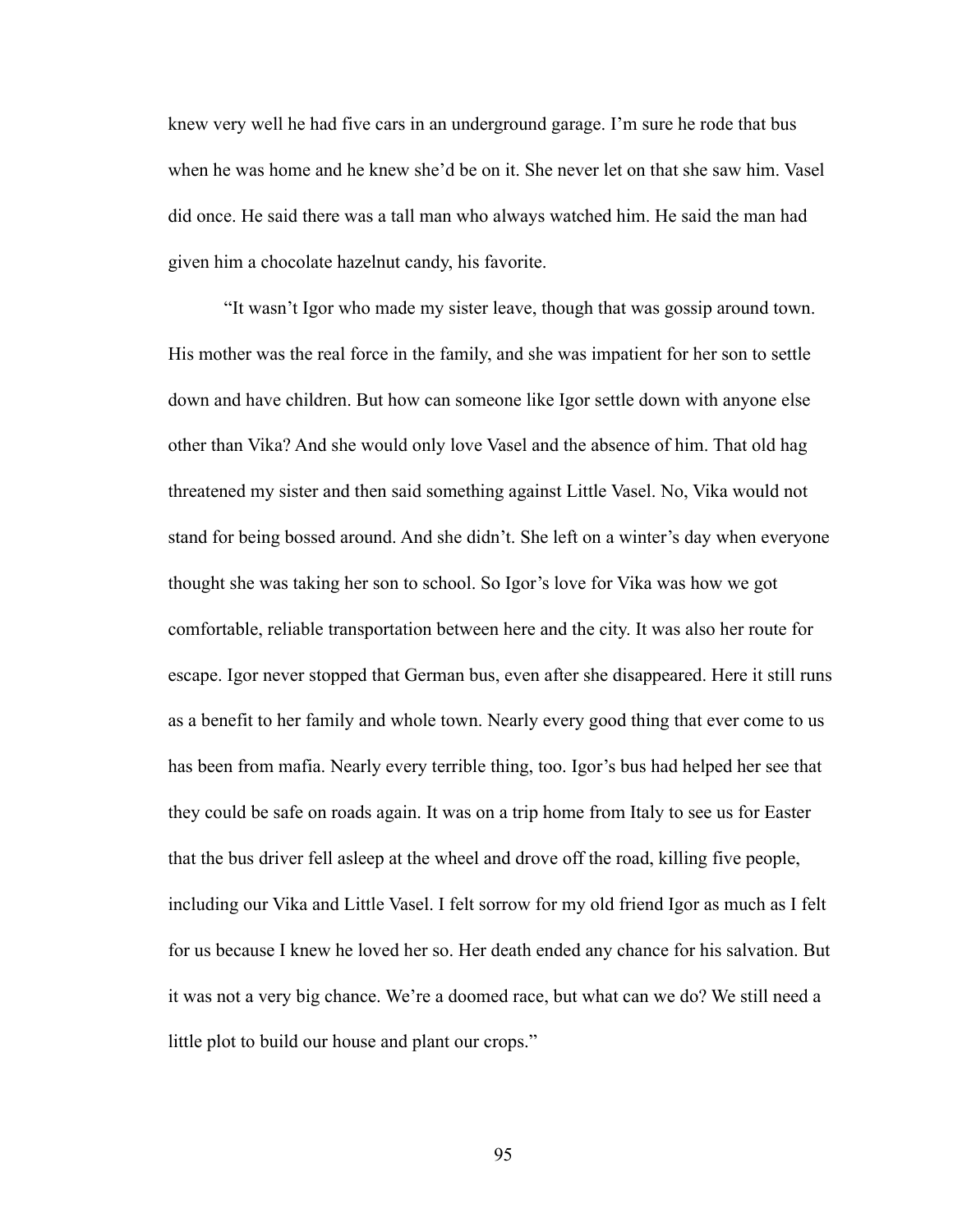Volodya threw our scraps to the *pest.* The dog did not want to come from his house even for the pork bones. My friend ran back in the wet wind. I turned myself toward the blinking of the starlight so mightily I thought perhaps we were being clenched in a giant fist opening and closing for its own amusement.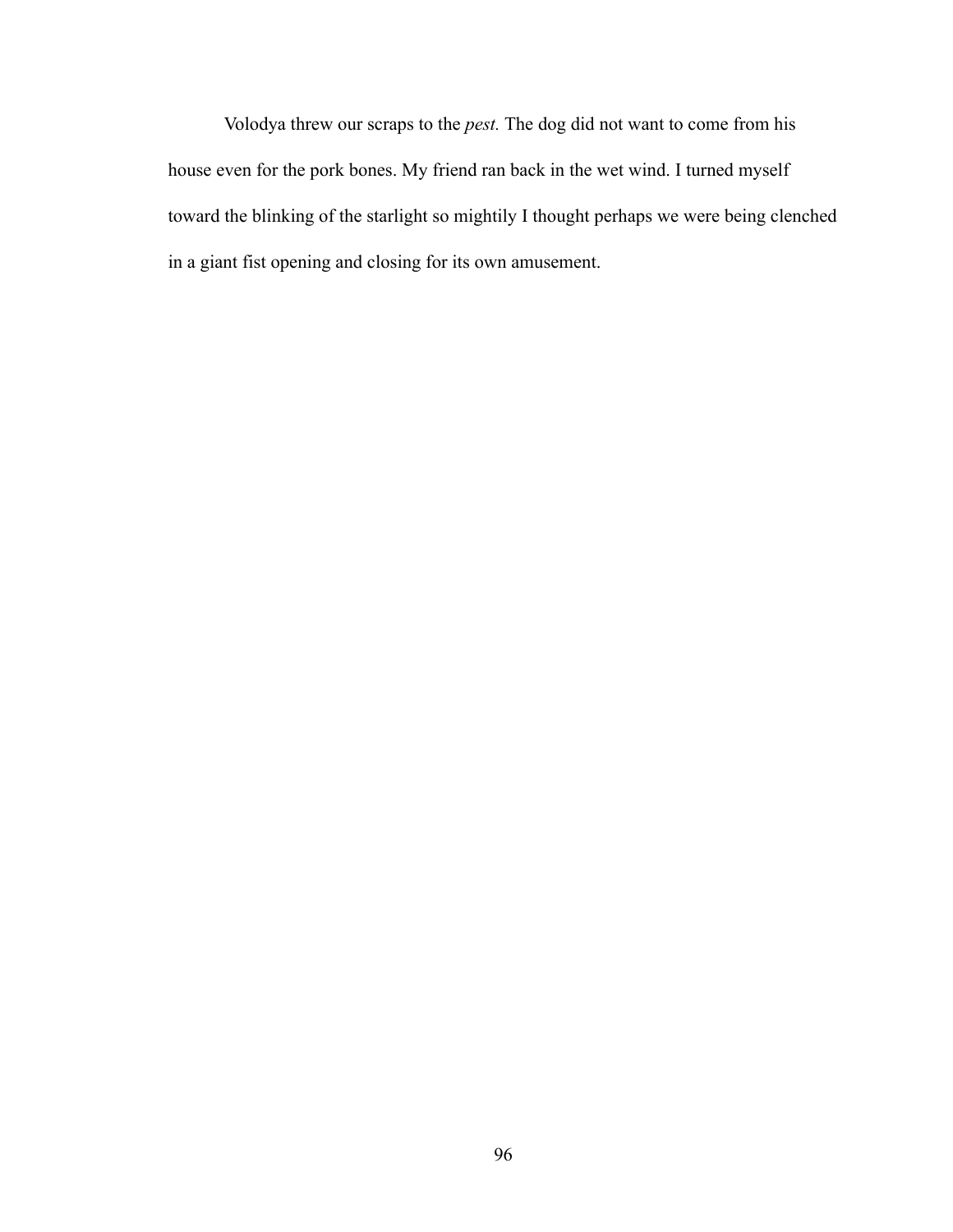### A BUKOVYNIAN TALE

### 1. SAINT JOHN'S EVE

 Outward from the Prut River, where the storks dance in the warm water, over green hills and across an ancient Austro-Hungarian city where the people speak two languages, one of their ancestors and still yet another of their ancestors, is the land for those who seek harmony. Here, the thrush and magpie eat bountifully from the cherry trees. The air smells like Carpathian firs. This is the entryway of the mountain tree land. The days are filled with many late-spring weddings, and young couples join with their families in the sun surrounded by traditional embroidered hand towels. Folk music from the mandolin, guitar and bandura floats over the land but then stops, as if dropped by the hand of God, at the edge of the forest enchanted by the witch Maryna. It is here that the storied red rue blooms, and the sun is reaching its zenith.

 "Midsummer is approaching, and Ivan Kupala Day is upon us," says Captain Grigory Vasyliovych, the hoariest of the forest gnomes. He breathes heavily through his dry, crusted nose. The air smells of fish guts and pickled lemons. His narrowed black pebble eyes sweep over the military forces of the ancient forest standing at attention in tight lines that go back as far as the frosty ferns, called this not because they were kissed by winter still, but rather a symbiotic mold that coated the fronds like a snowy down.

 "This is the day of the summer solstice, and the evening before is the night of the festivities." The captain turns and stares at a tremulous recruit. "Or should I say slaughter? Last year, twelve gnomes were blinded, one teenage village girl was trampled to death, and forty spirits died — again."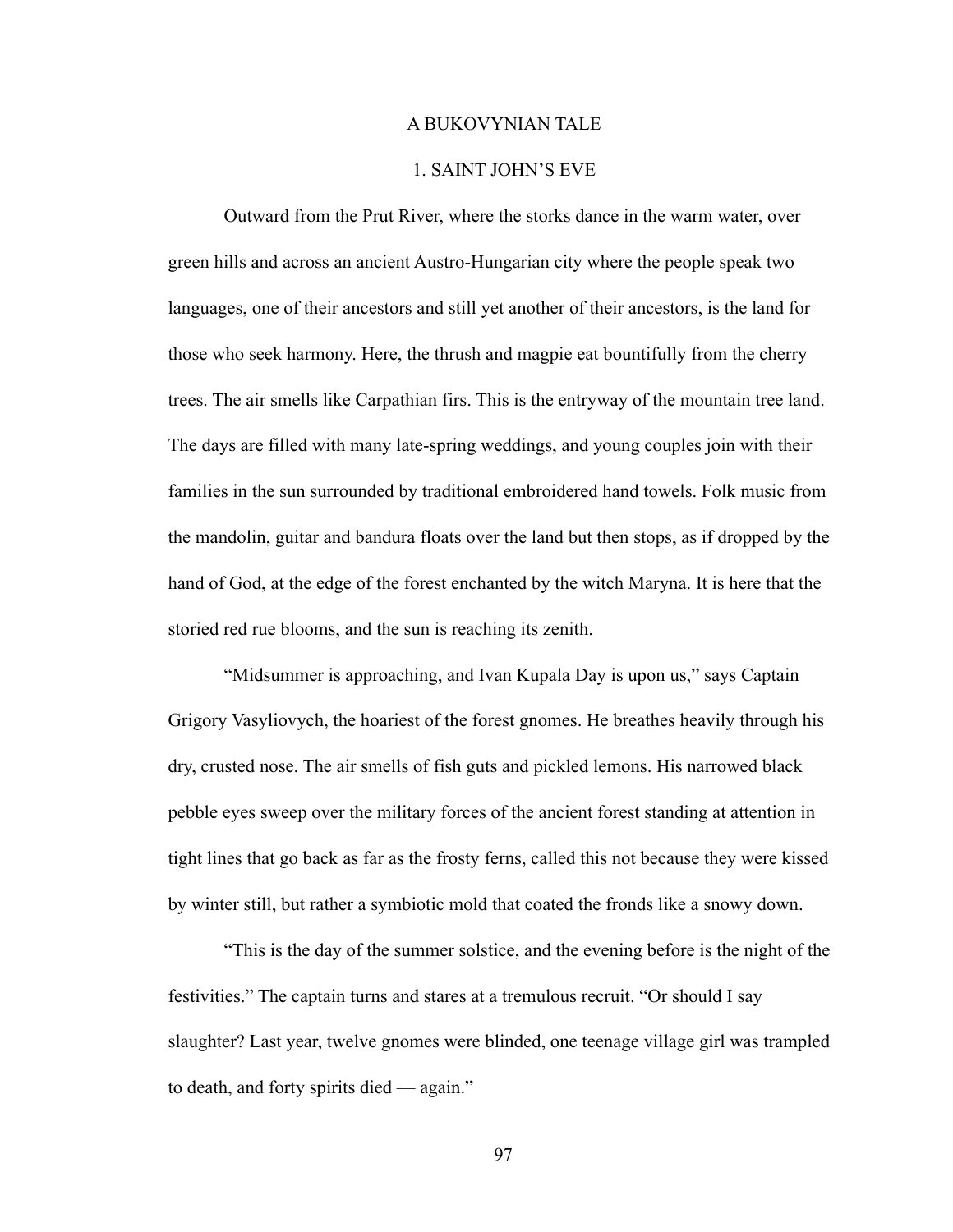The line of defenders doesn't waiver. Most of them are experienced gnome fighters. Most of them have heard this all before. Some of them had been there. These forest creatures are half the height of man, skinny or flabby, depending upon which angle they are viewed. From the front, gnomes can look like boulders with protruding mossy eyes. The gnome's skin is bubbled and gray, and black earth hangs on it in lumps. For humans who do happen to see them, the worst thing to behold is a gnome's horrible green eyes. If a human stares for too long, he will forget his own language. From the side, they are as thin as a twisted wattle. They reek like the soil of a battlefield fought over for a thousand years. From their backs sprout scorpion stingers, which trigger attacks in the hearts of men with just a tiny prick. From the tops of their heads project fleshy tongs to drive a woman insane with such desire that can never be fulfilled in the mortal coil. Ultimately, these weapons work perfectly to distract the mortals from their unholy purpose, that of finding and picking the bewitched red rue.

 Also part of this forest army is a legion of ghosts, as horrible to man as the stare of the gnome, but not because of their warrior qualities. In these ghosts, mortals see the deathly reminder of humanity, and what a simple effect a life leaves on this earth. The ghosts besmirch the vanity of man.

 This is the horde that works to keep humans from the red rue, for their own good. And it will do so again.

 "Some of you return because you want to be in the middle of the carnage," the captain says, huffing in the face of a warrior gnome. His green eyes flash darker. The gnome turns up his eyelids in an ocular smirk.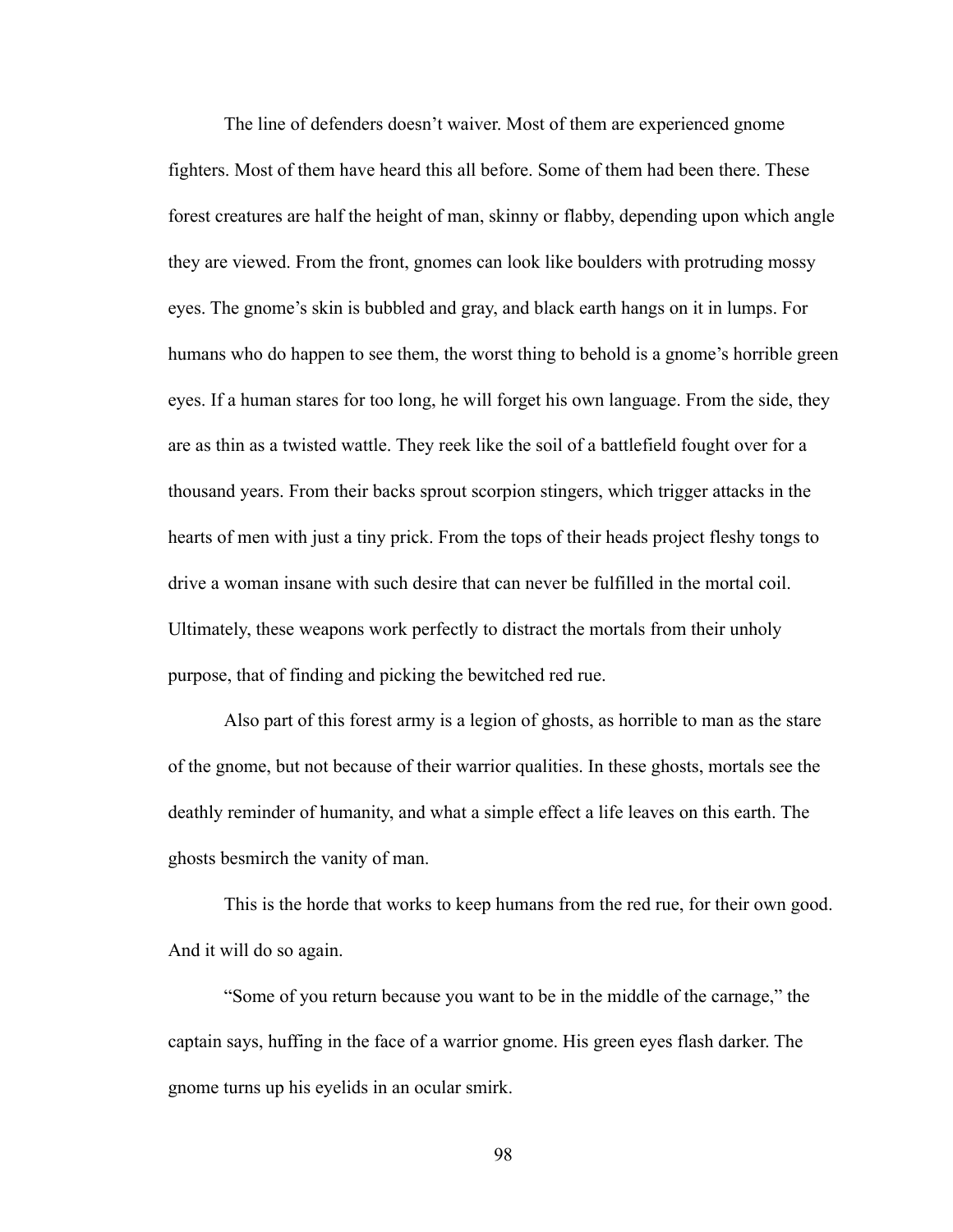"Others here are careless with their lives, or the lives of others." He stops before the trembling gnome.

 Trepeta, who has catkin ears and a bit of rabbit grass beneath his lip, haltingly raises his eyes to the pacing captain. "I'm here to do my part to prove my honor to…to a…noble family!"

 The captain growls at him, a salty gruff that wilts the spring grass about the young gnome's cheeks.

 "So, our young recruit wishes to marry up!" he laughs, which is echoed by a few others in the line. He looks at them sharply and everyone quiets. The captain inches closer to young Trepeta. "Many of you are here to prove something. You're the stupid ones."

 "Quiet!" calls a voice from above, from a nearly solid ghost descending from the edge of the tree canopy.

 "Show respect for the ghost of the great Hetman General Bohdan Khmelnitsky," Captain Vasyliovych calls over the line, reverently blinking his eyes — five times fast for a hero slain in battle. The ear is stirred by so many gnomes fluttering their eyelids at once, the dust rises up to greet the general. The ghost salute, as was customary in their human lives.

 Khmelnitsky seems as real in form as the man he was nearly three hundred and seventy years ago, the original hetman, the elected head of state of Zaporizhia, the Savage Steppe, who led the uprising against the Polish-Lithuanian Commonwealth. This brought about the dawn of the Cossack state, ultimately leading to the union with the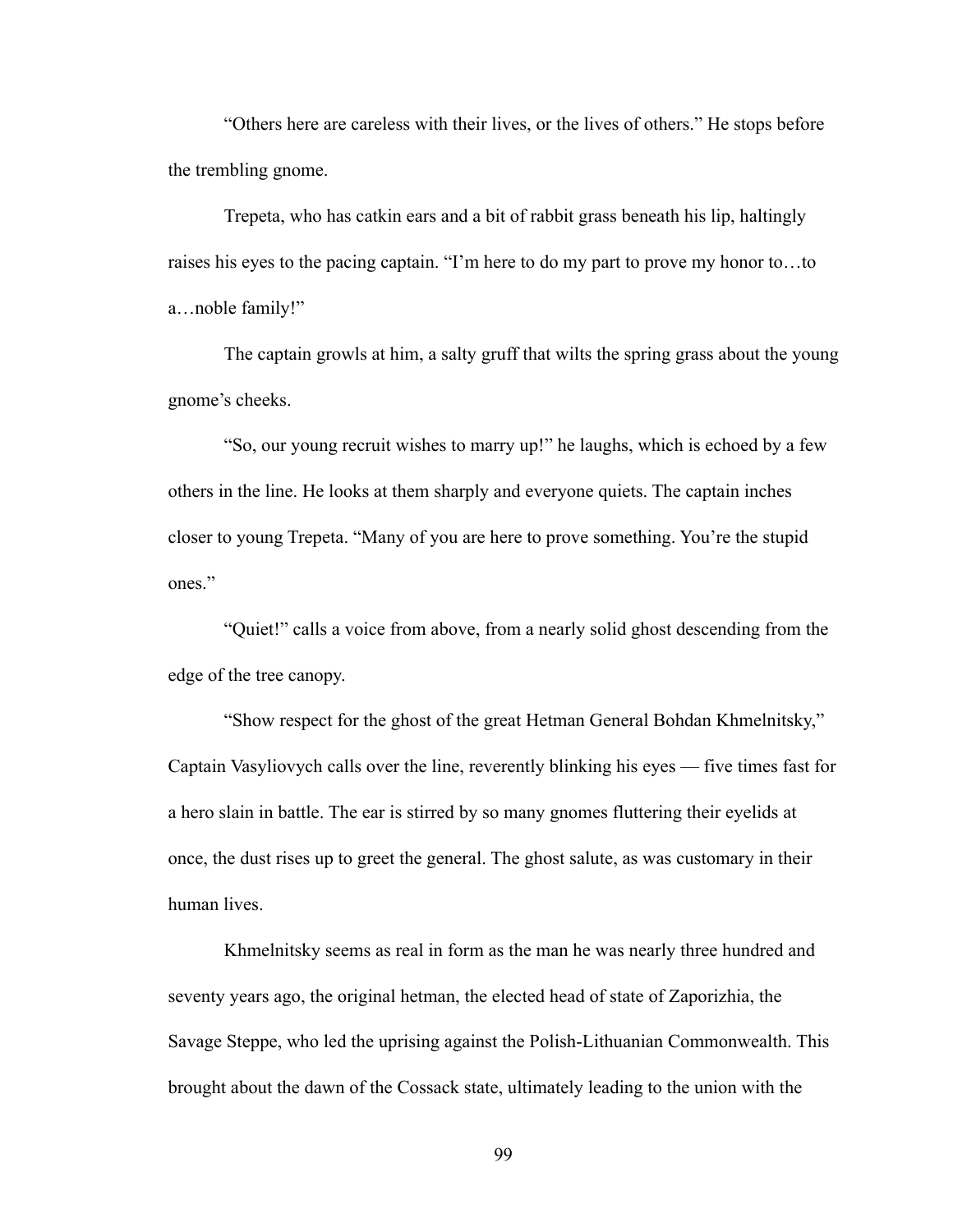Tsardom of Russia. The popular leader has joked with his ghostly captains that his first trip to the underworld came when he was still human, after making this treaty. He appears before the assembled army as his younger self, slim and erect, with an iconic, long Slavic nose between two arching midnight brows and a black mustache that swooped up over his lip and pointed down at both ends, as if a painted on.

 "All of these forest spirits are to be honored as courageous fighters," Ghost General Khmelnitsky says. His feet hover over the blue grass. "Your service here in the ancient forest is to be commended. But don't be mistaken, this place is dangerous. The magic goes beyond all of us, and it's not all in our favor." He looks around and then settles his eyes on Trepeta. "You will help save the forest, young gnome. You will because you must. During training you must keep in mind that the ones loved by God the mortals — are great fighters."

The captain blows air out of his sagging jowls.

 "They are, Captain. A warrior who underestimates the humans will be a corpse for the earth to swallow. You — what is your name?"

"Trepeta, sir." His voice quavers like a plucked bandura string.

 "Captain, you will take the quivering aspen as your aide-de-camp." "Sir?"

 The Cossack hetman rises into the air, his scarlet and black robes with gold fringes do not flap in the wind. "The red rue has not been picked in five hundred years, and all of us are here to make sure it stays that way. We can't even let the mortals see it.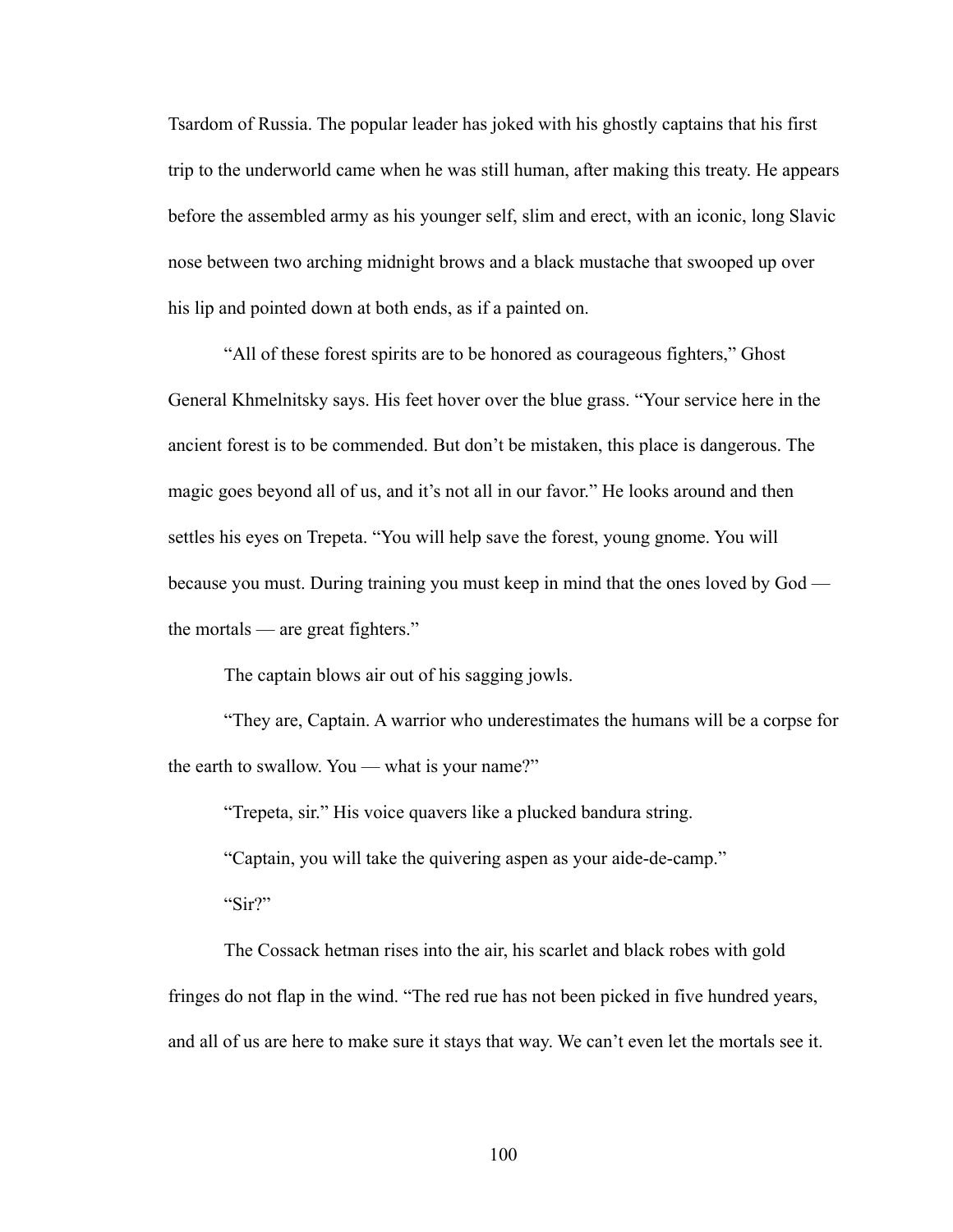You know what problems this has caused in the past. This year — no mistakes. Summer has come, and St. John's Eve is upon us."

 As the noon June sun beats down on the cobbled roads, the demon Basavriuk turns down a lane that grows dark as midnight when his feet shuffle over the pitted and jagged stones. Around his neck hangs a green glass circle from a silver chain. It looks like the bottom of a soda bottle, except the circumference is crusted in blood. He raises this monocle to his eye. He has no irises, giving the demon the look of a ravenous rodent, still focused on a bit of cheese both it. While looking through the glass, Basavriuk comes upon a tall beech tree door. He knocks upon it with the silver handle of his cane, which is carved into the head of Cerberus. Any substance other than silver would pass right through the mysterious door, and then be torn apart molecule by molecule, if not first opened by the servant of the house. Basavriuk lowers the glass from his eye and the door disappears. His thin lips curl up into a smile. He knocks again. Basavriuk hears and feels his cane tap against the wood. The door swings open with a mutinous creak. The servant of the house, a dwarf with hair blue-black as a crow, stands over the threshold, as if he had been hiding there in the darkness the entire time.

 "Tell your mistress that the Devil King Basavriuk is here to give her an important message." His nasally voice hangs in the air. It doesn't seem to pass the perimeter of the door.

The dwarf sticks his head out. "Eh?"

He repeats himself.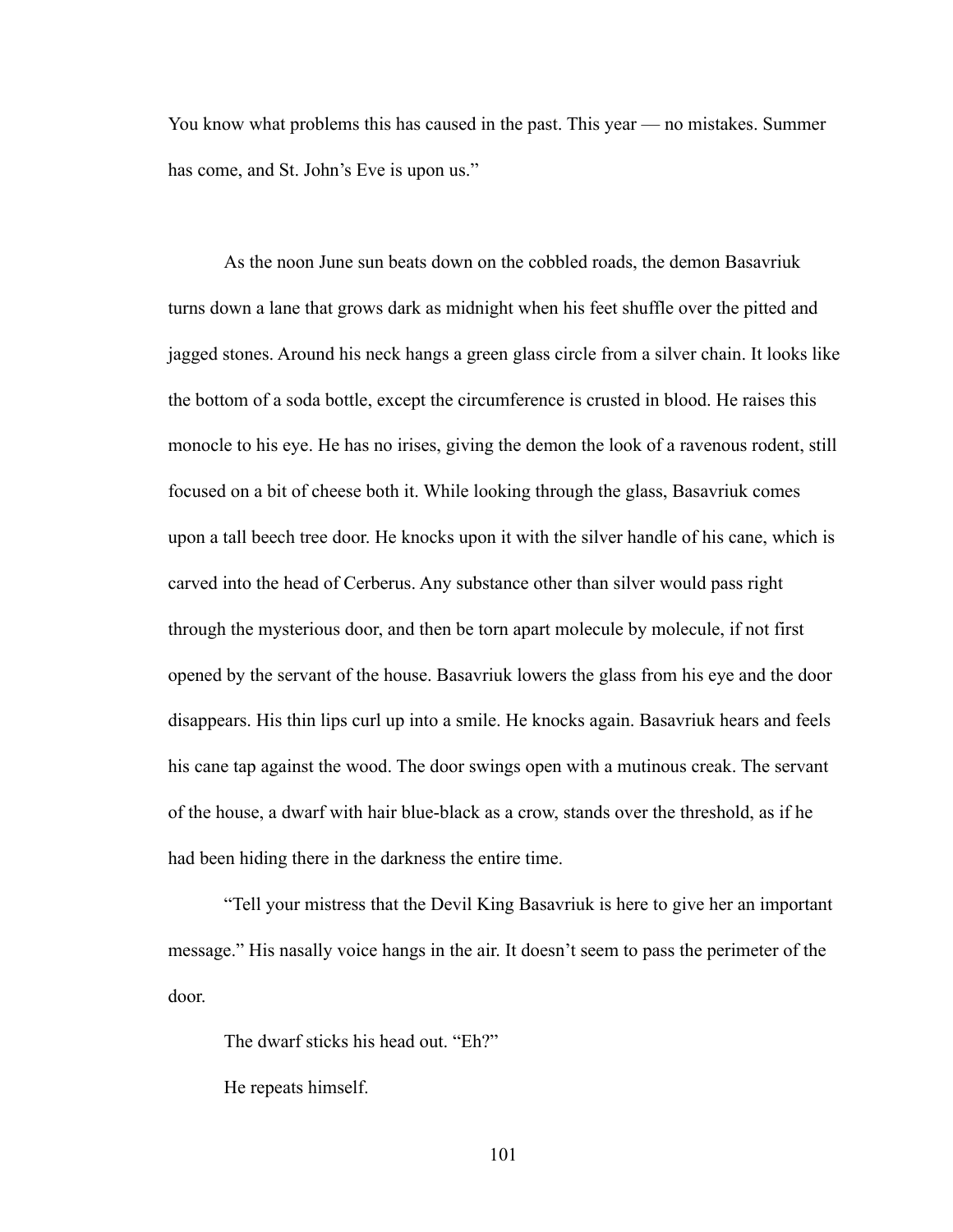"So tell me," the dwarf huffs.

 The demon looks down at the dwarf and sneers. "I also wish to thank the lady for her magnificent gift." He holds up the green glass eye piece.

 The dwarf turns, stops and then looks back up at Basavriuk. "I thought you were just a demon. When did you get a promotion?"

"Don't you worry about me! Just bring me to the witch!"

 The dwarf servant cocks his head to the side, his hair falls over his alert eyes, as if he's listening to a whisper in his ear. "The great witch is expecting you. Please come this way."

 Basavriuk steps over the threshold and the manor materializes around him, identical to the witch Maryna's forest home in every way, except for its location now in the ancient city. The move displaced the small forest creatures that once resided in its walls, the demon discerns with one sniff. Basavriuk will have to lunch elsewhere. He always loved the taste of her squirrels.

 The demon and dwarf seem to travel down a hallway for a mile, though when he arrives, it seems to have only taken seconds. He's brought into the library, one of only two rooms of the magical house that he's ever been allowed to see, though Basavriuk is the lady's oldest living ally. The witch Maryna, sitting straight in a red velvet cushioned golden throne, looks up from her computer screen, which casts a white glow over her still whiter face.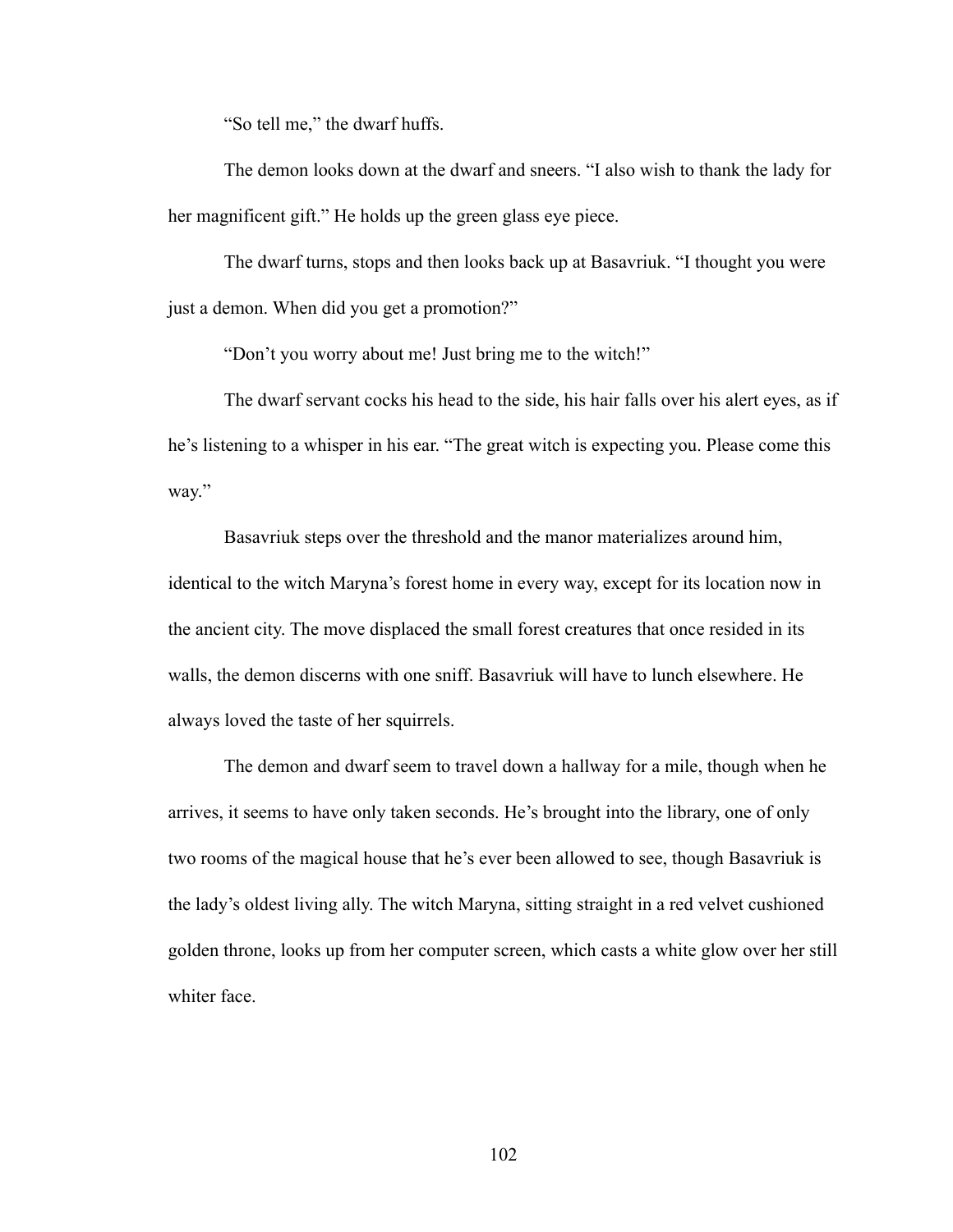"I like the new location," the demon says. "So much more accessible than having to travel into the country and then search for an outcrop of mossy rocks, then ride round the bend from the stinking pond and the oldest Beech in the forest."

 "I invited you to the house-warming party." Maryna leans back into her golden throne studded with rubies and obsidian. "If you weren't so busy messing with the mortals, you may have seen everything sooner. "

 Basavriuk nods his head in her direction. "My new work has kept me occupied. But, I believe you also shall benefit—"

 "I have many new things, also. Like the new Stockholm queen bed frame and Sultan queen quilted mattress from the summer Ikea catalog."

"I have no idea what that is."

 "And you won't. Unless of course, you have a proposal in mind." She bats her heavy-lidded eyes. The effort is slow, as if her eyelashes really were attached to the threads of the universe. But that was a myth. The demon was sure of it. He ignores her proposition — better not muddy the negotiation — and instead casts his eyes about the room.

 "You still have a few old things still, I see." He lingers over the witch's throne, recognizing it from the palace of Catherine the Great. The slattern Russian empress was not one of his personal favorites, mostly because of her brutal ruling of the land he favored most of all, Little Russia, as it was called at that time. But now a great Ukrainian witch sat upon Ekaterina's royal throne. He looked forward to sharing this fact with the empress the next time he was in hell. Maryna snaps her laptop closed when Basavriuk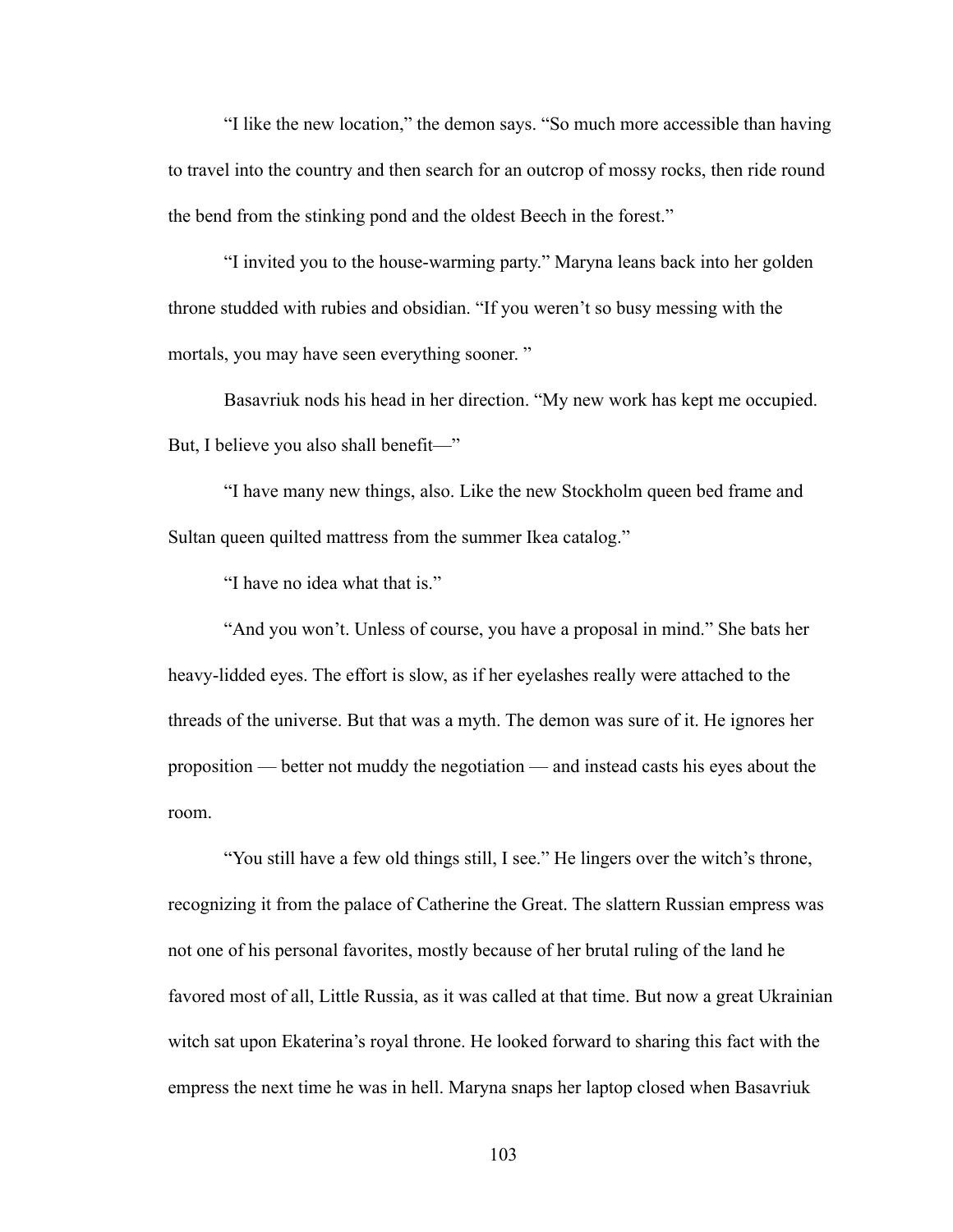comes around to peek over her shoulder. She turns to face the demon, not rising. The modern witch has outfitted her golden seat with swiveling wheels.

"New to me."

 Basavriuk laughs. She always did like to steal pretty things. The only difference is now she bought them.

 "So much easier just to buy," she says, reading his mind. Her perceptions were, of course, otherworldly. "I, too, am getting old. I'd much rather focus my talents on much more productive things."

"Such as…" He plays with the monocle in his hand.

"Accumulating money to buy things that amuse me."

Maryna's female dwarf servant sidles up to massage the witch's white hands.

"Carpal tunnel," Maryna says, sighing deeply. She leans back in her wheelie throne and closes her eyes.

 The demon does a double take. Of course, the dwarf's ebony hair is enchanted to conceal whatever is hidden beneath it, including the dwarf's own features, leaving a disconcerting empty space where a face should be.

 Basavriuk thinks to memorize the titles on the cracking spines of her spell books, seeing through the accumulation of dust. He wants to remember to note the increase in electronic equipment, mostly computers, here in her library. The first IBM computer filled an entire room, but the witch now has it shrunk into a mason jar. She seems to have every generation of the Macintosh Computer, staring big and boxy, evolving smaller, with colorful, curving bodies, and then turning gray again, innovating to bigger and bigger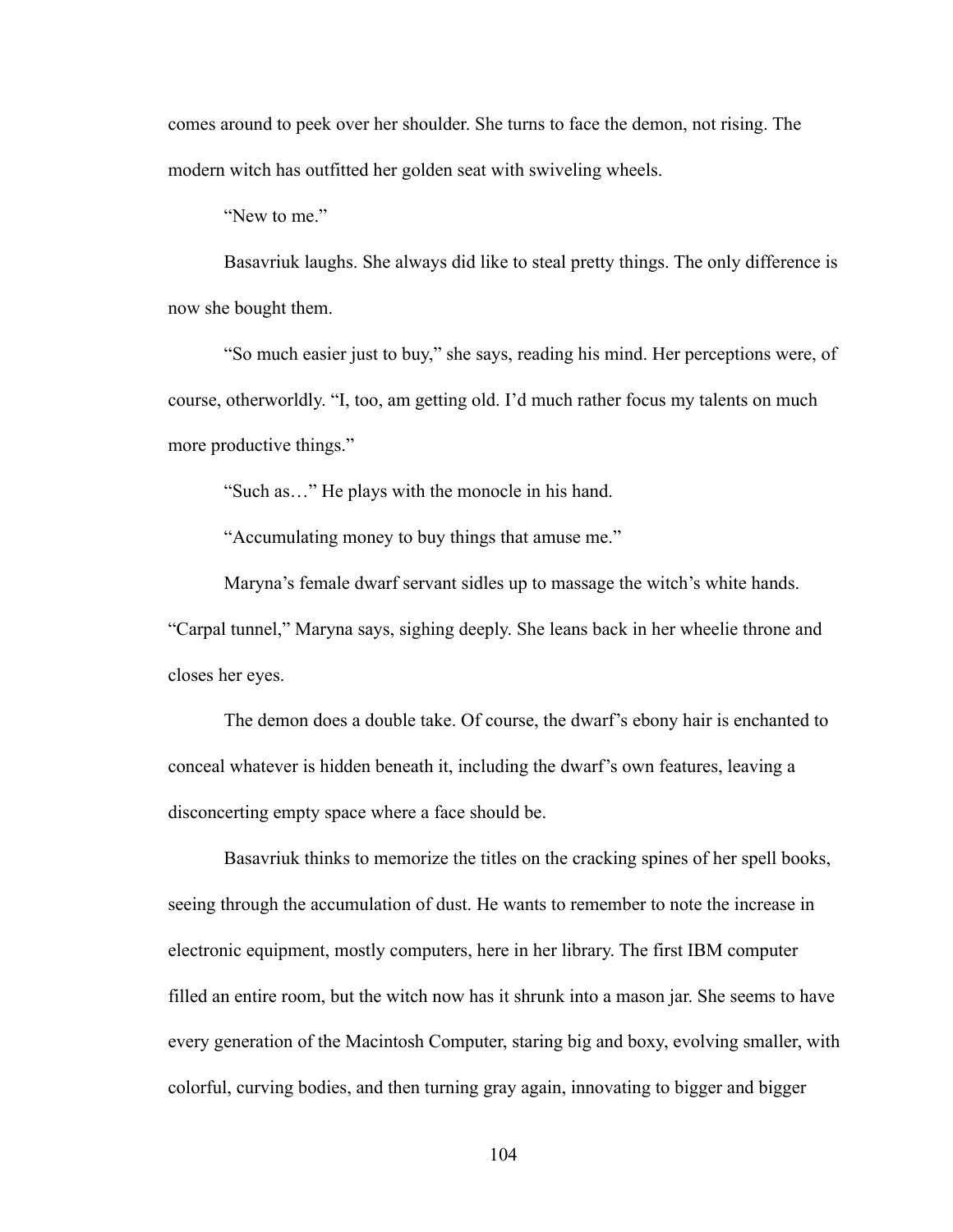screens with no connection to a console or keyboard. Some of the models closest to the end are yet to be invented. Maryna also has a fascination for old computer console games, like the Atari *Off the Wall*, various models of Nintendo Entertainment Systems and a *Pac-Man* cocktail cabinet arcade. All these things fill the spaces that seem to go on farther than his telescopic sight. But the demon knows that all his efforts to remember this will be for naught. As soon as he steps back over her enchanted threshold, any memory of what was inside, other than the beauty and words of his hostess, will vanish from his mind. That's why the idea of an "open house" was such a farce. All the guests would've exited onto the dark street and forgotten the entire experience. The witch possesses a keen paranoia and a cunning mind. She's known for her charm. But she only provides fulfillment after she's gotten what she wants. The demon knows her tactics well enough by now. And, this time, it is he who needs something. It is he who has to keep the upper hand.

 "I didn't think you, of all the otherworldly beings in Ukraine, would think it odd if I chose to align myself *with* men." He puts one hand on the corner of a humming metal square beast full of holes. Fujitsu ETERNUS 8000 was emblazoned on its side. He thought perhaps it looked like a very large stereo speaker. "You yourself have always been fascinated by their magic. I hear the men of the city speak of your…state-of-the-art technology."

 Maryna smiles and holds out a small hand, the one that isn't getting massaged by the faceless dwarf. Basavriuk bends and kisses it reverently, repeatedly.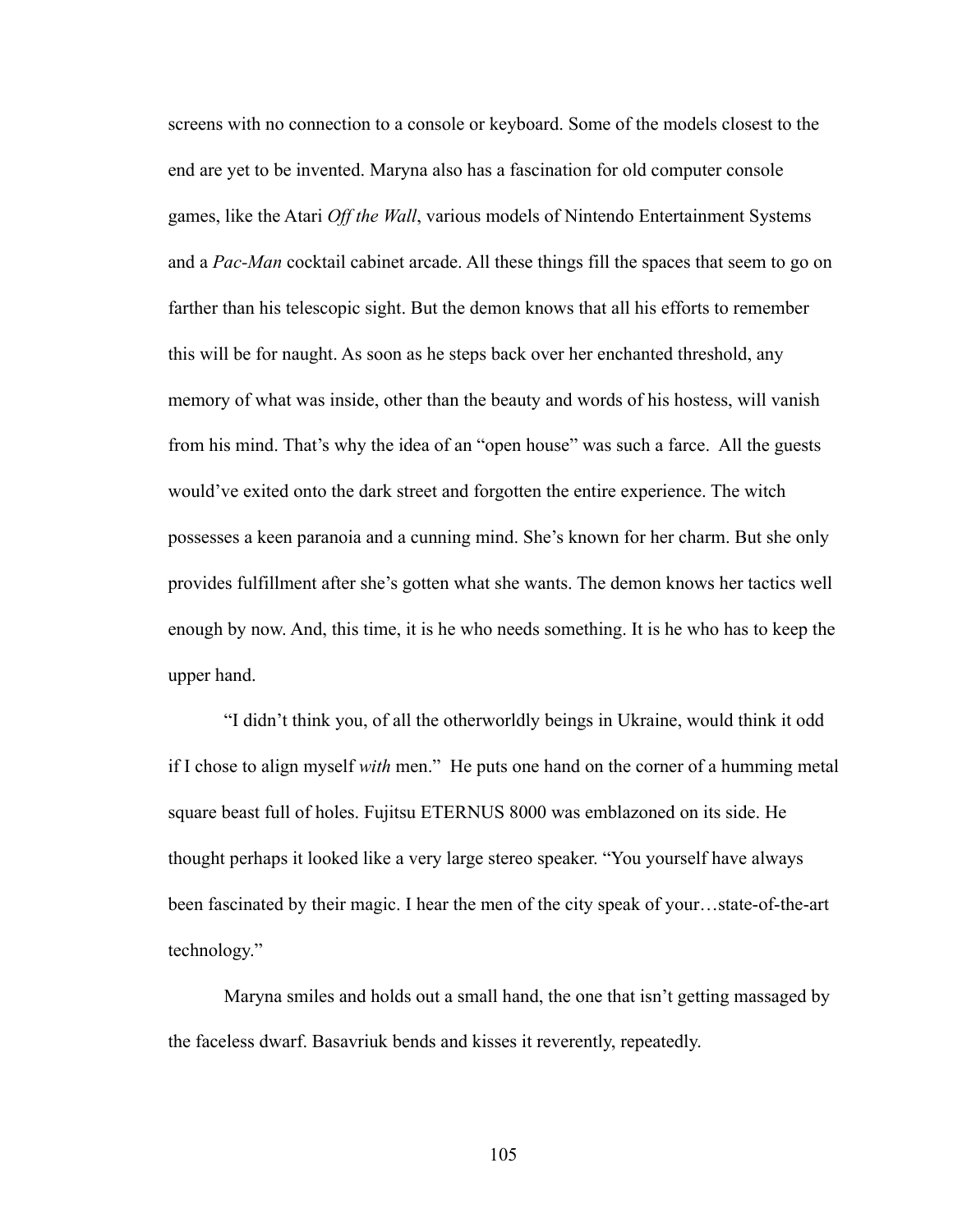Maryna is a dark-haired beauty who has never seen her equal in the ancient region. Her features are sharp yet harmonious, like the lilt in her slightly provincial yet also cosmopolitan accent. Her eyebrows are like arches of night over her ingenue eyes. Maryna's cherry red mouth is most captivating, her lips are plump, just waiting to brush against a man's neck. Her eyelashes are pointed stars upon her soft cheeks. Basavriuk has heard from lesser witches that just one of Maryna's starry lashes slipped into the tea of a young man would make him fall madly in love with the next person — or beast — he sets his eye upon. Basavriuk feels a lovely coldness touching the witch Maryna. Just to hold her icy hand is to feel his soul (what was left of it) complete again. In other words, she gives men, and even the first prototype of men, like Basavriuk, the feeling of whatever it is they want most in the world. It is not a complicated magic, but it is effective.

 Basavriuk frowns, suddenly aware of his position kneeling on the floor. He steps back quickly. He feels the warmth of the hellish room now. That's the thing he hates most about hell: It's too damn hot. And in all the republic, Maryna's library is the closest place to *Ad*. Yet, she is the frost witch of Bukovyna. It's an incongruity that confuses the mind, particularly when she is waxing her charms. Perhaps her library is the only place in the world where she's warmed just enough to not freeze anything that touches her. Basavriuk bows deeply again, several paces away. The bloody green glass hanging from his neck swings and taps him on the teeth. He feels its stark coldness.

 "This is an ingenious device, Milady. I thank you for the gift." He holds up the green glass monocle and gazes lovingly at it. Nothing has felt so precious to him in a long time. Perhaps it's because he knew, with it, he's closer to his goal than ever before.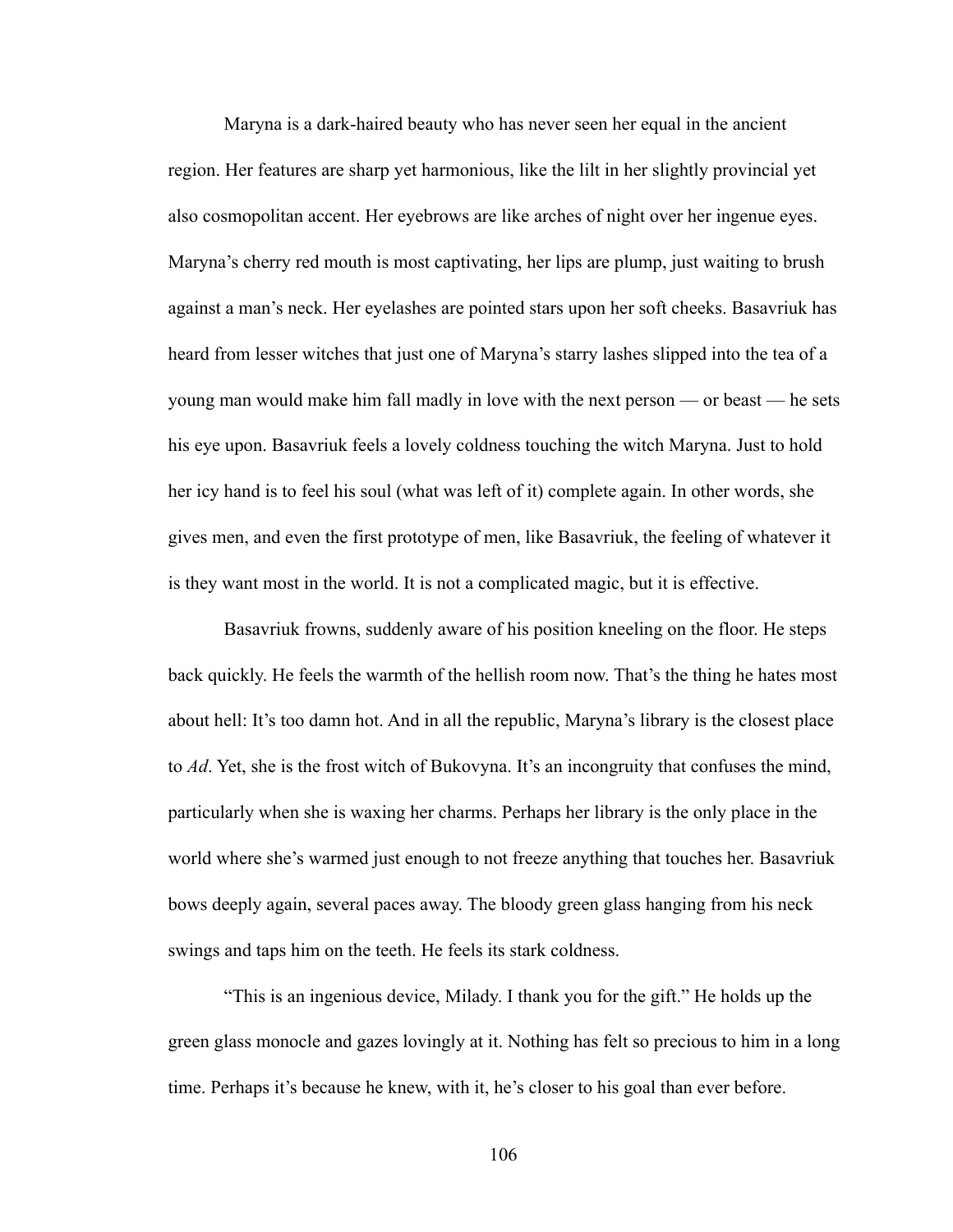Her azure eyes bore back. "To commemorate the grand occasion of your exaltation to regional king. It's the crushed eyes of twelve gnomes. The engineering is easy enough. What's not so simple is catching the fucking gnomes."

"Your ferocity is third only to your beauty and wise business investments."

 "Do tell me soon what you mean to ask, my king. I'm in the middle of a game of Minecraft<sup>"</sup>

 Basavriuk realizes he's been gushing again. It's so easy to do around the witch Maryna. It's her perky tits and her thousands of charms that confound even a demon's mind.

 "I have come to receive your permission to strategize and fight from your territory in the ancient forest. And, of course, I need your support."

"For what, do tell."

"In picking the red rue."

 She stands and walks to one of the last books on her shelves. It's a reddish-orange leather bound volume, newer, the cover not yet concealed in an inch of dust. She touches her fingers to the binding. "The gnomes and spirits of the forest are too many even for me. There is magic in the forest — old magic. There is a powerful ghost. Not to mention the Viy. You are asking a lot of me."

 "I wish to call on all the mortal fighters from the ancient city and villages to join together in the Great Hall. I have information that will interest them all. Thanks to you, we can win the war this time, we can get the fortune, and the power, we need to survive."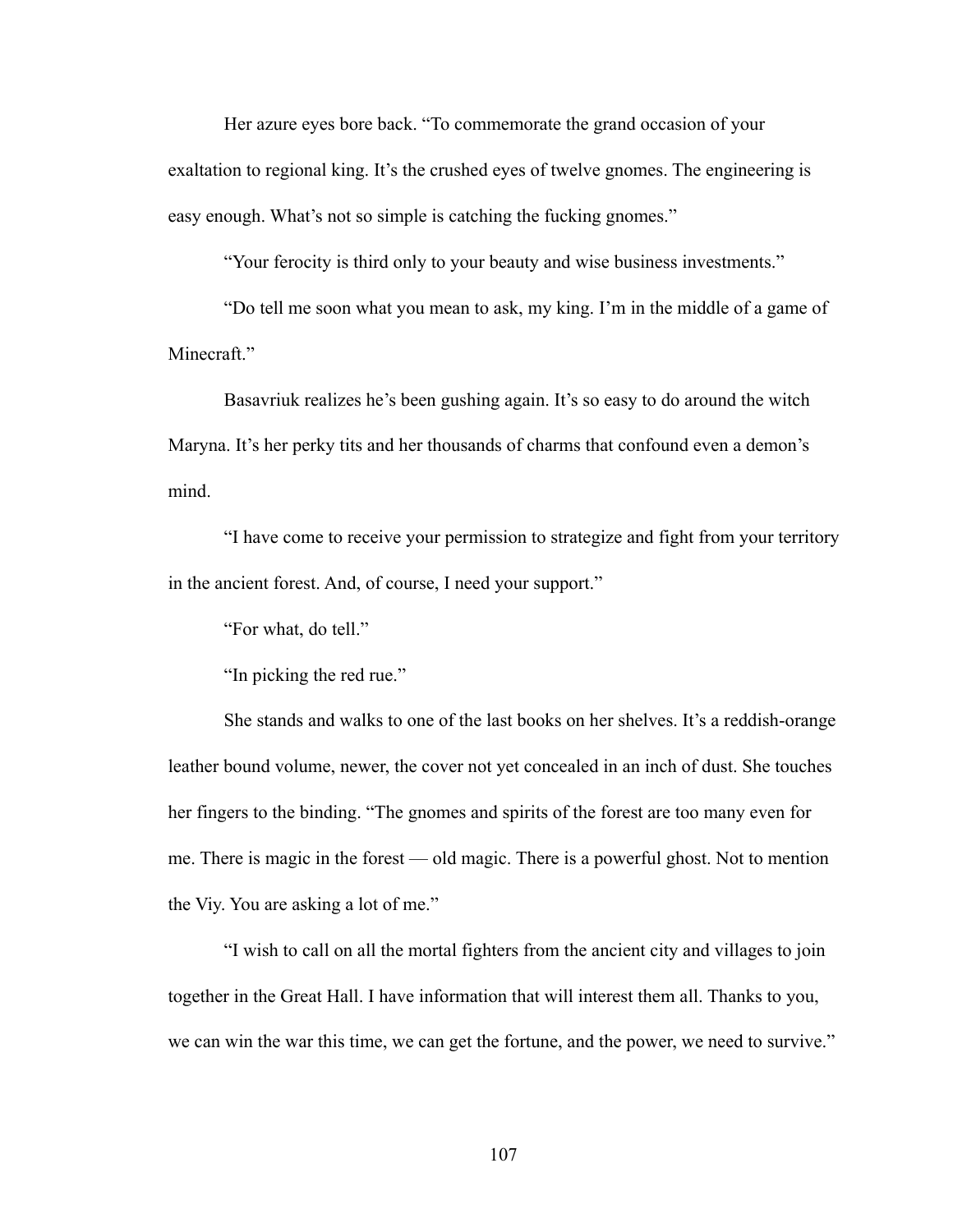He holds the monocle into the air, as if punctuating his point. But, perhaps, for something more. "Just tell me — can you kill more gnomes to make more of these?"

 She turns and sighs. Basavriuk had crept in closer to her body — he couldn't help it. He was giddy as the arctic blast from her breath hit his face.

 "I'd say my design trumps Google Glass," she says, pushing him away. "But I can't see how that will help."

He reaches to hold her hand at his shoulder, but then thinks better and steps back.

 "It'll look much cooler fitted into Ray-Ban frames. Of course, you pick a monocle. What's this *Great Hall* you speak of?"

"The Hotel Bukovyna's Beech Tree Conference Room."

 She opens her laptop again and Basavriuk sees an arrangement of gray blocks that look like a castle and a green clump of forest trees on her MacBook Pro screen. She swivels her golden throne away from him.

 "I have a strategy to beat back the forest horde and to take the red rue that we have desired for so long."

 "Yes, a long time." She glances up at him from beneath her dark spider lashes. "Since I was a child. You remember me well then, don't you? Tell me, do you think much on those times? What a maiden you corrupted!" She sounded pleased.

 "The one who plucks the rue flower when it turns red on the eve of the summer solstice will be endowed with prosperity beyond imagination and all-knowing power."

"And everlasting luck in love. Don't tell me you've forgotten that one."

"It's more than a myth, you know I've seen it. I've seen the result."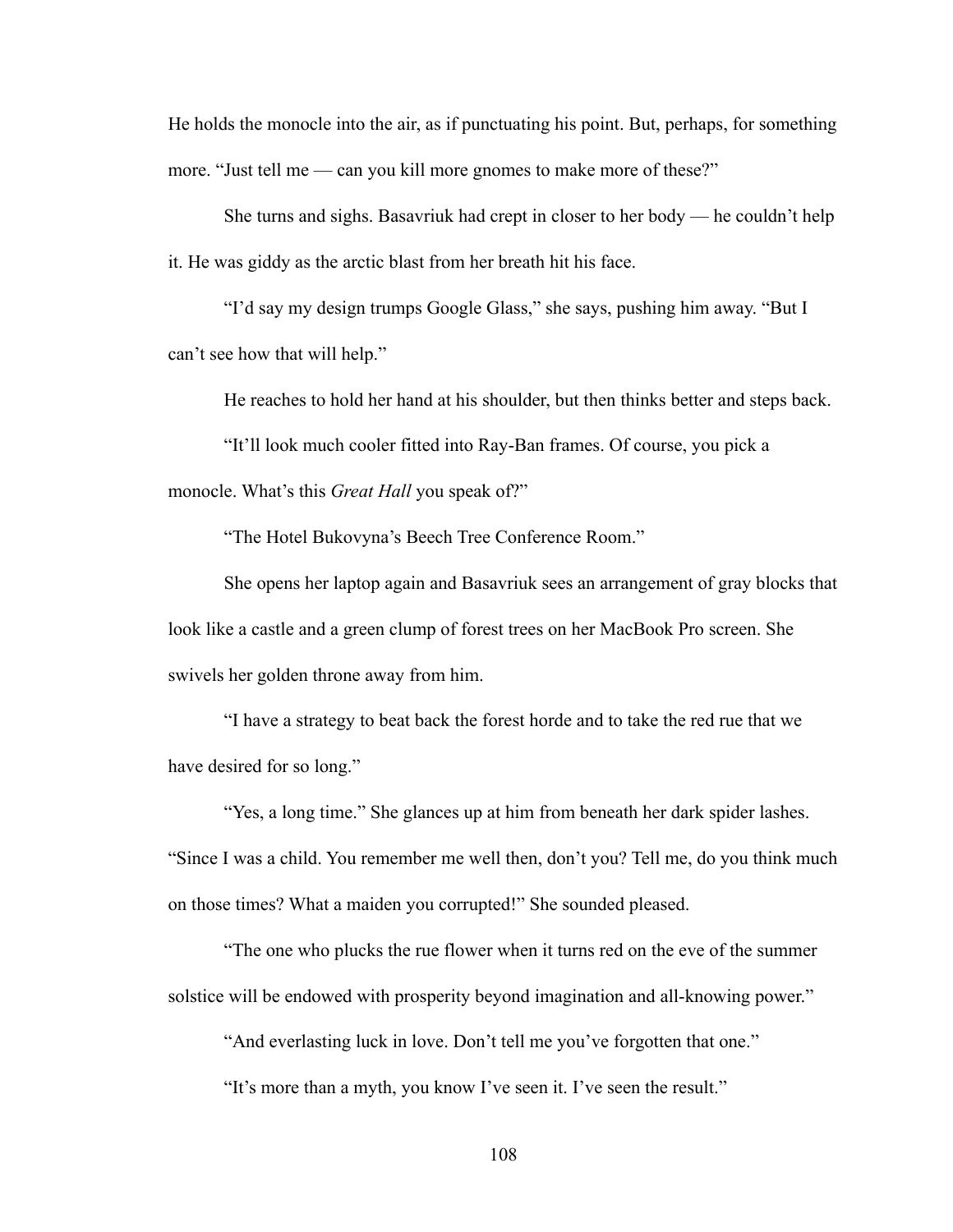"Why do you think I've been buying up land in the ancient forest? I claim more acres and my minions search it tirelessly, but nothing in four hundred years! I've given up my forest cottage because it's just too depressing — faced with my failure every minute and day. It's fucking frustrating as all fuck."

 "I know how to narrow the search — and I think you have the key to getting us there. Together, we can save the republic."

 "Is that what you want to do, save the republic? You have been hanging around the mortals for too long."

 Basavriuk believes that his country is a frontier state that fares far better under home rule. That it, ruled at home by the one he sees fit — by region and then all the way up.

 "The red rue endows perfect prescience. With it, we can foresee every move the Russian rulers make. Think what we can achieve in politics! The smallest, most unimportant state will finally have political acumen!"

 "I care not for who claims this patch of land over another. It is all the same earth and all men will go into it when their time comes."

 "Says the witch who owns a thousand deeds, not to mention a few patents. Says the witch who found the key to immortality. The witch who has always profited from partnership with a demon." He waits. Soon, the sound of the clicking on her computer keys stops. She calls her faceless dwarf to her. Basavriuk wonders what her name is. He would never hear it. To know the name over a magical creature such as that would give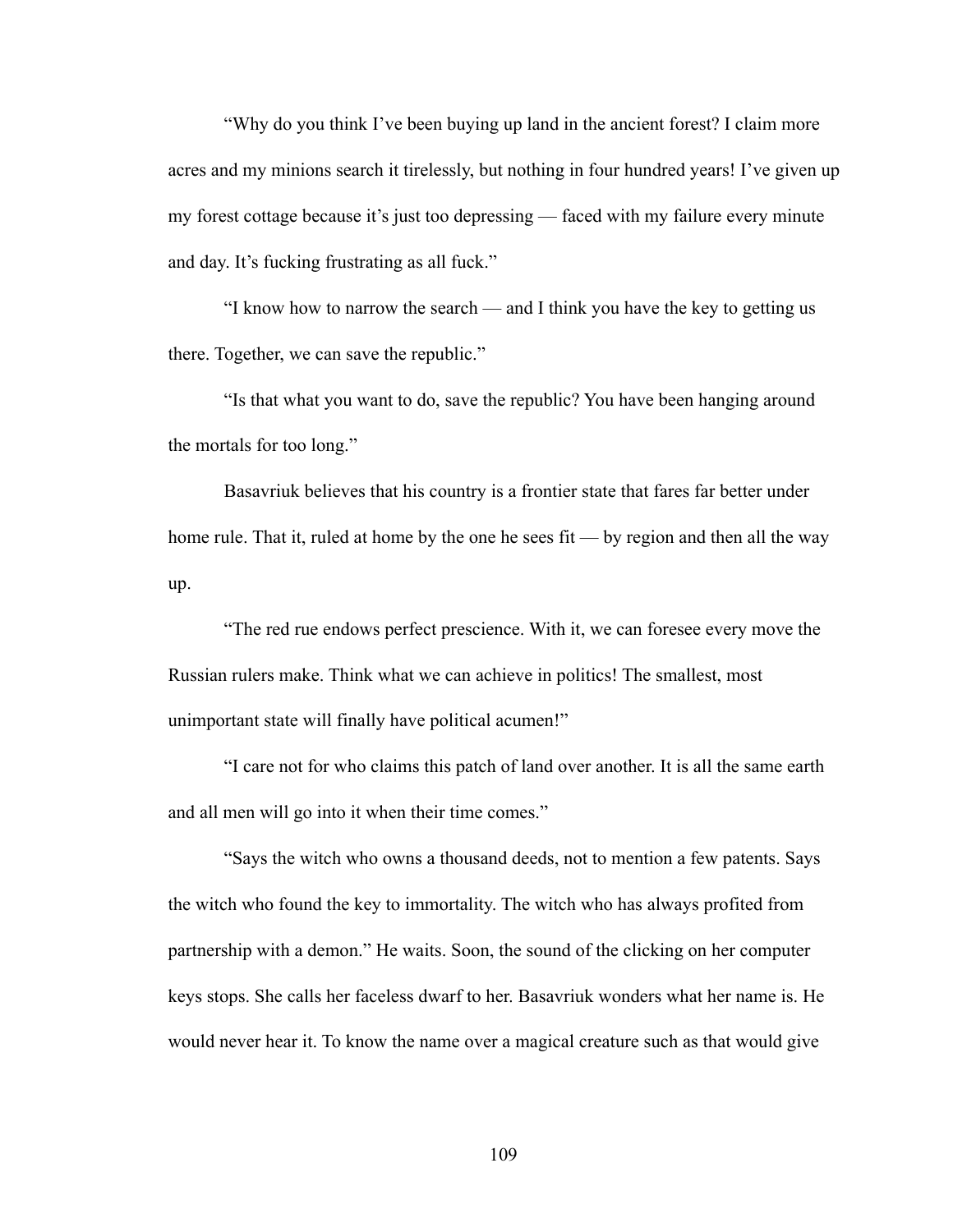him power over her. His dear witch queen would never allow that. "Bring me the assessor maps of the ancient forest," Maryna orders her magical dwarf.

"You were always wiser than all your peers, my Marichka."

 "You think I care to be partnered with you? I'm thinking of my portfolio. Imagine how much worse it will be if I'm not the one in charge."

Basavriuk happily steps close again to feel her aura of deep freeze.

 The Complex Bukovyna, founded in 1968, was the only hotel sanctioned in the city to host foreign tourists. Since foreign guests had to stay here, it was the popular choice. But after the collapse of the Soviet Union, it no longer had the competitive advantage. The number of foreign visitors, business leaders and dignitaries dropped off significantly. Meaning completely. An extensive renovation began under the wise management of Roman Volodymyrovych Chyshychuk. In 2009 the hotel won the title of "Best Establishment in the Service Industry." Presently, the quality of services in the Hotel Bukovyna corresponds to the international standards, and the hotel itself has become the symbol of the region, the ceremonial guest room of the beech tree land. The Hotel Bukovyna, frosted in white and pink like a behemoth cupcake, is a favorite place to stay for famous guests of the city: celebrities, like folk singer Ivo Bobul (he of the black stallion mane); writers, such as Maria Matios and poet Michael Tkach; actress and pop singer Ani Lorak (Eurovision star!). We cannot forget to mention international spies, like the one who we have heard went by the name *PERCH* (though we know nothing more and you shouldn't ask us), politicians like the (once) honored Mykhailo Papiev,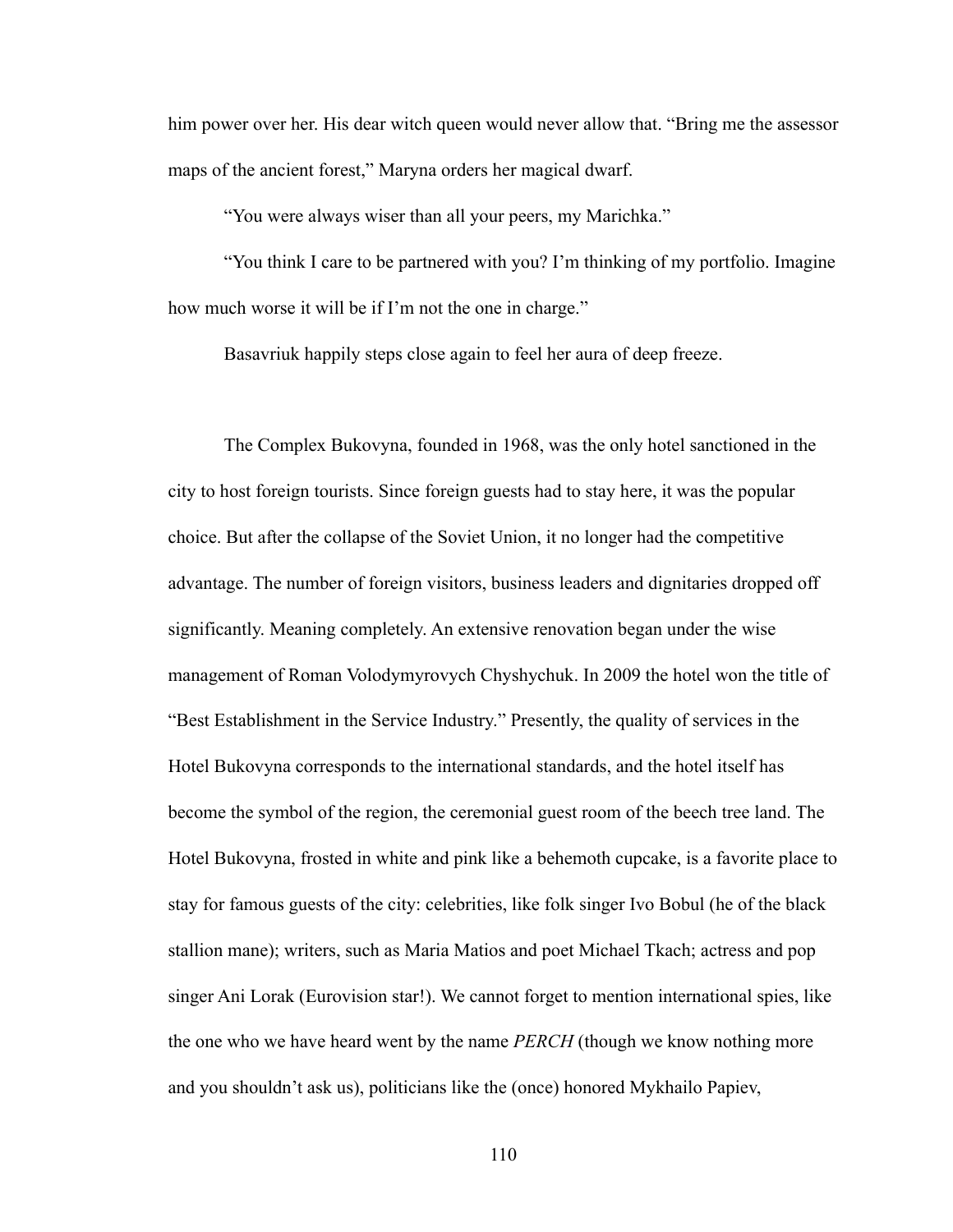businessman Sergei Mavrodi, footballist Oleh Gusev, the ghost of the troubled poet Paul Celan (who did not die in our hotel but instead committed suicide by jumping off a bridge in Paris so blame them) and you, our foreign guests and numerous tourists, welcome for a fairy tale in your life! so says the official tourist greeting on the English-language website.

 The great hall of the hotel, the Beech Tree Conference Room, is stocked with cool water from a Carpathian bottling company, endless supplies of *pechevo* and veggies sourced from local bakeries and farms all arranged in festive patterns on ceramic plates.

 Basavriuk stands at a lectern before an assembly of notable and noted citizens. He clears his throat, which sounds like the strangled cough of a dying man. The distinguished guests cover their ears.

 "I thank all of you for coming at my invitation. Many thanks to Sasha Romanovych Chyshychuk for this wonderful hospitality, for the cookies and *budelbrod,* and the arrangement of vodka shooters, wine and cognac, which we all shall enjoy after our meeting. You know him as Cossack Sasha, who he portrays at our many fine historical festivals. Many of you also know he's the distinguished concierge of this hotel"

Polite clapping continues as the main lights dim over the congregation.

 "I also welcome Yuroslav Dmytrovych Winkler, who we all know as the Prince (a ripple of laughter from the crowd), and the great Lady Maryna, a tremendous investor in our region." Basavriuk inclines his head to each of them in turn. A few of the discrete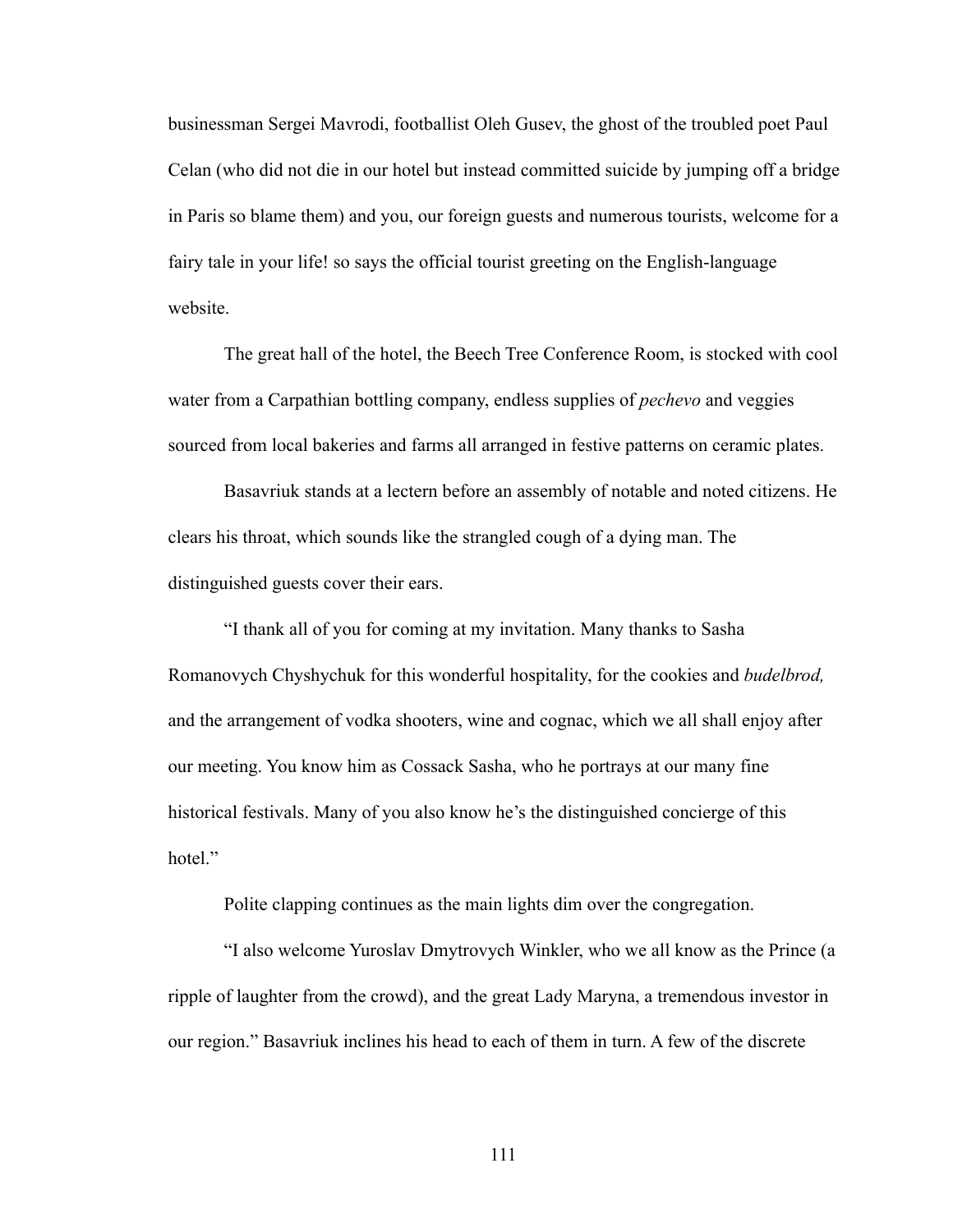men in back crane their necks to see her. The more provincial ones don't care and merely stand to gawk at the celebrated beauty, the one all the *babas* say is a 500-year-old witch.

 To the demon's front left is Cossack Sasha, dressed in traditional costume with a tall horseman's cap on his head. He's obstructing the view of the people behind him, but they simply lean to look around it. Being the concierge of this hotel, his father is the long-time owner, Sashko is the keeper of a great many of their secrets. He's also a collector of fine traditional folk clothing. Some wonder if he owns anything contemporary at all, other than his red concierge tuxedo, having never seen him in anything else Sitting beside him, but completely opposite in appearance is Yura Dmytrovych, called the Prince, surrounded by his retinue. A local oligarch by birthright, owner of the large turbine factory outside the city. The *oblast* administrator wears a black turtleneck, black sports coat and slacks, which stretch mightily about the middle. The silver-rimmed spectacles he deigns to wear peak out of his front coat pocket. Farther down, away from the politicians since she hates the smell of them, is the giant graphic face of a solemn woman, printed on the designer dress worn by the even solemner Maryna, who is busily engaged with her mobile phone. She sits with her knee-high green sport sock leg warmers and red wedge heels daintily crossed.

 "Warriors, patriots, allies, we have fought many battles together — most recently for Ihor Ihorovych's family business in Vyzhnytsia, and before that for the family battles in Shevchenkivskyi Rayon — but soon we will be fighting the greatest war of our prosperous lives. Midsummer is coming, and the red rue will bloom."

"It doesn't exist!"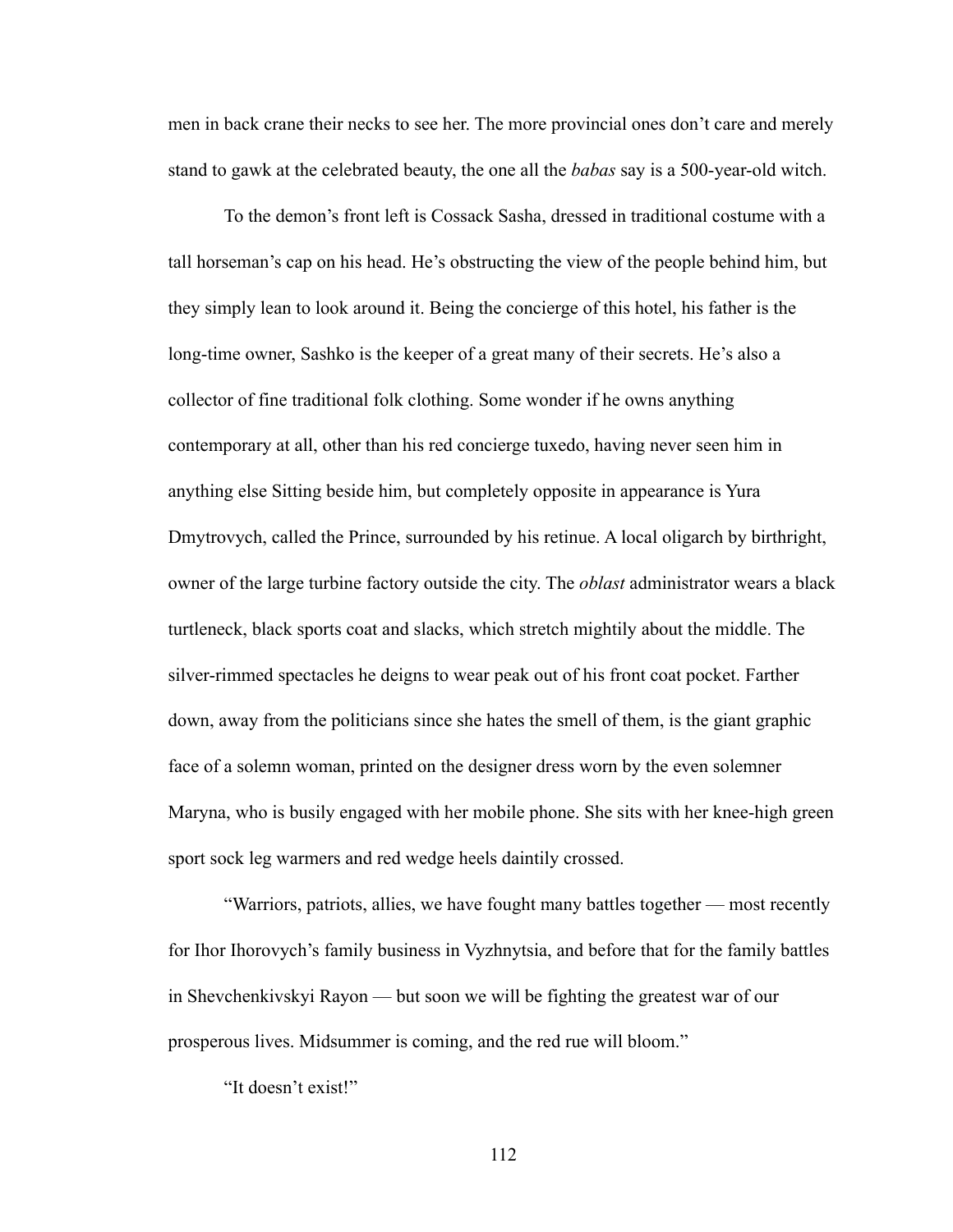"It's a fairy tale!"

 The lights are down, but Basavriuk sees better now than if it was light. He takes note of the critics — none are a surprise to him. "You humans know nothing. Isn't it a demon who appears before you?" Basavriuk looks like a normal man, almost too normal. Muted brown hair, smooth, ageless skin, a medium build and height, a neutral accent with a touch of the nasal to it. The only thing different about him are those strange pupil-less black eyes, which nobody wants to look into for very long. It was odder to look upon Cossack Sasha! Who seems to have just stepped from the Old Country. But the devil carries that overly ornate cane he doesn't seem to need, which he grasps with a hairy hand. Some of the men do look at those hands now, gripping the edge of the lectern, and the mortal men shift uncomfortably in their cushioned chairs.

 "And isn't that the witch we know whose mysterious persuasive powers are so spectacular none in the government nor mafia dare tax her, nor require her to buy their protection insurance?"

 Hidden in the long cuff of her multicolored Prada teddy bear fur coat, Maryna taps her finger upon her mobile phone, opening an app she created just for this occasion. A melodious tune fills the room. All the men look up and around them, hearing the girlish giggle of their first love. Or some of the leaders discern the welcoming sound — bark or purr — of a most loved and long-past pet. Others hear the comforting words of a loving mother. The sounds curl about them and then abruptly stop when Maryna silences her phone. Basavriuk continues and the men must scratch their ears at the absence of the auditory memory.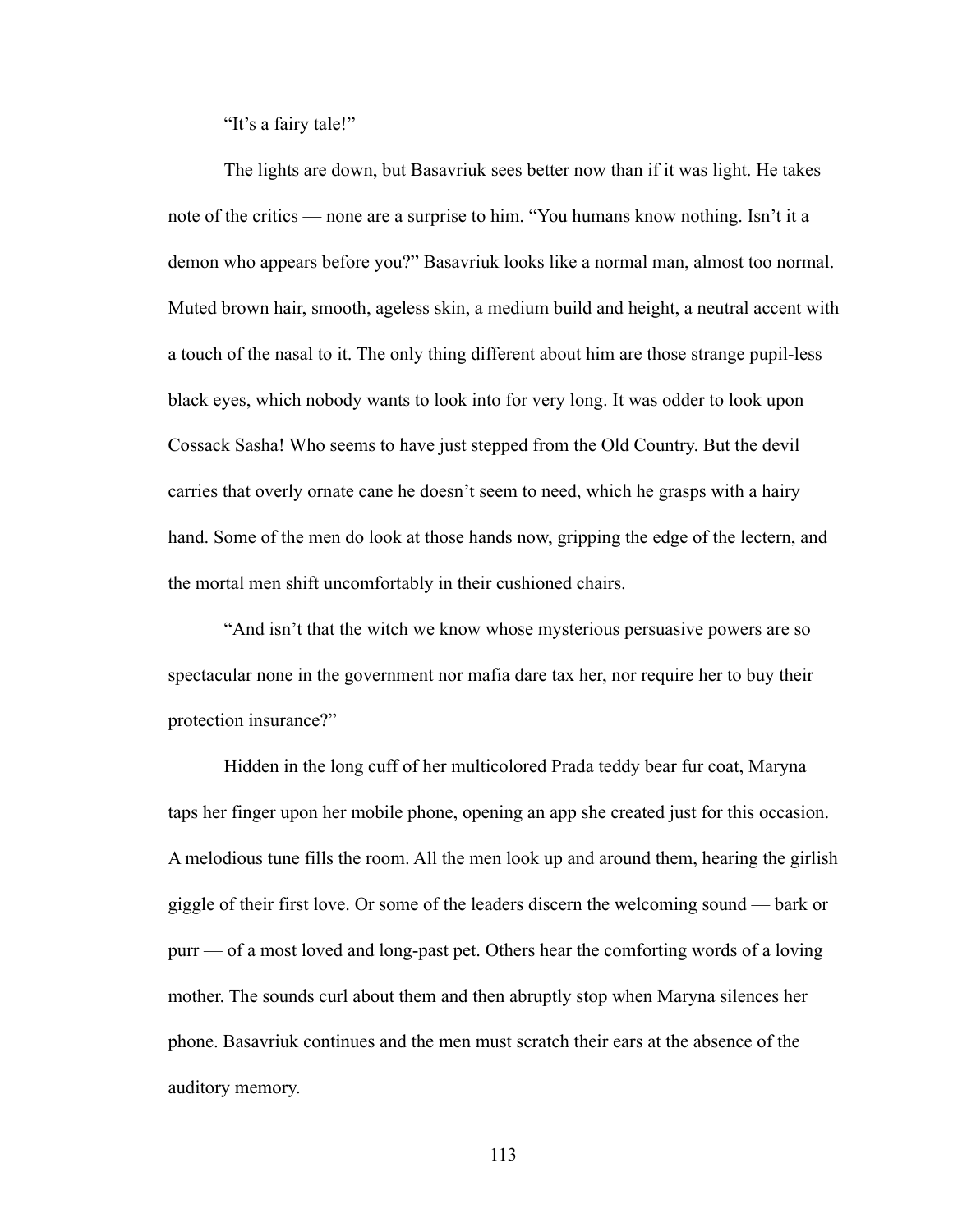He moves to the large projector screen. Pictures from the previous Ivan Kupala's Eve flash on the screen. "I have seen the power of the red rue many hundreds of years ago, it is real. And if we all work together, there is a way we can profit from its mysteries, and end the threat coming from the Eastern oligarchs. Moscow is rearing its many heads. You know the power of the Russian Autocrat, the one whose lands are far more corruptible even than of our own, the one who fashions himself after Peter the Great, as impossible as that may seem." A few of the men wiggle in their seats as the photos from last Midsummer Eve show hysterical women crying, hugging trees and each other for comfort. Green blood is splashed upon the ground. A host of ghostly bodies hang erratically from tree branches, soon replaced by a shirtless picture of the Russian Autocrat.

 Yura the Prince stands. "We all know that Russia threatens with its own oligarchs and mafia leaders, and, we all know they are stronger than us. We need help from the spiritual realm! Perhaps the Russians will not invade this far west — even to our lands that have had less Soviet influence than others. But would we leave it to chance that the resources we've all fought to exploit, the wealth we've accumulated over the years, could slip into the hands of Russians?"

Some of the Ukrainian men grumble, agreeing, grudgingly, with the Prince.

 Yura turns to the men behind him. "It is far better to partner with the devil — we know him, after all, than that which comes at us from the unknown. Yea, how the stock market will crumble then!"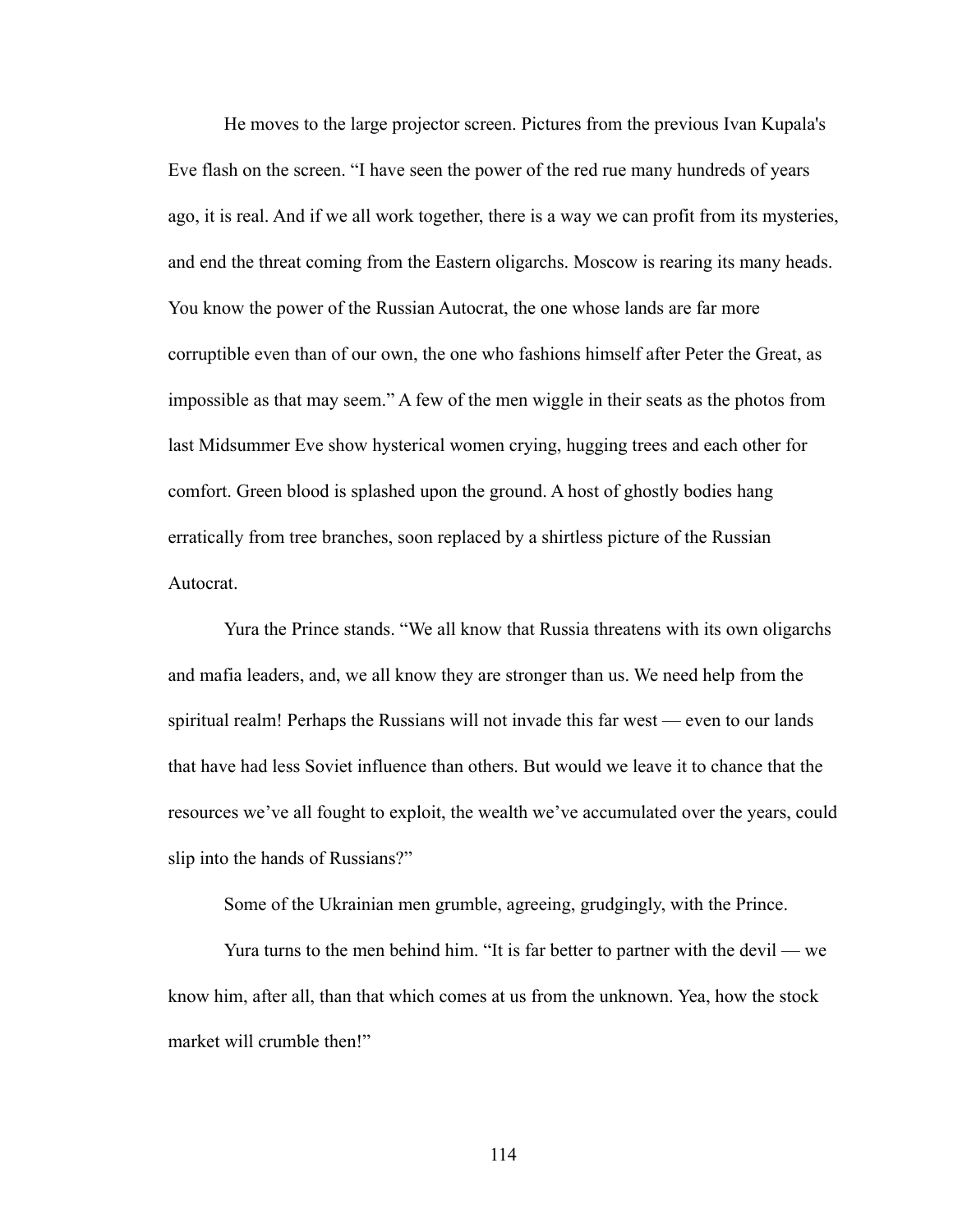"Wise words, young Prince, wise words," Basavriuk says. "If we work together, we can grasp the red bloom, and the luck and wealth of the fortune of the ancient forest will turn history — long against us in any international confrontation — in our favor *finally*, and at a time when we need it most!"

 "Our land has been the place of mass graves!" yells the town chairman from Kitsman.

 "The burial grounds of Jews, Poles, Soviets, Germans, and the Turks!" cries another.

"And our own people, villages and farms!"

 Cossack Sashko the concierge stands, first bowing slightly. "Devil king, there are tens of thousands of tourists planning this same quest. Not to mention all the experienced villagers, boys and girls who actually work the land with their hands and know the ways of the forest. They all plan to hunt for the red rue yet again this year. What chance do we have, city men with only our knowledge of politics, business and consumer affairs?"

"Tell me, didn't I help you mafia families fight for control?"

Many affirmative grunts come from the middle of the assembly.

 "You came to me then for help, too, with the impossible task of rooting out an old corrupt family that held too close to its money, who didn't share it for the benefit of the town and the region, right?"

More calls of agreement.

"We didn't know what to do then, but I found a way, didn't I?"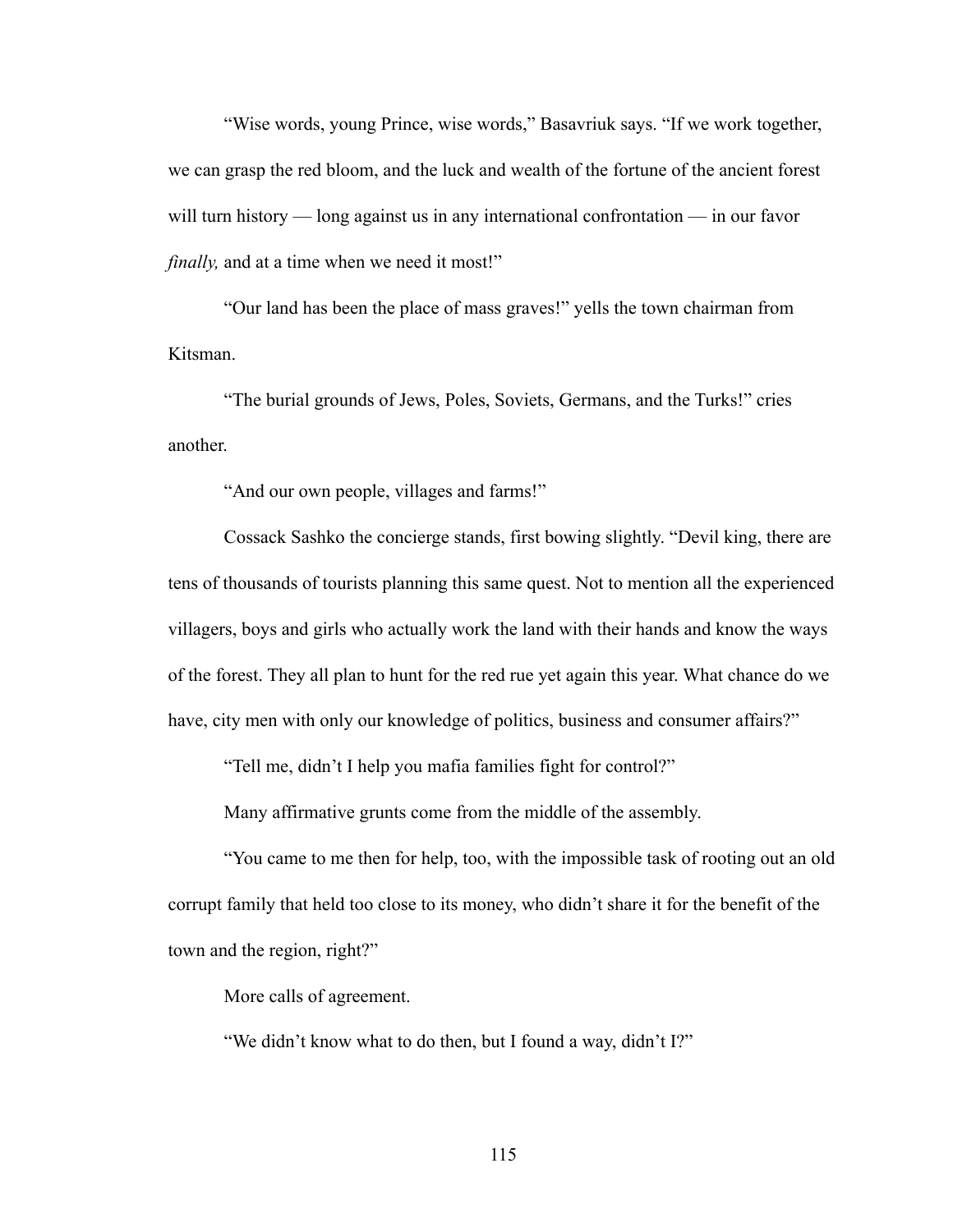The men cheered, the memory of that particular family and its ruin — brought on by a precipitous fall in the securities market and the downfall of a few politicians — fresh in their minds.

"Now you all are incorporated, right?"

 A cheer again. Basavriuk pulls the silver chain from his neck. He reveals the small green glass before now concealed beneath the embroidery of his *vyshyvanka*. Maryna's violent violet lips turn up at the corners.

 "We have the advantage!" He looks at the assembly from behind the green glass. "And I will prove it now. You all cannot see it, but hovering over us is a spy. A ghost sent by the forest spirits to devise our strategy and know our strength!"

 Maryna stands and turns. She shoots a bolt of cold blue light from her mobile phone. The light arches to the ceiling and strikes a ghost that cries out with an anguished bellow. The men scramble and the lights flicker on as a heavy blue puff falls into the center of the congregation, sending some flying to either side, with not a few chairs cracking in the commotion.

 Maryna stalks to the ghostly outline of the body in the high-loft carpet. The men look at her in awe. "It's my newest app," she says curtly. "Electronic Avenger. It's on iTunes for only \$6.99."

 The men gather around the ghost prone on the ground. It is the smoldering outline of a Cossack horseman, as if he'd just stepped out of a historical portrait on the wall. The horse cries and gallops through the wall. The witch wrinkles her pert nose and returns to her seat. The men watch her go.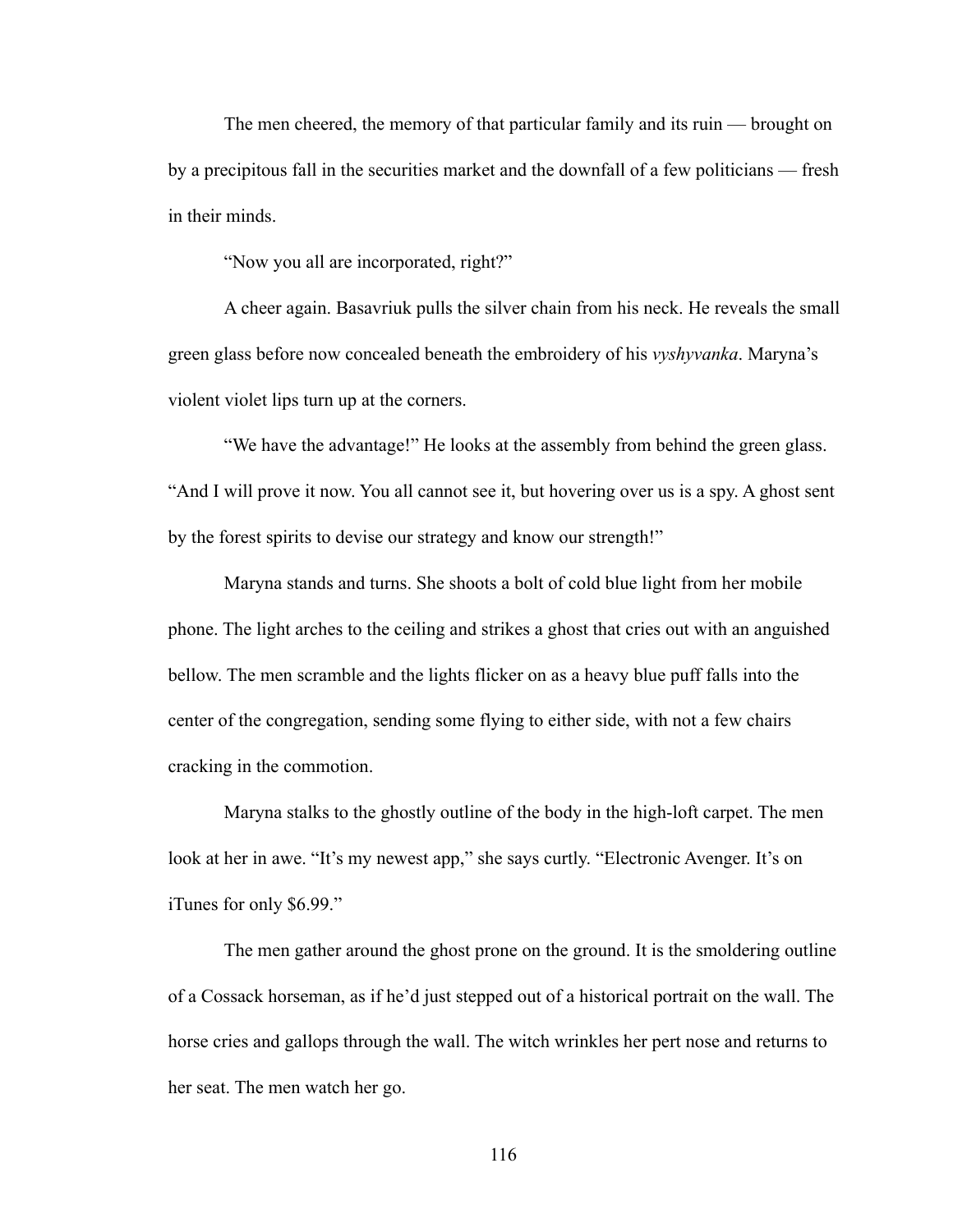"That's a shame," Cossack Sasha says. "I liked his leather belt." The body disappears, as if sinking through the floor of the Beech Tree Conference Room. "That won't stain the carpeting, will it?"

 "All on our own, we have no chance! But I have a strategy of how to distract with a full frontal attack. I know where to send in a small, select team to grasp the red rue, yes, it is true, my dear." He says the last with a heavy whisper into the ear of the witch. "And, if we plan, strategize and fight together, using this eye of the gnome to see the spirits who torment us, we can be the first to grasp the red rue and get the wealth we need to buy entry into NATO, perhaps even the EU. And the omniscient political knowledge we need to survive!"

 Night falls in the forest, and Vasyliovych and Trepeta the tremulous gnome come to a fairy-ring mushroom circle in the moonlight. A snail with a pale pinkish shell chomps on a king bolete fungi, the cap of the mushroom as large as its glimmering shell. Vasyliovych plucks the mollusk from the nearly digested mushroom and tosses it back into his open gullet. He looks over at the wide green eyes of his partner, Trepeta. Vasyliovych cracks the snail shell with one of his molars and spits out half of the tasty snack. He offers it to the young gnome.

 "How did it go last Ivan Kupala's Eve?" the smaller gnome asks his partner, taking the snail half with relish. "You were a hero then. That's what the general said, and why he partnered us together."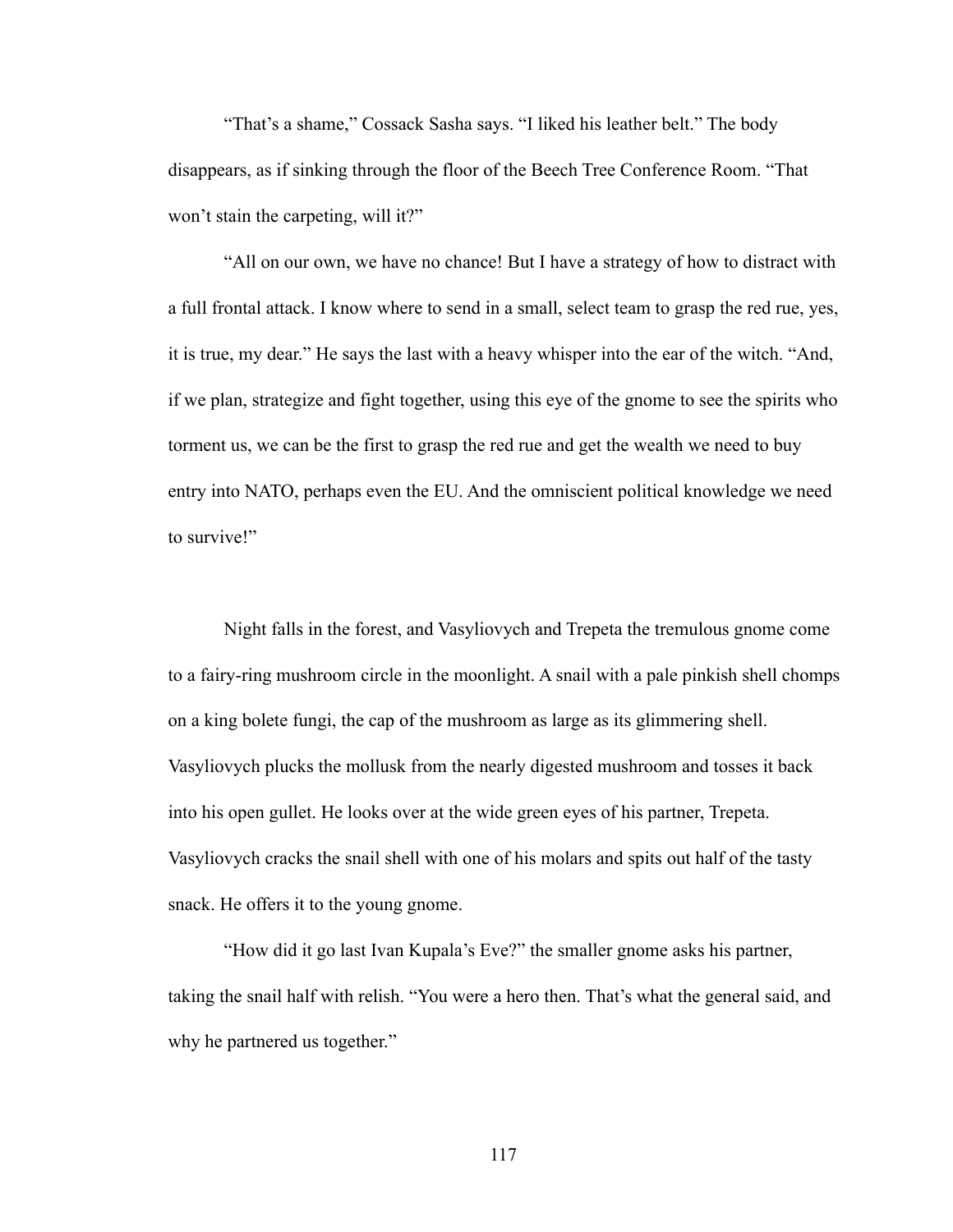"It was General Bohdan Khmelnitsky's rise again from the underworld that saved us all. He's quicker then the rest since he's made the trip so often. The undead are a valuable ally. Not like that witch. She's undead, no doubt about that, and our enemy, no doubt about that either. And you better wish you don't come upon that undead bitch, Trepeta."

 "What do you mean?" He slurps out the snail body, but he has no taste for shells so he tosses it aside into the meadow.

 "Make sure you watch your blind spot," the captain says, searching the mushrooms for more snails. "That's where she knows we're weak. She'll fly down upon your back and will blind you with her long icicle claw. She took the eye of my brother while I stood there beside him and I could do nothing to stop it. I had to take him home to his family in shame — blinded by that she-devil! She's called the frost witch, you know. For good reason, too! Don't you get frozen in her icy stare."

"How will I know her from the other human females?"

 Vasyliovych laughs. "You will know. She is all blue, like the undead tend to be when they don't take on the ghostly form. Powerful witches like her have the magic to keep themselves alive beyond God-given years, like the early humans of old, the ones who were part original beings themselves, the prototype of man."

 Trepeta has read about those in the human's Holy Book. That's what he's always been, a voracious reader. A lover, not a fighter. Well, love had gotten him into this mess. Fighting, and fighting to win, would have to get him out. And if it didn't — he'd never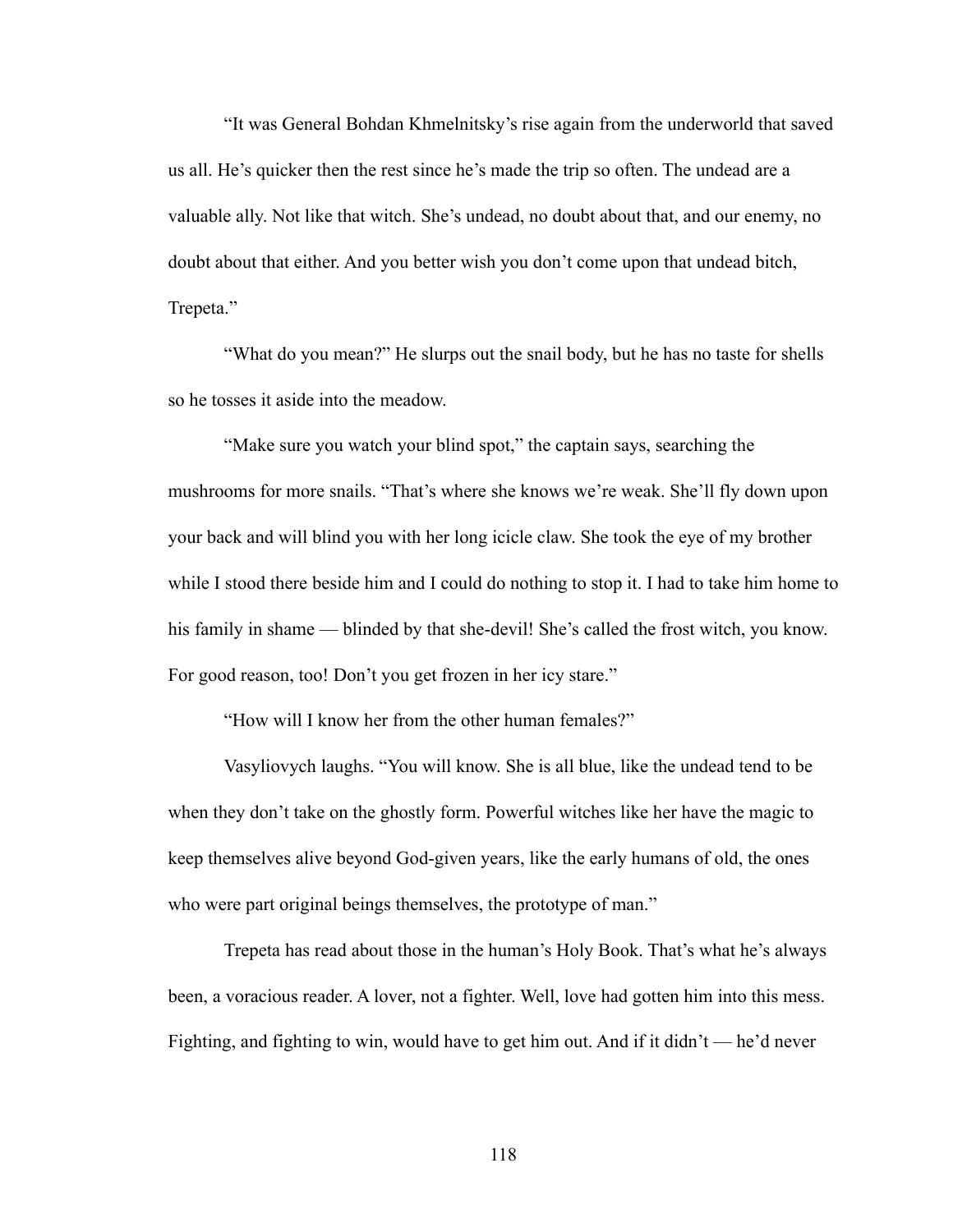live to see his lady love again anyhow. He might as well die than fail. But dying was not the first option. "How does the witch endure so long?"

 Vasyliovych finds a slug, smiles, and pulls it from a red toadstool. "This one here has eaten of the hallucinogenic red cap. It'll give a nice little trip, later, after work," Vasyliovych cackles and tucks the slug into a flesh pocket on his upper torso. He brings Trepeta around to a tinder fungus growing near the base of a mountain fir. "You see, to go on living for as long as she does and looking as *good* as she does to the human eye, the dark magic witch has to root herself to a mortal twin on earth. The mortal must give its blood, its life force, to the other, thus keeping them both alive for generations. An evil being, like this witch, must find its light-sided doppelgänger. The mortal the opposite of the monster in all ways, but the witch must persuade it to freely give."

 Trepeta shook his bulbous soiled head. "Don't know why a human would ever do such a thing."

 "Usually, she is fooled. But sometimes she's also promised some sort of power, usually something which she already possesses but has no training to control or understand."

 Vasyliovych squats down low to the oval-shaped fungus, so big it looks almost like an elephant foot coming from the tree. The fungi skin nearly matches the bark, and if the two weren't gnomes with all their knowledge of the forest life, they might've looked right over it in the moonlight. But as it sticks out from the fir now, the fungus appears to be oozing from its side. "Take this tinder conk here. You see it infects through broken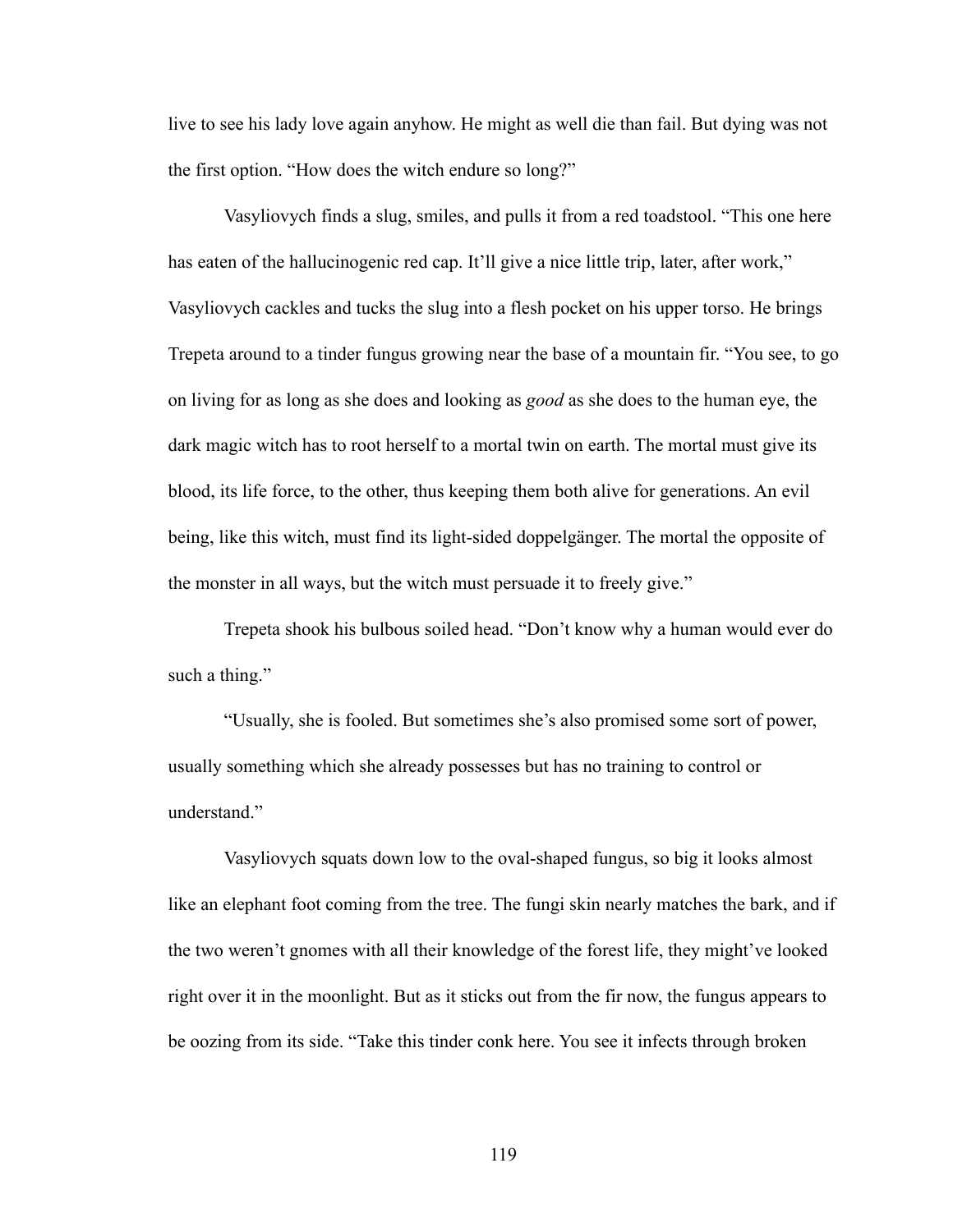bark. It causes rot and eventually kills its host. The parasite becomes the decomposer. An elegant dance, don't you think, Trepeta?"

"Not for the tree."

 "It'll take decades — a hundred years even. Enough time for the fungus to pass on its spores. Perhaps even for it to spread to the next host."

The young gnome touches the tinder conk, inadvertently breaking off a piece.

 Vasyliovych chuckles. "But even you see now, it is vulnerable. The witch of this ancient forest, she's good at manipulation — but that is all. Intrigue and charm — those things do not hold up well under God's whip, time. The night of the last battle, when I saw her blind my brother, she was the most nearly dead undead I'd ever seen. She clacked her teeth and her face twitched like all the bones were loose beneath her skin. Her true form is getting old indeed. She needs the red rue — and that will make her even more dangerous."

 Trepeta opens his eyes wide. He's heard some stories, though he had to admit they didn't make sense to him. "Do you know why she left them alive like that?" he asks.

 Vasyliovych turns and leans in close to his partner. "To torment him. For the rest of his life, my brother will see the last thing in his mind, the last thing he saw, the horrible visage of that frozen bitch and her wretched claw. She can't look upon us, none of the mortals can, without forgetting themselves, even her with a little bit of a mortal still in her, so she wanted to take the one power we have greater than her own."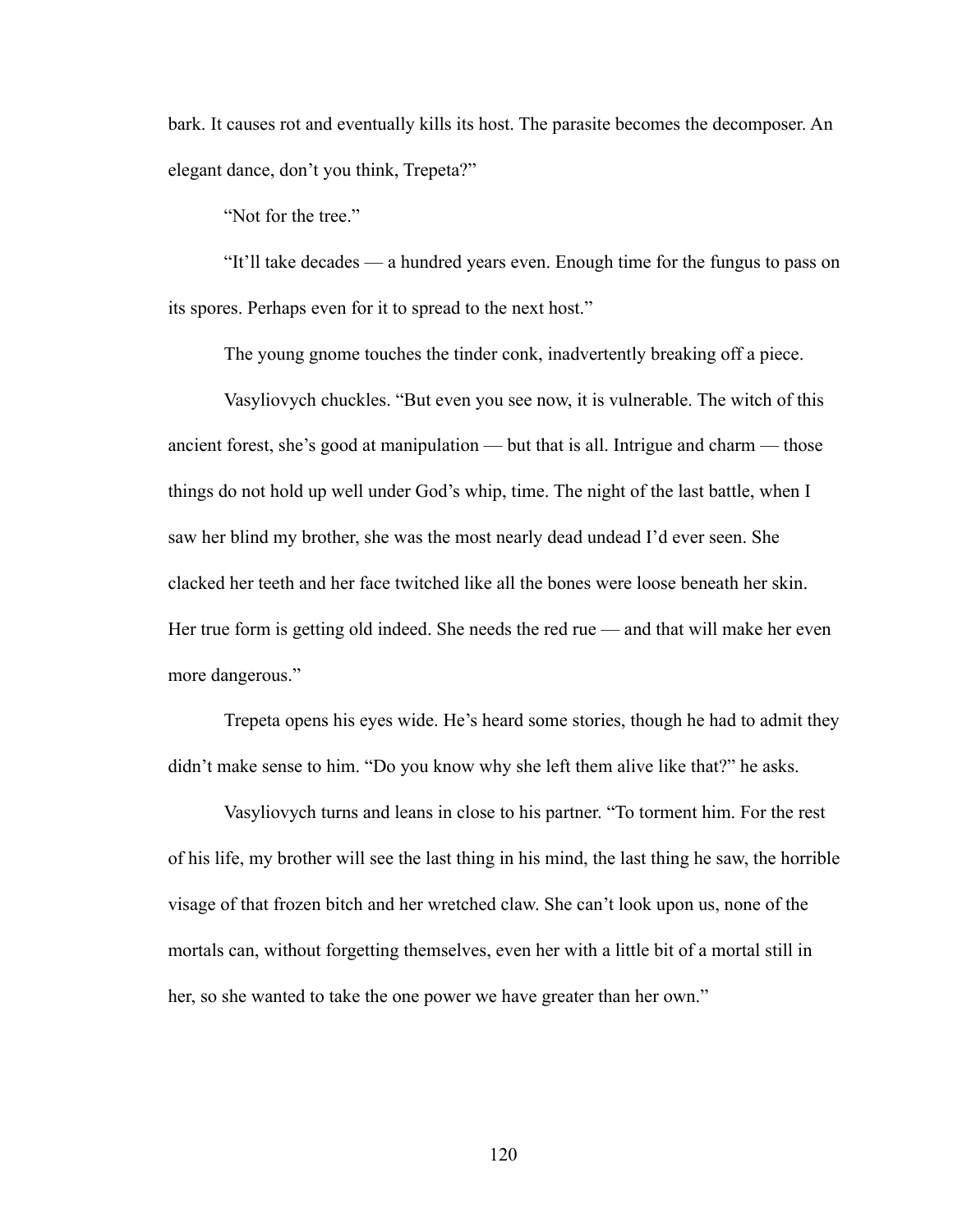Vasyliovych picks the holy mushroom from the ground, the one nearly digested by the large snail, being sure to leave the root in place, and smashes it between his gummy fingers.

 "Sir, have you ever seen the red rue? It seems like such a small thing to cause such—"

 "It's not a small thing," he whispers this, a seriousness in his voice that frightens the young gnome, even more than he already is. "And, no. That was before my time. I've heard stories, of how a demon appeared to show it to man. The man picked it when the spirits were close behind him. They hadn't expected a man to go right to the spot in the Bear's Gully — perhaps I've said too much already, but the man picked it and the witch of the forest at that time had to give her wealth over to the human, but first he had to offer a blood sacrifice."

"Did he? Did he commit the blood sacrifice?"

 "How could he not when the witch reminded him of the girl he planned to marry, and how her Cossack father would not take him without wealth?"

Trepeta gulped. "What was the blood sacrifice?"

"The little brother of his lover."

Trepeta startles, nearly slipping into the shimmering creek they walk along.

 On the rolling green hills between the Hotel Bukovyna and Main Street, Basavriuk's army of mortals practices the physical combat that has now become so lost to them. Men trained in the craft of bureaucratic paper pushing hold shields against iron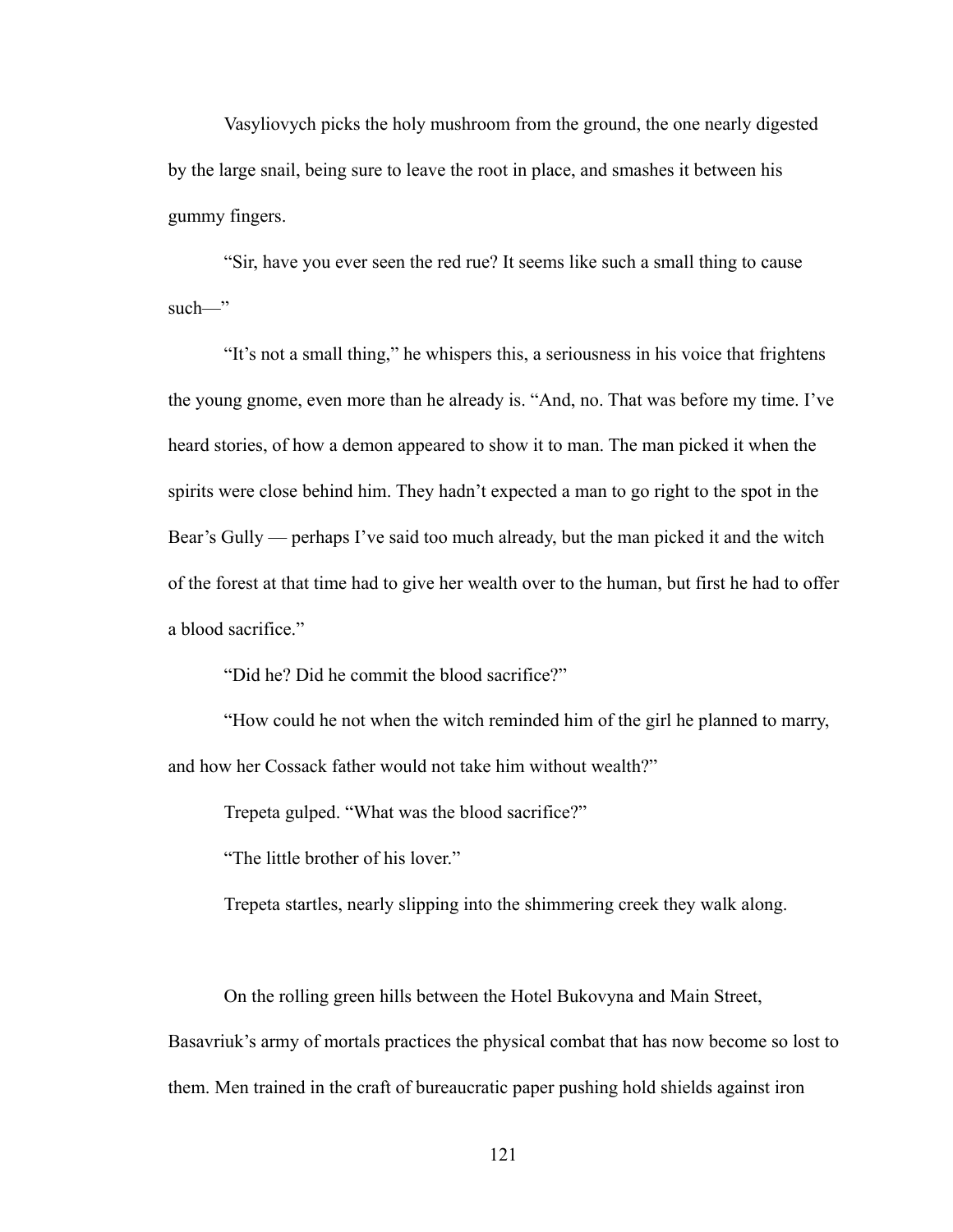swords from another era. Men known as mafia henchman more accustomed to wearing black velour track suits and riding around in BMWs fight in armor on horseback with padded lances against trained bears brought in from the tourist cossack village zoo.

 Basavriuk walks the grounds with Maryna, the gnome-glass monocle pinched between his thumb and forefinger.

 "Will there be any problem making more of these eyes for our captains?" he asks the witch.

 "There would've been, but I think I've devised a way. It will mean blinding a lot more gnomes, all the while preventing them from figuring out what we're up to. If we had a fighter on the inside, to deceive the gnomes, it will be possible to lure more into traps."

"I'll leave that up to you."

Cossack Sashko huffs over the hills, holding his concierge cap against the wind.

"I think he really likes you," Basavriuk chuckles as the concierge approaches.

"He's definitely not running for me." Sashko's cheeks and ears are red. He waves a paper in the air.

 "Word has come from the metropolitan of Kyiv. The Ukrainian Orthodox army has agreed to fight with us!"

 Basavriuk thumps him on the back. "Excellent job, Sashko. I told you the church has never had a problem siding with a demon."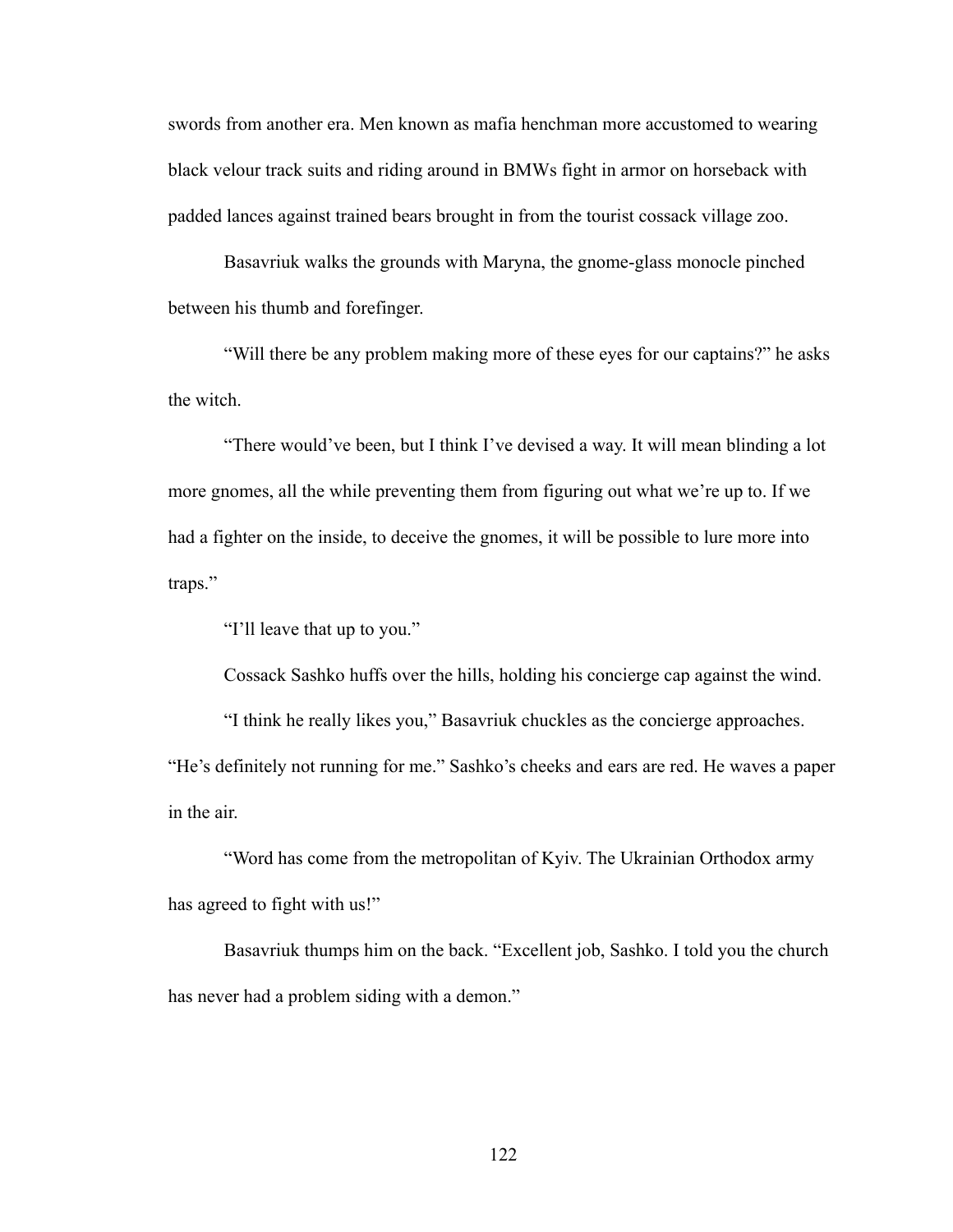The witch nods, discretely glancing at the man from over the tops of her Aviator frames. She sees nothing spectacular, so she pushes her glasses back up to the bridge of her nose. Maybe because he reminds her too much of past, dull mortal lovers.

"I still worry about how we will defeat the ghosts," Sashko says.

 "Don't worry. Those are the ones we haven't had a problem killing in the past. They're predisposed to dying. The only problem is when they rise again. Like their master, General Khmelnitsky. I'll have to have something special waiting for him in the underworld. Do not fear. One beast in particular owes me a favor."

 "And by then the red rue will be picked," Maryna says. "But we still need more on our side. Such a gnome army has never been assembled, my minions are telling me."

"Sashko, can you think of anyone else?"

"What about the Mormons?" asks Sashko.

 Basavriuk takes Maryna's hand to lead her back to the hotel. She smells sweet, and her hand thrums with blood. "Um, no, they require too much. Trust me, I've tried." Together, the two move like a swift wind over the rolling hills and up to the circular drive for the lady to catch her town car. Sashko runs to follow Basavriuk to the hotel's front door. The demon seems to walk at a preternatural swift pace for someone who uses a frightful silver-tipped oak cane with its leering Cerberus handle. Sashko swears he sees the heads turn, following him with all its eyes.

 "Ha-haveve you ever won…dered why man so often turns to you, to the devil?" Sashko asks Basavriuk, holding his sides.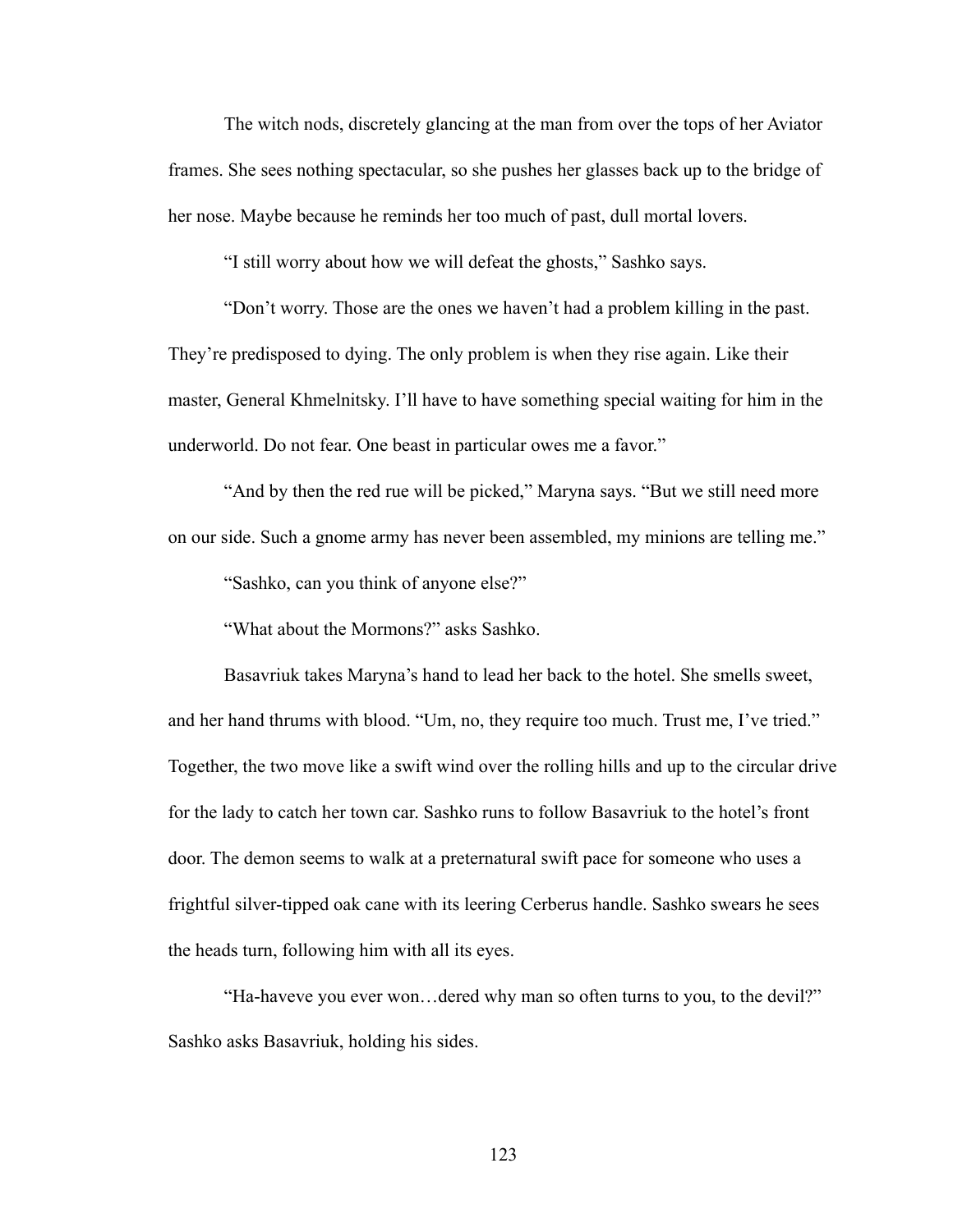"What do you mean, Sashko?" They take tea in the Bukovyna restaurant bar in the corner of the marble-floored lobby. The floor reflects the busy comings and goings of the hotel guests and staff like a ghostly double of the living. Basavriuk looks at the lobby through his green monocle. It's becoming his obsession now. He has not spotted another spy since Maryna sent the cossack ghost back to hell via the Beech Tree Conference Room. He should feel happy about this, but he felt unease instead.

 "I've just always wondered, what with all our allies now. Many of them are the most respected men in town. The priests all have large families and good wives who've given them many children, who continuously worship the Lord with their lips."

 Although there were many things Sashko could've excelled at — his dramatic tenor was highly valued during caroling season. He also had an impressive recall of all the city's important personages and their family histories. The thing that seemed to benefit Sashko the most was his ability to get people exactly what they needed, be it legal or not. He'd grown up obsequious to all the men who were now the major powers in town, but most importantly, their top cronies, and he could play them well enough to keep them fat and happy in his hotel, and still paying their hotel bills. He was an excellent sycophant, and held no strong opinions on any contentious topic (save *one*) to put him at odds with the secretary of the local communist party, or the vice-president of UkrainBank, or the devil himself. They finish their tea and the devil takes off again, his cane tapping the marble floor.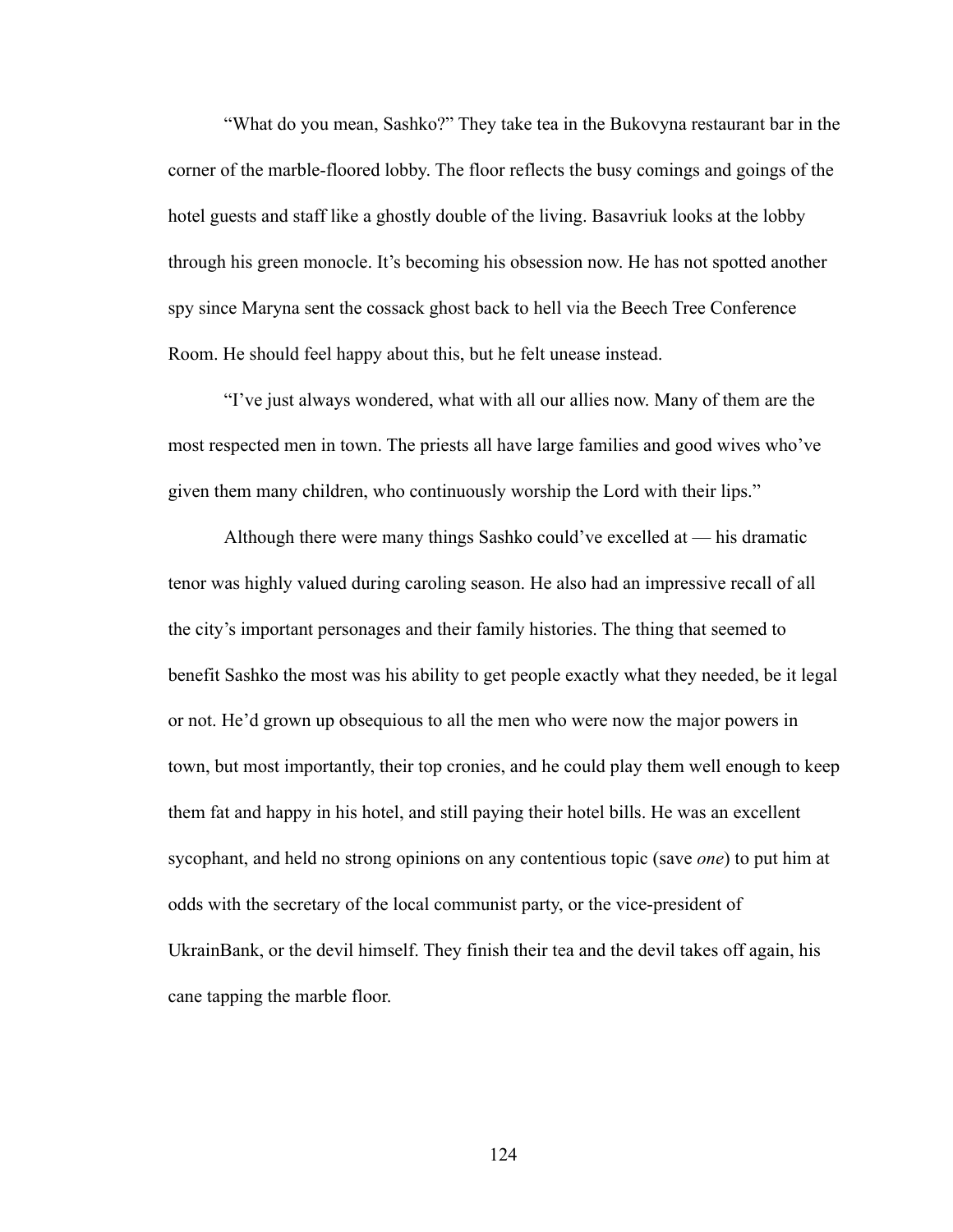In pursuing Basavriuk, Sashko runs face first into a tall Russian Orthodox pontiff. The black-robed figure gives Sashko a little push while he's at it, and the man's fine pointy black leather shoe also catches the young man in the shin.

 The devil stops as if pulled by a string and addresses the Russian formally. "Father Vladimir, are you injured? Have your robes been disarrayed? My friend, Sashko, respected but clumsy hotel concierge, gives a thousand excuses for running into you."

 The demon shakes hands with the priest; the holy man doesn't give another smug glance to the young Ukrainian.

 Basavriuk pulls his young companion up from the hotel floor. "The fiend in his own shape is less hideous than when he rages in the breast of man."

Sashko nods wearily. "Did a priest say that, sir?"

 "No, a writer. They must think critically of the world and all in it — foul and fair — in their processes, therefore they have minds closer to God." God created them all, of course. The first fallen angels, the first fallen men, the men still to fall. The good, too, though Basavriuk has yet to see it. He remembers then what was said about himself. He was described by a writer from Poltava as a demon who caused trouble in a human form. Where he came from and why he came, nobody knew. He caroused, he drank, he vanished without a trace, then he'd appear again. Not so different from a common man! Demons like him were once angels long, long ago. Oh, what a fall! And all because they disagreed so with God over his creation of Man. The demon's mind has not changed in all these millennia condemned to earth and hell. Basavriuk has seen over the generations that mankind is more troubled by itself, close enough to the devil with their fickle desires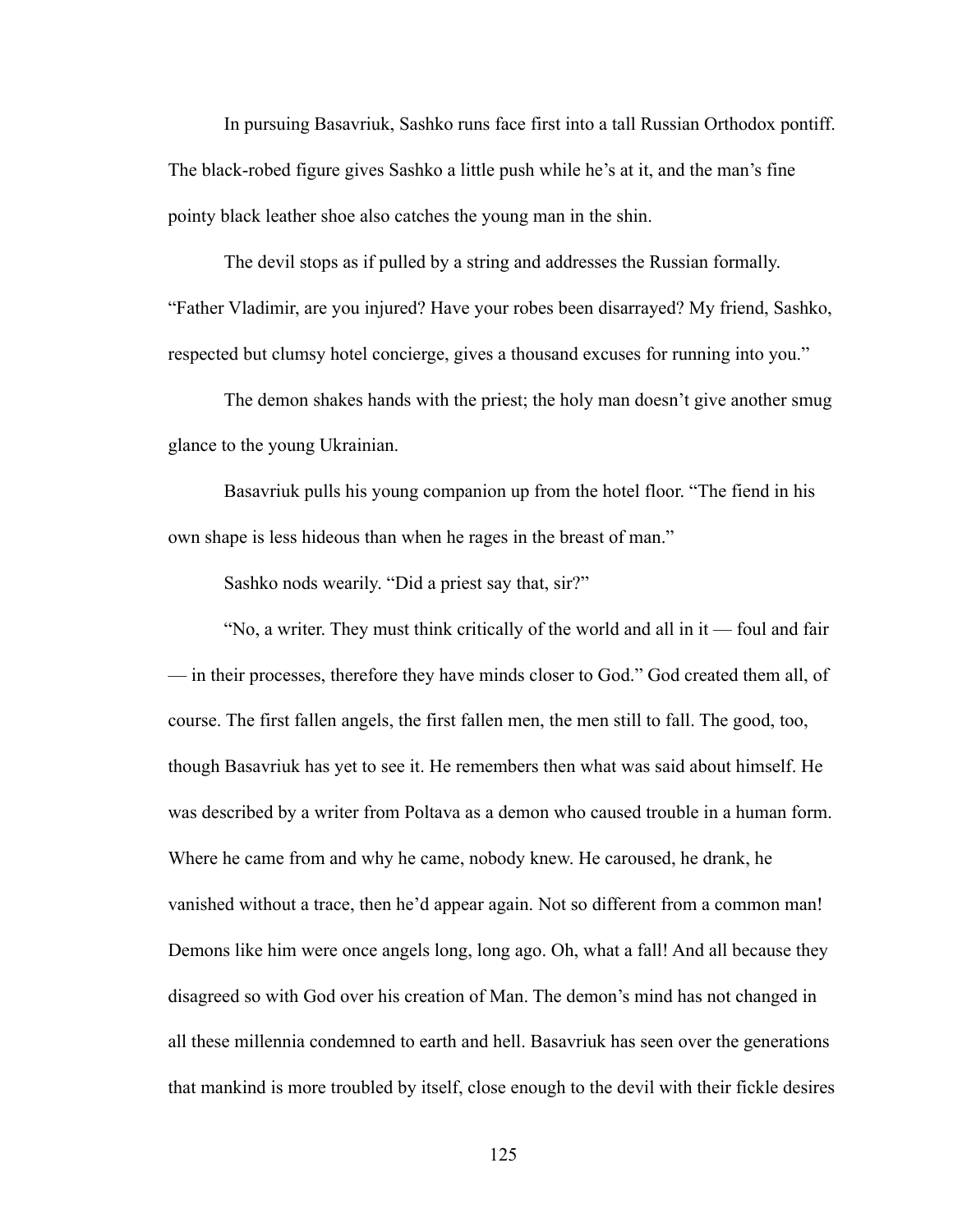and profane obsessions, yet with far more access to the mind and hearts of other mortals than he alone could ever hope or want to possess. No, they were God's worst plan, any fool could see that. They would cause trouble all on their own with no help from him.

 The doorman bows to Sashko and Basavriuk. The wind has picked up now that the treacherous beauty has gone. She never stayed long from her hell-heated library. Basavriuk wonders about this. But he had no time to figure it out, and she would never say. Maryna had made a promise, Basavriuk wanted to see if she would keep it. He needed her to keep it. The mortal fighters had to be able to *see* the gnomes they were going to kill. If they couldn't do that, all would be lost. Once they could see, then they could be trained to fight without looking into the creatures' green eyes. If a man did, he'd lose his minds, and any idea of what his were fighting for. His entire mortal army would turn and run into the grasses like hares. That would do no good.

 The wind rages so heartily when the two step onto the entryway that Sashko has to clutch his polyester red tux around his shoulders.

 Basavriuk looks out over his army, practicing there on the rolling green lawn. The tourists, and even most of the locals, think it's for one of Sashko's historical festivals. It's the perfect cover. "It's easy to confuse us two, man and devil. We have many things in common. I fell from grace along with the great Accuser, because we knew what would come from God creating humanity on earth. We disagreed with him. We knew it would come to this." He looks over to Sashko and gently takes him by the shoulders. Sashko notices the three-headed cane stands on its own. "You are that humanity. And I'm happy I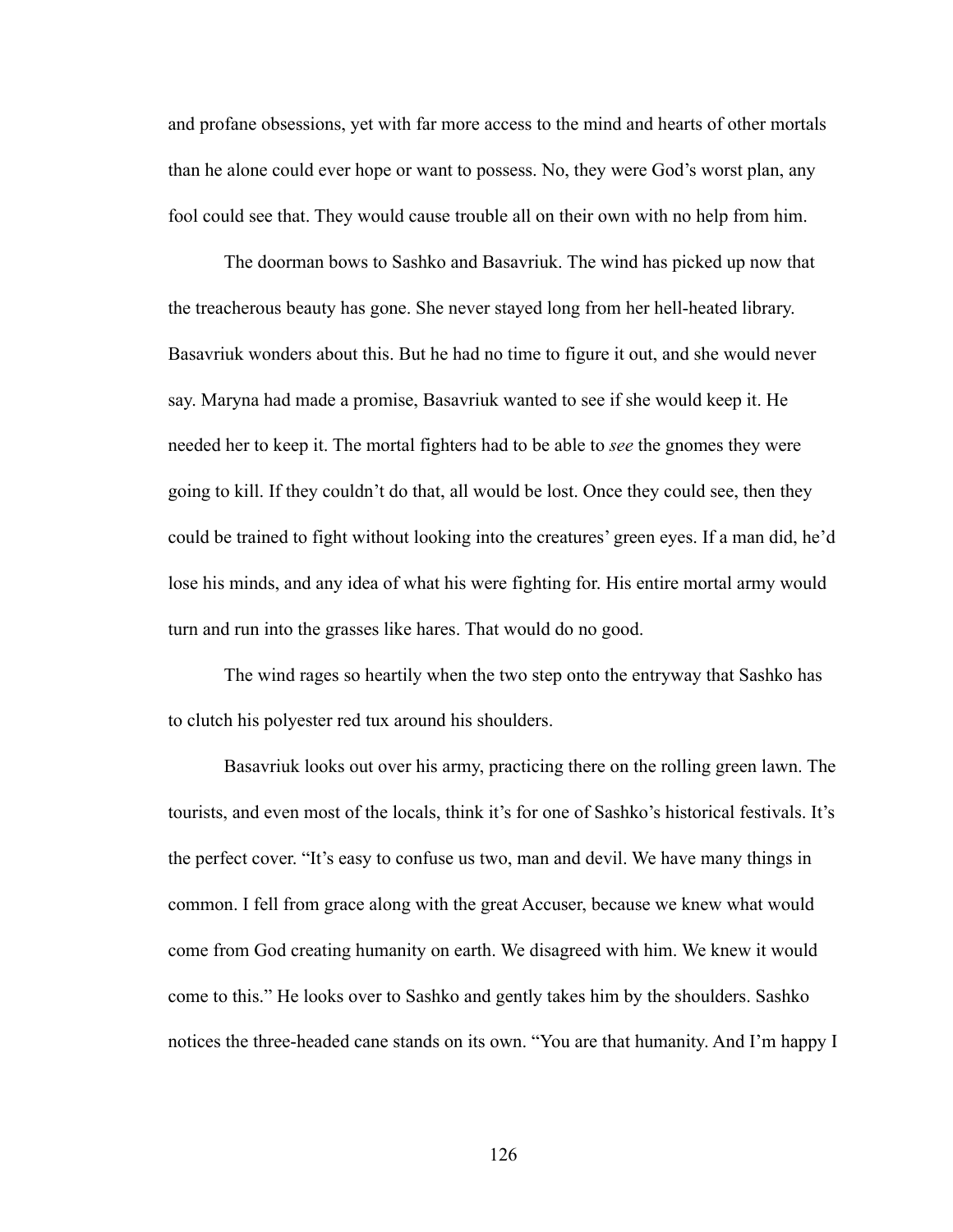was right. We're both imperfect beings in the eyes of the Great Creator. Only I see no need for the redemption of my questioning nature. Your lot still has that burden."

"We're mortal," says Sashko limping along.

 Basavriuk steps into the middle of the square wrestling ring, brought in that day for hand-to-hand combat practice.

"The Russian Orthodox have also sided with us!" He cries out to those assembled.

 The men cheer, particularly those who attend services at the pink cathedral, the largest Russian Orthodox congregation in the ancient city.

 Basavriuk adds, almost as an afterthought: "The metropolitans have only requested that we make Russian the official language of this crusade. Then and only then will we receive an allowance from the church. It is no problem for us—"

 "Wait, what?" Cossack Sashko speaks up from the corner, where he still seems to be cowering from the wind, massaging his ankle. "We are in Ukraine. We speak Ukrainian here." Only the men close to the ring can even hear him, the brisk wind having stolen Sashko's words as soon as they come from his lips.

 Basavriuk hears everything. "Yes, I know that, Sashko, but we just have to declare that Russian is the official language. What does it matter? You can speak what you like," Basavriuk says, deftly ducking beneath the ropes. Sashko does not budge. The demon notices. He turns and sighs heavily. "It's not like we're fourth formers play-fighting here. This all has a purpose. Both languages are spoken together, *surjik*, let's keep it so and all will be fine."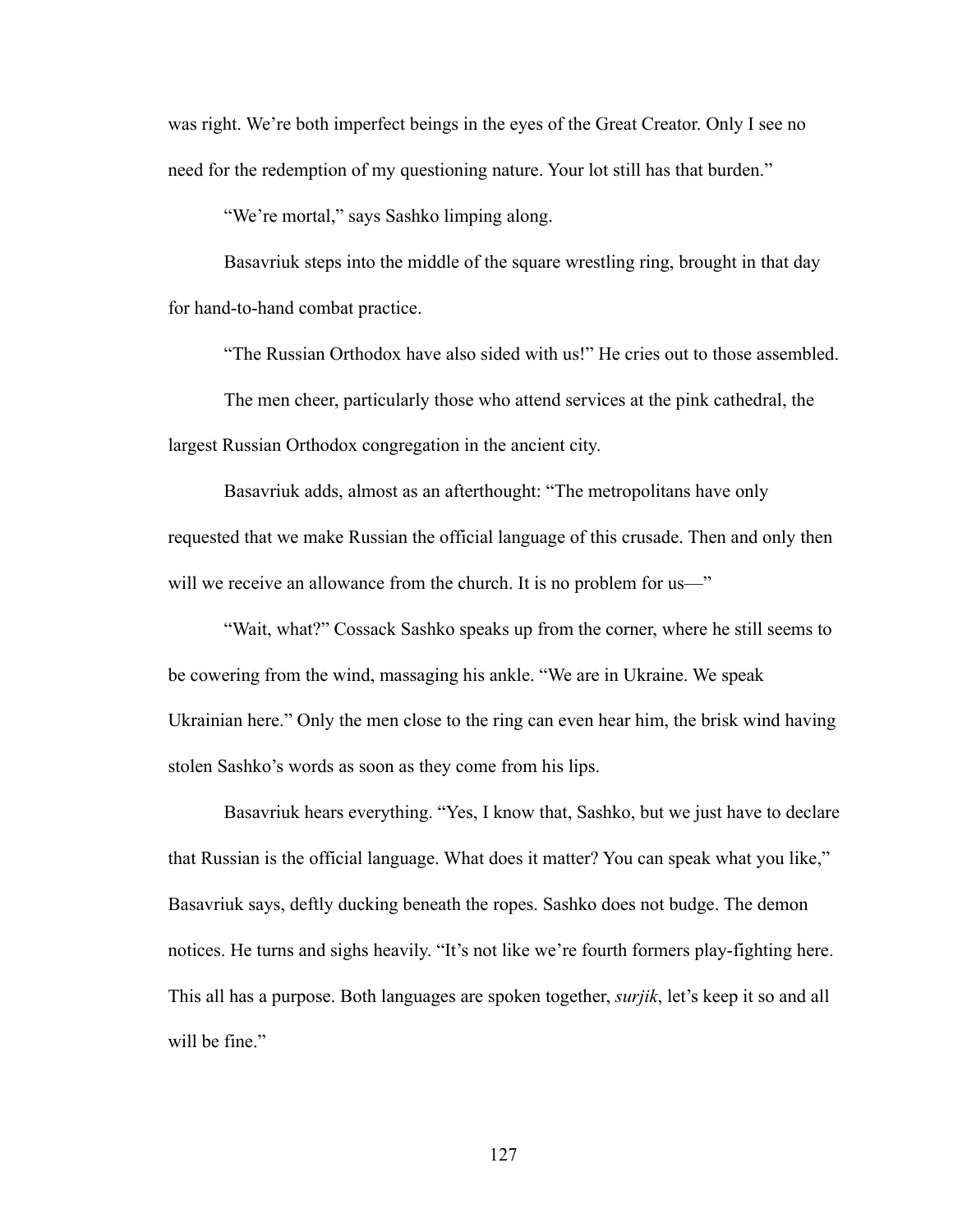Prince Yura takes a break from pummeling a burly mafia henchman into submission with a flat wooden sword.

 "I just speak pure Russian," says Prince Yura. He sticks his wood sword into the side of the mafia hit man, which strikes between the spaces of "armor" made with steel cooking sheets and door hinges.

 "Tell me again why we're fighting with these weapons my medieval grandfather would've trashed?" the mafia man on the ground bellows. He pulls out his Beretta and points it at Prince Yura. "See how much easier that is?"

 The demon slices his cane into the air and the gun flies into the sky, so far up the men can no longer see it. This is getting to be too much for even a supernatural creature! Why couldn't humans just do what they're told? he thinks. The Ukrainians used to be so good at that. He supposes it would only get worse as they became more "Westernized." But he'd cross that bridge after he dragged them to it. Some point soon he'd have to seek consul from his brethren in the West. There was a demonic conference every year in Venice, nothing would keep him away now.

 "Are you stupid?" Basavriuk asks the mafia thug. "Didn't you listen during my last lecture? You can't kill a gnome with anything but an iron weapon sticking them between the eyes or in the eye, depending on how many they have. Some have one. Others have two. It all depends. And I'd like to see you shoot a gun in the ancient forest. It'll twist its musket and shoot you in the face in the nanosecond after you pull the trigger. Or the bullet will lose its way in that foul air and come 'round and hit you in the ass."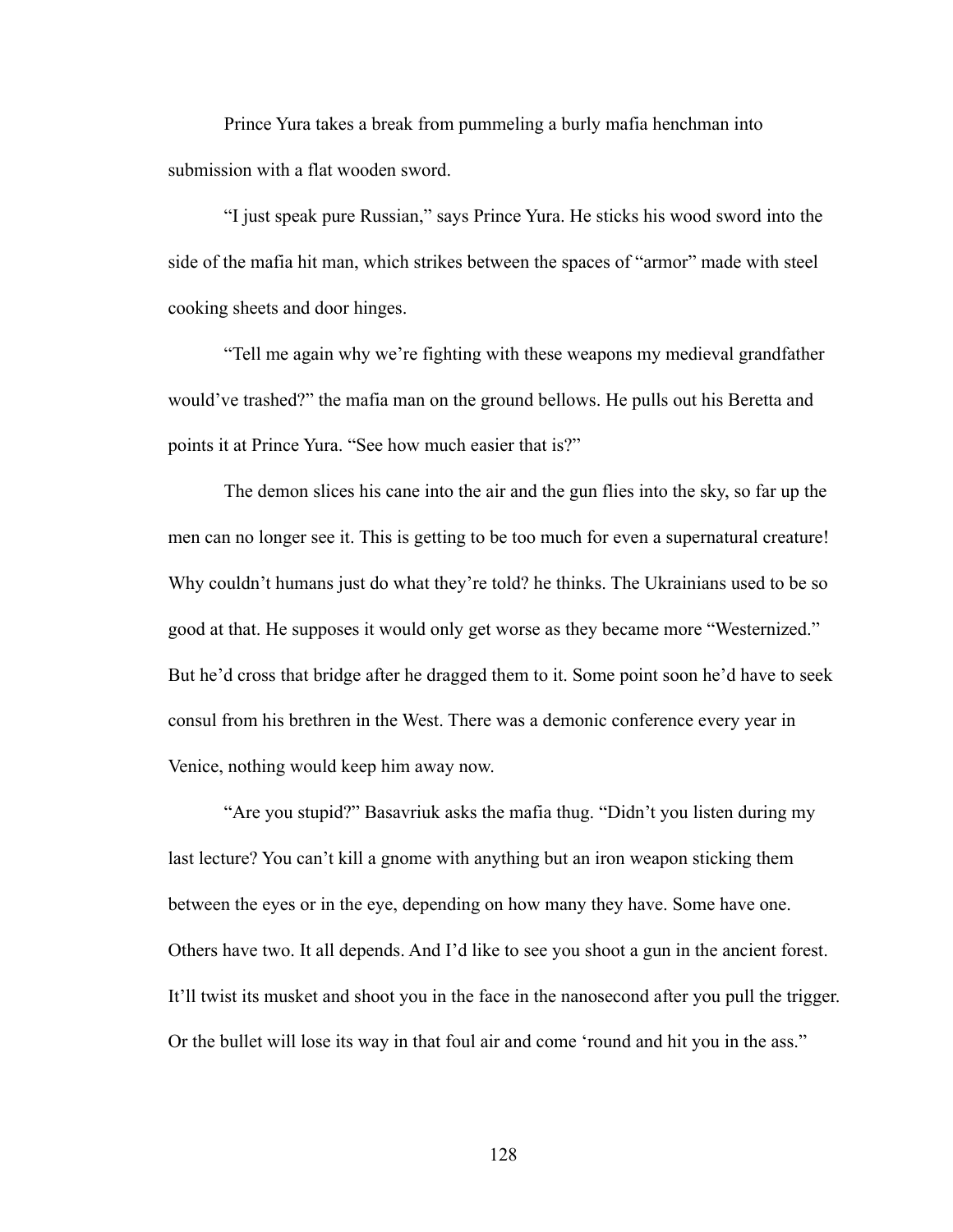Basavriuk turns himself back to the issue raised by Sashko. "Look, men, we have to pick one *official* language, that's how it works, and it's going to be Russian. We need the financing available from the metropolitans. You don't think those horses and this nice boxing ring just falls out of the sky do you?" Basavriuk takes a deep breath. Dealing with the mortals always brings out the worst in him. "Jesus, why must Ukrainians always be so horrible with financial matters? We have needs, we need backers. The books must balance!" He looks up to the sky in grief, though he knows there is nothing there but a rising moon, nights coming too quickly for his taste.

 "If we all have to pick one language for this battle, let's just stick with Ukrainian," Cossack Sasha says.

 "Russian is more widely used and has a stronger global economic influence," Prince Yura says, taking off his spectacles and dusting them on his aide de camp's pocket handkerchief. His vanity wouldn't allow him to wear them too often. In fact, he only did when it was something he really wanted to see, in this case, the witch and her fine black town car. "I mean, come on, Russian is spoken in more than seventeen nations. That doesn't mean they all bow to the Russians — it's one of the languages of our ancestors, my grandfather came from Moscow, and it's part of our history. That doesn't make it evil. We all speak it."

"But Ukrainian is more melodic."

 "I speak *surjik,* and I'm happy with that," says Basavriuk. "But give the priests what they want so they give us what we want!"

A few of the fighters sneer.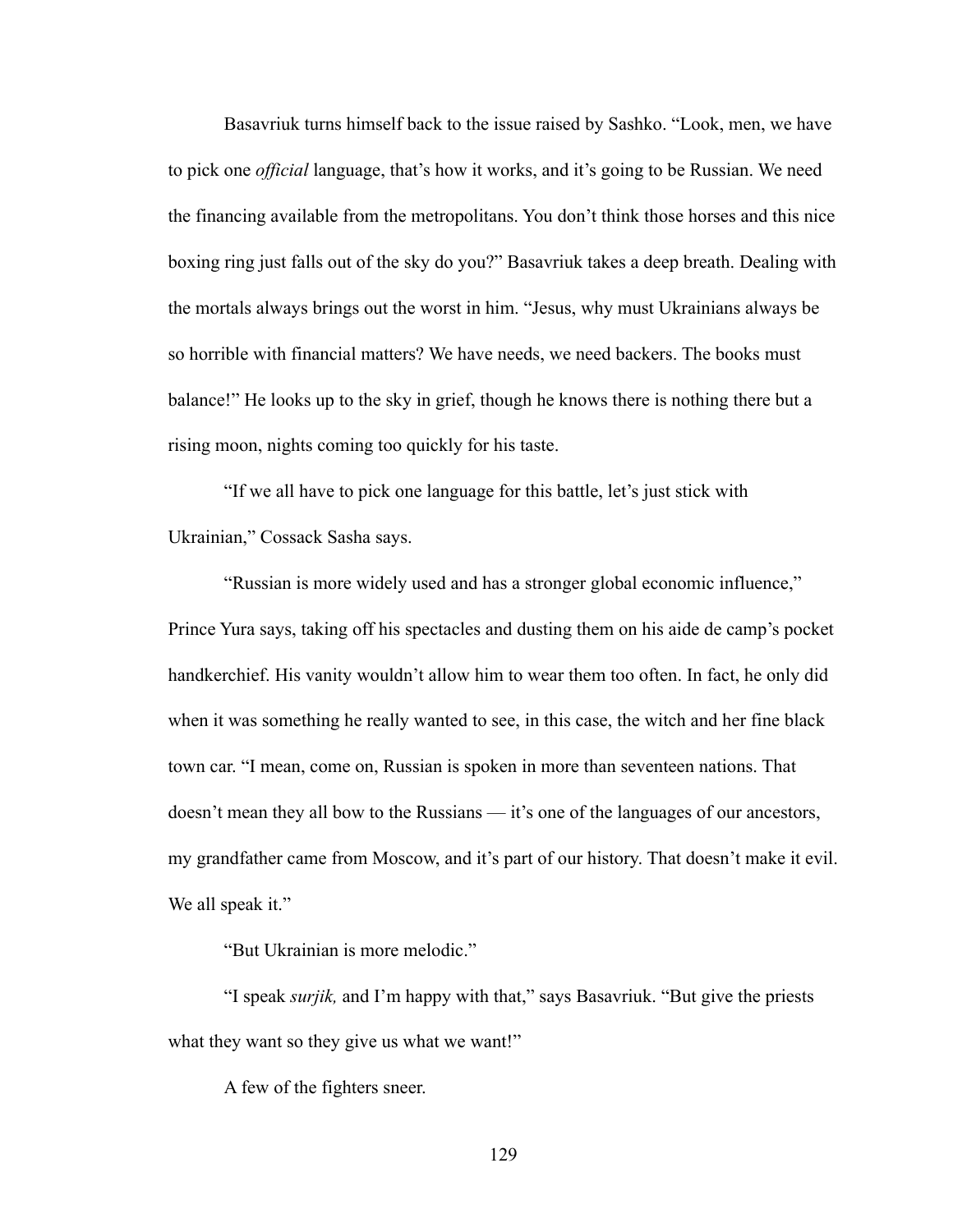"Ukrainian and Russian are practically the same thing!" Basavriuk says, hanging onto the ropes, feeling like he might vault over now and body slam Sashko into the corner.

 "No, you son of an unmilked cow, there are no words in Russian for the specific water and fire traditions of Midsummer Eve, those are Ukrainian words. Nobody would understand what we meant if we don't use Ukrainian. How can we possibly communicate in only one language when the principal traditions of the holiday we are celebrating are Ukrainian!"

 "I thought those words were Russian. Check that out," Yura whispers to one of his cronies, who hoovers by his elbow with a tablet computer, along with another man carrying the prince's towel and water bottle, and another suited man answering his mobile phone.

 "Ukrainian is better!" Sashko stamps his foot on the canvas, then winces. "It's *our*  heritage. It's also not so harsh sounding and is the language of an oppressed people seeking a better life for their children — who better to finally grasp the red rue after five hundred years than the Ukrainians who speak Ukrainian?"

 "You speak *surjik,* don't you, Misha?" Basavriuk asks the mafia thug sitting on his ass after the Prince's blow to the midsection from the wooden sword. He sheepishly nods. "See? Everybody speaks both languages together — what does it matter? If there's a better word for it, we use the Russian, if there is only the word in Ukrainian, we use that. That doesn't mean we're—"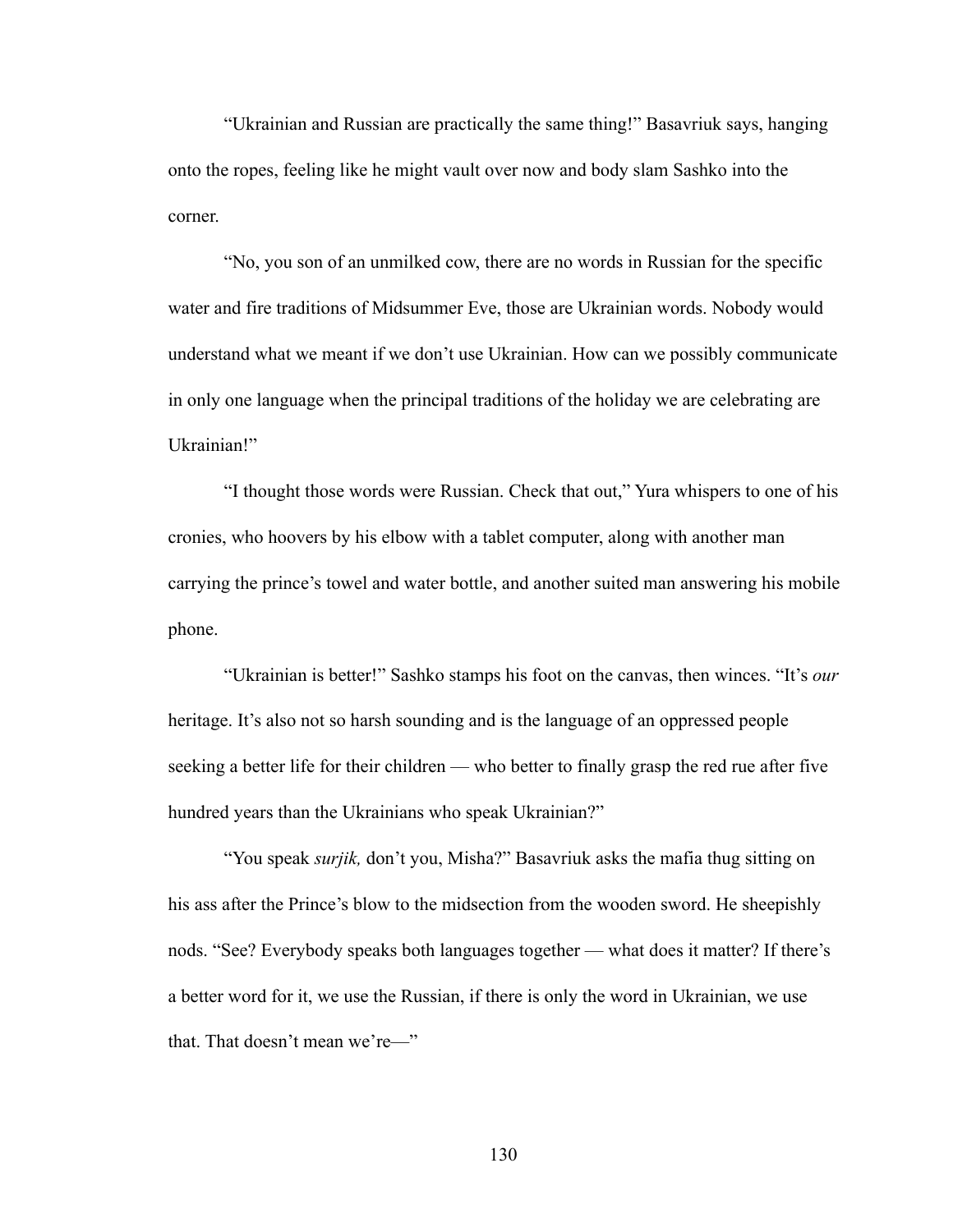"Oppressed losers. I'm a winner!" Yura yells, throwing his wood sword in to the center of the ring. "I am for us staying united. I am with Basavriuk."

 Basavriuk rips off his philosopher's cap and throws it into the ring along side the sword. "This is getting tiring, Sashko! If it bothers you so much, you don't have to fight with us on St. John's Eve!"

 "Yes, Sashko, run back to your little desk and give directions to the tourists if you are so offended." Yura steps into the ring with all his cronies.

 "This is exactly how Russian sympathizers are! You resort to name calling and childish taunts as soon as you feel threatened! And I'm not going to back down — I still want to hunt for the red rue, but I'll do it without all you cronies! Anyone who wants to speak in Ukrainian, train using the Ukrainian language, not be led by this devil, and his bureaucratic windbag, side with me!" Sashko takes the wood sword and shakes it into the sky.

 "Sashko, have some sense!" the demon cries. "We can't divide now. How could you even think it? There is no way we can pick sides with two Slavic languages that are so close!"

 "Don't you see, that's exactly what they want us to do," Cossack Sashko cries. "To betray our roots and then ask for *more* concessions. These priests are slippery. If we're not careful they'll have us fighting with the Russians when the time comes, not against them."

 Basavriuk hits his cane against the canvas, the dogs crane their heads up and howl at him. "You fake Cossack, you wannabe hetman, that will not happen! We won't side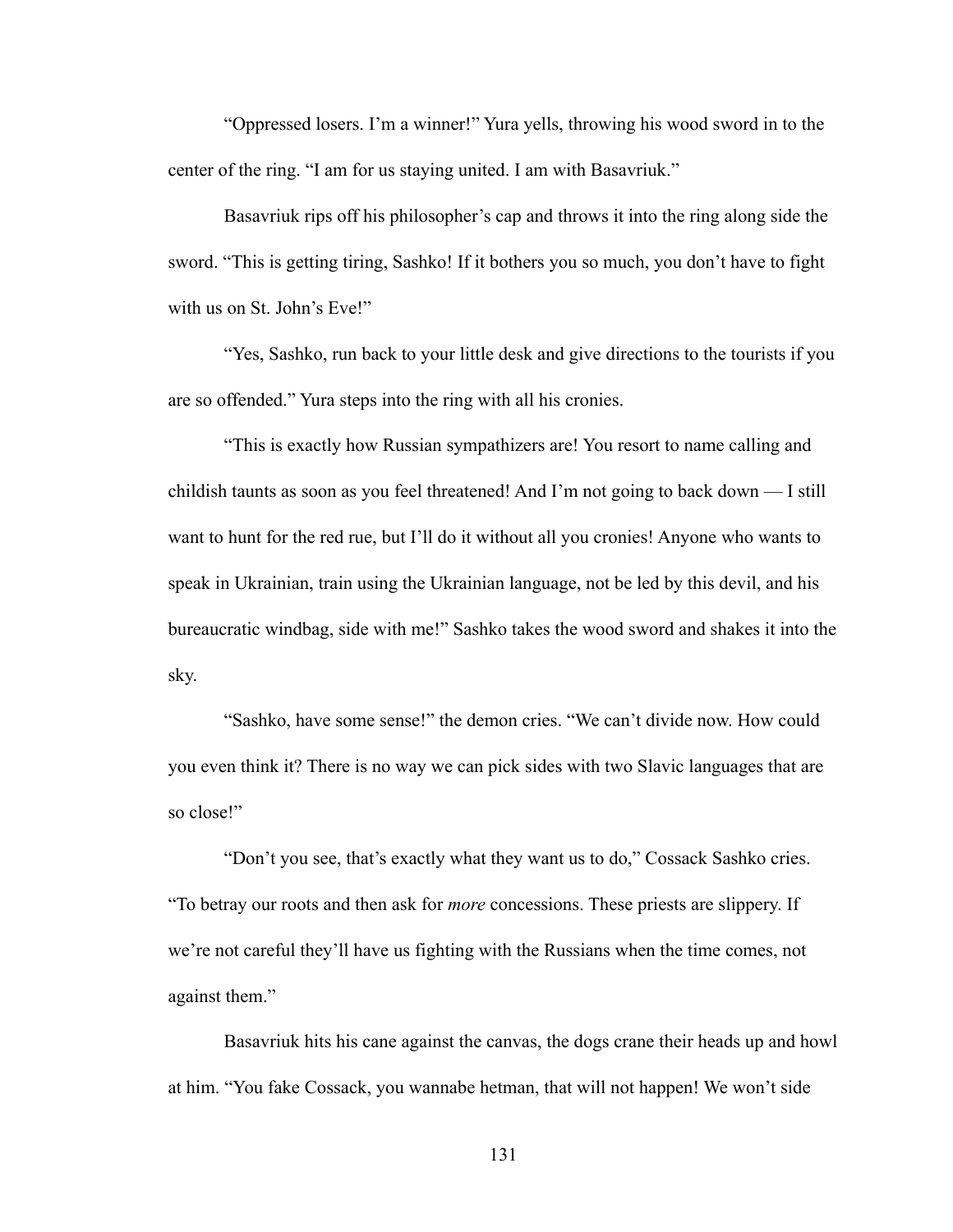with those Russian devils! Do you know the elitist demons they have on their side? I would never! We side with some holy devils of Moscow, we turn against them later. Tell me why that's a bad idea. Together, we will speak in Ukrainian of our true deed, they won't understand a word."

 Cossack Sasha, who looks a bit wounded from being called a wannabe hetman, faces the gathering group of mortal warriors.

 "We want to speak Ukrainian!" A few men, affiliated with the transportation oligarch, get in the ring behind Sashko.

"I prefer to speak Russian."

"I can only speak Russian."

"But I can understand you, so what does it matter?" Basavriuk says.

"But I can't understand you."

"I mean, are you serious? You just did."

 "Basavriuk, will you choose to side against your own countrymen? Against the very language of the red rue song, born into the world from our home?" Sashko sucks in some air and then begins to softly sing, his voice growing in power. All in the boxing ring and around listen reverently.

*"Бачу я тебе в снах у дiбровах зелених*

*По забутих стежках ти приходиш до мене*

*I не треба нести менi квiтку надiї*

*Бо давно уже ти увiйшла в мої мрiї*

The men crush forward, singing along.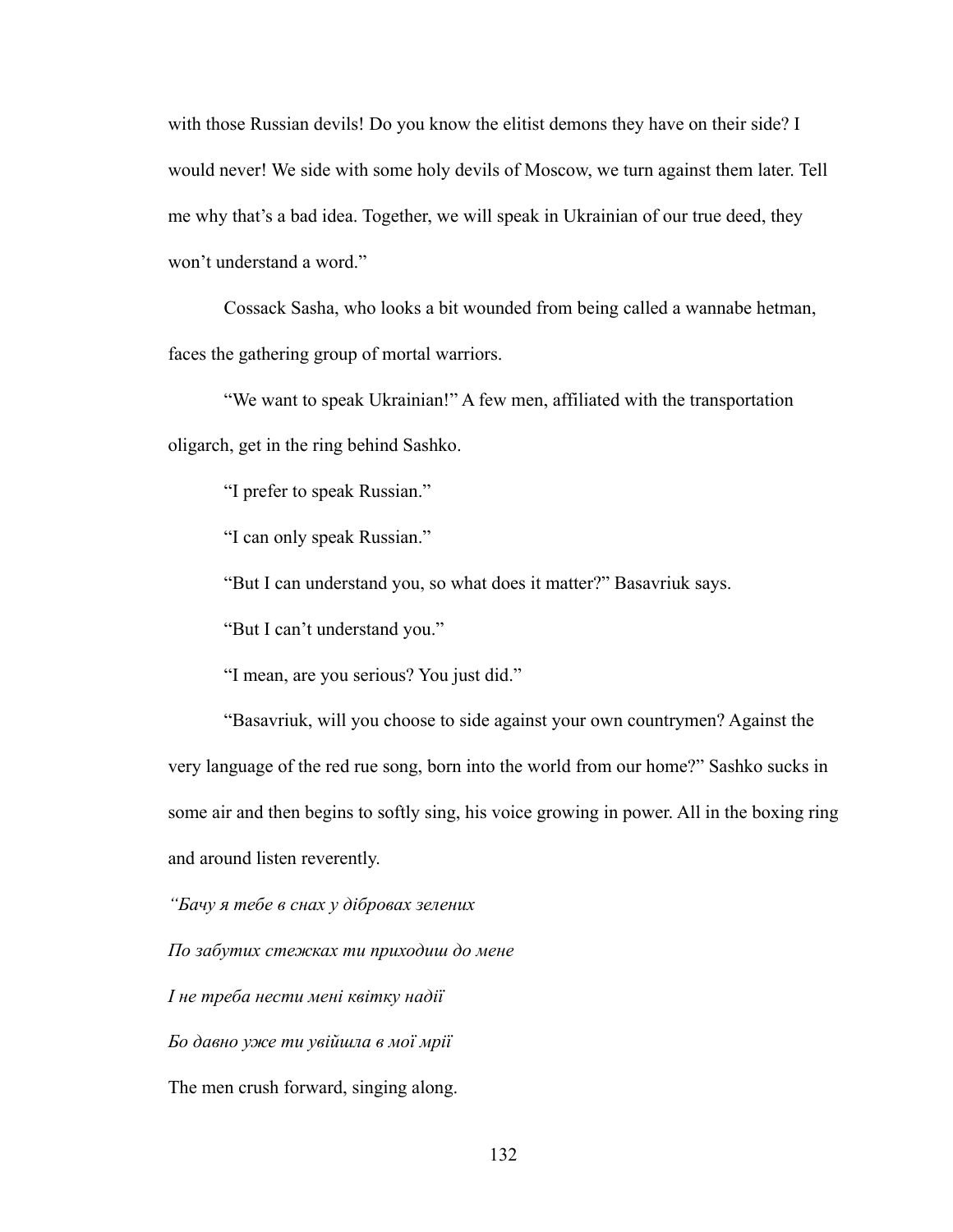*Червону руту не шукай вечорами*

*Ти у мене єдина, тiлькi ти повiр*

*Бо твоя врода, то є чистая вода*

*То є бистрая вода синiх гiр…"22*

Basavriuk and Prince Yura stand together across from Cossack Sashko and his

small group of Ukrainian speakers.

"We'll see you in the forest."

"I will beat you to that red bloom," Cossack Sashko says.

<sup>&</sup>lt;sup>22</sup> "Don't look for red rue in the evenings For me you are the only one, only you, believe me Because your beauty, it is pure water It is the rapid water of blue mountains I see you in my dreams in green groves By forgotten paths you come to me And don't bring me the flower of hope Because you have long ago entered my dreams" Translation by the author and Nastia Karalash.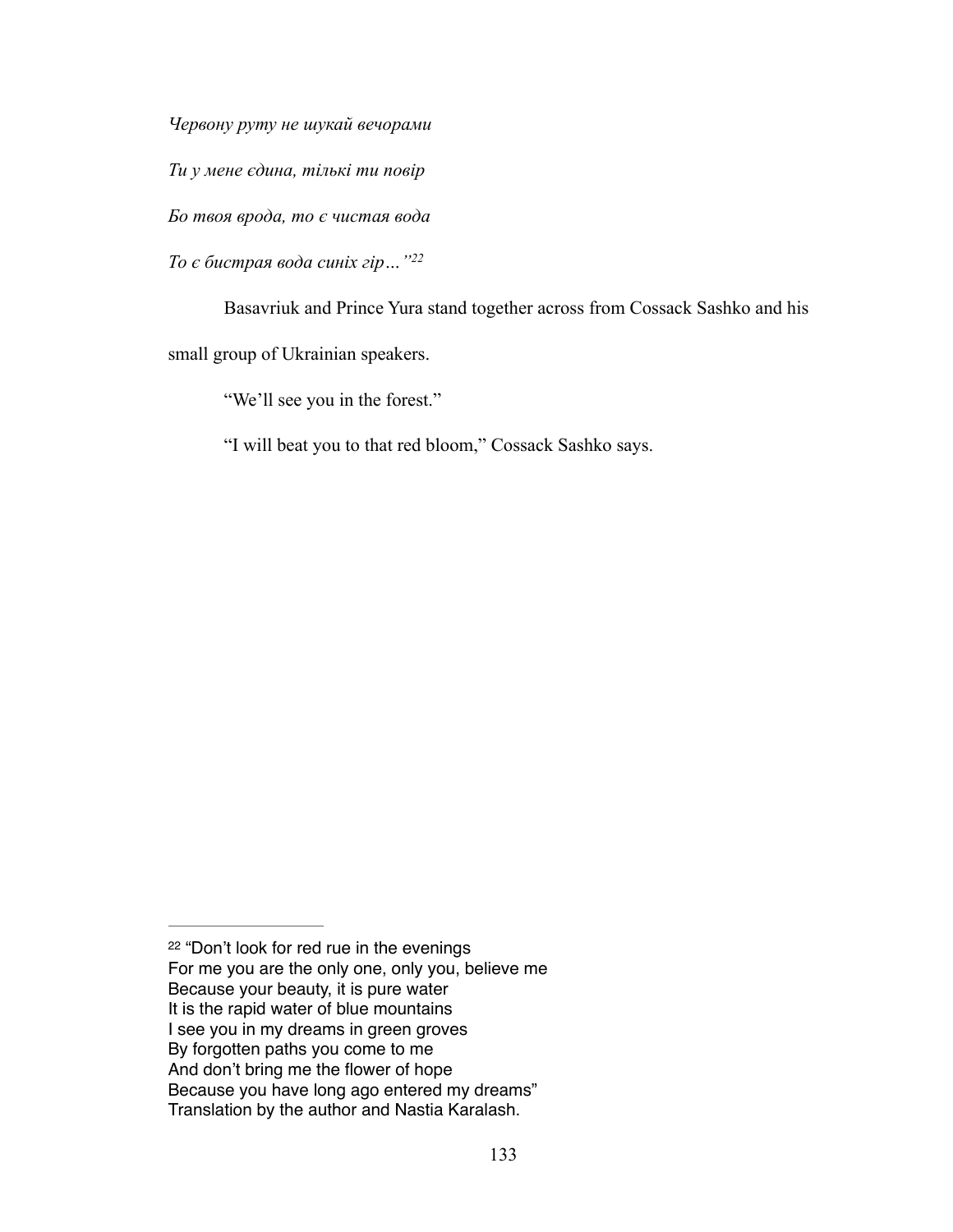## AWE *LA DI DA DI*, FOR MARICHKA

## [Illustration — 1 Beatbox University]

 I know you cherish music so I thought you would love this story. A lesson plan, really, that contains a story. At the beginning of the semester, I had my students listen to a podcast on what beatboxing tells us about language acquisition. Hearing the samplings of vocal beats sent thrills through the students, shaking bones ossified by three years hunched over Arakin text. Like musicians, language learners manipulate sounds to gain comprehension. Imitating sounds found outside your mother tongue, emphasis on stress, isn't it fun? Intonation blowing from the lung *з акцнтом*! But I've forgotten, you haven't met Arakin yet. He's the 50-year-old British-English textbook with a Soviet-Russian monocle. Well, you will make his acquaintance soon. But hopefully not. I guess it depends on how successful I am here.

 Anyhow, that next day, the girls (all girls in this class) came to the university in low-hanging baggy pants, backward caps and cigarettes tucked over their ears. A student I know to be from a farm surrounded by an apple orchard wore a dollar sign thug chain around her neck. Another of my girls mouthed a silver grill! While I walked down the hall, the petite class monitor disturbed me with a fist bump. She must've underestimated the power of her crystal encrusted brass knuckle. During lunch break, in the cantina, the girls broke it down old-school. In turn, a group of fourth-year translation students challenged them to a rap battle. The winner was Masha of the apple trees, who now goes by the appellation Mash E. Fresh. She originated the Ukrainian human percussion of a dub step wobble kobza, which sounds something like a maiden's upper-register sob. It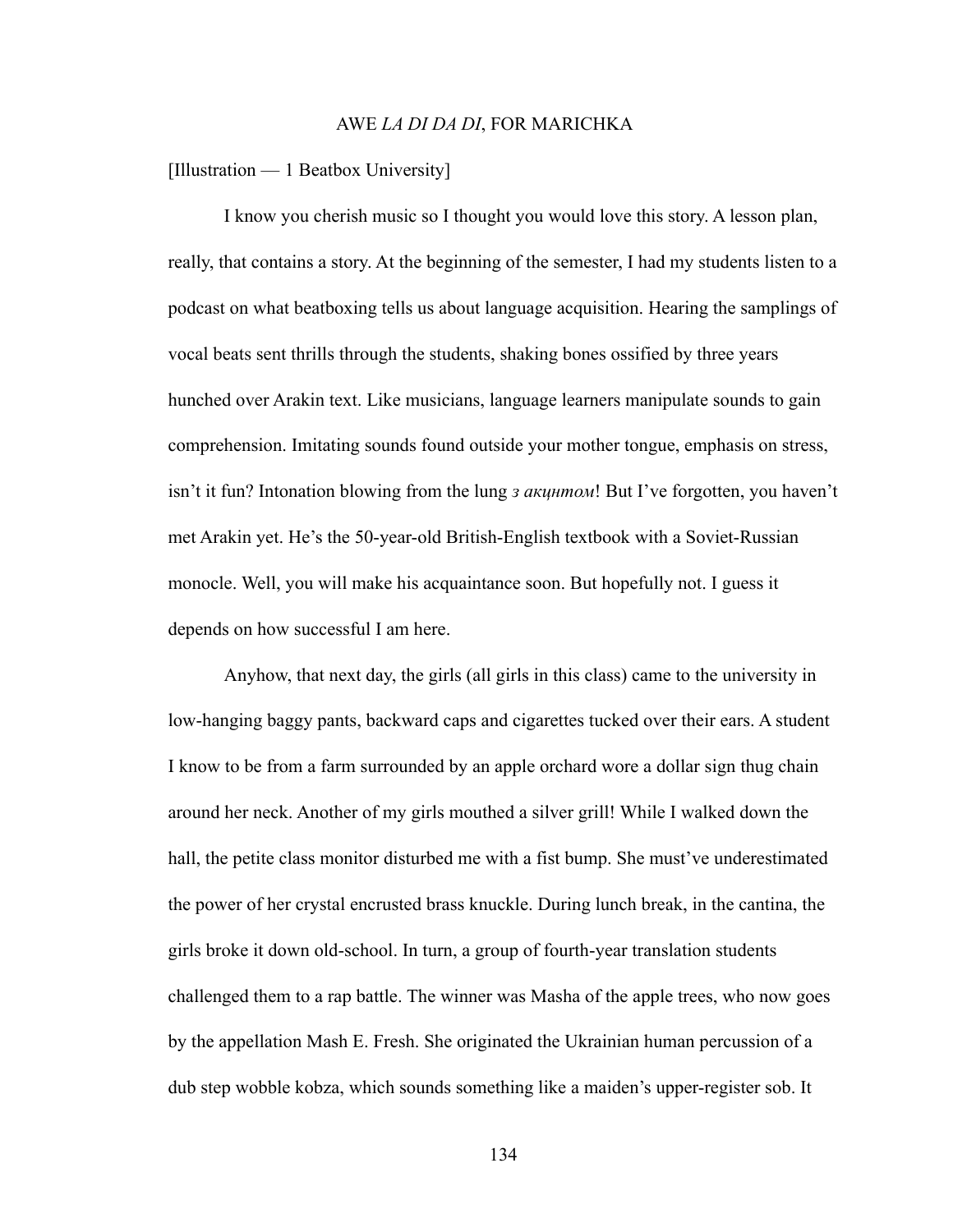was all such a success the newly formed CHNU Beatboxing League of Extraordinary Ladies had a bonfire beatbox celebration lit by the Arakin textbooks. I usually disagree with the burning of books, but I understood it to be a contextual artistic statement. So I ate my roasted marshmallow.

\* [Illustration — 2 Accent]

 In your last note you asked about the importance of accent. So I will tell you this true story. I once had an American friend, a more attractively maned Andre Agassi, who always went on and on about how much he adored women with accents, how he was only aroused by foreign women because they sounded so *mysterious*. So I set him up with a Russian exchange-student friend who I happened to know was interested in dating American men. The next day, I called to find out how it went. She told me that halfway through dinner, he started appropriating her accent. By dessert, he was using Russian words. When he paid the bill, *she* had to act as translator between him and the hostess. They went back to his place. He put on Rachmaninoff. He entertained her by doing a troika dance with squat kicks. She left his home in disgust. The moral of the story, and answer to your question, authentic variety is best. Imitation can become tedious.

\* [Illustration — 3 Bukowinian Black Metal]

 I found this graffito while on a walk about town and thought you might enjoy it, too. In my cultural dissonance at finding English graffiti in a red-light alley of the regional capital, I first read "Bukowskian," probably because recently I'd noticed students sneaking out his books of poetry when they were supposed to be rote memorizing Arakin dialogues. Apparently, the dirty American writer is a popular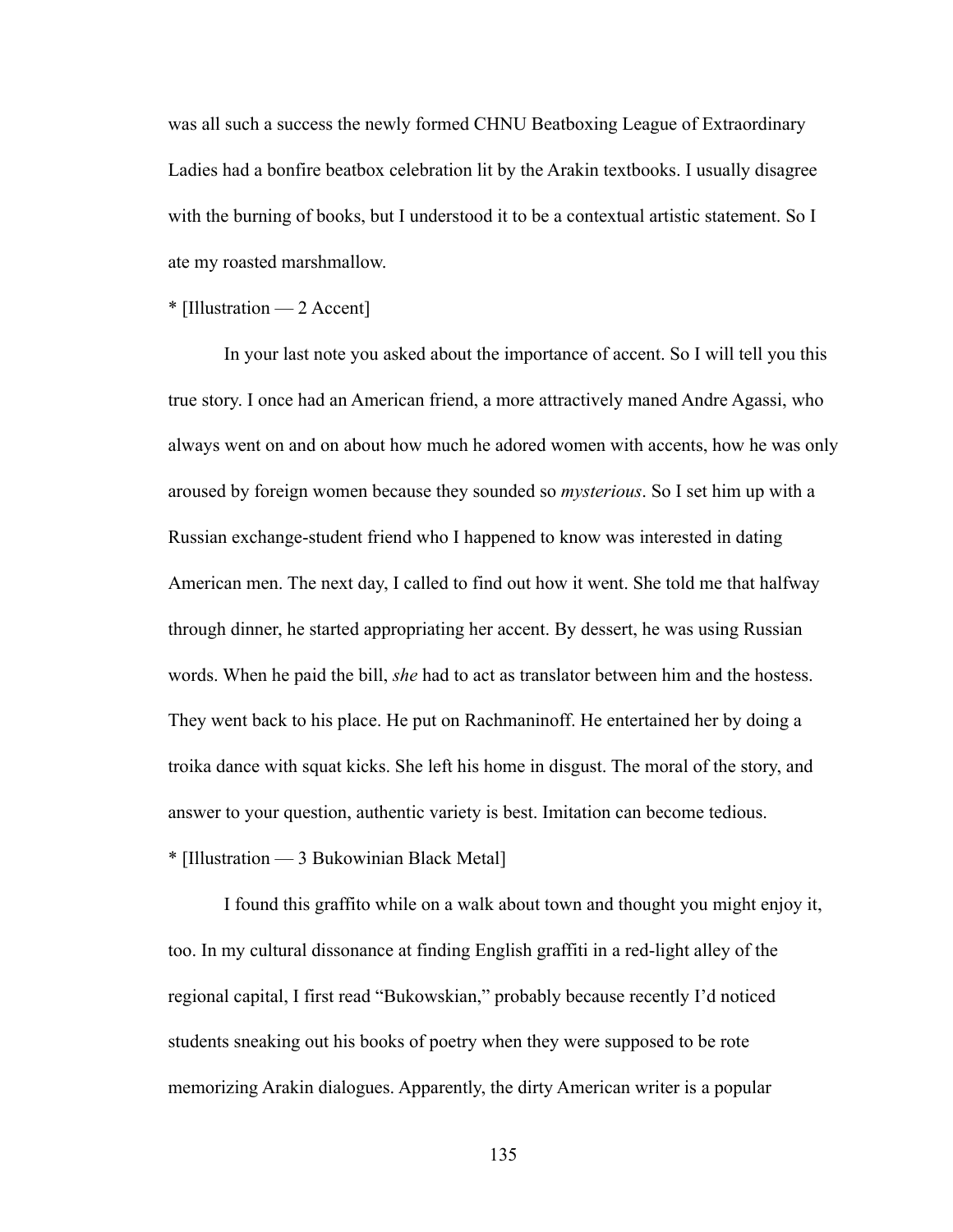transgressive figure here. But, of course, my eyes had tricked me. This "Bukowinian" is a variant of "Bukovinian," the historic name of the beech-tree region. This is a term used by the hardcore black metal band Granskog, who hail from Chernivtsi. Their music video for "Unknown Woods Whisper My Name" is auditory and visual dissonance not at all whispering in your ear. I used it as inspiration for a lesson plan. Since Granskog screams in a mixture of Ukrainian, Russian, German, Hungarian, Romanian, and synthesizer, I challenged my students to compose their own American English lyrics to metal music. Those students who hadn't yet converted to Beatboxerism donned their Queen T-shirts, disarrayed their black maiden hair and added a bit more eyeliner. Just a bit, since they were close as is. I will share my favorite stanza and chorus, which a trio of students presented accompanied by a genuine 1982 Prophet-5 synthesizer and a cherry wood bandura:

*Skipping through the woods I see lovely bird, fox and a bear They tell me I am maiden fair I keep skipping because mama ain't raised no fool do not trust animals that talk so cool Especially if they say it in American English Death! Death and gore! Singing this makes my throat sore! Life! Life and more! Singing this makes me yearn for ancient lore! DEATH DEATH AND GORE*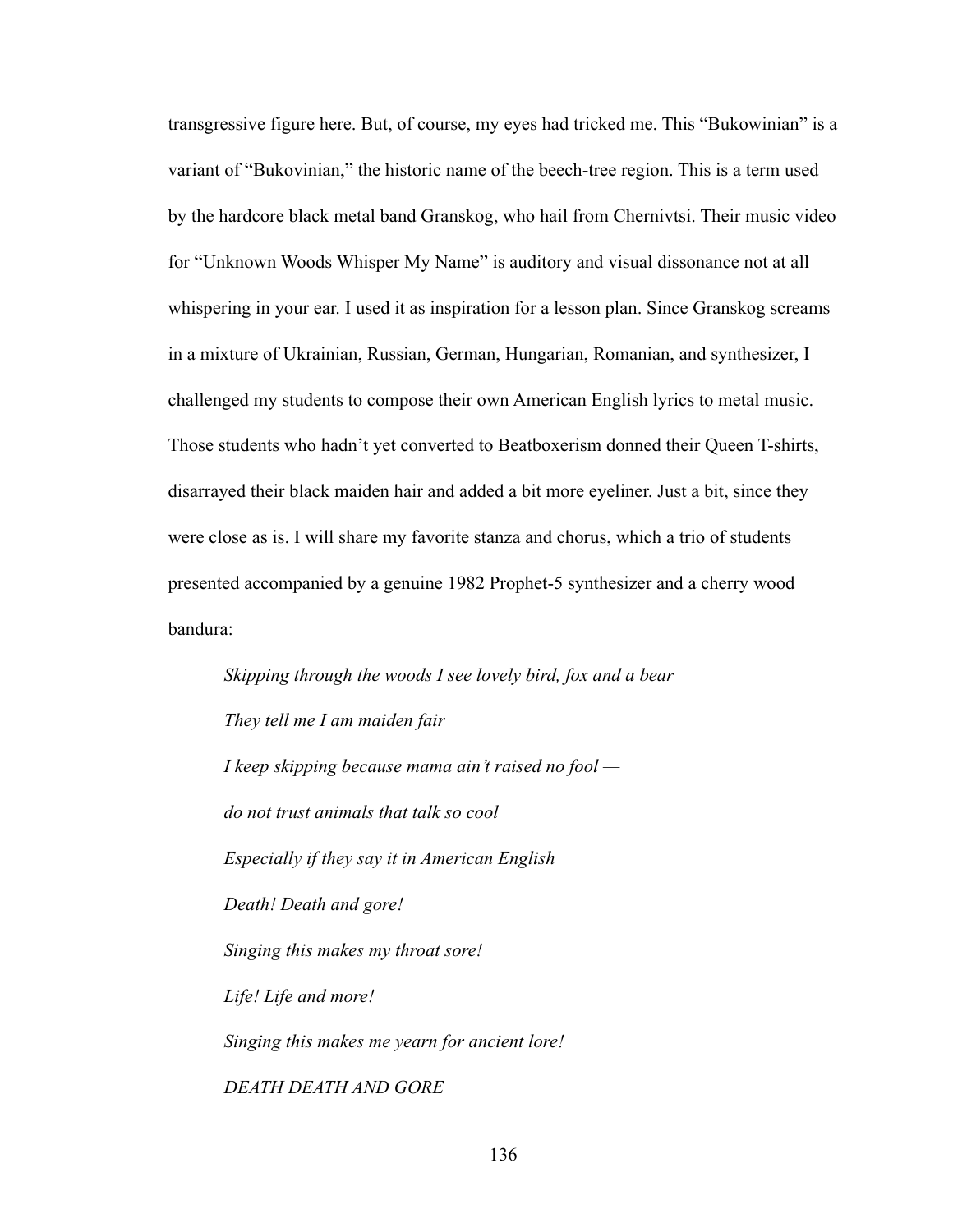#### *LIFE LIFE AND MORE*

It is a true thing that Ukrainian women can make anything sound good.

#### \* [Illustration — 4 Dissonance]

 I realized something sad today, dear Marichka. I think some people thrive on dissonance. Some people are happy living indefinitely as discombobulated expats. I'm not and I don't think I can be. Recently, I've been curmudgeoning like an old angry pensioner. Something I think you could understand. And I'm reminded of this just now a sound like Granskog has filled my apartment. I've just returned from whacking on my ceiling with my squeegee handle. I conferred in polite tones, which were magnanimously returned through the cement along with the continued wretched drilling. This dis' quite ruinous to my work and attitude. I feel like I'm the first riotous audience to Stravinsky's *The Rite of Spring.* 

 I return to you now that I have found a solution (why would I write if I was only complaining?). My landlord is replacing my plank front door with a fancy European model. I will no longer have to lock myself in, leaving the keys dangling from the inside keyhole. It's reverse culture shock. Anyway, the rancor of this construction invades the entire building. The plaster dust fills the spaces between my cramped handwriting. I live in a Soviet block apartment complex (which you need no description of, but if you will indulge me). I can hear everything knocking ghetto-style around me: toilets flushing, children crying, old men singing and snoring, some unknown fracas above that sounds like clashing light sabers, washing machines agitating, sexy-time grindings, the pitterthud of tiny feet, the mastication of tiny teeth. I've never contributed to this racket before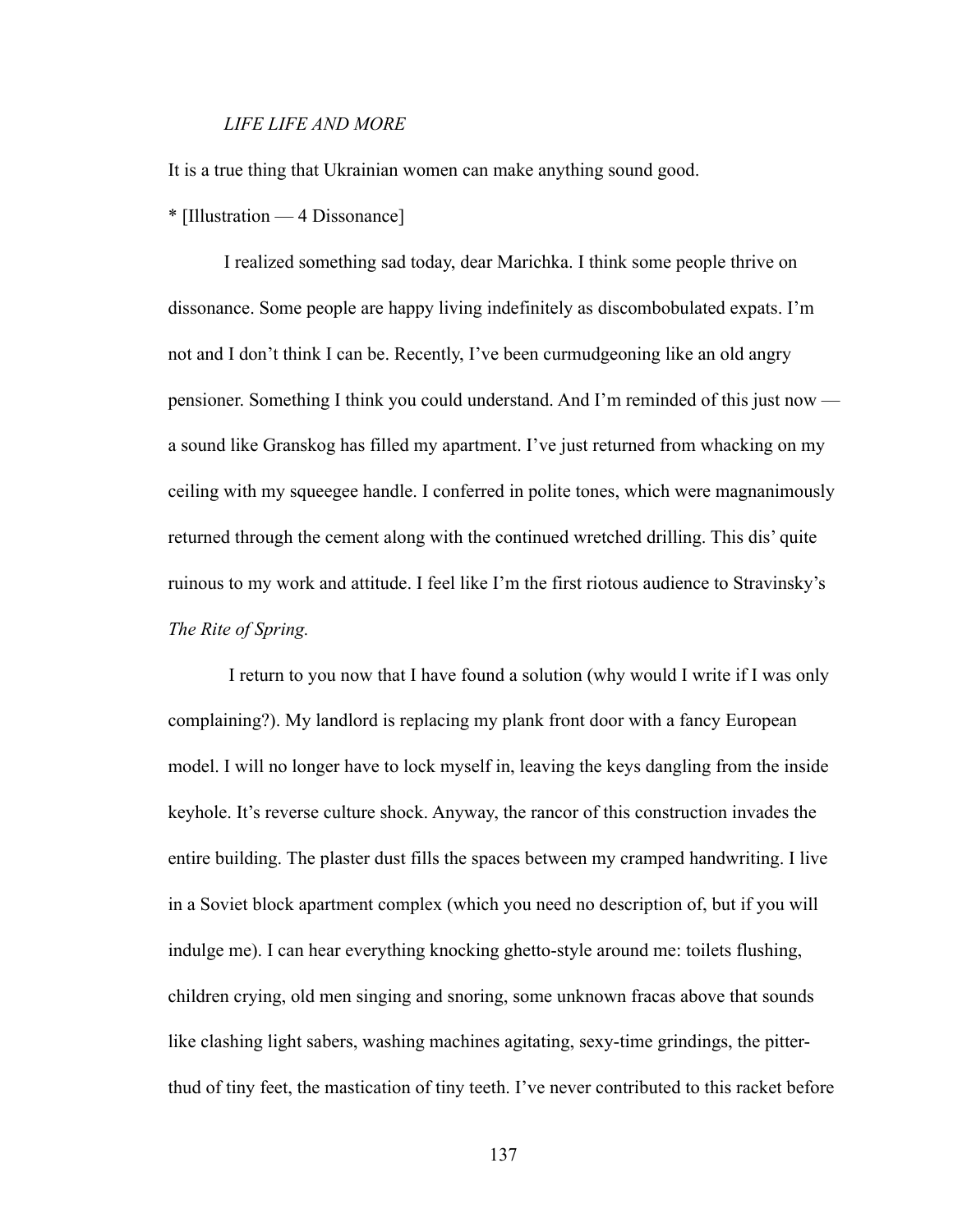except with the squeegee. But now *they're* all responding to the beat of my retribution. Heeeheee heee heee heee heeee he he.

#### \* [Illustration — 5 Light Please]

 You just missed the man I call Chesterfield. Not that you miss much. He visits often, we don't understand each other at all and he thoroughly enjoys this. Chesterfield knocked first, but it was just a courtesy warning to let me know that he was coming on in. But this time the door handle jiggled only — locked — what a surprise for him! When I answered, I stood like NATO on one side, he like the Eastern Bloc on the other. He held his cigarette in the air. Because this is my role in this building, to light Chesterfields when the man finds himself lacking. I wanted to be polite, but I also wanted to get back to my rigorous cultural study of the Turkish soap opera "Roxolana: The Magnificent Century." Chesterfield dismissed me with a callused wave, gray smoke curling and clouding in the hall: "That show is only for women." Chesterfield came back at about 4 a.m., scratching at my door and calling my name in an inebriated chortle that in brighter circumstances could've been mistaken for a jolly cartoon bear. I turned my bolt, opened the door and threw a lit match like one might hurl a Molotov cocktail. The cartoon bear went up just like he was stuffed with synthetic material. Actually, the stuffing was Ukrainian vodka and he'd consumed just enough to enable spontaneous human combustion there behind my brand new security door.

\* [Illustration — 6 Sinkhole]

 Shocking thing today — I saw a lady waiting at the bus stop in a violet lace bra clearly visible beneath a scarlet dress made of a stretchy polyester net that was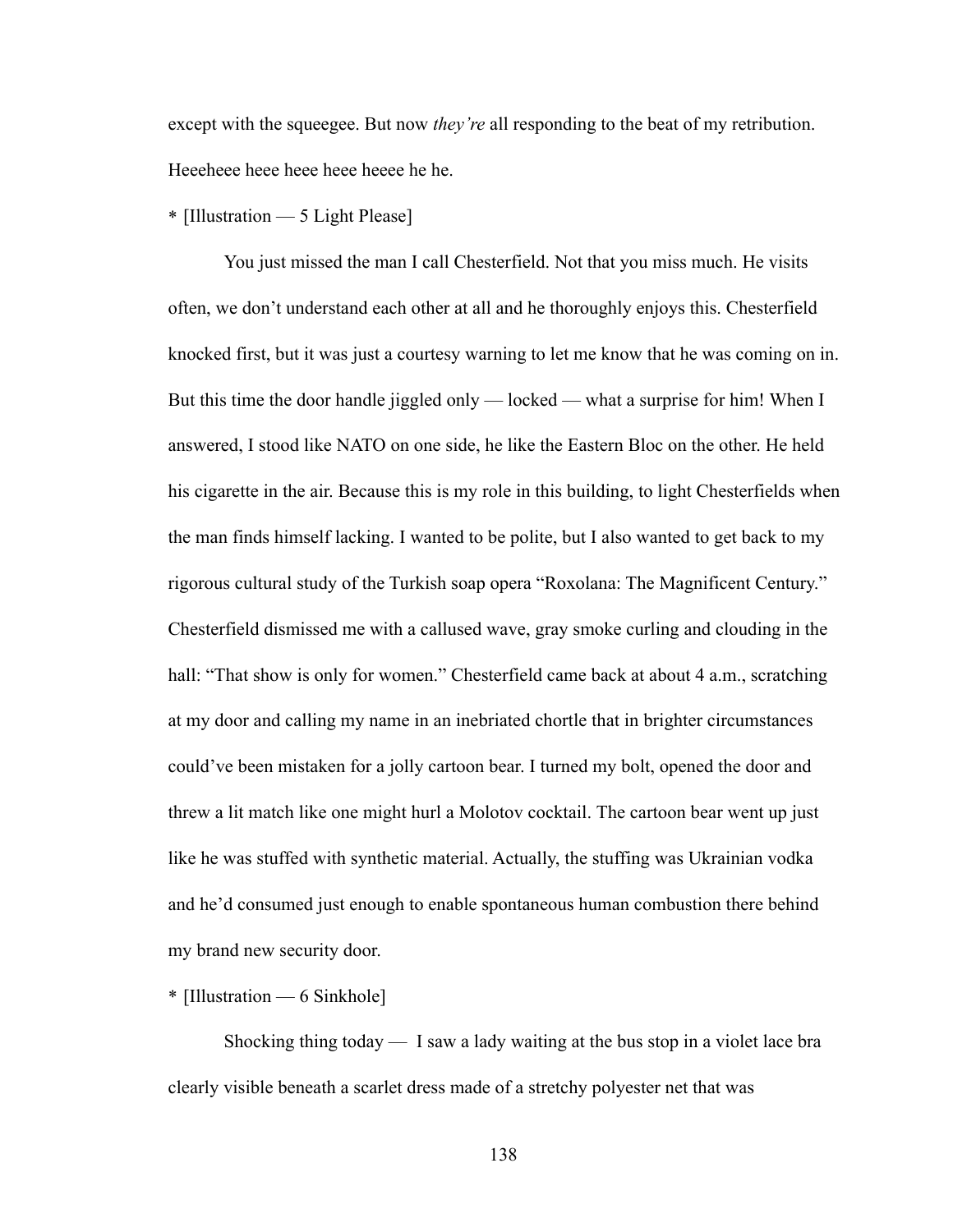completely see-through. She had a ridiculous net cap on her head and high-high heeled pumps. I worried that if she tripped, her dress might blow off on the way down. And you won't believe what happened then! The inevitable, I'm afraid! The ancient, cobbled streets seemed to notice her, too, and also were alarmed. Perhaps the earth desired to banish her from sight, or indulge in a tasty morsel, without the obstruction of much clothing, because the earth opened like a concrete maw, oh, an urban sinkhole! A gutterlipped gullet with a throat of black loam! Oh, bottomless pock! Oh, pit of earthly hell and cobbled fangs! As quick as the fox's bite, it snapped shut. My dear, I seem to be a prophetess. The woman's dress had indeed blown off on the way down. Many hundreds were on Cathedral Square that morning. Their bodies pitched and leaned with the land, as if they were riding a steppe stallion, but when it settled again they looked none concerned. Oho, the Ukrainian unflappability! As many who'd observed her before, none took note of her absence now. Of course, the feral dogs bolted from this tectonic phenomena, not even pausing to lick the piss squirted in fear by the mangy mutts. I, on the other hand…hurried and plucked the scarlet dress from the air, stirred up as it had been into a "devil's wedding" vortex. The Ukrainians have a saying: If you slice a knife horizontally through the center of this whirlwind, the blade will draw blood. I tuck the dress into my hip pocket. I'm sure it will come in handy later.

#### \* [Illustration — 7 Mashup]

 You must tell me, dear girl, is the national melancholia the reason Slavic women sing so beautifully and tragically — even at a young age, when they have plenty of beauty and have not yet experienced much tragedy — with such authenticity it just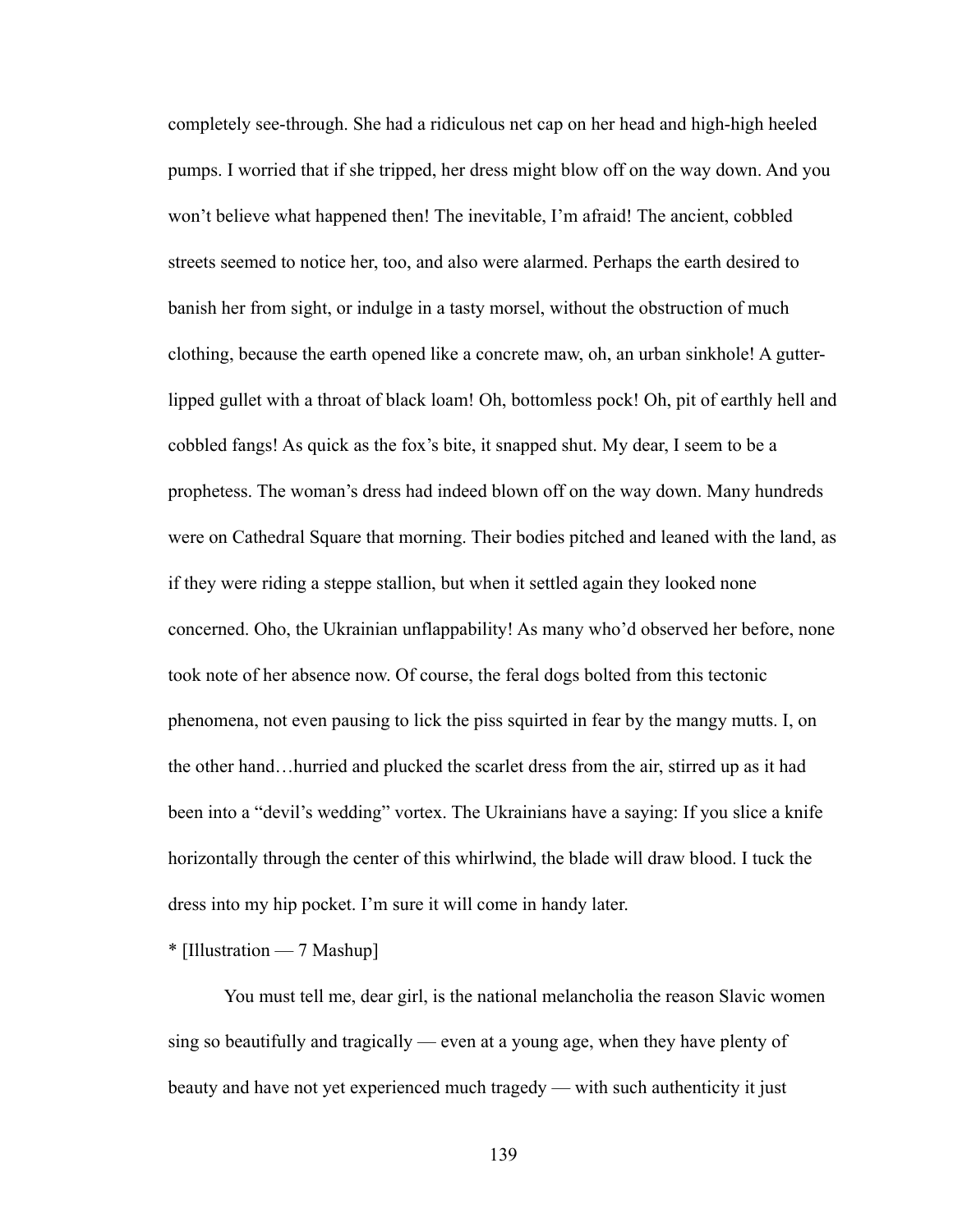squeezes your heart? In my pathetic other-ly peripateticism I've heard this dolorous beauty on every occurrence in my vicinity. I will recount to you the most memorable of these times. It was on the occasion of the translation department's celebration of writer Oksana Zabuzhko. Poets are honored in this country as if they made a difference in the world. One of my younger students sang us a mashup of Pink's "Family Portrait" and Slick Rick's "La Di Da Di." She raised her dark brow and puffed her Chesterfield. Her face relaxed:

*La-di-da-di, we like to party* 

*We don't cause trouble, we don't bother nobody,*

*Cause it ain't easy, growin' up in World War III* 

*Never knowin' what love could be* 

*You'll see, I don't want love to destroy me* 

*Like it has done my family* 

*Can we work it out?* 

*Can we be a family?* 

*I promise I'll be better* 

*Mommy, I'll do anything*

*La di* 

*Da di* 

*We're just some men that's on the mic* 

*And when we rock up on the mic we rock the mic right*

*Can we work it out?*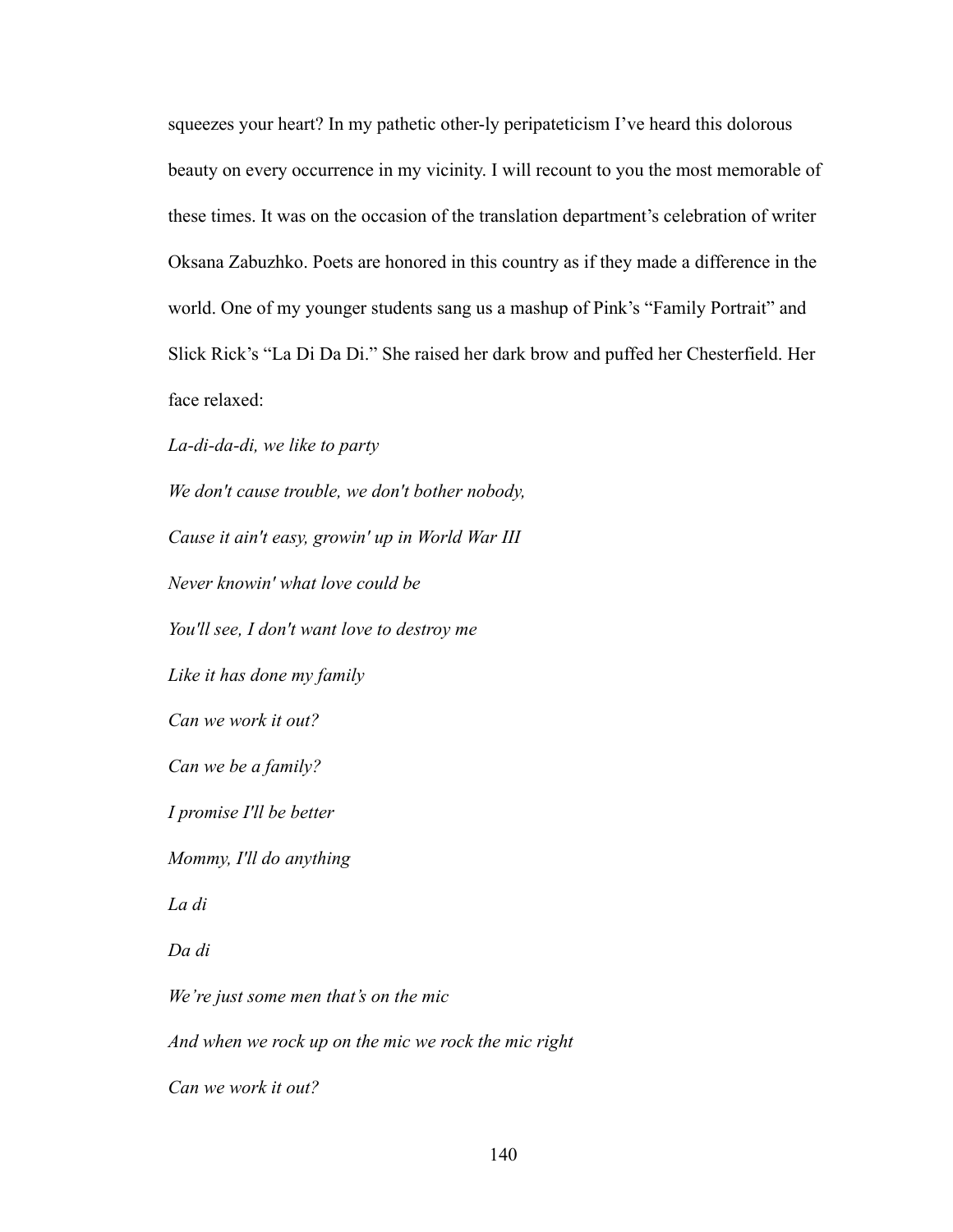*Can we be a family?* 

#### *I promise I'll be better*

#### *Mommy, I'll do anything*

The drunken adjuncts melted, only the chemicals that kept their bodies functioning smoldered in the grass. The most stoic professors curled in on themselves like shrimp. I pulled the scarlet dress from my pocket and wept into it. I flooded the earth in pinkish tears, and I don't know where it all came from because I'm from the desert. The girl's chesty, folk intonation exposed my past and told me my future — that I had come from Sandhill and would end beneath the Palm swallowed by its hungry soil just like all those before me. Around me, magnolia petals fell to the grass, magpies stopped in flight, clouds became mist, there was no wind to carry the sound anywhere but here, this small forest in the world, shared by celebrants, yearning to be lovers and friends, they had loved and friended, and I knew that my own loneliness, awakened by a teenage mashup of unrelated verses not so oddly chosen when one realizes the Ukrainians pick it for sound not meaning, is not the only one felt, nor the first nor the last…no, no, no much suffering has been seen in the world and is still to come. Amen.

\* [Illustration — 8 Marichka]

 While on a *marshrutka* passing through Kosiv, a girl got on the bus with her mother and line of panting suitors, a picturesque folk procession. Her blonde hair in an elaborate ribboned braid that snaked around and to the side of her head. She wore an intricate grass green, violet, rose red, and sky blue *vyshyvanka* with an embroidered skirt falling about her like sycamore bark. Her pink cheeks and arching brows as if she'd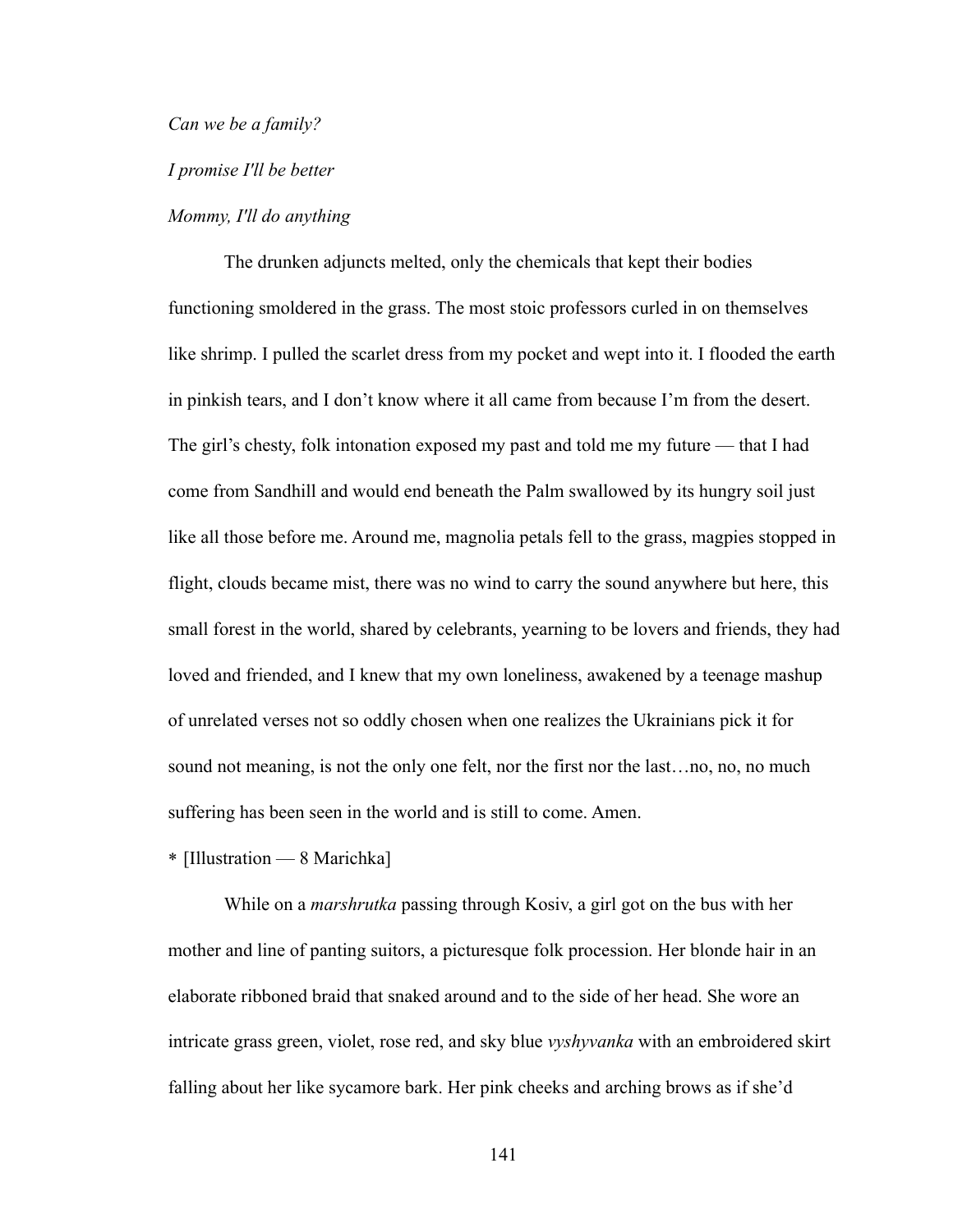stepped out of a Gogolian time warp. Decades were spent sewing her clothing and seconds on her braids by all the grannies. On her lips was my name. Her name was Marichka. It was you. I saw you before you spread. Do you remember me? I was unremarkable. I knew you from all the songs about the devil's vortex. I'm the one who throws the knife that draws blood. You didn't know me and you never would know me unless I became that girl who never got off the bus and somehow became notorious in the way of a foreigner who stays forever but who never stopped being foreign and that was just what I'd do because that was what people like me do while we were watching people like you being the authentic you. In the bleeding country nestled between hills, sundark flitted over the river freshet. On the brimming banks lovers entwined with hoary men balancing their fishing lines. The mellow golden glow touched the tops of the firs and the low linden branches full of tiny krakens. Grannies, more wanted and needed than Eastern oligarchs, sat along the broken road selling golden strawberries and home-made compote, the shutters of their *dachas* painted in a peeling yellow and blue. An expectant mother's neck craned to see a stork's massive twig nest perched atop a telephone pole as the bird took into its gullet the entire world — all except Siberia, nobody likes the taste of Siberia. The passersby ogled the maternal bird cleaning gore from its beak, the human heads tilted up — a phalanx of vampire chicks taking what they need.

La di *da di.*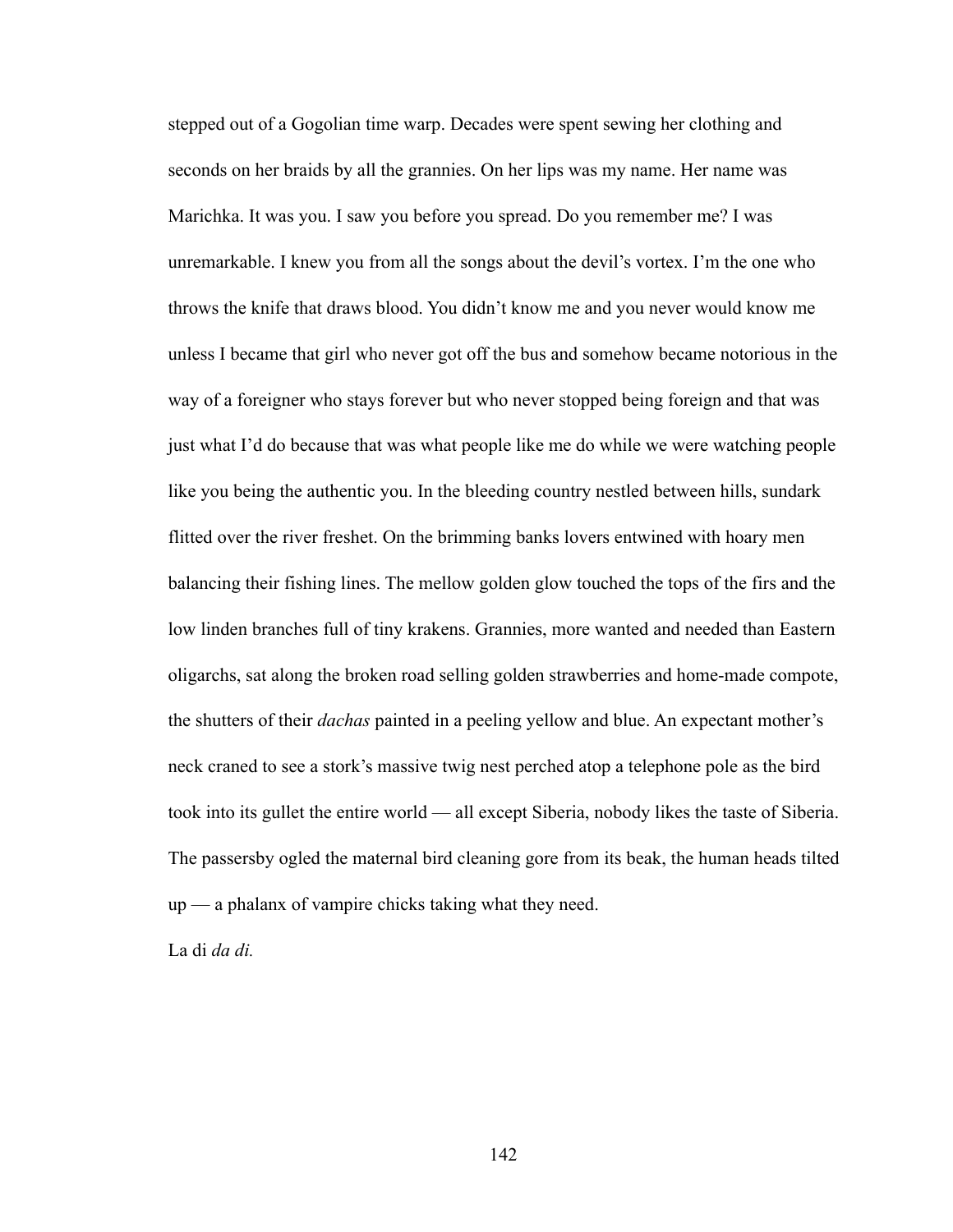# *Becky Bosshart*

**4792 Tierra Verde St. Las Vegas, NV 89122 702-569-4254 @beckybosshart [beckybosshart@gmail.com](mailto:beckybosshart@gmail.com)**

#### **SKILLS**

Teach university English composition: rhetoric, lesson planning, class room management; Teach comparative literature - contemporary Ukrainian literature in translation

Teach creative writing workshops for children, teens and adults

One-on-one writing mentor and English tutor; ESL and TOEFL iBT tutor

Professional writing and editing for publication: newspapers, online and literary magazines

Research, reporting and fact checking for publication

Proficient in Word, Pages, WebCampus Blackboard and Canvas, Adobe Presenter Video Express, PowerPoint, Audacity, MS Movie Maker, Submission Manager, Submittable, Audio Vault and Saw, NewsEditPro

## **EDUCATION**

M.F.A. Master's International in Creative Writing University of Nevada, Las Vegas (UNLV), *August 2014*

Certificate in Teaching English as a Second Language Oxford Seminars, Las Vegas, NV, *July 2007*

B.A. in Journalism University of Nevada, Reno, *May 2002*

## **TEACHING EXPERIENCE**

Comparative literature instructor, Nevada State College, *summer 2014* 

- Teach modern comparative literature, ENG 481B summer online session, contemporary Ukrainian literature in translation using WebCampus Canvas and Adobe Presenter Video
- Curriculum design on A Culture of Folk, Fairy and Fabulism; The Post-Soviet Experience; Sexuality and Identity in Nation Building; Urbanity and Back to the Village

University English instructor, Peace Corps Ukraine TEFL program, *spring 2012-spring 2014*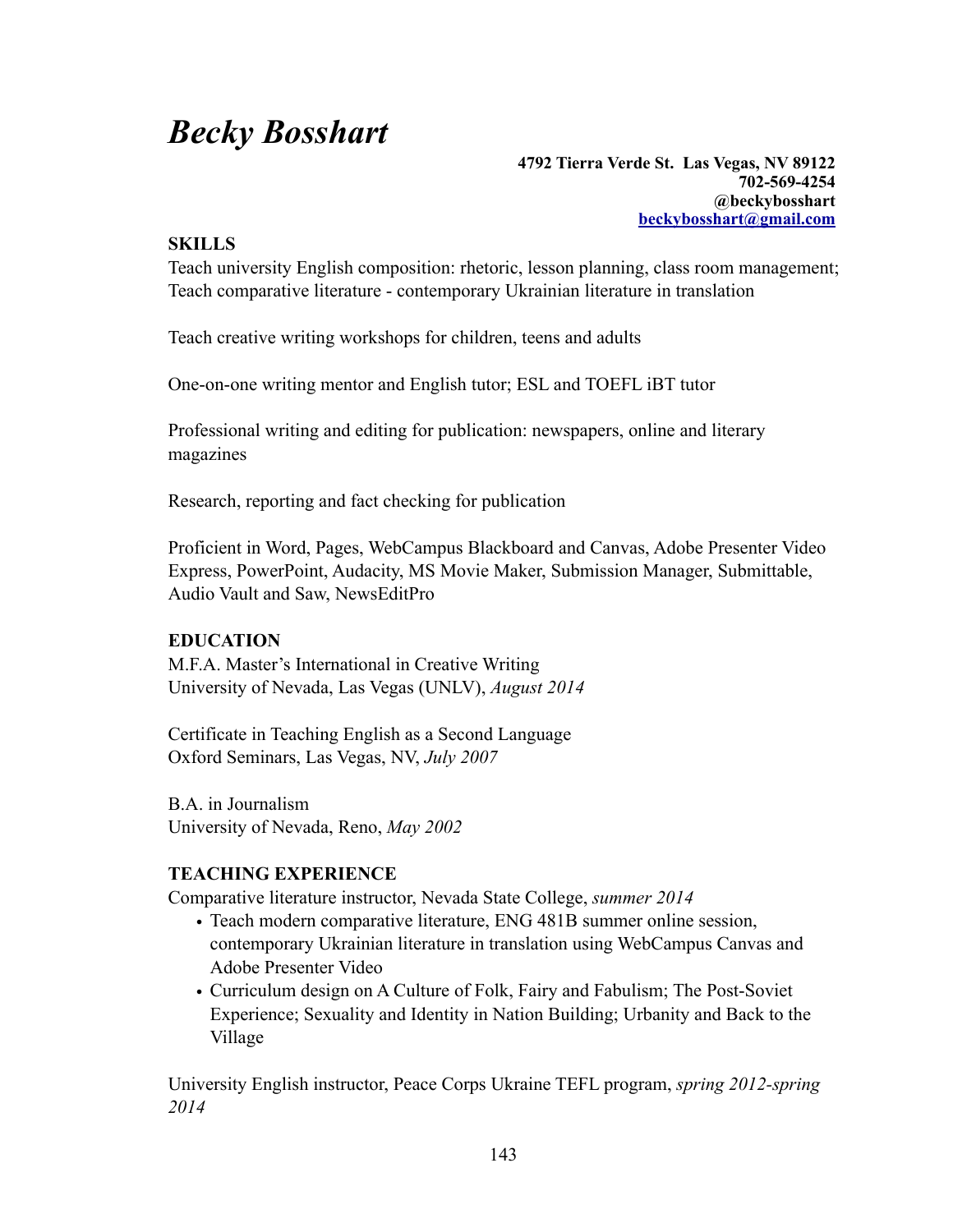- Teach about nine classes a week, 20 hours a week, 130-160 students a semester at Yuriy Fedkovych Chernivtsi National University, founded in 1875, a UNESCO world heritage site, which has a student body of 15,000, with about 450 full and part-time students in the English and translation departments. About 70 professors teach in these departments under the authority of the Ministry of Education of Ukraine, and English Department Chairwoman Nadia Hryhorivna Yesypenko and translation department Chairman Vasyl Dmytrovych Byalyk, awarded with the highest IV level Decree of State Accreditation Commission, full individual membership in the European University Association, and known as a leading higher educational institution in Ukraine
- Curriculum designer and instructor in Academic Essay Writing, first and second semester, Reading Response to Literature, using *The Great Gatsby* and *The Norton Anthology of Short Fiction* and *Tom Sawyer;* Debate Skills for ESL using Contemporary Topics, Talking About Literature, Music and Education for ESL; and The Zombie Apocalypse in Popular Culture: Beginning Academic Composition for ESL
- Administrator for Inspired to Write University Education Improvements in Ukraine, a \$1,000 fundraising project to create and implement new essay composition and home reading curricula for CHNU teachers and students. Developed the writing curriculum manual with other Ukrainian professors who teach writing. Also, for home reading classes, new workbooks were developed for using modern and contemporary American English novels and stories: *The Giver, To Kill a Mockingbird, The Great Gatsby,* and *The Norton Anthology of Short Fiction*
- Coordinating university English club weekly on the topics of American holidays, travel and tourism, and film and serial dialogues and monologues
- Oblast coordinator and fiction judge for Write On! creative writing competition 2013 and 2014
- English teaching volunteer at Shevchenko Pedagogical University in Chernihiv, Ukraine, duties include teaching two classes a week to about 20 linguistic students, organizing English Club and cultural community project, helped write pedagogical manual for ESL communicative methods using the *Peanuts* cartoons

Teaching assistant, SAGE Academy at UNLV, *summer 2012*

- Creative writing workshop teaching assistant for 16 gifted and talented middle school students, 40 hours a week
- Organize all afternoon curriculum, including lessons on writing children's books

Graduate teaching instructor, UNLV, August *2010-2012*

• Teach first-year composition courses English 101 and 102 (a total of 4 sections a year, 45 students a semester, 20 hours a week) to develop critical thinking practices to support writing and reading, focus on writing as a process and a series of skills to construct analytical, evaluative and persuasive argument essays; teach computer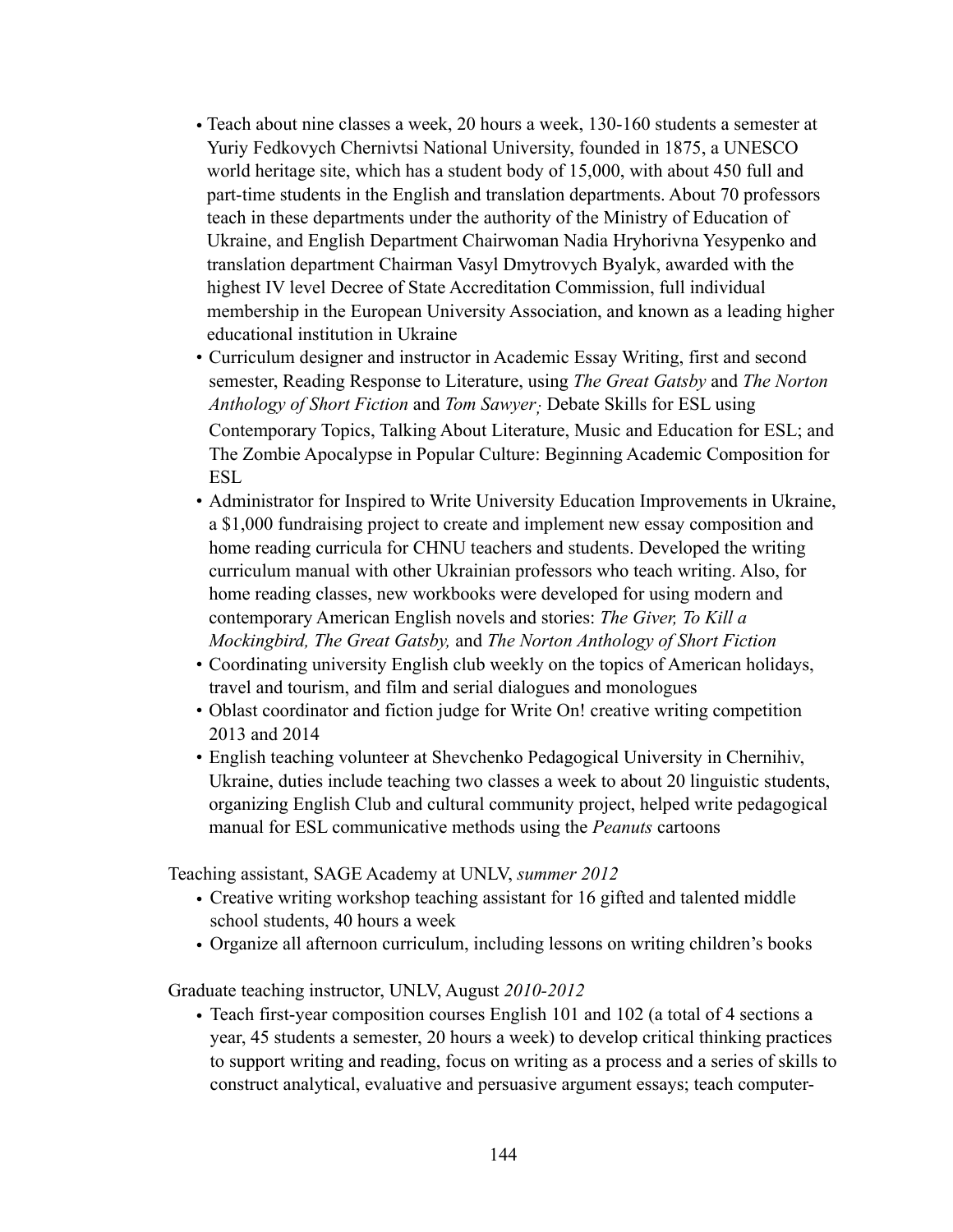assisted research methods and bibliography for writing the long research argument essay

- · Design weekly lesson plans: handouts, small group/large group discussion activities, a variety of blog and written assignments, multimedia presentations, timed essays, peer reviews, mid-term and final exams
- · Create content and ensure regular updates of WebCampus an online learning center and writing studio where instructors post class materials, links, homework calendar entries, and assignment folders
- · Integrate current events and multimedia into class activities and assignments
- · Conduct regular assessment of four major course papers and process work: timed essays, peer review, written assignments, multimedia presentations

Substitute teacher, Adelson Educational Campus, Las Vegas, NV, *spring 2012*

Substitute teacher for middle school English, math and government, 20 hours a week

Writing center tutor, UNLV, *August 2010-December 2010*

- · Help students to edit papers and to outline assignments based off instructor's criteria, 10 hours a week
- · Provide daily consultations on essay structure, grammar, punctuation, college research methods, and writing for an academic audience
- · Help students to generate ideas and essay theses

English instructor, Korea PolySchool Seoul, S. Korea, *August 2007-August 2008*

- · Kindergarten reading and phonics instructor responsible for designing curriculum, worksheets and activities based off the Houghton Mifflin textbooks
- · First through sixth grade writing, grammar and vocabulary instructor for about 50 students
- · Conduct regular assessment of weekly journals, papers and homework

Summer school teacher, Tampa Methodist Elementary School, Tampa, Fl., *summer 2001*

· Lead language arts activities for three classes of 10-15 elementary school students at an at-risk school; classroom management, literacy instruction and curriculum development

## **PROFESSIONAL EXPERIENCE**

Freelance writer for *Startle/Forbes Travel Guide, the New York Observer, Vegas Seven, Desert Companion, Las Vegas Weekly, BLVDS magazine, Las Vegas Bound, Carpenter Magazine* and *Recharger Magazine*, *2008 - 2012*

Online reporter, Greenspun Interactive, Las Vegas, NV, *October 2008-April 2009*

· Cover breaking news, arts and entertainment for The News and the Las Vegas Sun.com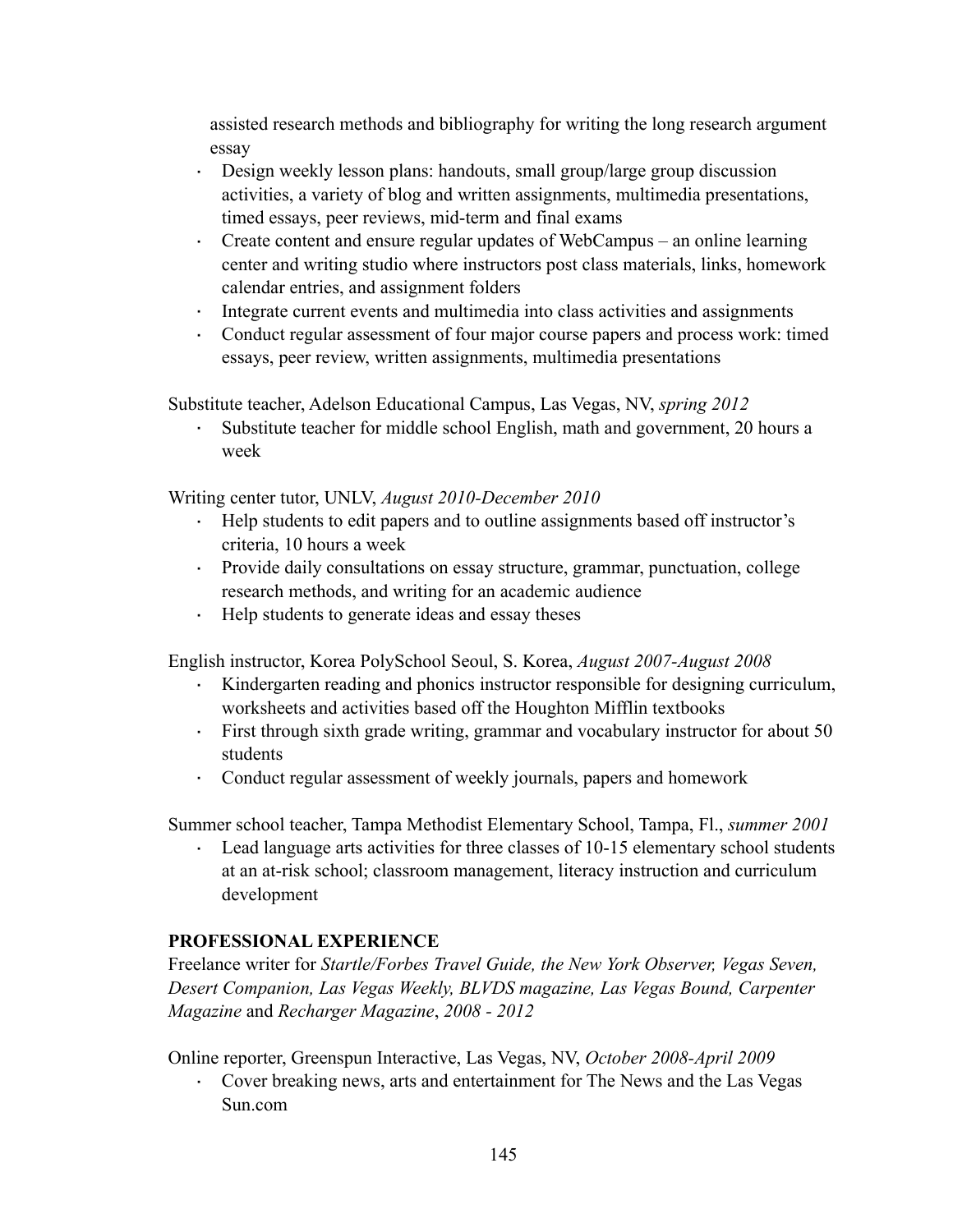Business reporter, *Nevada Appeal*, Carson City, NV, *August 2004-May 2007*

- · Daily business spot news and feature coverage
- · Responsible for creating content, coordinating graphics and photos for the weekly Sunday business section

Health and government reporter, *Lahontan Valley News*, Fallon, NV, *August 2002-August 2004*

· Reporter and photographer covering: Fallon leukemia cluster, county government, business

## **VOLUNTEER WORK/INTERNSHIPS**

University English instructor, Peace Corps Ukraine TEFL Project, *2012-2014*

Teacher trainer, Chernivtsi English Institute, Chernivtsi, Ukraine, *summer 2013-fall 2014* 

- Teacher trainer at Chernivtsi English Institute and Peace Corps programs for about 80 Chernivetska oblast secondary education teachers
- Seminar leader on teaching vocabulary in the ESL classroom; speaking activities for all ages; and teaching writing in the ESL classroom
- Instructor and counselor, Camp Community Action Ukrainian Style, Ternopil, Ukraine, *summer 2013*
	- Instructor for Peace Corps supported English 10-day summer camp for Ukrainian students, focused on community service and international cooperation
	- Taught creative writing and journalism classes to 20 students; edited content for two camp newspapers produced by students
	- Led seminars on community project development to produce the first Ukrainian-English language newspaper in Chernivtsi with student leaders
	- Coordinated and MCed camp talent show with literary reading

Editorial assistant, *Creative Nonfiction* magazine, Pittsburgh, PA, *summer 2011*

- · Editorial assistant, select stories and edit literary magazine and nonprofit foundation, 25 hours a week
- · Edit *An Immense New Power to Heal: The Promise of Personalized Medicine* (In Fact 2012) fact check and write the bibliography

English tutor, Community Multicultural Center, Las Vegas, NV, *January 2009-January 2010*

- · Volunteer English tutor and conversation assistant for Spanish speakers, 20 hours a month
- · Part-time tutor/reading instructor for a dyslexic adult, 10 hours a week for four months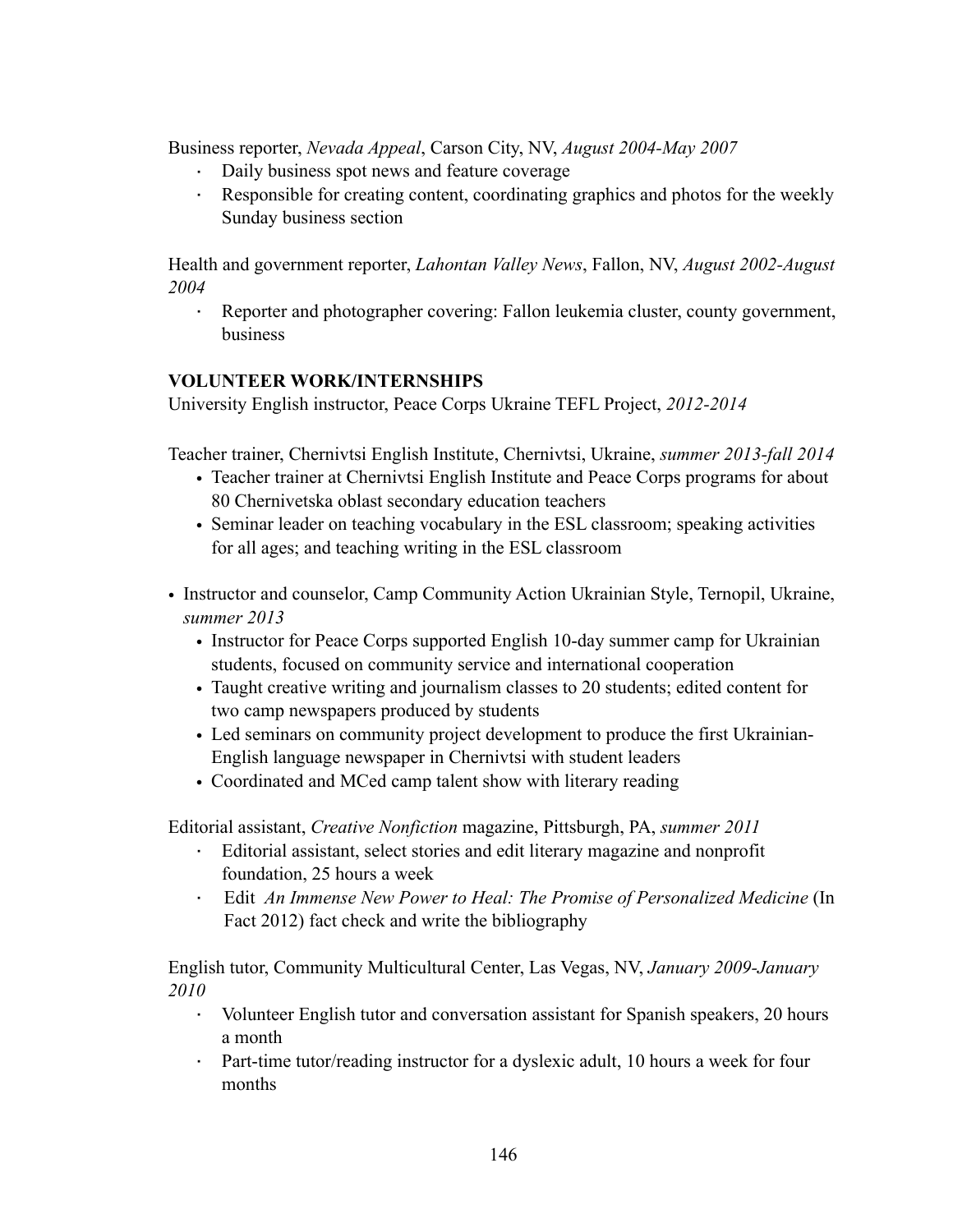Crisis counselor for rape victims, Crisis Call Center, Reno, NV *2004-2006*

Student leader and organizer, Intervarsity Christian Fellowship at the University of Nevada, Reno, NV, *2000-2006*

- · Volunteer coordinator and instructor for an annual week-long seminar on social justice and equality for college students for three summers; organize curriculum, study materials and schedule, *2005-2007*
- · Volunteer team leader, coordinating service projects, 15 hours a week, *2003-2004*
- · College Bible study leader, 15 hours a week, *2000-2002*

Intern reporter, Daily Sparks Tribune, Sparks, NV, *January 2002-May 2002*

· General news, feature and government reporter, editing and page layout, 10 hours a week

Intern radio reporter, KUNR-FM, National Public Radio affiliate, Reno, NV, *August 2001-December 2001* 

· Investigate broadcast feature stories, record audio, write script, edit script and interviews on Audio Vault and Saw, 10 hours a week

# **PROFESSIONAL DEVELOPMENT**

Workshop presenter at the Center for Literary Education in Kyiv, two 90-minute creative writing workshops, *Nov. 2, 2013,* to 30 Ukrainian writers

• ["Where the Writer's Craft Starts: Inspiration," http://fakty.ictv.ua/ua/index/view](http://fakty.ictv.ua/ua/index/view-media/id/48397)media/id/48397

Demonstration presenter at the XVIII TESOL -- Ukraine National Conference: Global English -- Global Decisions, *April 13, 2013* in Sevastopol, Ukraine

• "Emergence Writing in the College/University Classroom: How to take your students from the academic essay to the digital market"

Plenary speaker at the Current Problems of Germanic and Romance Philology, Educational and Socio-cultural Process 20th anniversary conference, *Oct. 4, 2013*, Ternopil National Pedagogical University

• "Innocence Lost Abroad: Teaching Intro to Modern American Literature"

*Witness* literary magazine nonfiction editor, UNLV Black Mountain Institute, *summer 2012-spring 2013*, reader *2011-2013*

Workshops attended at The Association of Writers and Writing Programs annual conference Washington D.C. *February 2011* and Chicago *February 2012*

- · Pedagogy forum presenter 2011 "Fit to Print: Story Creation using the News Media"
- · UNLV GPSA forum presenter, *2011 and 2012*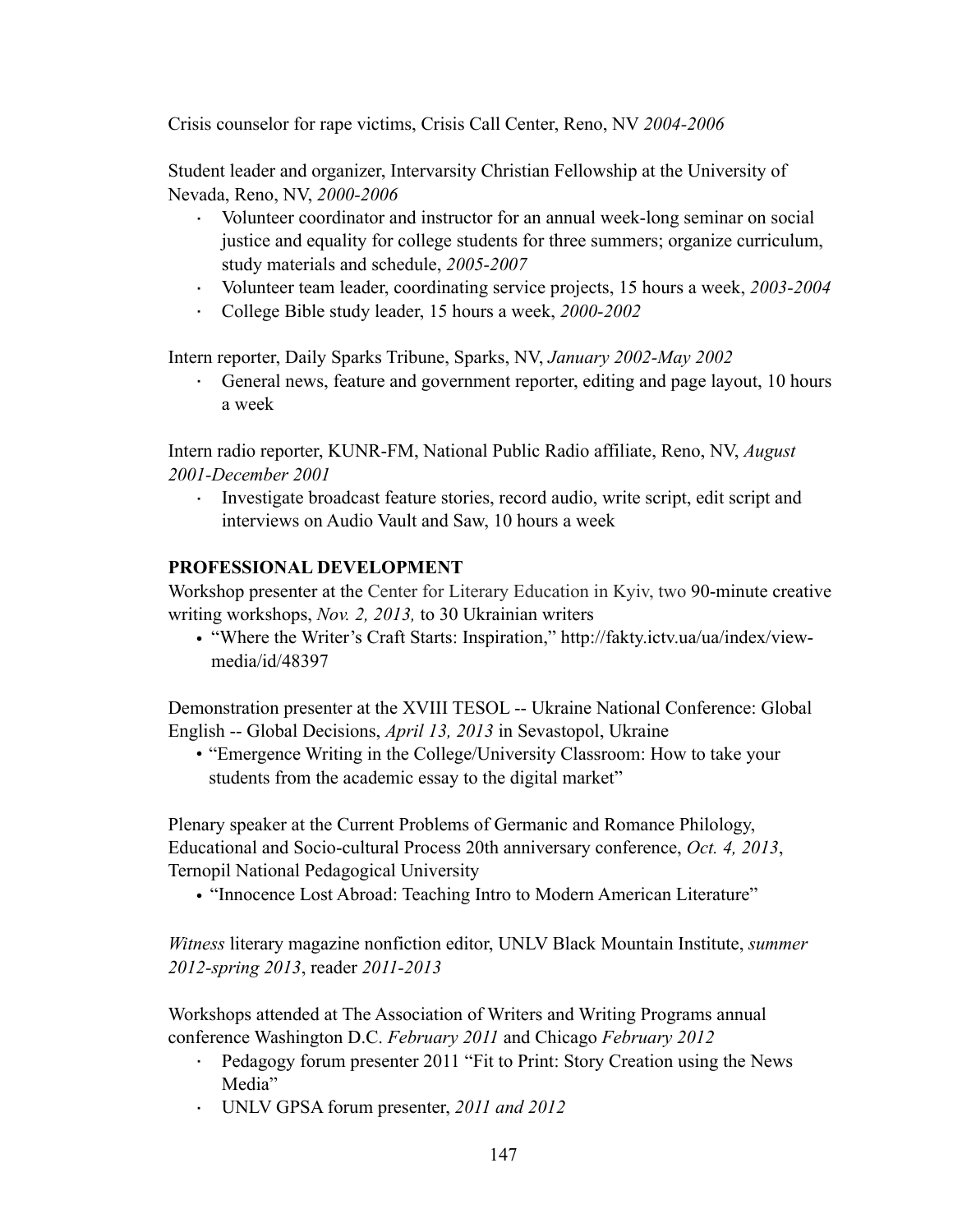Workshop presenter in Seoul, S.K. *March 2009* Korea Poly School Annual Conference

• "Teaching Vocabulary in an ESL Environment"

Seoul Writers annual anthology judge/editor, *2011-2012*

· Select writers for annual anthology and edit five stories for publication

*Creative Nonfiction* magazine reader, *2011-2014*

Neon Lit reading media contact, *2011-2012*

## **PUBLICATIONS**

*NANO Fiction*[, "Garden of Arugula and Tiny Tomatoes," Vol. 6, no.](http://nanofiction.org/issues) *2 April 2013* http:// nanofiction.org/issues

*Interim*, "Reveals Long Sharp Teeth," Vol. 30, 1&2, *spring 2013*

Metazen, "Put a Ring on It," Oct. 25, 2012, [www.metazen.ca/?p=11395](http://www.metazen.ca/?p=11395)

*CityLife* magazine, "His Hideaway Pool," *Nov. 3, 2011*

*10X10: a Creative Exchange Between Visual Arts and Writers,* "Trampled," *November 2011*

## **HONORS AND LEADERSHIP**

stories, *2003*

Las Vegas Valley Book Festival/CityLife magazine Flash! Fiction Contest winner, first place *2011*, third place *2012*

Clark County Government Center "10 x 10 Invitational" writer exhibitionist for the Las Vegas Valley Book Festival, *2011*

Nevada Arts Council Artist Fellowship grant recipient, fiction honorable mention, *2010*

Nevada Press Association award winner and judge: Best business coverage, first place, *2007*; second place, *2006* Best spot news story, best photo page, second place for best business and feature stories, *2004* Second place for best in-depth story, and honorable mention for best business and feature

Society of Professional Journalists' Mark of Excellence award winner: National finalist for in-depth online reporting, *2002*